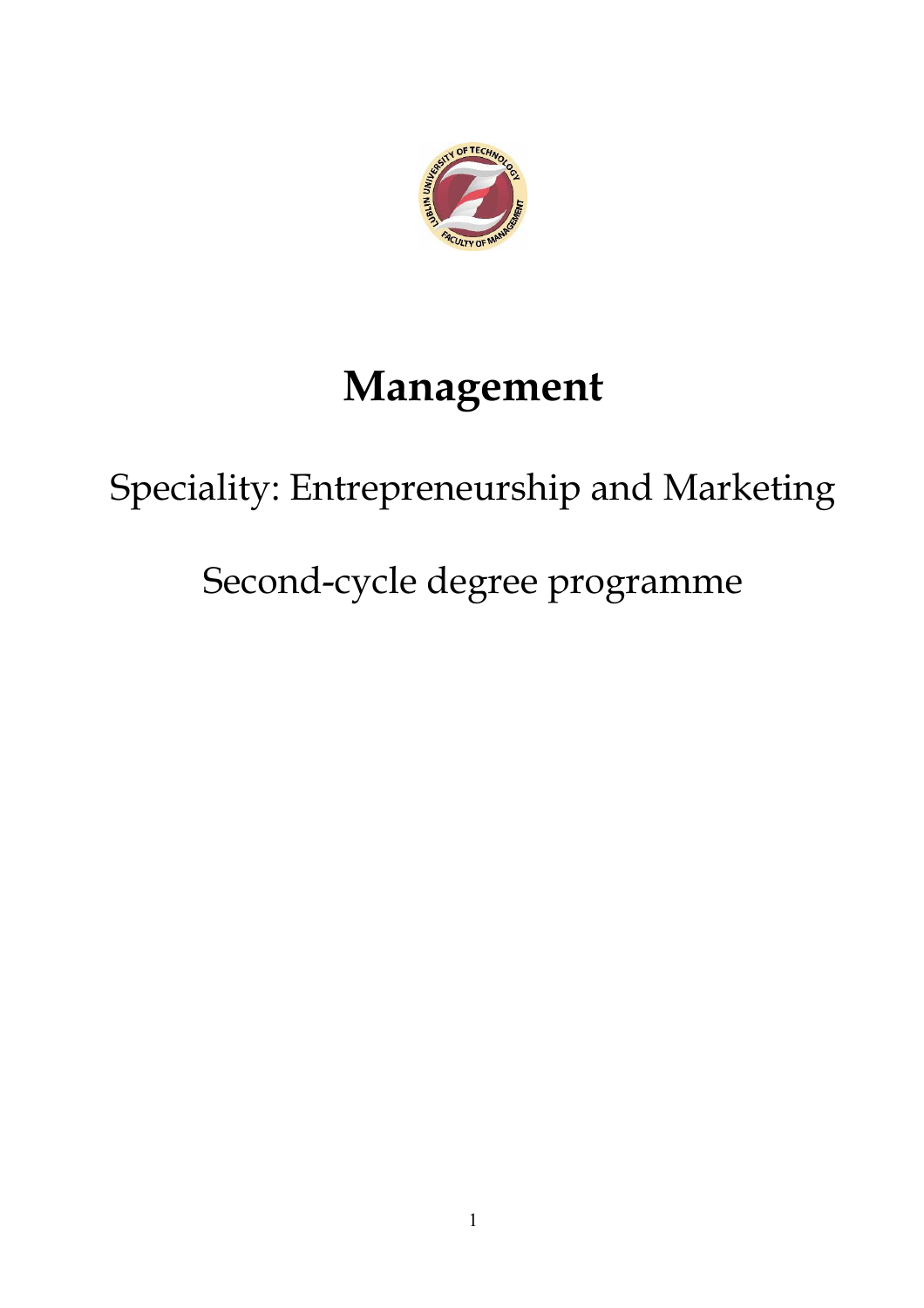# Contents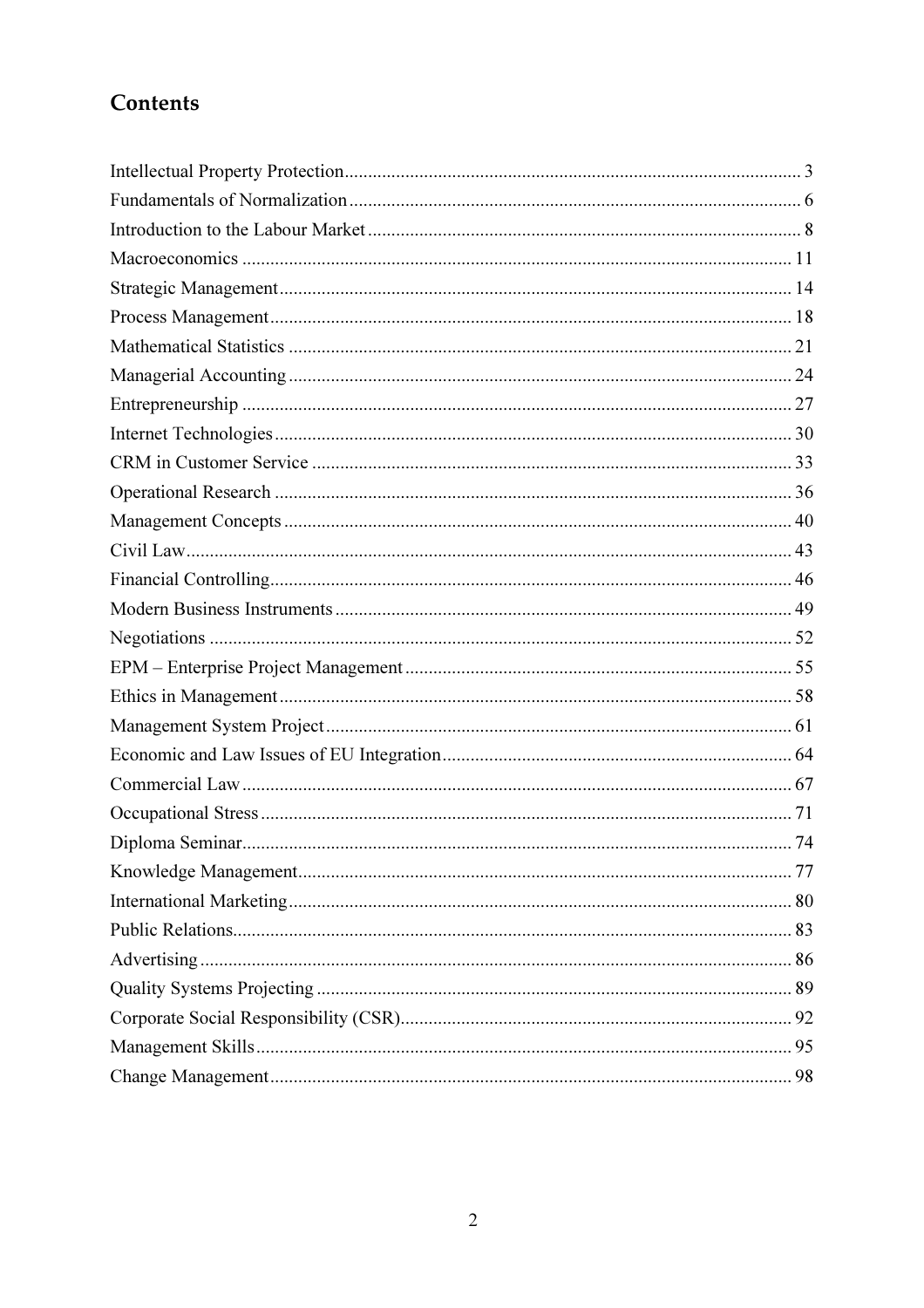



# Management

| Course:                                 | <b>Intellectual Property Protection</b> |
|-----------------------------------------|-----------------------------------------|
| Type of the course:                     | General                                 |
| Course code:                            | $06 - 15 - 1 - 2 - 00 - 0 - 01$         |
| Year:                                   | Н                                       |
| Semester:                               | Ш                                       |
| Form of the degree programme:           | Full-time                               |
| Form of classes and number of hours per | 15                                      |
| semester:                               |                                         |
| Classes                                 | 15                                      |
| <b>Number of ECTS credits:</b>          | 1                                       |
| Form of assessment:                     | Course credit                           |
| Course language:                        | English                                 |

| Course objective (CO) |                                                                               |
|-----------------------|-------------------------------------------------------------------------------|
| CO <sub>1</sub>       | The students will get familiarized with legal base, framework and avenues of  |
|                       | protecting their own creative work, as well as creative work they will use in |
|                       | the future in managing business establishments.                               |
| CO <sub>2</sub>       | Presentation and explanation of the rules for filling an application for      |
|                       | registration of industrial property goods.                                    |
| CO <sub>3</sub>       | Presentation of possible areas of exploitation as an instrument of management |
|                       | of intellectual property goods by an enterprise.                              |

| Prerequisites in terms of knowledge, skills and other competencies |                                                          |
|--------------------------------------------------------------------|----------------------------------------------------------|
|                                                                    | Sufficient knowledge of basic institutions of civil law. |
|                                                                    | Ability to use internet search engines.                  |
|                                                                    | Ability of logical reasoning.                            |

| Learning outcomes (LO) |                                                                                         |  |
|------------------------|-----------------------------------------------------------------------------------------|--|
|                        | In terms of knowledge:                                                                  |  |
|                        | The students will know the kinds of intellectual property goods and will be             |  |
|                        | $ LO1 $ able to give their basic characteristics; they will also be able to specify the |  |
|                        | reasons and legal basis for their protection.                                           |  |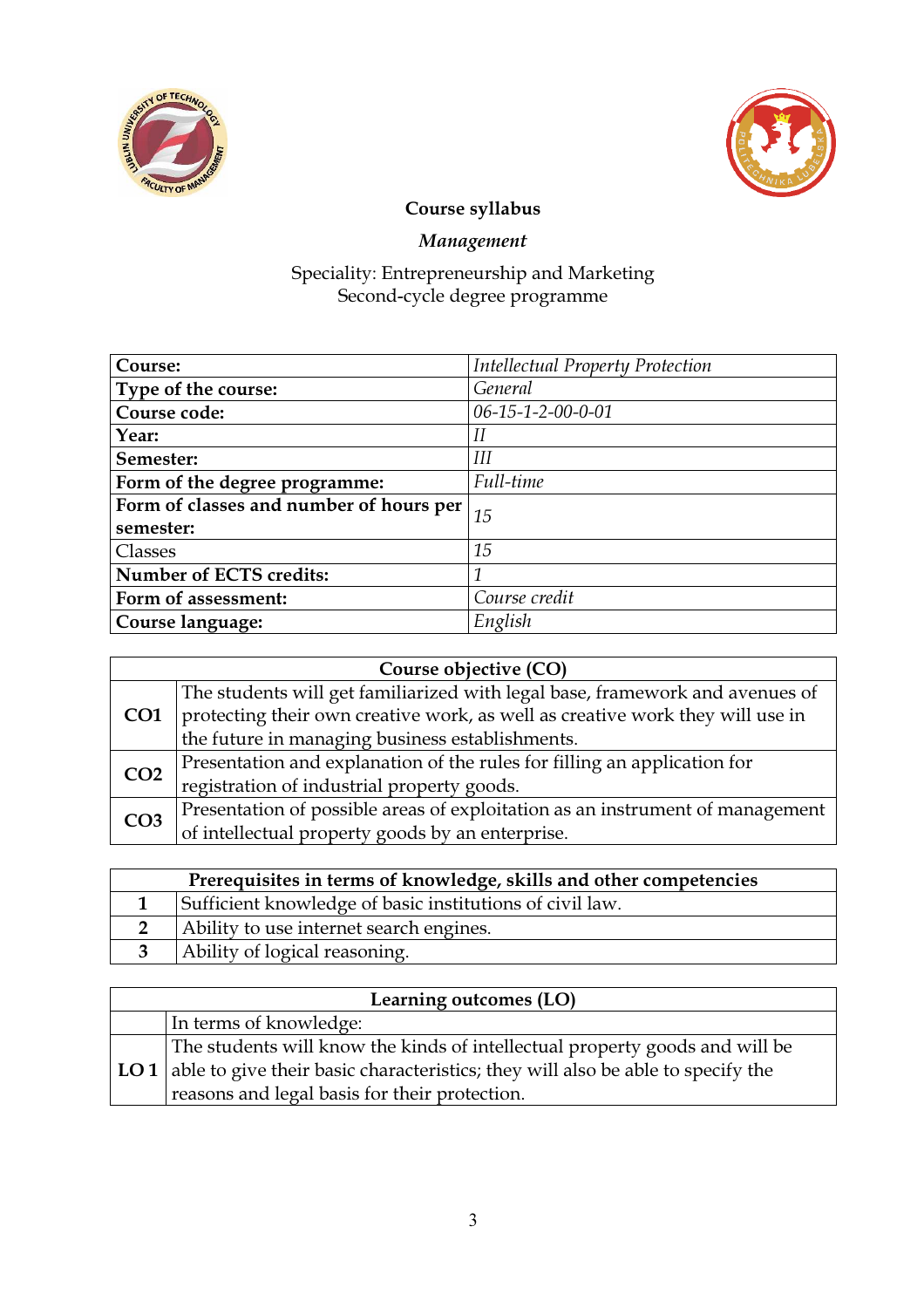|                 | The students will have sufficient knowledge of the types of contracts in             |  |  |
|-----------------|--------------------------------------------------------------------------------------|--|--|
| LO2             | provided for in the intellectual property law, their basic elements and most         |  |  |
|                 | common clauses.                                                                      |  |  |
|                 | The students will know basic industrial property goods databases and relevant        |  |  |
|                 | search criteria, classification systems used in the field of industrial property, as |  |  |
| LO <sub>3</sub> | well as elements of a patent description and principles of drawing up a patent       |  |  |
|                 | description.                                                                         |  |  |
|                 | In terms of skills:                                                                  |  |  |
|                 | The students can design a trademark and an industrial design in order to apply       |  |  |
| LO <sub>4</sub> | for the registration with the Patent Office of the Republic of Poland. They also     |  |  |
|                 | can complete an application form and check in available databases for                |  |  |
|                 | information on currently protected industrial property goods.                        |  |  |
|                 | LO $5$ The students will be able to formulate properly patent claims.                |  |  |
|                 | The students can prepare a basic draft of a contract concerning intellectual         |  |  |
| LO <sub>6</sub> | property goods.                                                                      |  |  |
|                 | In terms of social competence:                                                       |  |  |
|                 | The students demonstrate creativity in designing signs and markings used in          |  |  |
| LO7             | economic activity; they show the ability of team working in preparing                |  |  |
|                 | application documents necessary to seek protection of a specific industrial          |  |  |
|                 | property good; demonstrate ability of logical thinking.                              |  |  |

|                | <b>Course content</b>                                                            |
|----------------|----------------------------------------------------------------------------------|
|                | Form of classes $-$ classes $(C)$                                                |
|                | Course content                                                                   |
| C1             | Getting acquainted with the basic premises for the protection of inventions      |
|                | and utility models, as well as principles of drawing up a patent application     |
|                | and an application for registration of a utility model.                          |
| C <sub>2</sub> | Filling out applications for granting a patent and rights of protection for      |
|                | utility models.                                                                  |
| C <sub>3</sub> | Drawing up a patent description for a specific invention, with a special         |
|                | emphasis placed on patent claims.                                                |
| E4             | Drawing up a patent description for a specific invention, with a special         |
|                | emphasis placed on patent claims.                                                |
| C <sub>5</sub> | Getting acquainted with the premises and legal grounds for the protection of     |
|                | trademarks.                                                                      |
| C6             | Getting acquainted with the principles of drawing up an application for          |
|                | registration and protection of a trademark with the Patent Office of the         |
|                | Republic of Poland.                                                              |
| C7             | Designing a trademark and filling out an application for granting rights of      |
|                | protection with the Patent Office of the Republic of Poland, identification of a |
|                | proper class of goods and services for the designed trademark according to       |
|                | The Nice Classification.                                                         |
| C8             | Carrying out the search for similar and identical trademarks to the one          |
|                | designed by the student.                                                         |
| C9             | Getting acquainted with the types and samples of intellectual property           |
|                | Contracts/agreements and their drafting principles.                              |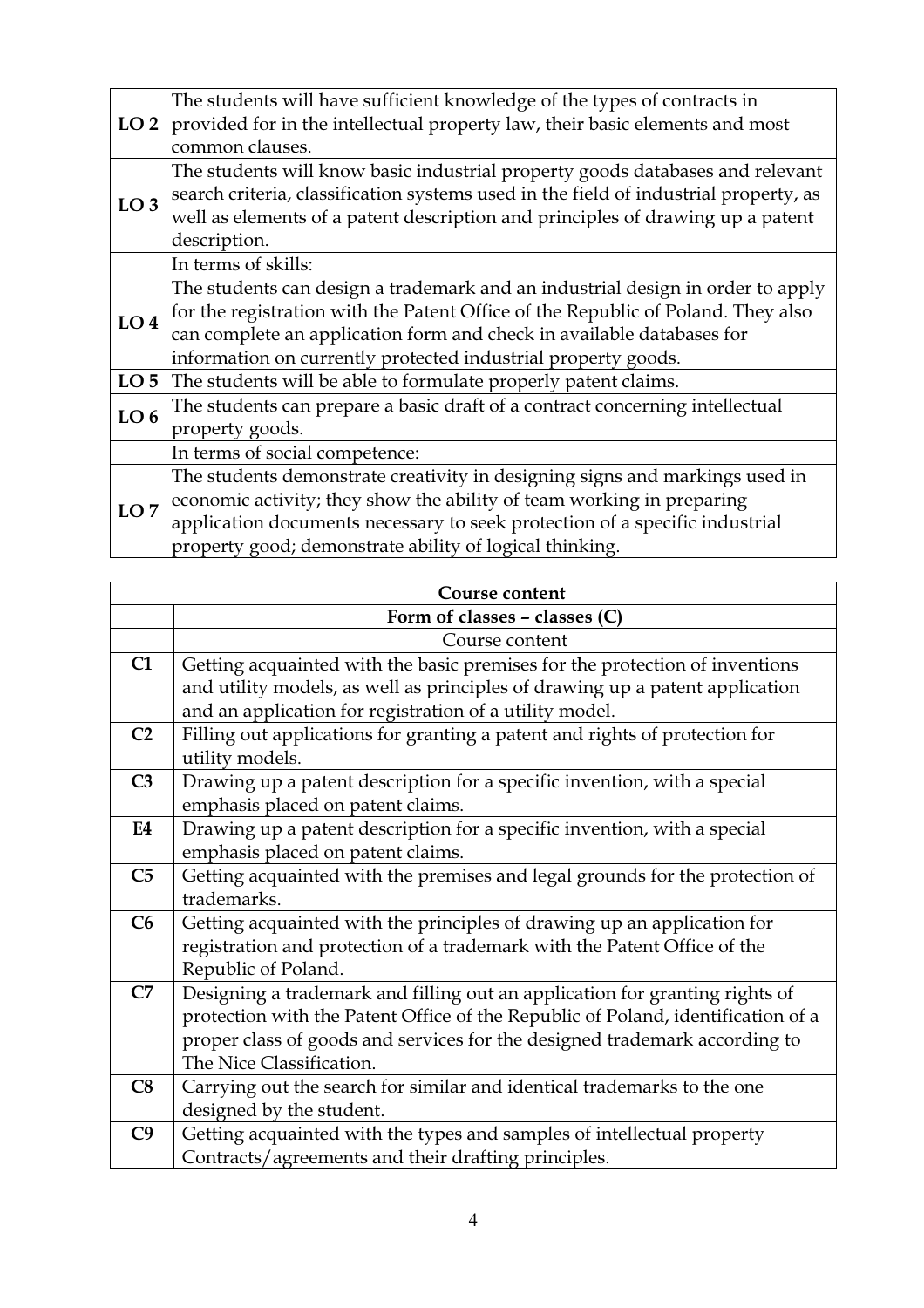| C10             | Drawing up a trademark licensing agreement based on a given case.              |  |
|-----------------|--------------------------------------------------------------------------------|--|
| C <sub>11</sub> | Getting acquainted with the basic premises for protecting an industrial design |  |
|                 | and the principles of drawing up an application for registration of an         |  |
|                 | industrial design with the Patent Office of the Republic of Poland.            |  |
| C12             | Designing an industrial design and drawing up an application for its           |  |
|                 | registration.                                                                  |  |
| C13             | Solving copyright law cases.                                                   |  |
| E14             | Solving copyright law cases.                                                   |  |

|                | Required textbooks and other course materials                                    |
|----------------|----------------------------------------------------------------------------------|
|                | A collection of basic regulations:                                               |
|                | Ustawa z dnia 30 czerwca 2000 r. Prawo własności przemysłowej (tekst jedn.:      |
|                | Dz. U. z 2003 r, Nr 19, poz.1117 z późniejszymi zmianami),                       |
|                | Ustawa z dnia 4 lutego 1994 r. O prawie autorskim i prawach pokrewnych Dz.       |
| $\mathbf{1}$   | U. Nr 80 z 2000 r. (tekst jedn. Dz. U. z 2006 r., Nr 90, poz. 631 z późniejszymi |
|                | zmianami),                                                                       |
|                | Rozporządzenie Prezesa RM z dnia 17 września 2001 r. w sprawie dokonywania       |
|                | i rozpatrywania zgłoszeń wynalazków i wzorów użytkowych (Dz.U. z 2001 r.,        |
|                | Nr 102, poz. 1119 z późniejszymi zmianami).                                      |
| $\overline{2}$ | Szymanek T., Prawo własności przemysłowej, Podręcznik akademicki,                |
|                | Warszawa 2008.                                                                   |
| 3              | Barta J., Markiewicz R., Prawo autorskie, wyd. Wolters Kluwer, Warszawa 2008.    |
|                | Recommended textbooks and other course materials                                 |
| $\mathbf{1}$   | Pyrża A. (ed.), Poradnik wynalazcy, Urząd Patentowy RP, Warszawa 2009.           |
| $\overline{2}$ | Kotarba W. Zarządzanie wiedzą chronioną w przedsiębiorstwie, ORGMASZ             |
|                | 2001.                                                                            |
| 3              | Vall du M., Prawo patentowe, wyd. Wolters Kluwer, Warszawa 2008.                 |
|                |                                                                                  |

| The author of the $\vert$ ,                                         | Joanna Sitko, Ph.D. |  |
|---------------------------------------------------------------------|---------------------|--|
| programme:                                                          |                     |  |
| <b>E-mail address:</b>                                              | i.sitko@pollub.pl   |  |
| Organizational<br>Department of Organisation of Enterprise<br>unit: |                     |  |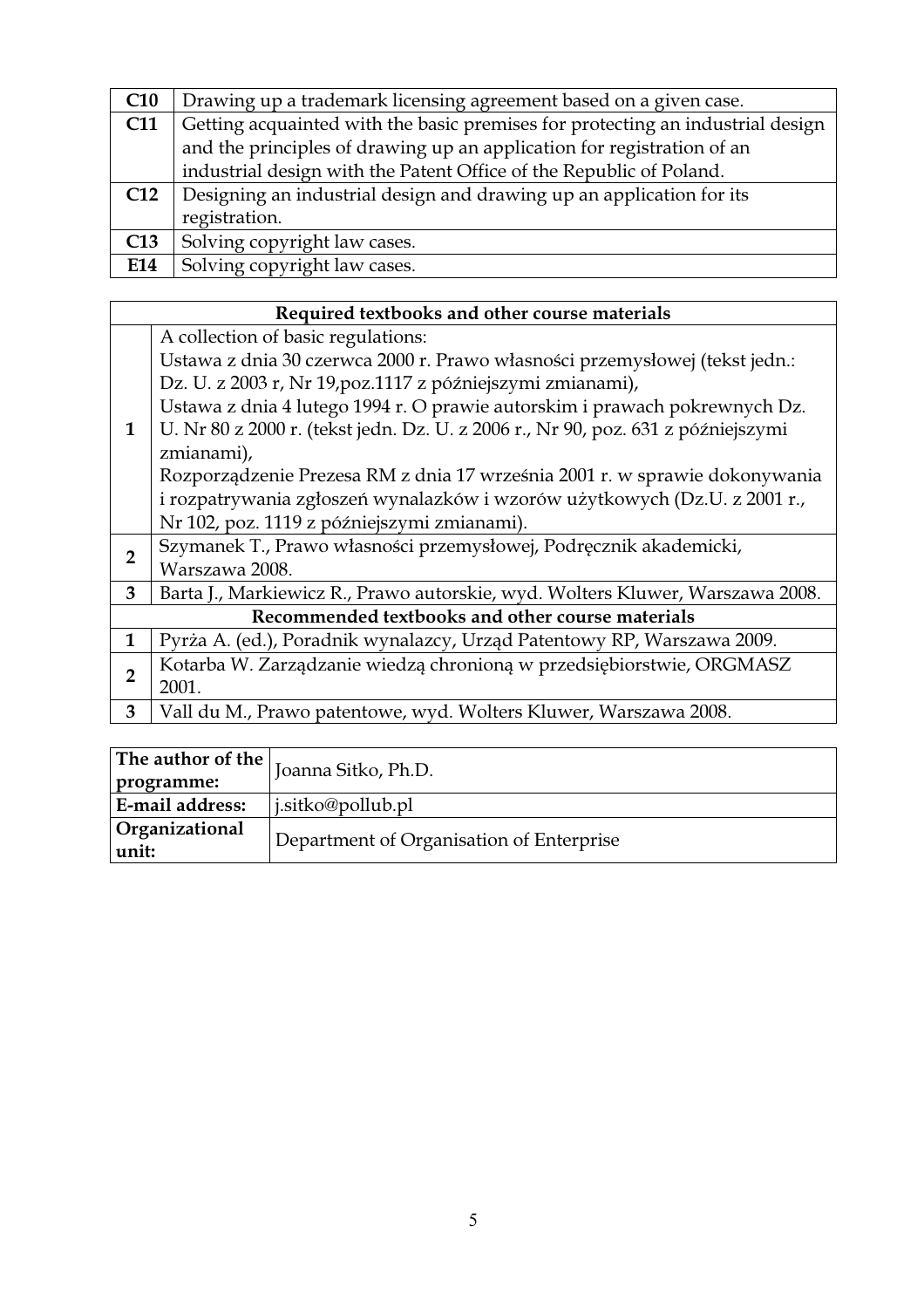



### Management

#### Speciality: Entrepreneurship and Marketing Second-cycle degree programme

| Course:                                    | <b>Fundamentals of Normalization</b> |
|--------------------------------------------|--------------------------------------|
| Type of the course:                        | General, elective                    |
| Course code:                               | 06-15-1-2-00-1-011                   |
| Year:                                      | Н                                    |
| Semester:                                  | Ш                                    |
| Full-time<br>Form of the degree programme: |                                      |
| Form of classes and number of hours per    | 15                                   |
| semester:                                  |                                      |
| Lecture                                    | 15                                   |
| <b>Number of ECTS credits:</b>             | 1 ECTS                               |
| Form of assessment:                        | Course credit                        |
| Course language:                           | English                              |

|                 | Course objective (CO)                                                            |  |
|-----------------|----------------------------------------------------------------------------------|--|
| CO <sub>1</sub> | To familiarize students with the basic principles and objectives of              |  |
|                 | standardization.                                                                 |  |
| CO <sub>2</sub> | Acquisition by the students of the comprehension skills standardization          |  |
|                 | activities.                                                                      |  |
| CO <sub>3</sub> | To acquaint students with the subject of quality control and statistical methods |  |
|                 | in normalization.                                                                |  |
| CO4             | Acquainted with ISO management systems.                                          |  |
| CO <sub>5</sub> | Awareness of the significance of certification and audit systems.                |  |

## Prerequisites in terms of knowledge, skills and other competencies 1 None.

| Learning outcomes (LO) |                                                                                  |
|------------------------|----------------------------------------------------------------------------------|
|                        | In terms of knowledge:                                                           |
|                        | <b>LO 1</b> lists, defines and characterizes the basic concepts of normalization |
|                        | LO 2 identifies the objectives and principles of standardization                 |
|                        | LO 3 lists ISO management systems                                                |
|                        | In terms of skills:                                                              |
|                        | LO 4 $\vert$ can interpret the basic requirements of the standards of management |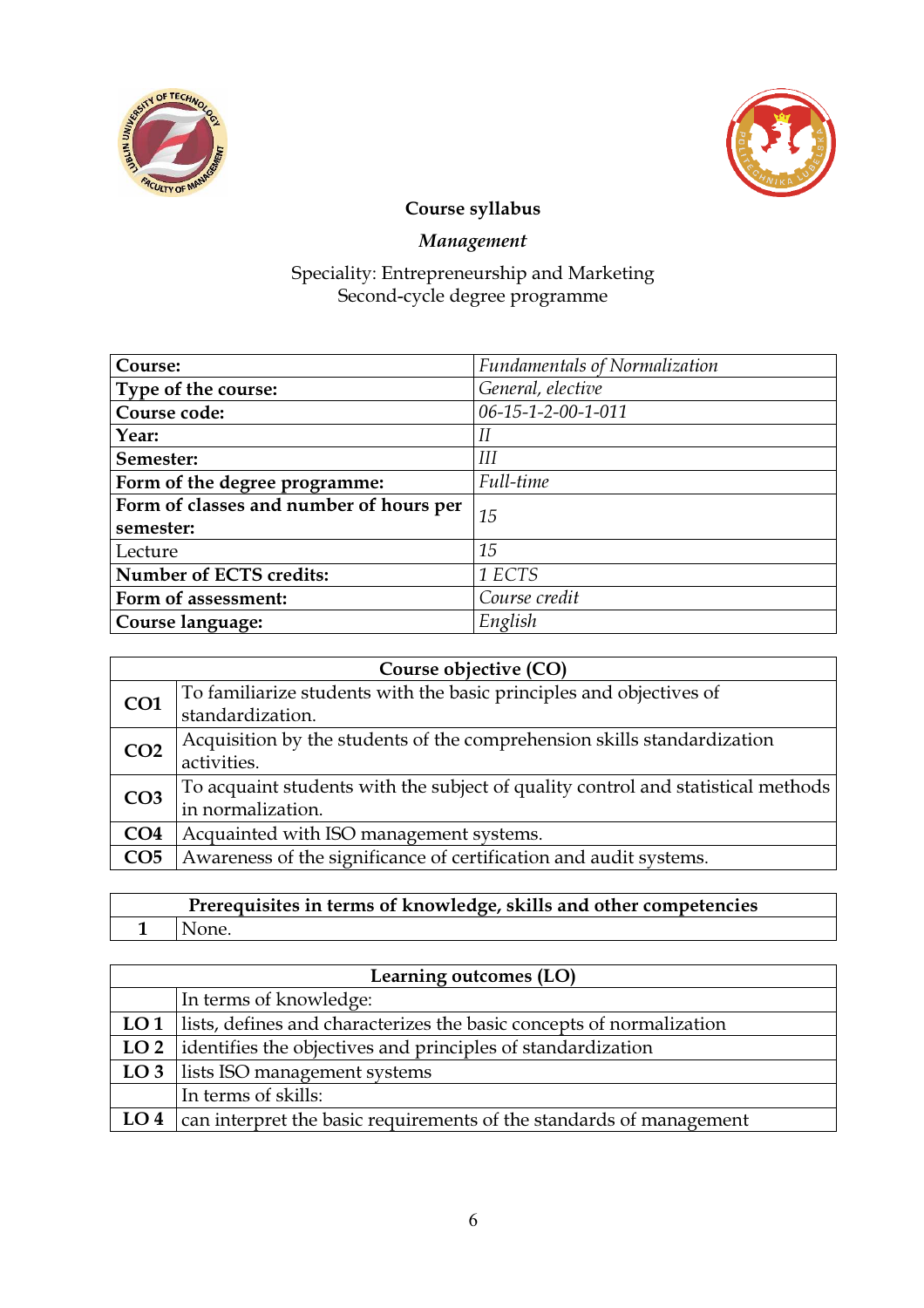|              | In terms of social competence:                                          |
|--------------|-------------------------------------------------------------------------|
| $\vert$ LO 5 | students know limits of their own knowledge and understand the need for |
|              | further education                                                       |

| Course content |                                                                                |  |
|----------------|--------------------------------------------------------------------------------|--|
|                | Form of classes - lectures (L)                                                 |  |
|                | Course content                                                                 |  |
| L1             | Fundamentals of standardization, definitions, history and objectives for       |  |
|                | standardisation.                                                               |  |
| L2             | Standardisation activities. The role of standardization in business and        |  |
|                | technical standardization.                                                     |  |
| L3             | Normalization of products, quality marks, CE.                                  |  |
| L4             | Assumptions standardization management, process approach and system.           |  |
| L5             | Quality management systems, information security and environmental.            |  |
| L6             | Quality control tools and methods for improving.                               |  |
| L7             | Statistical methods in normalization.                                          |  |
| L8             | Policy auditing systems, types of audits, permissions and role of the auditor. |  |
| L <sub>9</sub> | Certification and accreditation in the field of regulated and voluntary.       |  |

| Required textbooks and other course materials          |  |
|--------------------------------------------------------|--|
| Current laws on normalization.                         |  |
| Schweitzer T. (ed.), Normalizacja, PKN, 2010.          |  |
| ISO 9001, 17025, 22000, 27001, 19011, 18001 standards. |  |

| The author of the $\vert$ <sub>n</sub><br>programme: | Piotr Blicharz, Ph.D., Eng.                  |
|------------------------------------------------------|----------------------------------------------|
| <b>E-mail address:</b>                               | p.blicharz@pollub.pl                         |
| Organizational<br>unit:                              | Department of Strategy and Business Planning |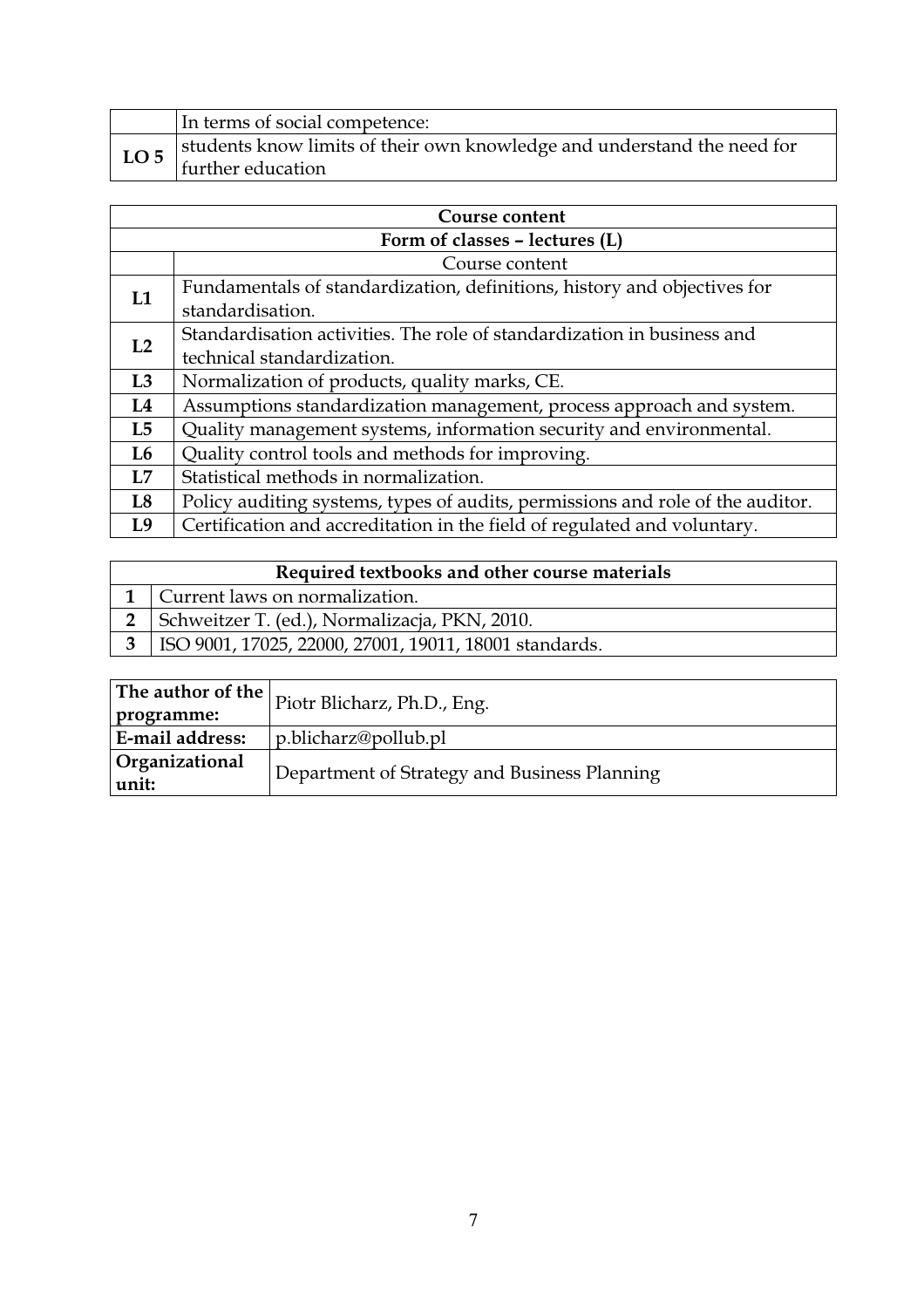



# Management

| Course:                                 | Introduction to the Labour Market |
|-----------------------------------------|-----------------------------------|
| Type of the course:                     | General, elective                 |
| Course code:                            | 06-15-1-2-00-1-012                |
| Year:                                   | II                                |
| Semester:                               | Ш                                 |
| Form of the degree programme:           | Full-time                         |
| Form of classes and number of hours per | 15                                |
| semester:                               |                                   |
| Lecture                                 | 15                                |
| <b>Number of ECTS credits:</b>          | 1                                 |
| Form of assessment:                     | Course credit                     |
| Course language:                        | English                           |

| Course objective (CO) |                                                                                   |
|-----------------------|-----------------------------------------------------------------------------------|
| CO <sub>1</sub>       | The students will get familiarized with legal, economic, and social facets of the |
|                       | labour market.                                                                    |
| CO <sub>2</sub>       | The students will get familiarized with essential information about starting a    |
|                       | business and working under employment contracts and civil law contracts.          |
| CO <sub>3</sub>       | The students will know how to get prepared to qualification interviews and        |
|                       | will gain necessary self-presentation skills.                                     |
| CO <sub>4</sub>       | The students will acquire key inter-personal skills and will be able to identify  |
|                       | areas which require improvements.                                                 |

| Prerequisites in terms of knowledge, skills and other competencies |                              |
|--------------------------------------------------------------------|------------------------------|
|                                                                    | <b>Openness.</b>             |
|                                                                    | Ability to work in a group.  |
|                                                                    | Willingness to self-improve. |

| Learning outcomes (LO) |                                                                             |
|------------------------|-----------------------------------------------------------------------------|
|                        | In terms of knowledge:                                                      |
| LO <sub>1</sub>        | The students can list and define basic entrepreneurship and labour market   |
|                        | concepts.                                                                   |
| LO <sub>2</sub>        | The students will get acquainted with legal regulations as well as economic |
|                        | and social principles governing the labour market.                          |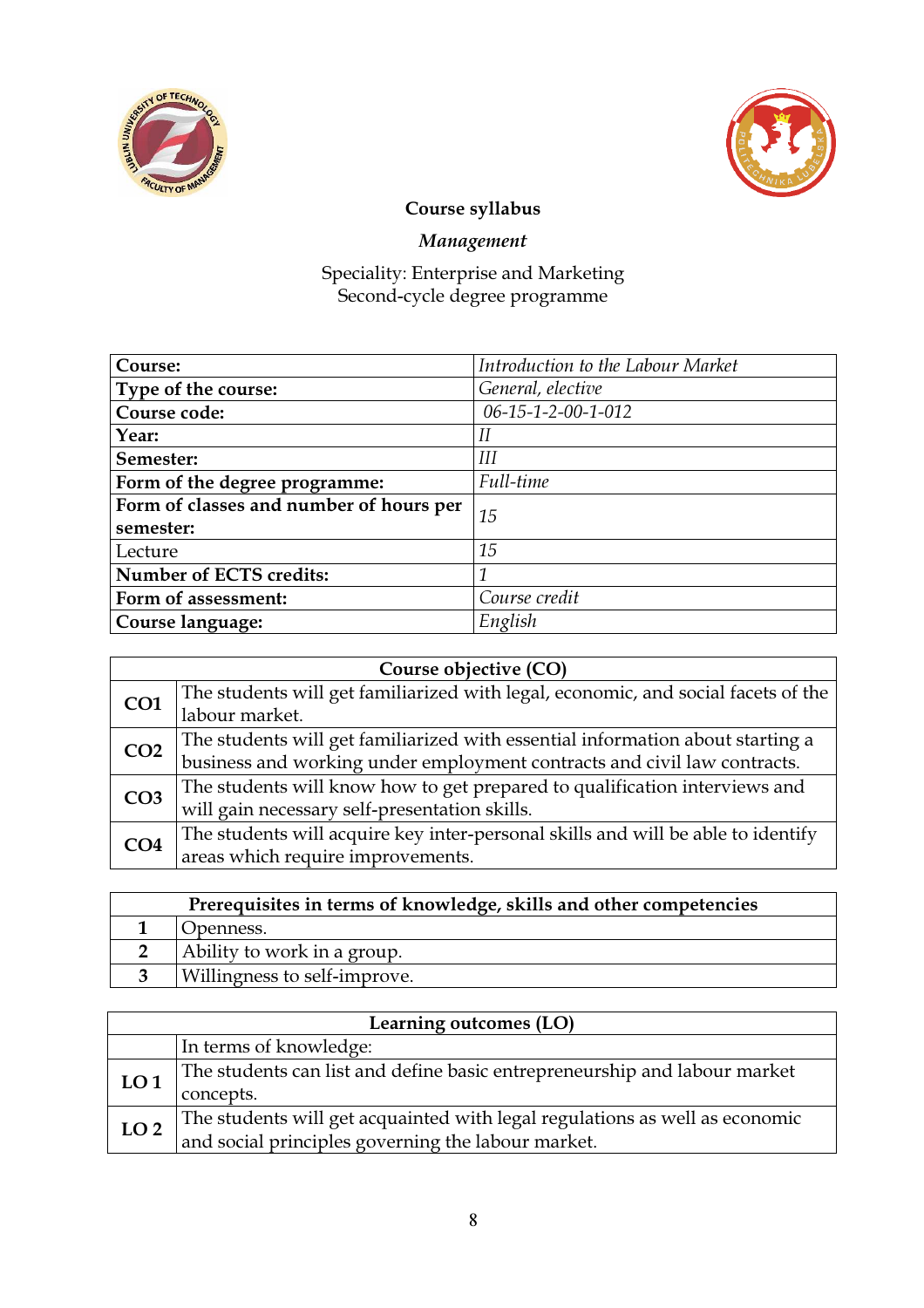| LO <sub>3</sub> | The students can correctly characterize the staff selection and recruitment  |  |
|-----------------|------------------------------------------------------------------------------|--|
|                 | process.                                                                     |  |
| LO <sub>4</sub> | The students will know formal and legal aspects of starting a business.      |  |
|                 | In terms of skills:                                                          |  |
| LO <sub>5</sub> | The students can prepare contractual documentation based on applicable legal |  |
|                 | regulations.                                                                 |  |
| LO <sub>6</sub> | The students can properly determine their competitive advantage on the       |  |
|                 | labour market                                                                |  |
|                 | In terms of social competence                                                |  |
| LO7             | The students have sufficient inter-personal skills which will enable them to |  |
|                 | function efficiently on the labour market.                                   |  |
|                 | The students demonstrate an active approach towards unaided self-            |  |
| LO <sub>8</sub> | improvement in terms of their knowledge and skills.                          |  |

| Course content |                                                                              |  |
|----------------|------------------------------------------------------------------------------|--|
|                | Form of classes - lectures (L)                                               |  |
|                | Course content                                                               |  |
|                | The concept of labour market, principles governing the labour market, labour |  |
| L1             | market institutions, the concept of unemployment and unemployment            |  |
|                | ramifications.                                                               |  |
| L2             | Forms of employment in Poland. Basic issues of labour law: contracts of      |  |
|                | employment and contracts concerning rendering services.                      |  |
|                | Hiring staff in organizations, recruitment process. Drawing up application   |  |
| L3             | documents: CV, motivation letter, recommendation letters. Preparing to       |  |
|                | interviews: self-presentation, inter-personal communication. Selection       |  |
|                | strategies and techniques. Savoir-vivre in staff recruitment                 |  |
| L <sub>4</sub> | Individual entrepreneurs and basic information about starting and running a  |  |
|                | business in Poland.                                                          |  |
| L5             | Students marking                                                             |  |

|                                                  | Required textbooks and other course materials                              |  |
|--------------------------------------------------|----------------------------------------------------------------------------|--|
|                                                  | Camp R.R., Strategiczne rozmowy kwalifikacyjne, Kraków 2006.               |  |
| $\overline{2}$                                   | Chrzanowska M., Jak napisać doskonałe CV, Warszawa 2003.                   |  |
| 3                                                | Siuda W., Elementy prawa dla ekonomistów, ETETEIA Wydawnictwo              |  |
|                                                  | Psychologii i Kultury, Poznań 2009.                                        |  |
| $\overline{\mathbf{4}}$                          | Młodzikowska D., Lunden B., Jednoosobowa firma. Jak założyć i samodzielnie |  |
|                                                  | prowadzić jednoosobową działalność gospodarczą, BL INFO POLSKA, Gdańsk     |  |
|                                                  | 2012.                                                                      |  |
| Recommended textbooks and other course materials |                                                                            |  |
|                                                  | Jay R., Rozmowa kwalifikacyjna, Warszawa 2010.                             |  |
| $\overline{2}$                                   | Kocot W., Elementy prawa, DIFIN, Warszawa 2008.                            |  |
| 3                                                | Current legal regulations                                                  |  |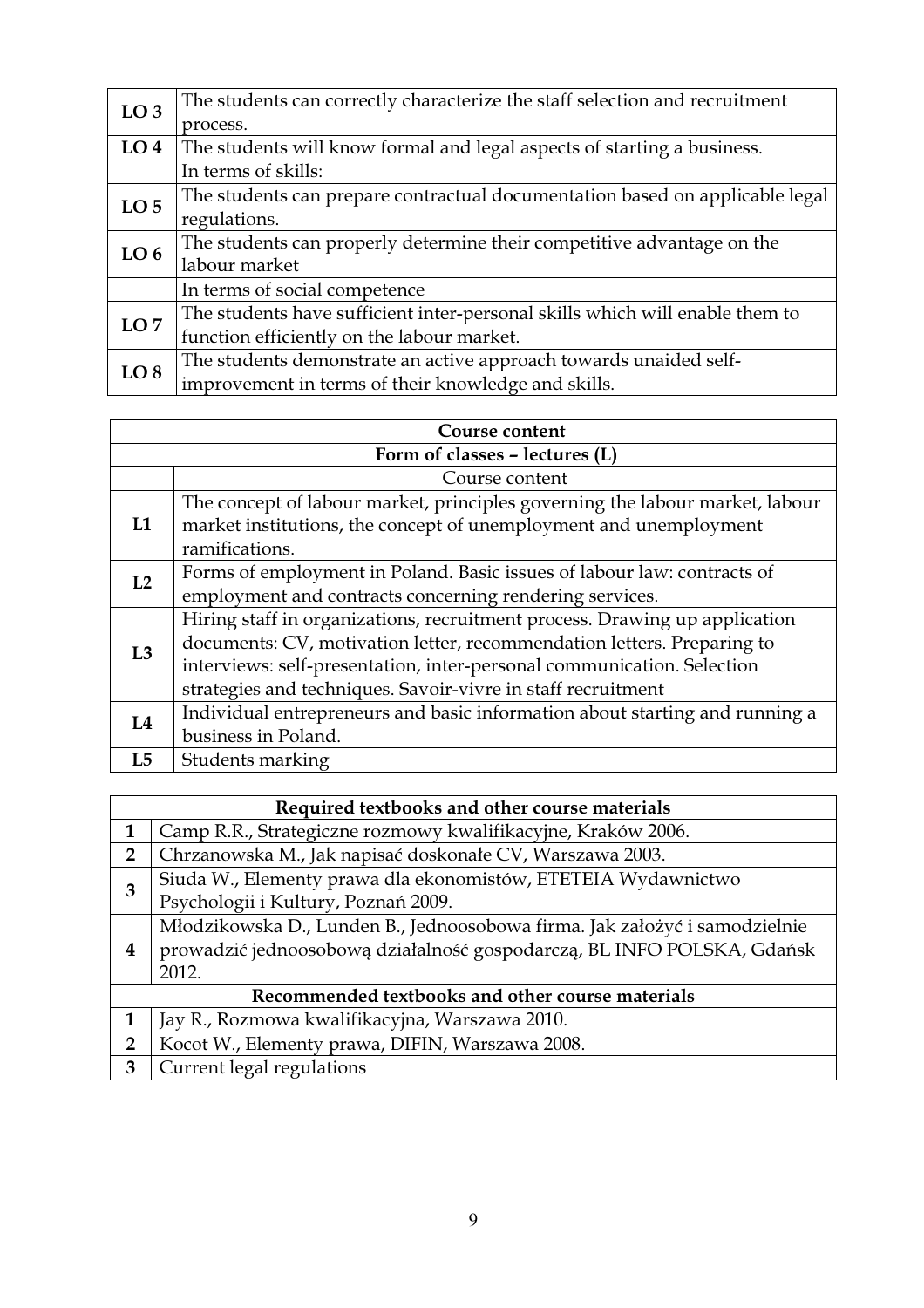| The author of the Matylda Bojar, Ph.D., Marzena Cichorzewska, Ph.D.,           |                   |
|--------------------------------------------------------------------------------|-------------------|
| programme:                                                                     | Anna Arent, Ph.D. |
| <b>E-mail address:</b><br>m.bojar@pollub.pl, mcichorz@op.pl, a.arent@pollub.pl |                   |
| Organizational<br>Department of Management<br>unit:                            |                   |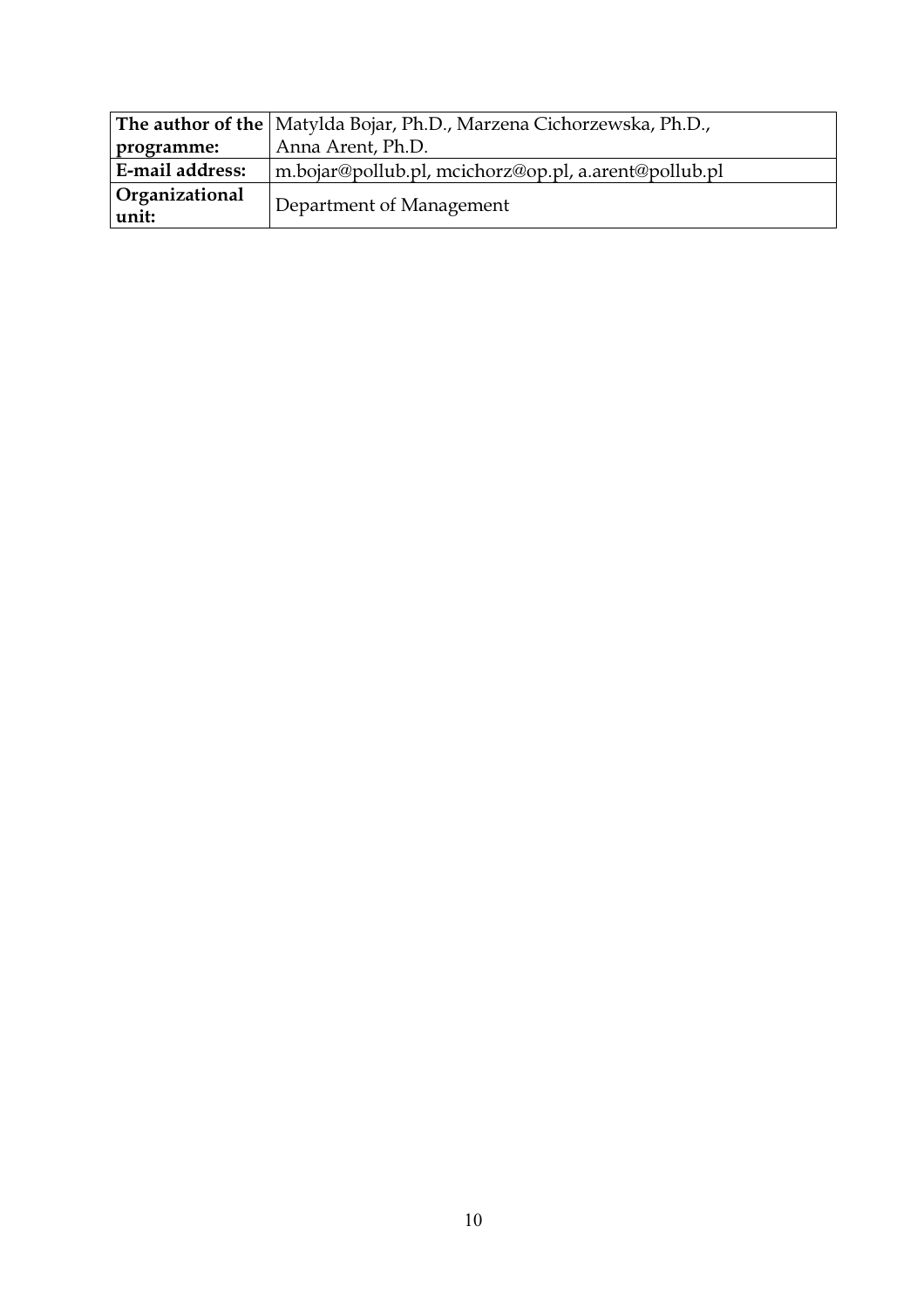



# Management

| Course:                                 | Macroeconomics    |
|-----------------------------------------|-------------------|
| Type of the course:                     | Basic, obligatory |
| Course code:                            | 06-15-1-2-01-0-01 |
| Year:                                   |                   |
| Semester:                               |                   |
| Form of the degree programme:           | Full-time         |
| Form of classes and number of hours per | 60                |
| semester:                               |                   |
| Lecture                                 | 30                |
| Classes                                 | 30                |
| <b>Number of ECTS credits:</b>          | 4                 |
| Form of assessment:                     | Exam              |
| Course language:                        | English           |

| Course objective (CO) |                                                                             |
|-----------------------|-----------------------------------------------------------------------------|
| CO <sub>1</sub>       | Acquiring knowledge of the fundamental macroeconomic categories and         |
|                       | mainstreams of macroeconomics                                               |
| CO <sub>2</sub>       | Acquiring skills of understanding macroeconomic categories, description and |
|                       | interpretation of macroeconomic processes                                   |
| CO <sub>3</sub>       | Acquiring skills of using main methods of measuring efficiency of economy   |
| CO <sub>4</sub>       | Using knowledge of macroeconomic relations to the analysis of economic      |
|                       | phenomena                                                                   |

| Prerequisites in terms of knowledge, skills and other competencies |  |
|--------------------------------------------------------------------|--|
| Ability to use mathematical tools                                  |  |
| Skill of logical and creative thinking                             |  |
| Skill of group work                                                |  |
| Habit of lifelong learning                                         |  |

| Learning outcomes (LO) |                                                                         |
|------------------------|-------------------------------------------------------------------------|
|                        | In terms of knowledge:                                                  |
| LO <sub>1</sub>        | Understands basic categories and macroeconomic processes that appear in |
|                        | economy                                                                 |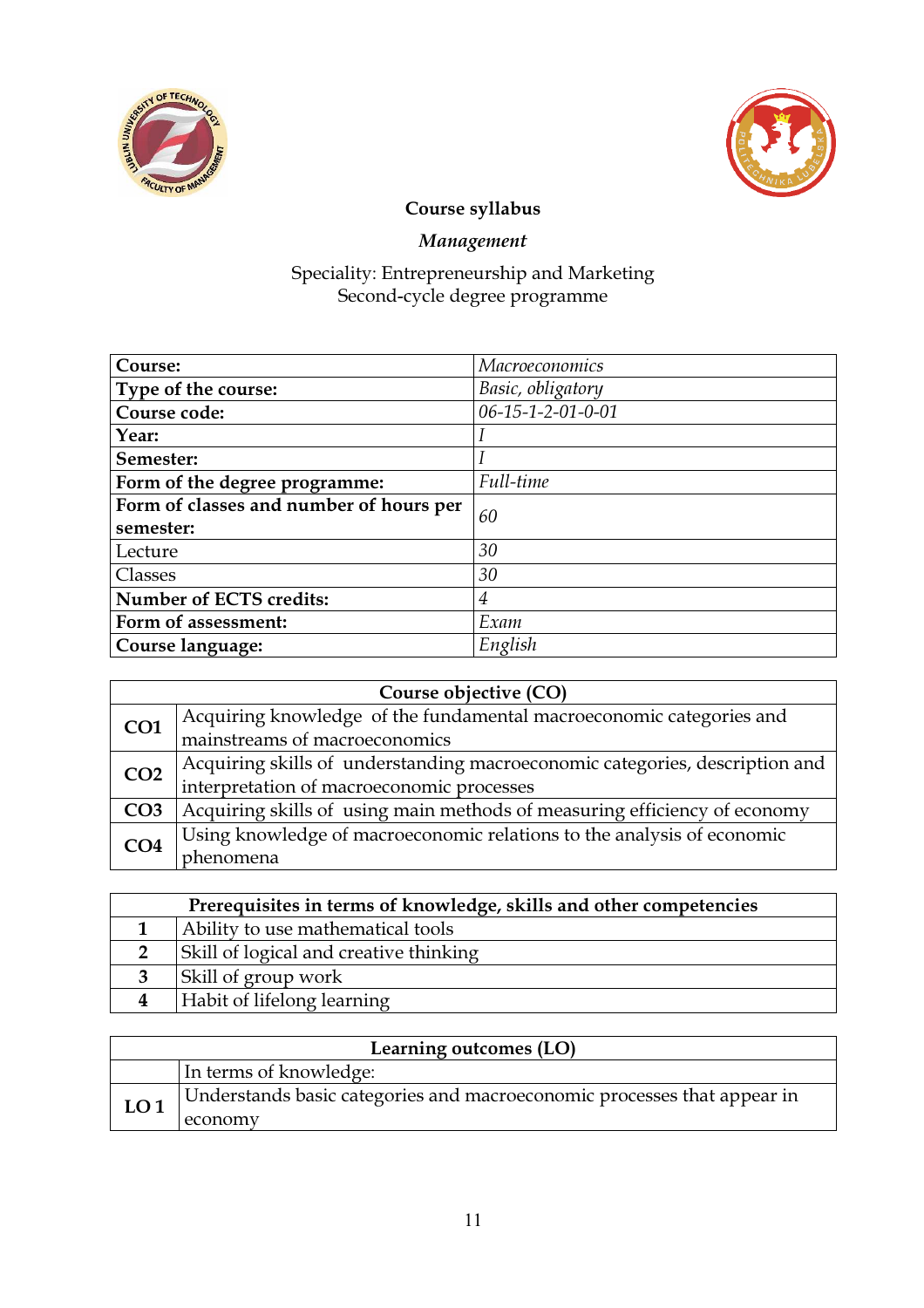| LO <sub>2</sub> | Is able to discuss views of the most important macroeconomic schools and to  |  |
|-----------------|------------------------------------------------------------------------------|--|
|                 | show differences between them                                                |  |
| LO <sub>3</sub> | Identifies main groups of business entities and can explain circular flow of |  |
|                 | income in economy                                                            |  |
|                 | In terms of skills:                                                          |  |
| LO <sub>4</sub> | Can use various theoretical conceptions to the analysis of macroeconomic     |  |
|                 | balance                                                                      |  |
| LO <sub>5</sub> | Can define and calculate the main macroeconomic indicators                   |  |
| LO <sub>6</sub> | Can calculate national income that ensures macroeconomic balance and         |  |
|                 | present that balance graphically                                             |  |
|                 | In terms of social competence:                                               |  |
| LO7             | Is eager to self-assessment of economic growth                               |  |

| <b>Course content</b> |                                                                                     |
|-----------------------|-------------------------------------------------------------------------------------|
|                       | Form of classes - lectures (L)                                                      |
|                       | Course content                                                                      |
| L1                    | Introduction to the analysis of macroeconomic phenomena. Macroeconomics             |
|                       | as a science. The scope of macroeconomic research. Economic systems.                |
|                       | Account product and national income - the creation and distribution of GDP.         |
| L2                    | Circular flow model in the economy. Systems of national accounts (MPS               |
|                       | SNA). Methods of calculating GDP. Real and nominal GDP. Criticism of GDP.           |
|                       | The primary, secondary and final distribution of GDP.                               |
| L3                    | The classic business-cycle theory. The contemporary business-cycle theory.          |
|                       | Monetarists and Keynesian theories.                                                 |
| L4                    | Macroeconomic equilibrium. Aggregate demand components. Consumption                 |
|                       | and saving function. The multiplier.                                                |
|                       | Money and banking. Evolution of the banking system. Definition and                  |
| L5                    | characteristics of money. Functions and resources of money. Liquidity.              |
|                       | Demand for money. The quantity theory of money. Cambridge equation.                 |
|                       | Keynes theory of demand for money.                                                  |
|                       | Inflation. Different types of inflation. The effects, costs and benefits of         |
| L6                    | inflation. Core inflation. Price indices. Methods to control inflation. Statistical |
|                       | analysis of inflation.                                                              |
|                       | Unemployment. Definition and types of unemployment. Statistical analysis of         |
| L7                    | unemployment. The costs and consequences of unemployment. Phillips                  |
|                       | curve. Policies for reducing unemployment.                                          |
|                       | Form of classes - classes (C)                                                       |
|                       | Course content                                                                      |
|                       | Introduction to the analysis of macroeconomic phenomena. Macroeconomics             |
| C1                    | as a science. The scope of macroeconomic research. Economic systems -               |
|                       | natural economy and commodity economy, centrally planned economy and                |
|                       | market economy.                                                                     |
|                       | Account product and national income - the creation and distribution of GDP.         |
| C <sub>2</sub>        | Circular flow model in the economy. MPS and SNA. Methods of calculating             |
|                       | GDP. Real and nominal GDP. The GDP deflator. Limitations of GDP and                 |
|                       | alternative measures. The distribution of GDP.                                      |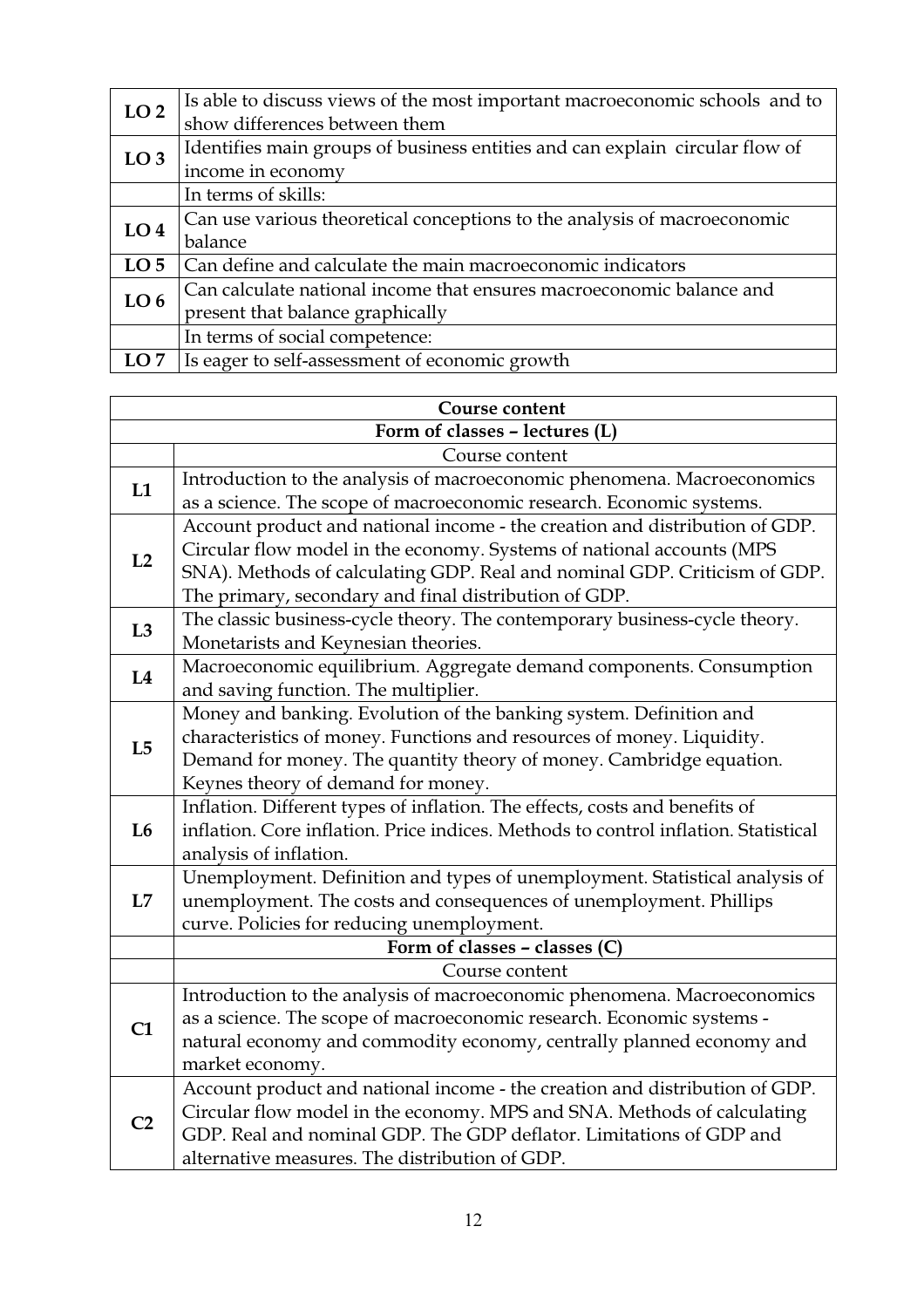| C <sub>3</sub> | Business cycle definition and types. Keynesian model. Milton Friedman's             |
|----------------|-------------------------------------------------------------------------------------|
|                | monetarism.                                                                         |
| C <sub>4</sub> | Macroeconomic equilibrium. Aggregate demand components. Consumption                 |
|                | and saving function. The multiplier.                                                |
|                | Money and banking. Polish banking system. Evolution, definition and                 |
| C <sub>5</sub> | characteristics of money. Functions and resources of money. Liquidity.              |
|                | Demand for money. The quantity theory of money. Cambridge equation.                 |
|                | Keynes theory of demand for money.                                                  |
|                | Inflation. Different types of inflation. The effects, costs and benefits of         |
| C6             | inflation. Core inflation. Price indices. Methods to control inflation. Statistical |
|                | analysis of inflation.                                                              |
|                | Unemployment. Definition and types of unemployment. Statistical analysis of         |
| C <sub>7</sub> | unemployment. The costs and consequences of unemployment. The long-run              |
|                | Phillips curve and the short-run Phillips curve. Policies for reducing              |
|                | unemployment.                                                                       |

|  | Required textbooks and other course materials                            |  |
|--|--------------------------------------------------------------------------|--|
|  | David C. Colander, Macroeconomics, Irwin/McGraw-Hill, Boston 1998.       |  |
|  | Mariusz Próchniak, Macroeconomics II, Warsaw School of Economics,        |  |
|  | Warsaw 2015.                                                             |  |
|  | N. Gregory Mankiw, Mark P. Taylor, Macroeconomics, South-Western Cengage |  |
|  | Learning, 2011.                                                          |  |
|  | Recommended textbooks and other course materials                         |  |
|  | P. Krugman, R. Wells, Macroeconomics, Macmillan Education, 2015.         |  |

|                         | The author of the   Prof. Ewa Bojar, Ph.D., D.Sc., Jakub Bis, Ph.D., Eng. |  |  |
|-------------------------|---------------------------------------------------------------------------|--|--|
| programme:              | Magdalena Czerwińska, Ph.D., Jacek Witkowski, Ph.D.                       |  |  |
| E-mail address:         | m.czerwinska@pollub.pl                                                    |  |  |
| Organizational<br>unit: | Department of Economics and Economic Management                           |  |  |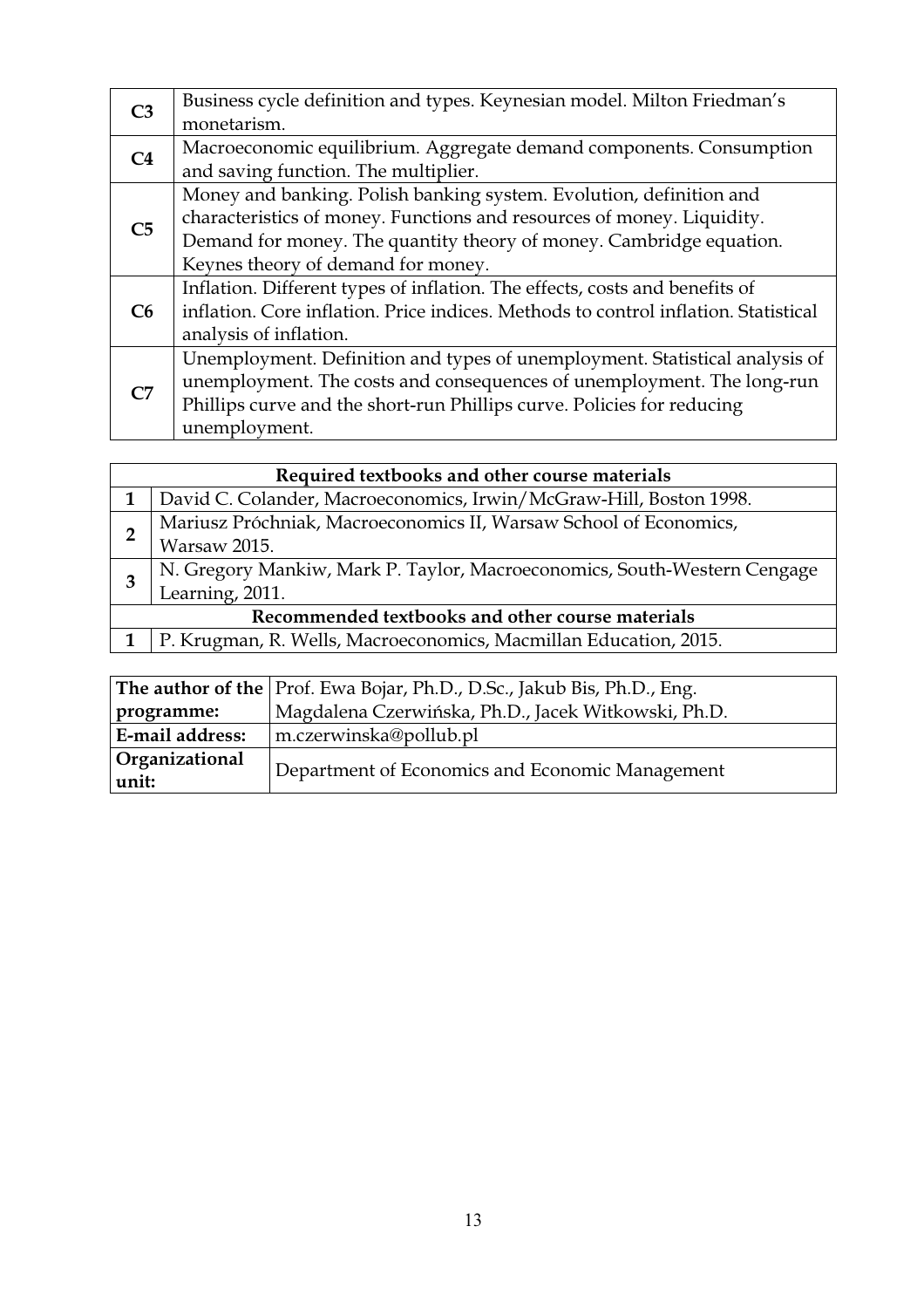



# Management

| Course:                                 | Strategic Management            |  |
|-----------------------------------------|---------------------------------|--|
| Type of the course:                     | Basic, obligatory               |  |
| Course code:                            | $06 - 15 - 1 - 2 - 01 - 0 - 02$ |  |
| Year:                                   |                                 |  |
| Semester:                               |                                 |  |
| Form of the degree programme:           | Full time                       |  |
| Form of classes and number of hours per | 60                              |  |
| semester:                               |                                 |  |
| Lecture                                 | 30                              |  |
| Classes                                 | 15                              |  |
| Project                                 | 15                              |  |
| Number of ECTS credits:                 | 4 ECTS                          |  |
| Form of assessment:                     | Exam                            |  |
| Course language:                        | English                         |  |

| Course objective (CO) |                                                                                        |  |
|-----------------------|----------------------------------------------------------------------------------------|--|
|                       | <b>CO1</b>   To acquaint students with the logic and contents of strategic management. |  |
| CO <sub>2</sub>       | The demonstration of the strategic nature of the problems enterprise                   |  |
|                       | development.                                                                           |  |
|                       | <b>CO3</b> To acquaint students with the tools of diagnosis and strategic positioning. |  |
| CO <sub>4</sub>       | To acquaint students with the logic design organizational strategy.                    |  |
|                       | <b>CO5</b> Designing the strategy chosen organization.                                 |  |

| Prerequisites in terms of knowledge, skills and other competencies |  |
|--------------------------------------------------------------------|--|
| Knowledge of the basics of management.                             |  |
| The ability of systems thinking and holistic.                      |  |
| Knowledge of marketing.                                            |  |
| Knowledge of macroeconomics.                                       |  |

| Learning outcomes (LO) |                                                                                                     |
|------------------------|-----------------------------------------------------------------------------------------------------|
|                        | In terms of knowledge:                                                                              |
| LO <sub>1</sub>        | The student knows the basic concepts, the origin, principles and functions<br>strategic management. |
|                        | LO 2   knows the basic tools of diagnosis and strategic positioning                                 |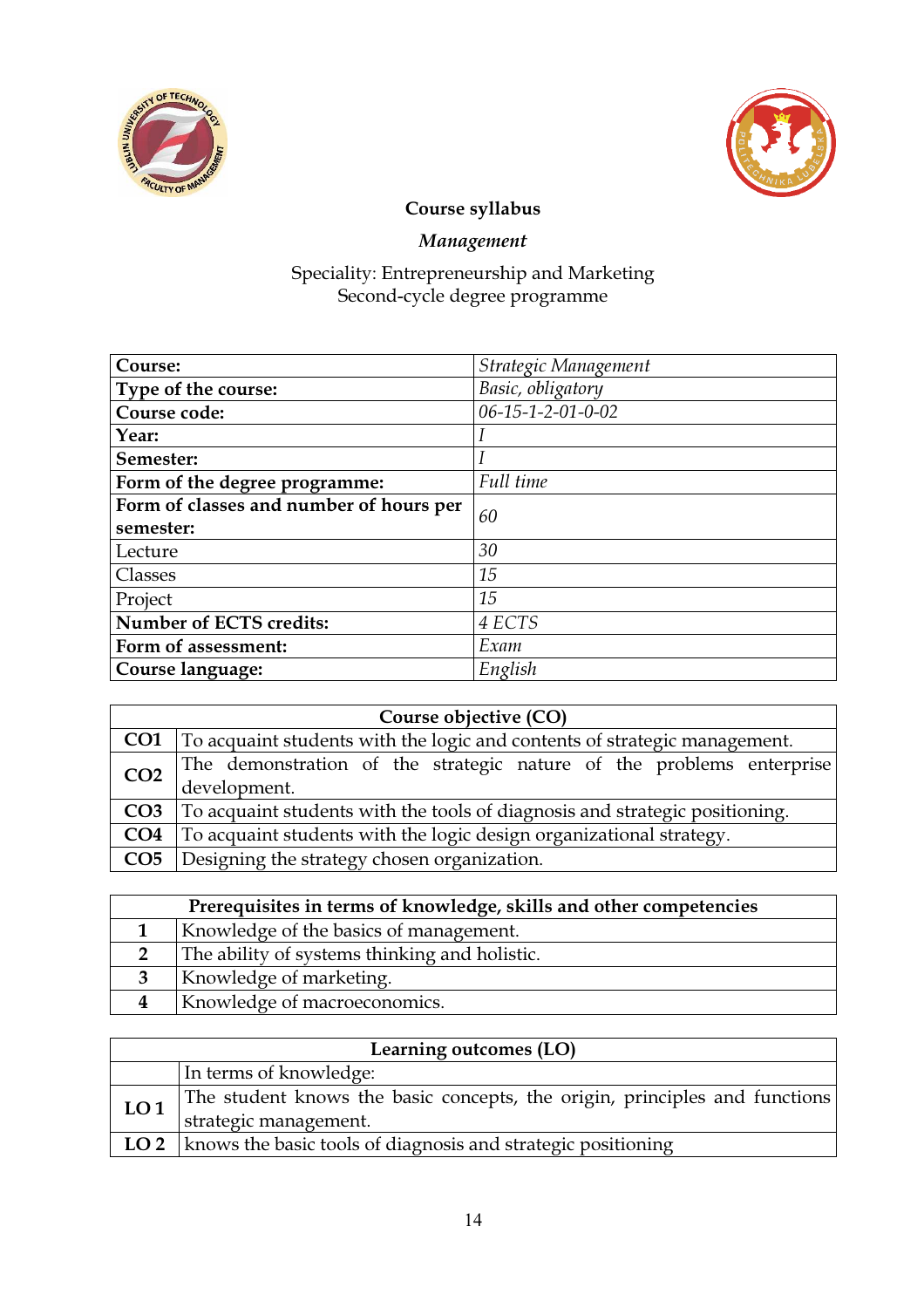| LO <sub>3</sub> | knows the rules and specifics of the design strategy of the organization       |  |
|-----------------|--------------------------------------------------------------------------------|--|
| LO <sub>4</sub> | knows the basic types of strategies                                            |  |
|                 | In terms of skills:                                                            |  |
| LO <sub>5</sub> | diagnoses the market environment and the company predicts its development      |  |
| LO <sub>6</sub> | identifies and evaluates strategic resource company                            |  |
| LO7             | uses the instruments of strategic positioning (SWOT analysis, space)           |  |
| LO <sub>8</sub> | develops strategy development organizations (enterprises, institutions)        |  |
|                 | In terms of social competence:                                                 |  |
| LO <sub>9</sub> | participates actively in the discussion on problems of development of business |  |
|                 | and market processes                                                           |  |
| LO10            | is capable to work in a team to develop the project                            |  |

| <b>Course content</b>          |                                                                                  |
|--------------------------------|----------------------------------------------------------------------------------|
| Form of classes - lectures (L) |                                                                                  |
|                                | Course content                                                                   |
| L1                             | Origins of strategic management - evolution of the business model.               |
| L2                             | Basic concepts: content strategy, the process of strategic management, levels    |
|                                | of strategy.                                                                     |
| L3                             | School of strategic thinking.                                                    |
| L4                             | Strategic analysis - analysis of the macro-organization (PEST) - analysis of the |
|                                | competitive environment (Porter's model).                                        |
|                                | Strategic analysis - analysis of the resources within the organization, (profile |
| L5                             | of resources and competences, process approach - model chain and the             |
|                                | values).                                                                         |
| L <sub>6</sub>                 | Methods Portfolio: BCG matrix, GE, ADL, technological development.               |
| L7                             | Strategic positioning - methods: SWOT and SPACE. Strategies normative.           |
|                                | Formulating strategy: the mission of the organization, strategic gap and ways    |
| L8                             | of its fulfilment, criteria and selection factors strategy real, target          |
|                                | development and balancing of resources at general and business units.            |
|                                | Strategy implementation process - strategic controlling in an enterprise,        |
| L9                             | the measures of strategy implementation effectiveness (BSC),                     |
|                                | monitoring - measuring strategic effects.                                        |
| L10                            | Types of strategy as a logically coherent concept of competitive behaviour       |
|                                | and their practical significance.                                                |
| L11                            | The strategy and the structure and culture of the organization -                 |
|                                | entrepreneurial behaviour.                                                       |
| L12                            | Strategic management in integration processes - strategic alliances, mergers     |
|                                | and acquisitions.                                                                |
| L13                            | Global strategies.                                                               |
|                                | Form of classes - classes (C)                                                    |
|                                | Course content                                                                   |
| C1                             | The essence of strategic thinking - exercise.                                    |
| C <sub>2</sub>                 | PEST analysis of the macro-environment - exercise.                               |
| C <sub>3</sub>                 | Analysis of field competitive model by Porter - exercise.                        |
| C <sub>4</sub>                 | Analysis of potential strategic organizations - exercise.                        |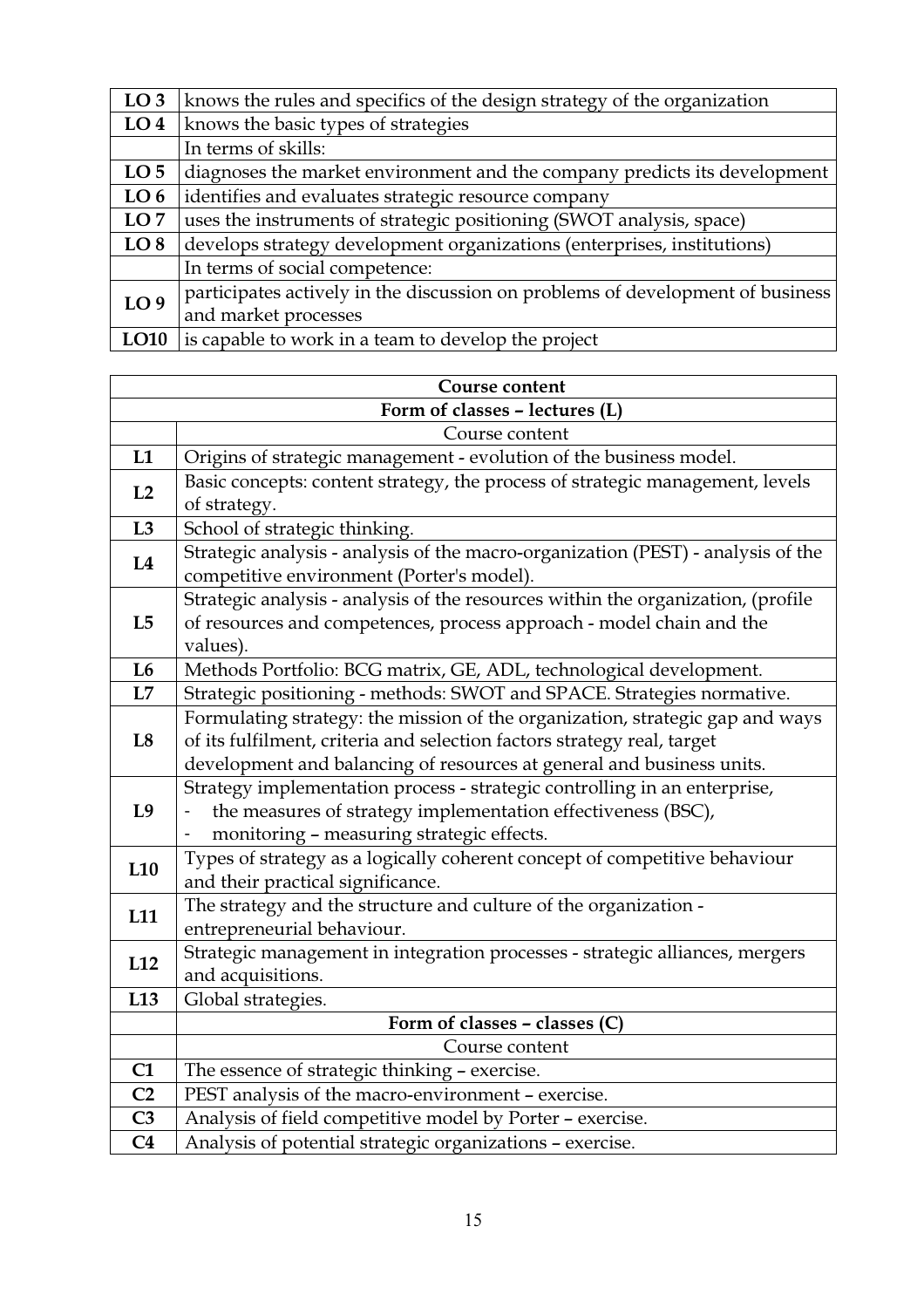| C <sub>5</sub> | The methods of portfolio analysis - exercise.                                                                                                                                                                                                                                                                                       |  |
|----------------|-------------------------------------------------------------------------------------------------------------------------------------------------------------------------------------------------------------------------------------------------------------------------------------------------------------------------------------|--|
| C6             | Positioning the company: SWOT analysis - exercise.                                                                                                                                                                                                                                                                                  |  |
| C7             | Positioning the company: matrix SPACE - exercise.                                                                                                                                                                                                                                                                                   |  |
| C8             | Case studies (case study) - corporate strategy and organizational culture.                                                                                                                                                                                                                                                          |  |
| C9             | Final test.                                                                                                                                                                                                                                                                                                                         |  |
|                | Form of classes – project $(P)$                                                                                                                                                                                                                                                                                                     |  |
|                | Course content                                                                                                                                                                                                                                                                                                                      |  |
| <b>P1</b>      | Discussion of the objectives of the project. Choosing organization for design<br>strategies.                                                                                                                                                                                                                                        |  |
| P <sub>2</sub> | Implementation of the project: diagnosis strategic macro-environment,<br>scenario planning development environment, identification of key macro-<br>processes.                                                                                                                                                                      |  |
| P <sub>3</sub> | Implementation of the project: the segmentation of strategic organizations,<br>wallet SJB, diagnosis environment competitive model by Porter for each SJB,<br>parametric evaluation of the sector. Identification of the potential of the<br>organization's environment variables - opportunities and threats for<br>organizations. |  |
| <b>P4</b>      | Implementation of the project: diagnosis potential within the organization.<br>Identification of variables that potential - strengths and weaknesses of the<br>organization.                                                                                                                                                        |  |
| P5             | Implementation of the project: strategic positioning, SPACE analysis, SWOT<br>analysis, strategy selection normative.                                                                                                                                                                                                               |  |
| <b>P6</b>      | Implementation of the project: to formulate a vision and mission and strategic<br>priorities and objectives directional design business structure, goals and tools<br>to build competitive advantage.                                                                                                                               |  |
| P7             | Implementation of the project: design assumptions controlling strategic<br>system for measuring the effects of the strategy in leaning on a formula<br>Scorecard.                                                                                                                                                                   |  |
| P <sub>8</sub> | Presentation and evaluation of projects.                                                                                                                                                                                                                                                                                            |  |

|  | Required textbooks and other course materials                              |  |  |
|--|----------------------------------------------------------------------------|--|--|
|  | Obłój K., Strategia organizacji, PWE, Warszawa 2001.                       |  |  |
|  | Gierszewska G., Romanowska A., Analiza strategiczna przedsiębiorstwa, PWE, |  |  |
|  | Warszawa 2002.                                                             |  |  |
|  | Strategor, Zarządzanie firmą. Cz. 1. Strategie, PWE, Warszawa 2001.        |  |  |
|  | Moszkowicz M, Zarządzanie strategiczne. Systemowa koncepcja biznesu, PWE,  |  |  |
|  | Warszawa 2005.                                                             |  |  |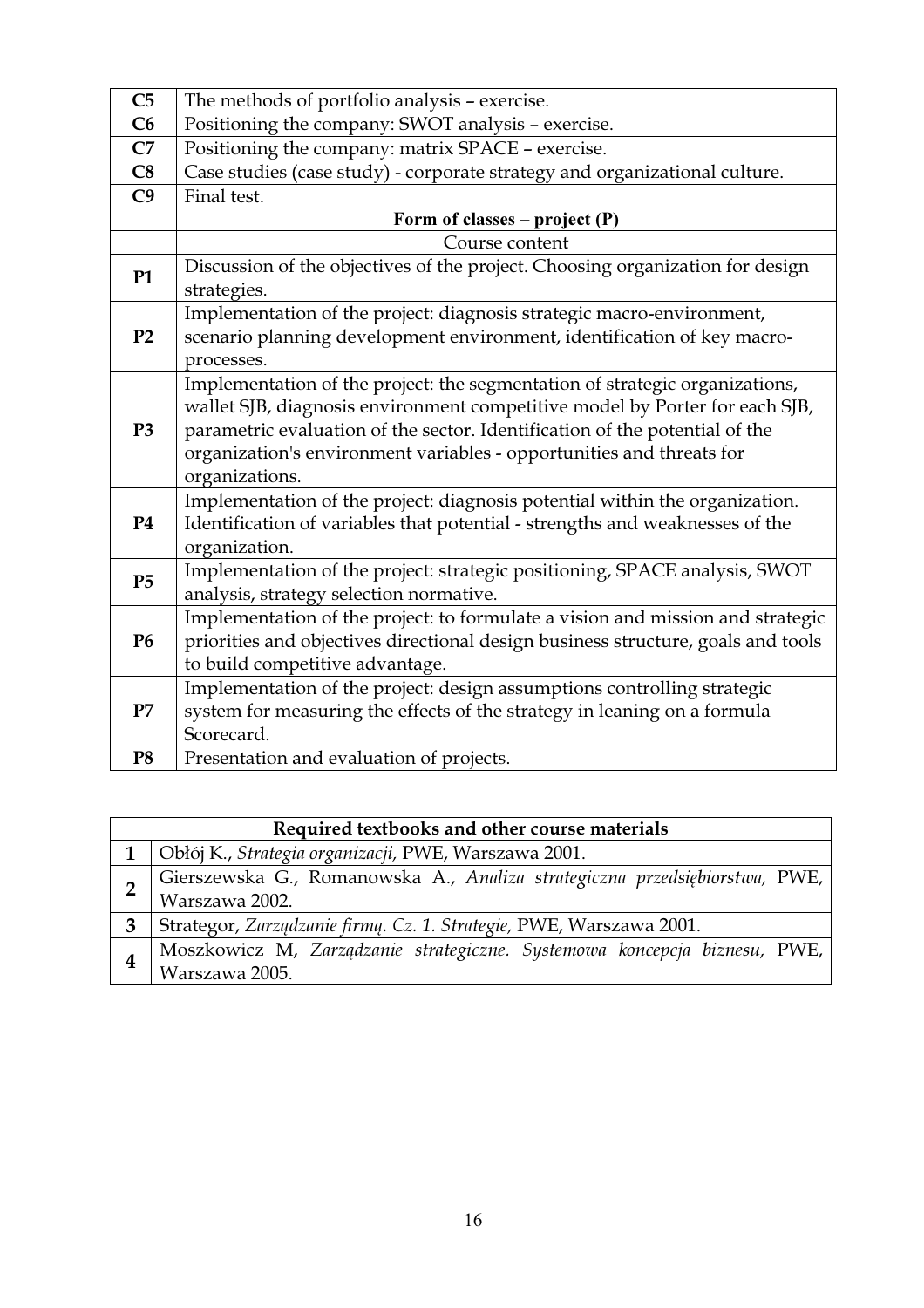|  | Recommended textbooks and other course materials                                                                      |  |
|--|-----------------------------------------------------------------------------------------------------------------------|--|
|  | Krupski R. (red), Zarządzanie strategiczne. Koncepcje, metody, Wyd. AE we                                             |  |
|  | Wrocławiu, Wrocław 2003.                                                                                              |  |
|  | Urbankowska-Sojkin E., Zarządzanie strategiczne przedsiębiorstwem na przykładach,<br>Wyd. AE w Poznaniu, Poznań 2002. |  |
|  |                                                                                                                       |  |
|  | Stabryła A., Zarządzanie strategiczne w teorii i praktyce, PWN, Warszawa 2002.                                        |  |
|  | Allaire Y., Firsirotu M.E., Myślenie strategiczne, PWN, Warszawa 2000.                                                |  |

| The author of the<br>programme: | Jacek Dziwulski, Ph.D., Eng.               |  |
|---------------------------------|--------------------------------------------|--|
| <b>E-mail address:</b>          | j.dziwulski@pollub.pl                      |  |
| Organizational<br>unit:         | Department of Strategy and Business Design |  |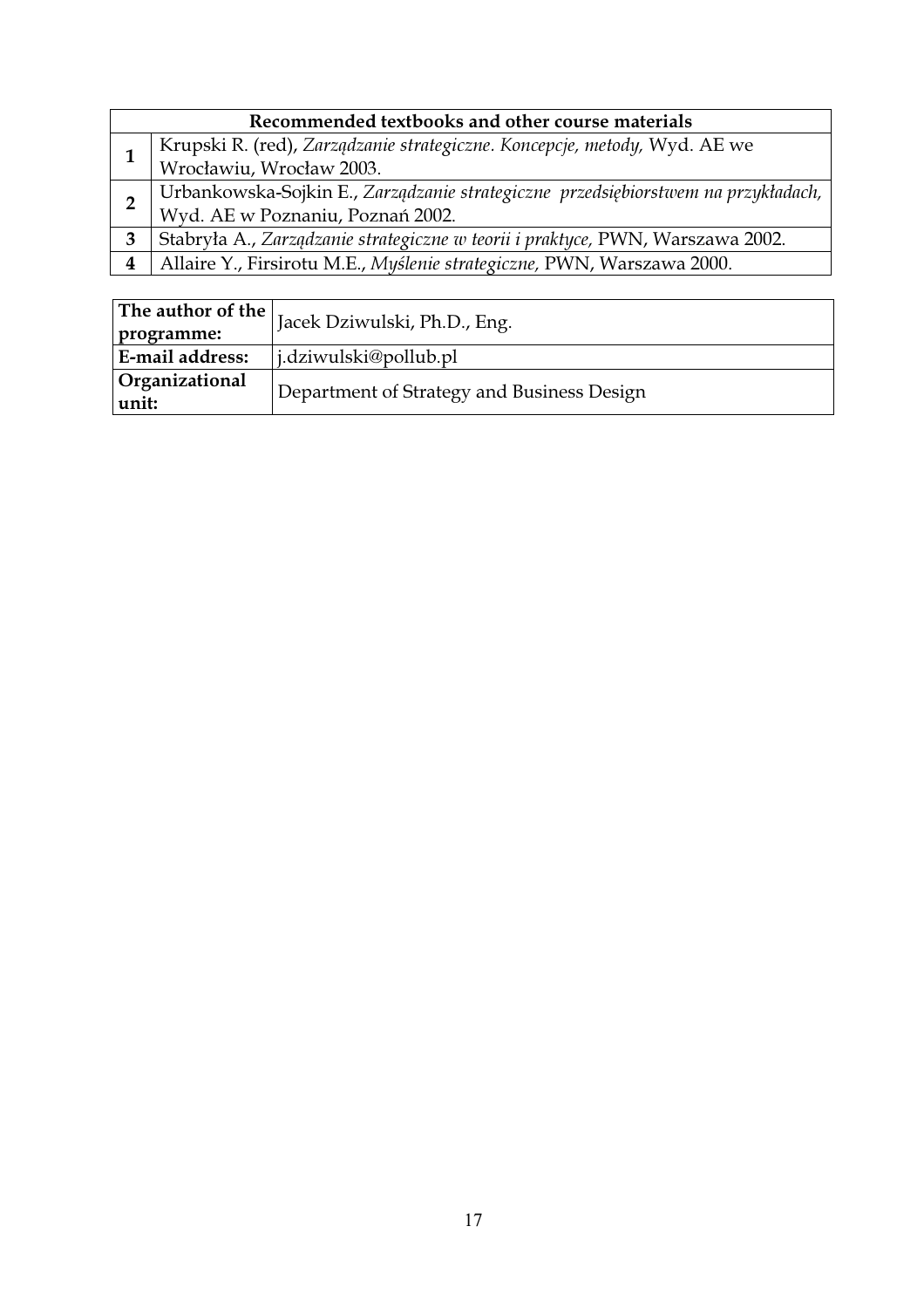



# Management

| Course:                                 | Process Management |  |
|-----------------------------------------|--------------------|--|
| Type of the course:                     | Basic, obligatory  |  |
| Course code:                            | 06-15-1-2-01-0-03  |  |
| Year:                                   |                    |  |
| Semester:                               |                    |  |
| Form of the degree programme:           | Full-time          |  |
| Form of classes and number of hours per | 45                 |  |
| semester:                               |                    |  |
| Lecture                                 | 15                 |  |
| Classes                                 | 30                 |  |
| <b>Number of ECTS credits:</b>          | 4 ECTS             |  |
| Form of assessment:                     | Exam               |  |
| Course language:                        | English            |  |

| Course objective (CO) |                                                                            |
|-----------------------|----------------------------------------------------------------------------|
| CO <sub>1</sub>       | Equipping students with the knowledge of the essence and regularity of the |
|                       | process approach in the enterprise.                                        |
|                       | <b>CO2</b>   Knowing the principles and tools of process management.       |
| CO <sub>3</sub>       | Knowing forms of improvement and implementation of process management      |
|                       | in the enterprise.                                                         |

| Prerequisites in terms of knowledge, skills and other competencies |                                    |
|--------------------------------------------------------------------|------------------------------------|
|                                                                    | <b>Fundamentals of management.</b> |

| Learning outcomes (LO) |                                                                     |
|------------------------|---------------------------------------------------------------------|
|                        | In terms of knowledge:                                              |
| LO <sub>1</sub>        | distinguishing the functional and process orientation in management |
| LO <sub>2</sub>        | defines and characterizes the processes by classification generic   |
|                        | In terms of skills:                                                 |
| LO <sub>3</sub>        | formulates the essence and objectives of management processes       |
| LO <sub>4</sub>        | design process                                                      |
| LO <sub>5</sub>        | prepares process management documentation                           |
|                        | In terms of social competence:                                      |
| LO <sub>6</sub>        | acquires the ability to teamwork                                    |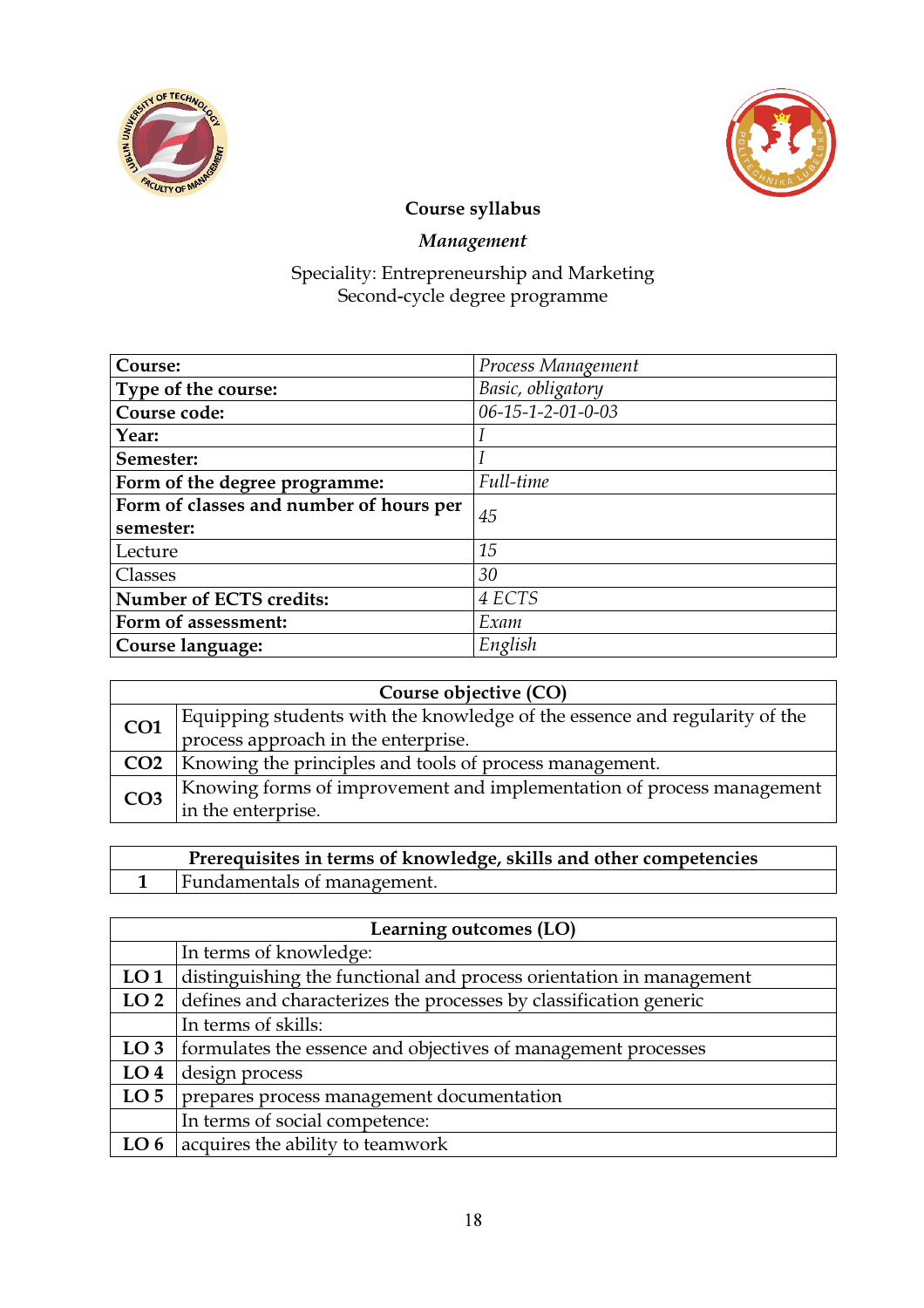| <b>Course content</b>          |                                                                              |  |
|--------------------------------|------------------------------------------------------------------------------|--|
| Form of classes - lectures (L) |                                                                              |  |
|                                | Course content                                                               |  |
| L1                             | The functional and process orientation in management, process approach in    |  |
|                                | selected management concepts.                                                |  |
| L2                             | Modern projection parameters of the organization. Essence and generic        |  |
|                                | classification processes, the process of the value chain.                    |  |
| L3                             | Determinants of process organization. The nature and objectives of           |  |
|                                | management processes.                                                        |  |
| L4                             | Methodology of process management. Methods for identification and            |  |
|                                | mapping processes.                                                           |  |
|                                | Methods for process design and implementation of changes. Leadership         |  |
| L <sub>5</sub>                 | processes.                                                                   |  |
|                                | Methods and techniques of process improvement and management.                |  |
| L <sub>6</sub>                 | The implementation of the process approach in the organization. The          |  |
|                                | structures and forms of organization process.                                |  |
| L7                             | Human resource management in the organization process, organizational        |  |
|                                | culture process.                                                             |  |
| L8                             | Levels of maturity of process organization.                                  |  |
|                                | Form of classes - classes (C)                                                |  |
|                                | Course content                                                               |  |
| C1                             | Compare features the functional and process organization.                    |  |
| C <sub>2</sub>                 | Modern organizations: learning organization, virtual organization, fractal   |  |
|                                | organization, hypertext organization and process approach.                   |  |
| C <sub>3</sub>                 | Creating a value chain in the enterprise based on the analysis of processes. |  |
| C <sub>4</sub>                 | The principles of classification processes.                                  |  |
| C5                             | Mapping of processes - a case study.                                         |  |
| C6                             | Making the selection process for reconstruction - case study.                |  |
| C7                             | Test.                                                                        |  |
| C8                             | Designing a new process.                                                     |  |
| C <sub>9</sub>                 | Program implementation process.                                              |  |
| C10                            | Implementation of process approach in business management.                   |  |
|                                | Designing the structure of the company including the use of a process        |  |
| C11                            | approach.                                                                    |  |
| C12                            | Project Human Resource Management for Process Management.                    |  |
| C13                            | The concept of supervision and control of process management.                |  |
| C14                            | The process management in the enterprise - integration of the results of the |  |
|                                | study and design.                                                            |  |

| Required textbooks and other course materials |                                                                         |  |
|-----------------------------------------------|-------------------------------------------------------------------------|--|
|                                               | Geary A. Rummler, Alan P. Brache, Improving Performance: How to Manage  |  |
|                                               | the White Space in the Organization Chart 2nd Edition, California 2010. |  |
|                                               | ISO 9001 standards.                                                     |  |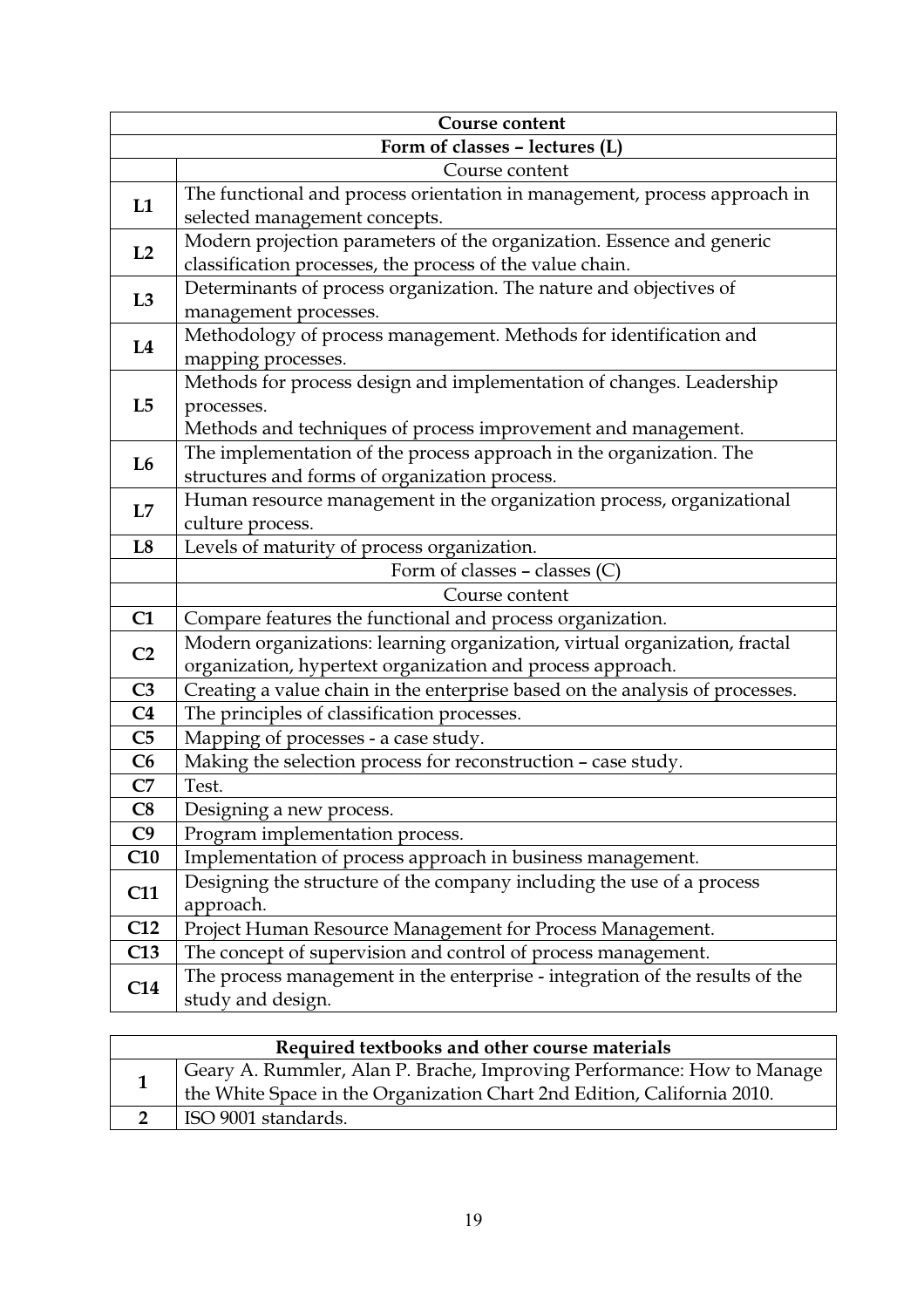| programme:              | $\sqrt{\frac{1}{2}}$ The author of the $\vert$ Piotr Blicharz, Ph.D. |
|-------------------------|----------------------------------------------------------------------|
| E-mail address:         | p.blicharz@pollub.pl                                                 |
| Organizational<br>unit: | Department of Strategy and Business Planning                         |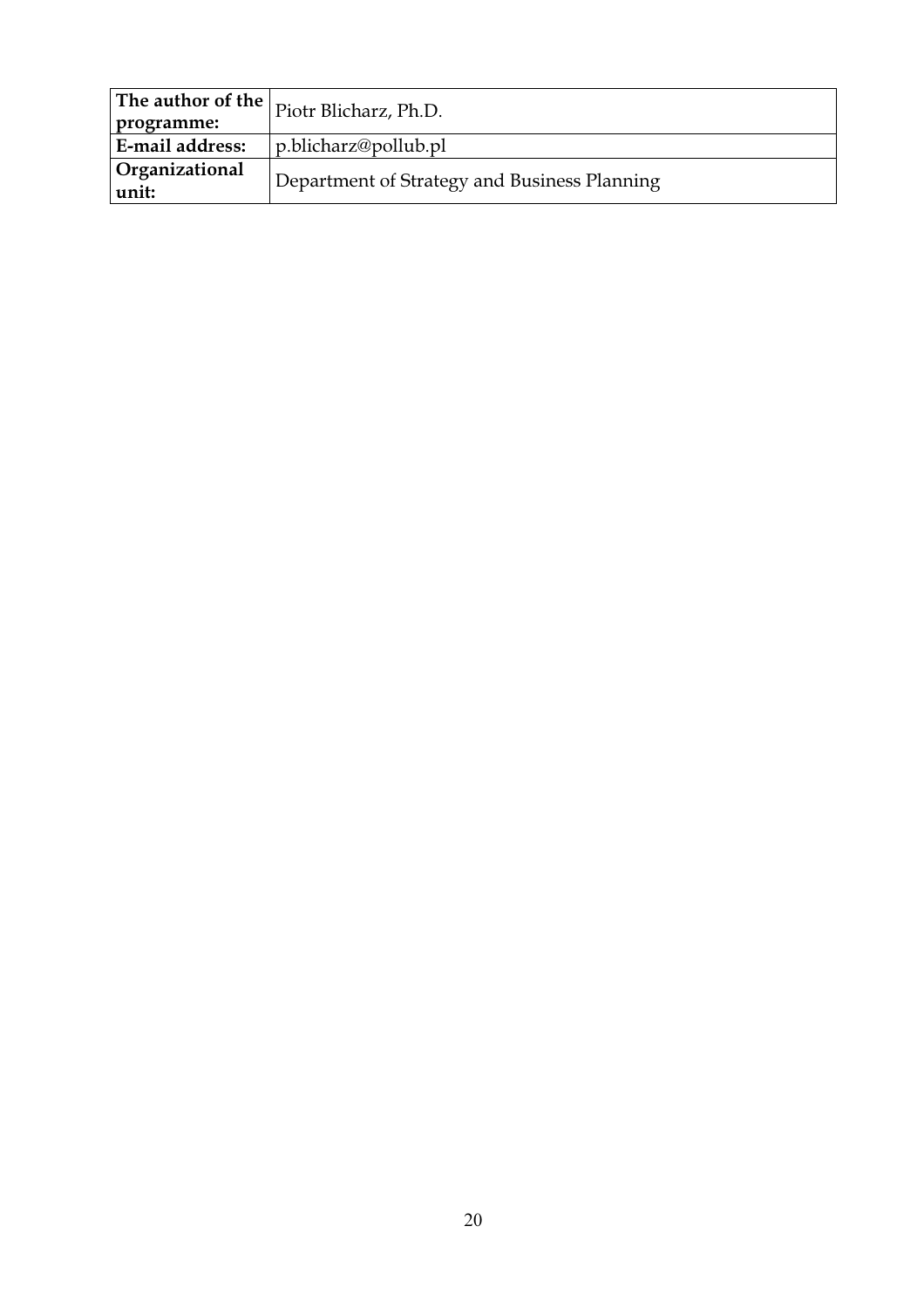



# Management

| <b>Mathematical Statistics</b><br>Course:  |                   |
|--------------------------------------------|-------------------|
| Type of the course:                        | Basic, obligatory |
| Course code:                               | 06-15-1-2-01-0-04 |
| Year:                                      |                   |
| Semester:                                  |                   |
| Full-time<br>Form of the degree programme: |                   |
| Form of classes and number of hours per    | 45                |
| semester:                                  |                   |
| Lecture                                    | 15                |
| 30<br>Laboratory                           |                   |
| <b>Number of ECTS credits:</b>             | 3 ECTS            |
| Form of assessment:<br>Exam                |                   |
| Course language:                           | English           |

| Course objective (CO) |                                                                                  |  |
|-----------------------|----------------------------------------------------------------------------------|--|
| CO <sub>1</sub>       | understanding the specifics of the random events                                 |  |
| CO <sub>2</sub>       | acquainting with basic concepts, theories and models in the field of probability |  |
|                       | and mathematical statistics                                                      |  |
| CO <sub>3</sub>       | understanding the benefits and skills of using of methods of probability,        |  |
|                       | description and statistical inference                                            |  |

| Prerequisites in terms of knowledge, skills and other competencies |                                                                                                                                       |
|--------------------------------------------------------------------|---------------------------------------------------------------------------------------------------------------------------------------|
|                                                                    | The student knows the basic methods in the field of mathematical analysis, descriptive statistics, quantitative methods, econometrics |
|                                                                    | The student is able to work in a team and independently                                                                               |

| Learning outcomes (LO) |                                                                                        |
|------------------------|----------------------------------------------------------------------------------------|
|                        | In terms of knowledge:                                                                 |
| LO <sub>1</sub>        | The student knows the basic methods of probability and statistics and defines          |
|                        | the basic concepts in this area.                                                       |
|                        | The student knows the basic distributions of random variables and                      |
|                        | LO 2   understands the principles of statistical inference. He defines the problems of |
|                        | technical sciences in terms of probability and statistics.                             |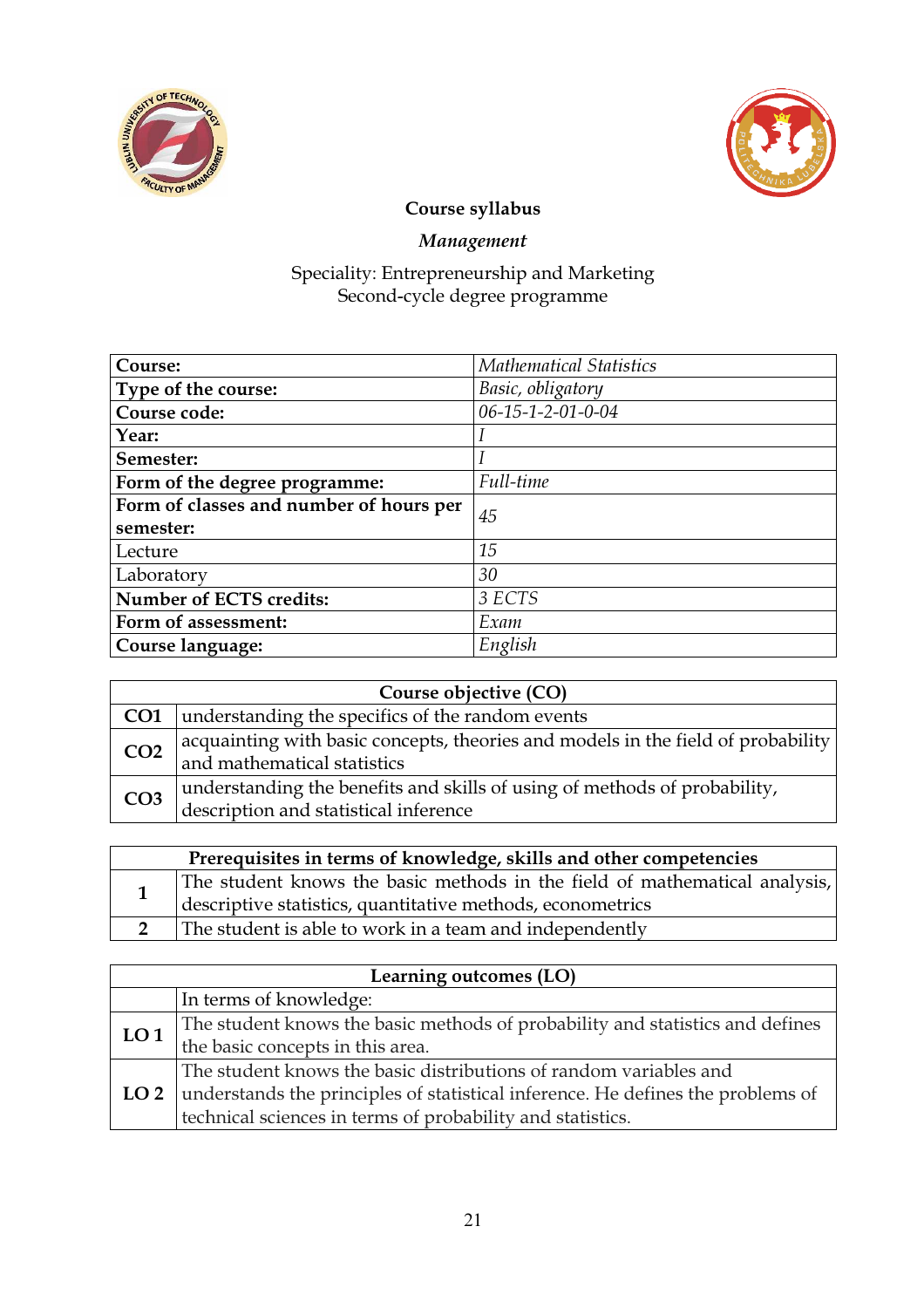|                 | In terms of skills:                                                            |
|-----------------|--------------------------------------------------------------------------------|
|                 | The student can choose appropriate methods of probability and statistics to    |
|                 | analyse the research problems. He is able to calculate the probability of      |
| LO <sub>3</sub> | random events, define the basic distributions of random variables, describe    |
|                 | the empirical distributions, estimate the parameters and verify the properly   |
|                 | formulated statistical hypothesis.                                             |
|                 | The student is able to interpret the results of the methods of probability and |
| LO <sub>4</sub> | statistics.                                                                    |
|                 | In terms of social competence:                                                 |
|                 | The student shows interest in acquiring new knowledge in the field of          |
| LO <sub>5</sub> | probability and statistics. He understands the need for learning throughout    |
|                 | life.                                                                          |
| LO <sub>6</sub> | The student sees the need and usefulness of thinking in terms of probability   |
|                 | and statistics                                                                 |

| Course content                 |                                                                                  |
|--------------------------------|----------------------------------------------------------------------------------|
| Form of classes - lectures (L) |                                                                                  |
|                                | Course content                                                                   |
|                                | Introduction to probability theory. Sample space and events. Conditional         |
| L1                             | probabilities. Independent Events. Bayes' Formula. Random variables.             |
|                                | Discrete random variables. Continuous random variables.                          |
|                                | Basic distributions of random variables. Expectation of random variables:        |
| L2                             | discrete and continuous cases. Mean, variance and standard deviation.            |
|                                | Condition probability and condition expectation. Central limit theorem.          |
|                                | The nature of statistics. Presentation of statistical data. Frequency            |
| L3                             | distribution. Measures of central tendency. Measures of dispersion. Moments      |
|                                | and coefficients. Coefficient of correlation between two attributes. Correlation |
|                                | diagram. Correlation table.                                                      |
| L4                             | Parametric point estimation. Likelihood method. Method of moments. Least         |
|                                | square method.                                                                   |
| L5                             | Interval estimation. Confidence interval for mean. Confidence interval for       |
|                                | variance.                                                                        |
| L <sub>6</sub>                 | Tests of statistical hypotheses. Sampling from the Normal Distribution. Tests    |
|                                | on the mean. Tests on the variance.                                              |
| L7                             | Test of goodness of fit, Chi-square test, Kolmogorov test, Shapiro - Wilk test,  |
|                                | Anderson-Darling test, Lilliefors test, Jarque-Bery Test                         |
|                                | Form of classes - laboratories (Lab)                                             |
|                                | Course content                                                                   |
| Lab1                           | Discussion of computational techniques.                                          |
| Lab <sub>2</sub>               | Sampling. Presentation of statistical data. Frequency distribution. Histogram.   |
| Lab <sub>3</sub>               | Basic distributions of random variables. Expectation of random variables:        |
|                                | discrete and continuous cases.                                                   |
| Lab4                           | Determining the probability of random events.                                    |
| Lab <sub>5</sub>               | Determining the mean, variance, moments and coefficients.                        |
| Lab6                           | Estimators and their properties.                                                 |
| Lab <sub>7</sub>               | Parametric point estimation. Likelihood method. Method of moments.               |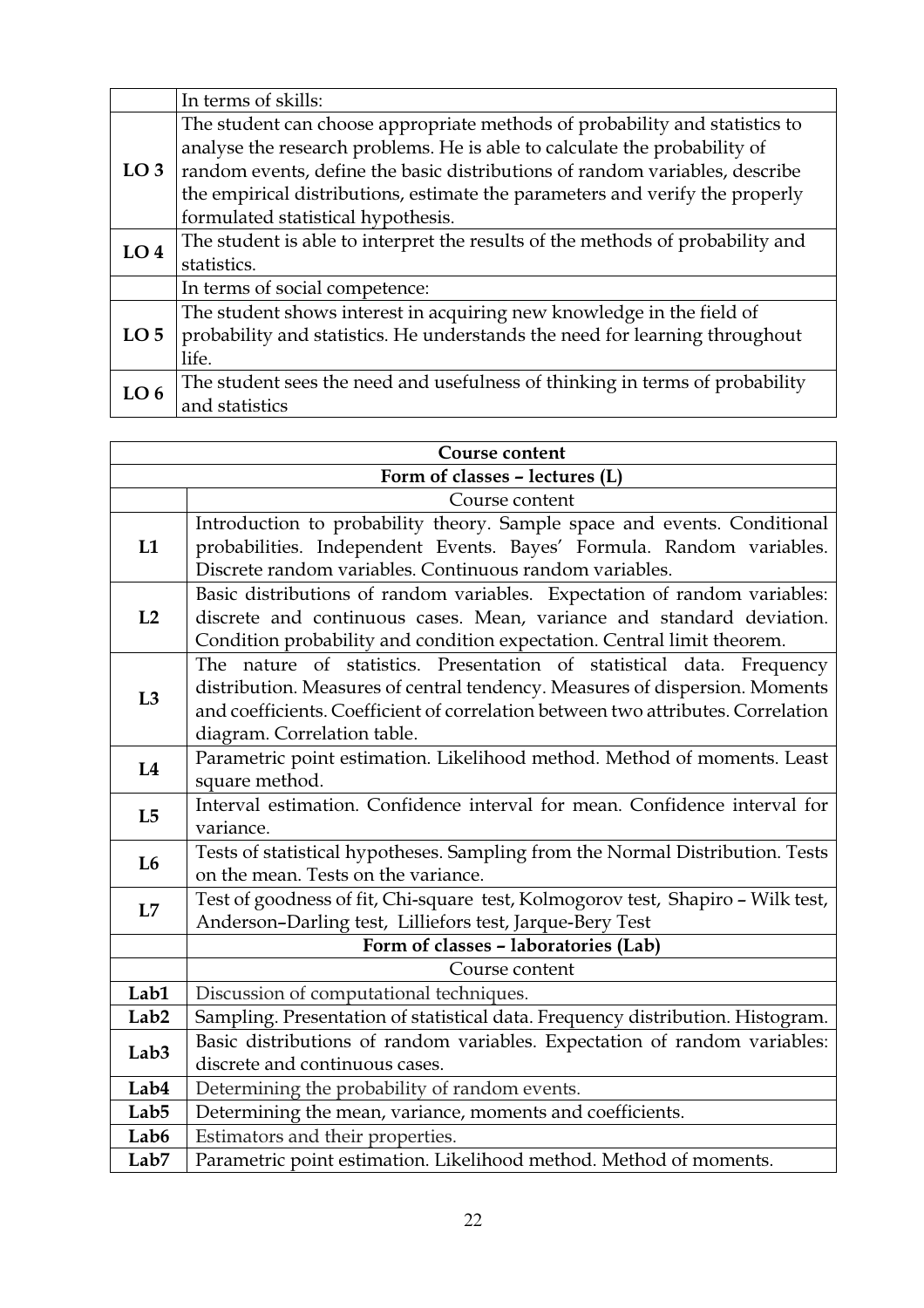| Lab <sub>8</sub>  | Parametric identification of distribution of random variables.                |  |
|-------------------|-------------------------------------------------------------------------------|--|
| Lab9              | Interval estimation. Confidence interval for mean. Confidence interval for    |  |
|                   | variance.                                                                     |  |
| Lab10             | Tests of Hypotheses.                                                          |  |
| Lab11             | Tests on the mean.                                                            |  |
| Lab12             | Tests on the variance.                                                        |  |
| Lab <sub>13</sub> | Test of goodness of fit, Chi-square test, Kolmogorov test.                    |  |
| Lab14             | Shapiro - Wilk test, Anderson-Darling test, Lilliefors test. Jarque-Bery Test |  |
| Lab15             | The test the knowledge and skills of students.                                |  |

|                                                  | Required textbooks and other course materials                                 |  |
|--------------------------------------------------|-------------------------------------------------------------------------------|--|
|                                                  | Salvatore D., Reagle D., Statistics and econometrics, McGraw-Hill, 2002.      |  |
| 2                                                | Smith G., Essential Statistics, Regression and Econometrics, for the Social   |  |
|                                                  | Sciences, Academic Press, Elsevier, 2015.                                     |  |
| З                                                | Myers J., Well A., Research Design and Statistical Analysis, Lawrence Erlbaum |  |
|                                                  | Associates Publishers, London 2003.                                           |  |
| Recommended textbooks and other course materials |                                                                               |  |
|                                                  | Gatignon H., Statistical Analysis of Management Data. Kluwer Academic         |  |
|                                                  | Publishers 2003.                                                              |  |
| 2                                                | Ross, Sh. M., Introduction to Probability Models, Academic Press, 1997.       |  |

|                         | The author of the $ $ Edward Kozłowski, Ph.D.    |
|-------------------------|--------------------------------------------------|
| programme:              |                                                  |
| E-mail address:         | e.kozlovski@pollub.pl                            |
| Organizational<br>unit: | Department of Quantitative Methods in Management |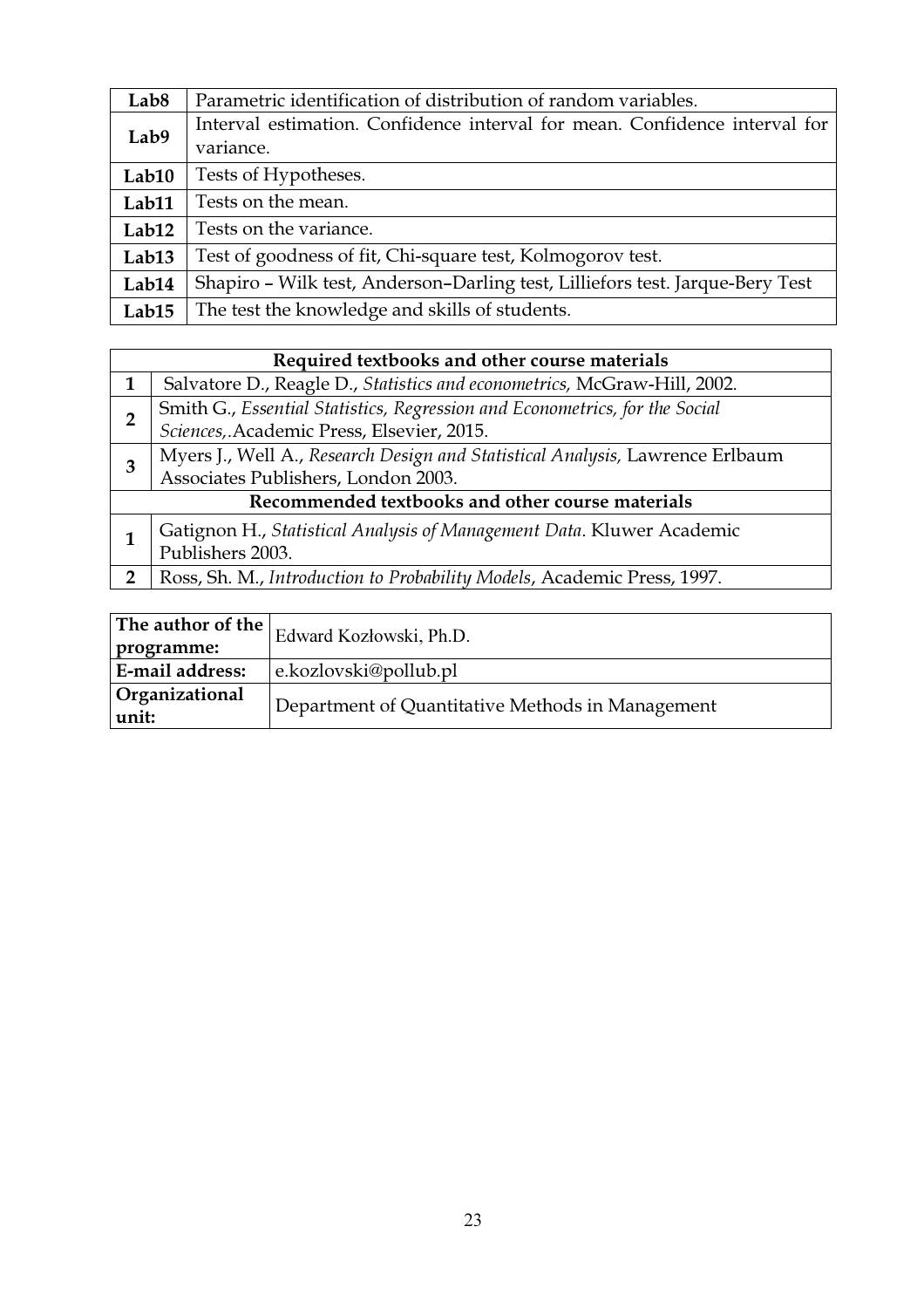



# Management

| Course:                                       | Managerial Accounting           |  |
|-----------------------------------------------|---------------------------------|--|
| Type of the course:                           | Basic, obligatory               |  |
| Course code:                                  | $06 - 15 - 1 - 2 - 01 - 0 - 05$ |  |
| Year:                                         |                                 |  |
| Semester:                                     |                                 |  |
| Form of the degree programme:                 | Full-time                       |  |
| Form of classes and number of hours per<br>60 |                                 |  |
| semester:                                     |                                 |  |
| Lecture                                       | 30                              |  |
| Classes                                       | 30                              |  |
| <b>Number of ECTS credits:</b><br>4 ECTS      |                                 |  |
| Form of assessment:                           | Course credit                   |  |
| Course language:                              | English                         |  |

| Course objective (CO) |                                                                            |
|-----------------------|----------------------------------------------------------------------------|
| CO1                   | Introduction to the managerial accountancy concept, including cost         |
|                       | accounting.                                                                |
| CO <sub>2</sub>       | Presentation of cost classification criteria for the managerial accounting |
|                       | purposes.                                                                  |
| CO <sub>3</sub>       | Introduction to the possibilities of cost management.                      |
| CO <sub>4</sub>       | Presentation of Break Even Point for the operational risk calculations.    |
| CO <sub>5</sub>       | Presentation of budget execution analysis methods.                         |
| CO6                   | Presentation of responsibility centres isolation.                          |
| CO7                   | Presentation of new models of cost accounting.                             |
| CO8                   | Presentation of Balanced Scorecard.                                        |

|                | Prerequisites in terms of knowledge, skills and other competencies       |  |
|----------------|--------------------------------------------------------------------------|--|
|                | Basic knowledge about cost accounting, financial accounting used for     |  |
|                | managerial accounting purposes.                                          |  |
| $\overline{2}$ | Planning and conducting experiments, including computer measurements and |  |
|                | simulations and their interpretations.                                   |  |
| 3              | Skills to preliminary assess the company/enterprise profitability.       |  |
|                | Basic knowledge about management and running a business.                 |  |
| 5              | Creative and enterprising thinking.                                      |  |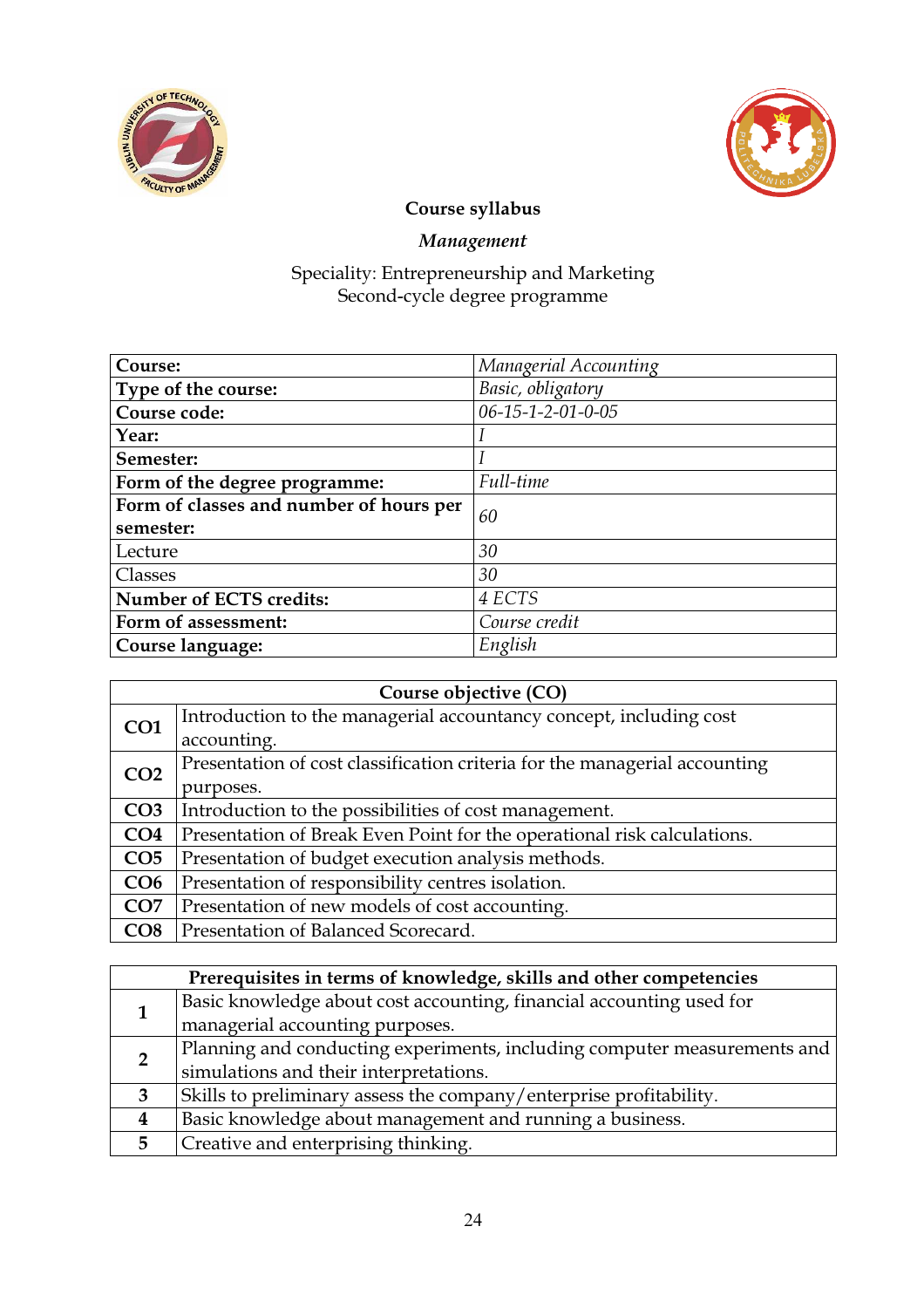|                 | Learning outcomes (LO)                                                           |  |
|-----------------|----------------------------------------------------------------------------------|--|
|                 | In terms of knowledge:                                                           |  |
| LO <sub>1</sub> | Knowledge letting to stress methods and tools used in managerial accounting      |  |
|                 | Knowledge letting to distinguish cost splitting methods (fixed costs and         |  |
| LO <sub>2</sub> | variable costs) and ability to classify costs for the managerial accounting      |  |
|                 | purposes.                                                                        |  |
| LO <sub>3</sub> | Knowledge letting to stress specialist tools and techniques of costs             |  |
|                 | management.                                                                      |  |
|                 | In terms of skills:                                                              |  |
| LO <sub>4</sub> | Ability to conduct the analysis of operational risk, interpreting its course and |  |
|                 | causes.                                                                          |  |
| LO <sub>5</sub> | Ability to choose proper analysis methods and tools for budgeting.               |  |
| LO <sub>6</sub> | Ability to isolate responsibility centres and ability to project enhancements in |  |
|                 | each specific responsibility centre.                                             |  |
| LO <sub>7</sub> | Ability to project changes in the company/enterprise through using new           |  |
|                 | models of cost accounting.                                                       |  |
|                 | In terms of social competence:                                                   |  |
| LO <sub>8</sub> | Student is willing to further gaining and improving possessed knowledge and      |  |
|                 | shows a set of skills and abilities necessary in changing environment.           |  |

| <b>Course content</b> |                                                                                |
|-----------------------|--------------------------------------------------------------------------------|
|                       | Form of classes - lectures (L)                                                 |
|                       | Course content                                                                 |
| L1                    | Managerial accounting and financial accounting.                                |
| L2                    | Costs as a criterion of decision making effectiveness.                         |
| L3                    | Costs calculating methods - revision.                                          |
| L4                    | Cost splitting methods - fixed costs and variable costs.                       |
| L5                    | Overall costing. Variable costing for single- and multi-assortment production. |
| L <sub>6</sub>        | Usage of overall and variable costing.                                         |
| L7                    | Strategic and operational cost management.                                     |
| L8                    | Break Even Point in investment risk calculation.                               |
| L <sub>9</sub>        | Products profitability assessment and technology selection.                    |
| L10                   | Optimal production program.                                                    |
| L11                   | Cooperation profitability assessment. Lower price level.                       |
| L12                   | Theory of constraints.                                                         |
| L13                   | Organizational structure analysis and criteria of isolating responsibility     |
|                       | centres in the company/enterprise.                                             |
| L14                   | New models of cost accounting.                                                 |
| L15                   | <b>Balanced Scorecard.</b>                                                     |
|                       | Form of classes - classes (C)                                                  |
|                       | Course content                                                                 |
| C1                    | Materials management.                                                          |
| C <sub>2</sub>        | Simple calculation pitch. Sales profit.                                        |
| C <sub>3</sub>        | Cost calculating methods.                                                      |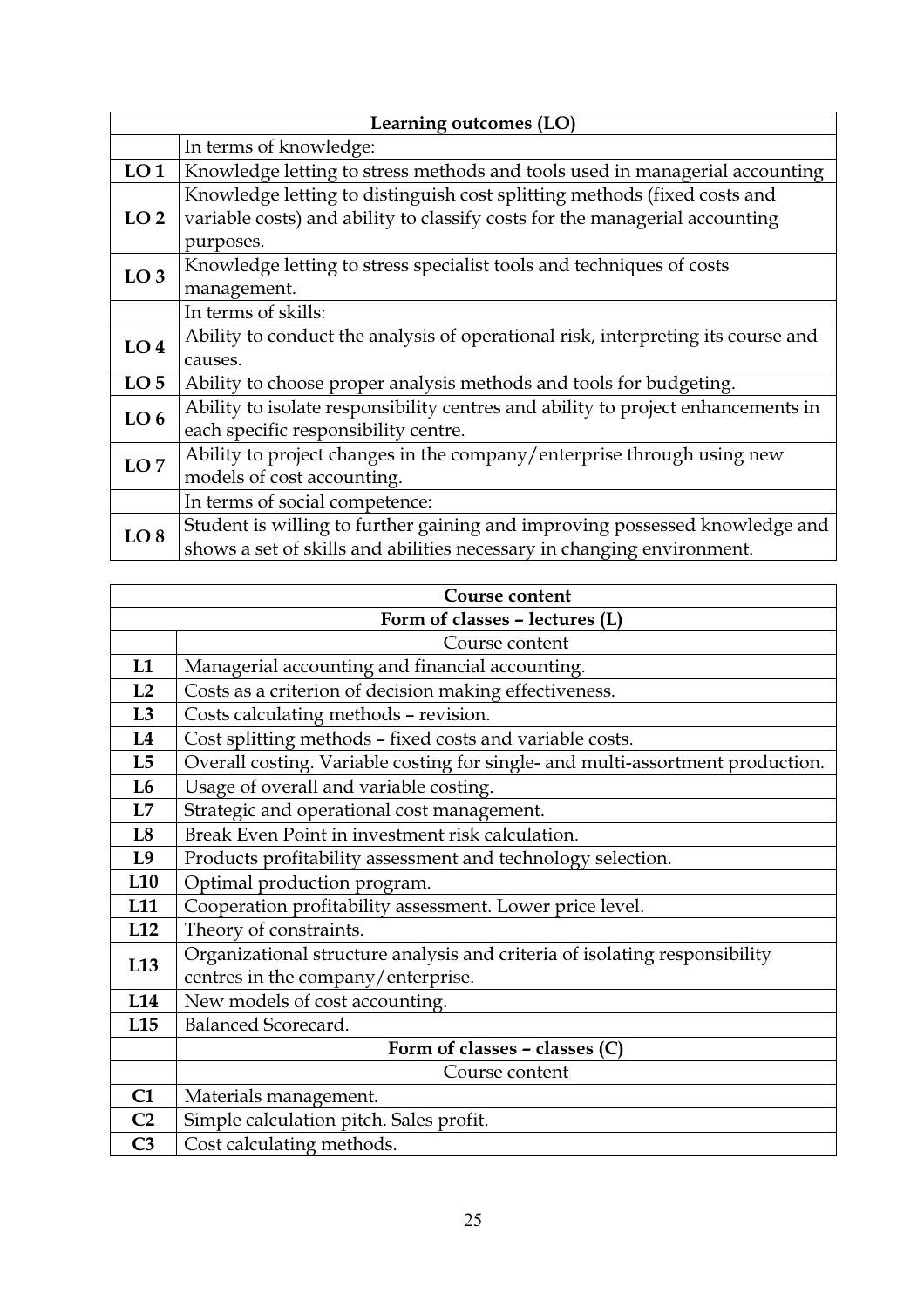| C <sub>4</sub> | Overall costing. Variable costing for single- and multi-assortment production. |
|----------------|--------------------------------------------------------------------------------|
| C5             | Cost splitting methods - fixed costs and variable costs.                       |
| C6             | Product profitability assessment and technology selection.                     |
| C7             | Optimal production program.                                                    |
| C8             | Test I.                                                                        |
| C <sub>9</sub> | Theory of constraints.                                                         |
| C10            | Cooperation profitability assessment. Lower price level.                       |
| <b>C11</b>     | Break Even Point for one product in multi-assortment production.               |
| C12            | Break Even Analysis. Margin management.                                        |
| C13            | Activity-Based Costing.                                                        |
| C14            | <b>Balanced Scorecard.</b>                                                     |

|                                                  | Required textbooks and other course materials                             |  |
|--------------------------------------------------|---------------------------------------------------------------------------|--|
|                                                  | Janik W., Paździor A., Rachunek kosztów w zarządzaniu organizacjami, Wyd. |  |
|                                                  | CeDeWu, Warszawa 2010.                                                    |  |
| 2                                                | Janik W. (ed), Rachunek kosztów w działalności produkcyjnej i usługowej,  |  |
|                                                  | Wyd. WSPiA w Lublinie, Lublin 2009.                                       |  |
| 3                                                | Sobańska I. (ed), Rachunek kosztów w zarządzaniu przedsiębiorstwem, Wyd.  |  |
|                                                  | C.H. Beck, Warszawa 2009.                                                 |  |
| Recommended textbooks and other course materials |                                                                           |  |
|                                                  | Gierusz J., Cygańska M., Budżetowanie kosztów działań w szpitalu, Wyd.    |  |
|                                                  | ODDK, Gdańsk 2009.                                                        |  |
| $\overline{2}$                                   | Gabrusewicz W., Kamela-Sowińska A., Poetschke H., Rachunkowość zarządcza, |  |
|                                                  | PWE, Warszawa 2005.                                                       |  |
| 3                                                | Nowak E., Zaawansowana rachunkowość zarządcza, PWE, Warszawa 2003.        |  |
| 4                                                | Nowak E., Budżetowanie kosztów przedsiębiorstwa, ODDK, Gdańsk 2002.       |  |

| The author of<br>the programme: | Prof. Wiesław Janik, Ph.D., D.Sc.    |  |
|---------------------------------|--------------------------------------|--|
| E-mail address:                 | wz.kfir@pollub.pl                    |  |
| Organizational<br>unit:         | Department of Finance and Accounting |  |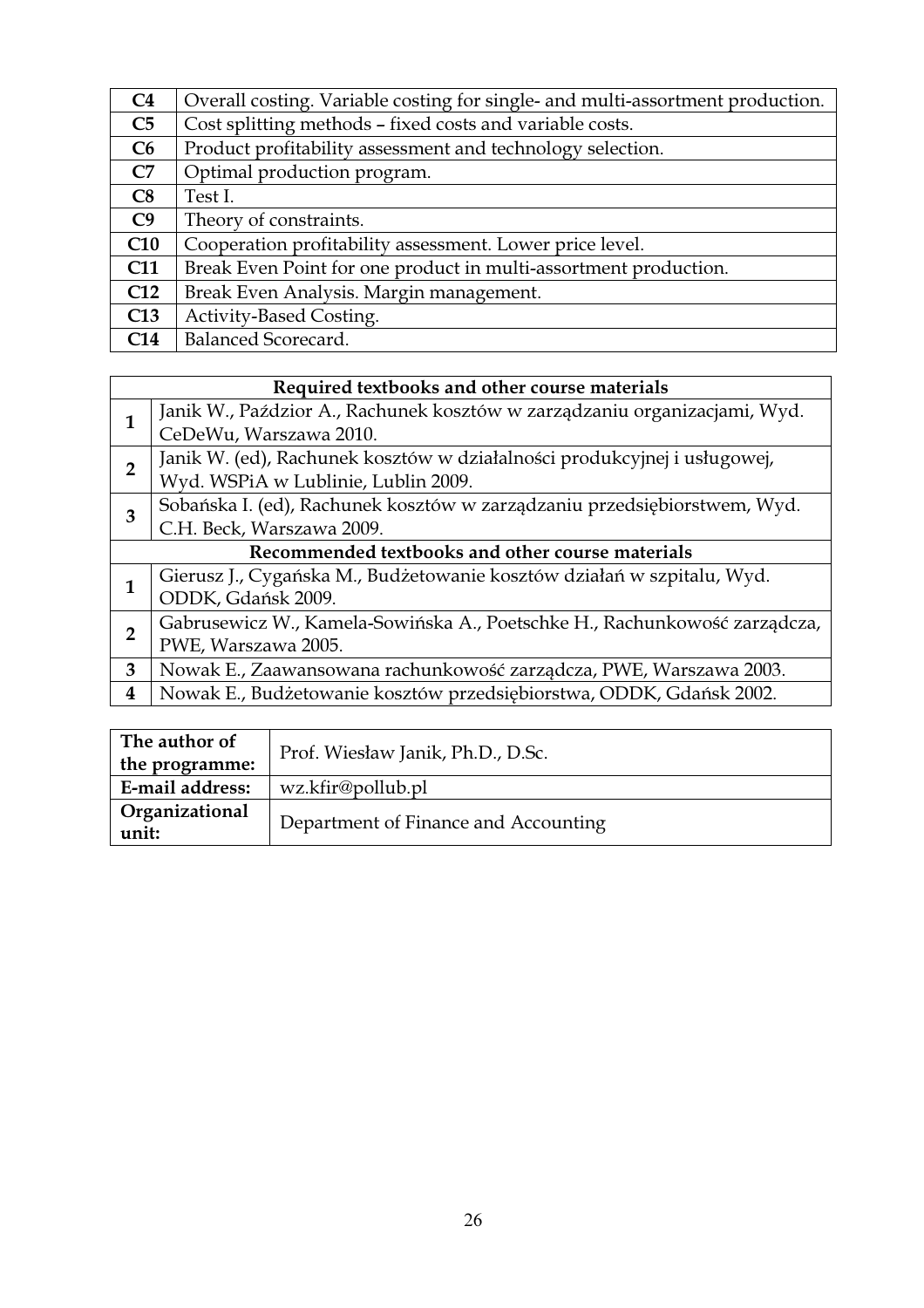



# Management

| Course:                                       | Entrepreneurship  |  |
|-----------------------------------------------|-------------------|--|
| Type of the course:                           | Basic, obligatory |  |
| Course code:                                  | 06-15-1-2-01-0-06 |  |
| Year:                                         |                   |  |
| Semester:                                     |                   |  |
| Form of the degree programme:                 | Full-time         |  |
| Form of classes and number of hours per<br>45 |                   |  |
| semester:                                     |                   |  |
| Lecture                                       | 30                |  |
| Classes                                       | 15                |  |
| <b>Number of ECTS credits:</b><br>3 ECTS      |                   |  |
| Form of assessment:                           | Course credit     |  |
| Course language:                              | English           |  |

| Course objective (CO) |                                                                                 |
|-----------------------|---------------------------------------------------------------------------------|
| CO <sub>1</sub>       | The students will gain knowledge of basic concepts of entrepreneurship, will    |
|                       | get familiarized with the nature and characteristics of enterprising activities |
|                       | and the features of a good entrepreneur.                                        |
| CO <sub>2</sub>       | Providing students with knowledge on the importance and kinds of                |
|                       | enterprising activities.                                                        |
| CO <sub>3</sub>       | Encouraging and stimulating students to searching for business opportunities    |
|                       | and undertaking enterprising activities.                                        |

|  | Prerequisites in terms of knowledge, skills and other competencies   |
|--|----------------------------------------------------------------------|
|  | Knowledge acquired during first-cycle studies.                       |
|  | Ability to analyse social phenomena, ability of logical thinking and |
|  | team-working.                                                        |
|  | Creativity, openness.                                                |

| Learning outcomes (LO) |                                                                                                      |
|------------------------|------------------------------------------------------------------------------------------------------|
|                        | In terms of knowledge:                                                                               |
| LO1                    | The student will be able to define the concept of entrepreneurship in different                      |
|                        | spheres of social activities.                                                                        |
|                        | $\vert$ LO 2 $\vert$ The student will be able to characterize the features of the good entrepreneur. |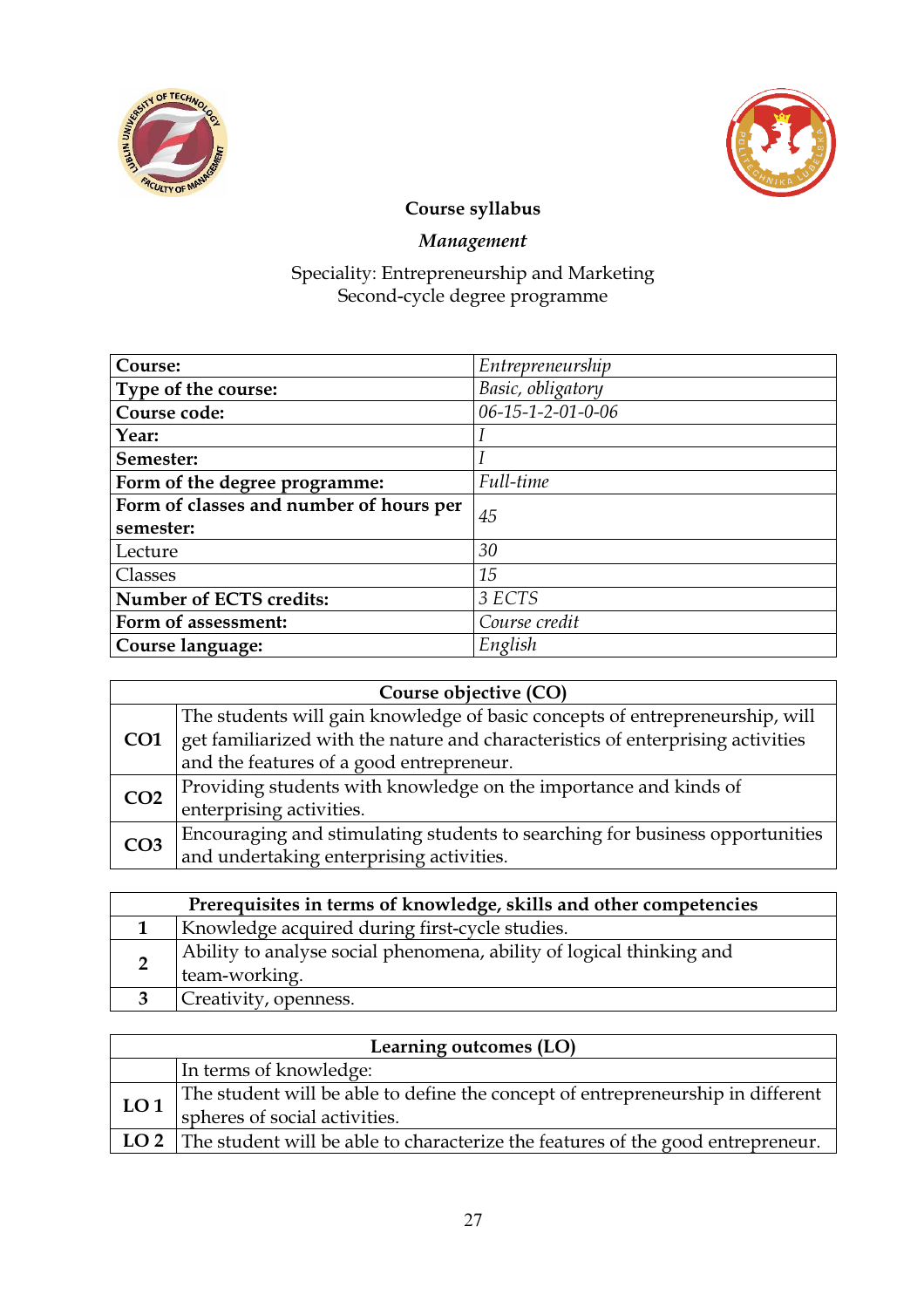| LO <sub>3</sub> | The student will be able to explain the essence and the role of               |
|-----------------|-------------------------------------------------------------------------------|
|                 | entrepreneurship in management.                                               |
|                 |                                                                               |
| LO <sub>4</sub> | The student can identify and understand the potential problems connected      |
|                 | with undertaking enterprising activities and can propose possible solutions.  |
|                 | In terms of skills:                                                           |
| LO <sub>5</sub> | The student can identify the chances and opportunities of undertaking diverse |
|                 | enterprising activities.                                                      |
| LO <sub>6</sub> | The student can work out a business plan for prospective economic venture.    |
| LO <sub>7</sub> | The student can assess the risks, conditions of implementation and effects of |
|                 | entrepreneurial activities.                                                   |
|                 | In terms of social competence:                                                |
| LO <sub>8</sub> | The student demonstrates creativity in searching for opportunities of         |
|                 | entrepreneurial activity.                                                     |
| LO <sub>9</sub> | The student is open to the emerging market opportunities.                     |

|                 | <b>Course content</b>                                                   |  |
|-----------------|-------------------------------------------------------------------------|--|
|                 | Form of classes - lectures (L)                                          |  |
|                 | Course content                                                          |  |
| L1              | Entrepreneurship - the essence and definitions.                         |  |
| L2              | The importance and factors stimulating development of entrepreneurship. |  |
| L3              | Features of enterprising person. Entrepreneurial orientation.           |  |
| L4              | Types of entrepreneurship.                                              |  |
| L5              | Integrated conception of entrepreneurship.                              |  |
| L <sub>6</sub>  | Entrepreneur and individual entrepreneurship.                           |  |
| L7              | Internal entrepreneurship (intra-entrepreneurship).                     |  |
| L <sub>8</sub>  | Entrepreneurship as a process.                                          |  |
| L9              | Identification and assessment of entrepreneurial opportunities.         |  |
| L10             | Starting a business.                                                    |  |
| L <sub>11</sub> | Risk and the ways of dealing with it.                                   |  |
| L12             | Business supporting infrastructure.                                     |  |
| L13             | International entrepreneurship.                                         |  |
| L14             | Planning ventures. Business plan.                                       |  |
| L15             | From daydreams to success.                                              |  |

|                | Form of classes $-$ classes $(C)$                                            |
|----------------|------------------------------------------------------------------------------|
|                | Course content                                                               |
| C <sub>1</sub> | Introduction to entrepreneurship. Types of entrepreneurship and enterprising |
|                | organizations - case study.                                                  |
| C <sub>2</sub> | Features of enterprising person. Entrepreneurial orientation. Skill self-    |
|                | assessment.                                                                  |
| C <sub>3</sub> | Business ideas - group workshops. Evaluation of creative ideas.              |
| C <sub>4</sub> | Identification and assessment of entrepreneurial opportunities.              |
| C5             | Planning and organization of enterprising activities.                        |
| C6             | Resourcing and ensuring conditions for the implementation of                 |
|                | entrepreneurial plan.                                                        |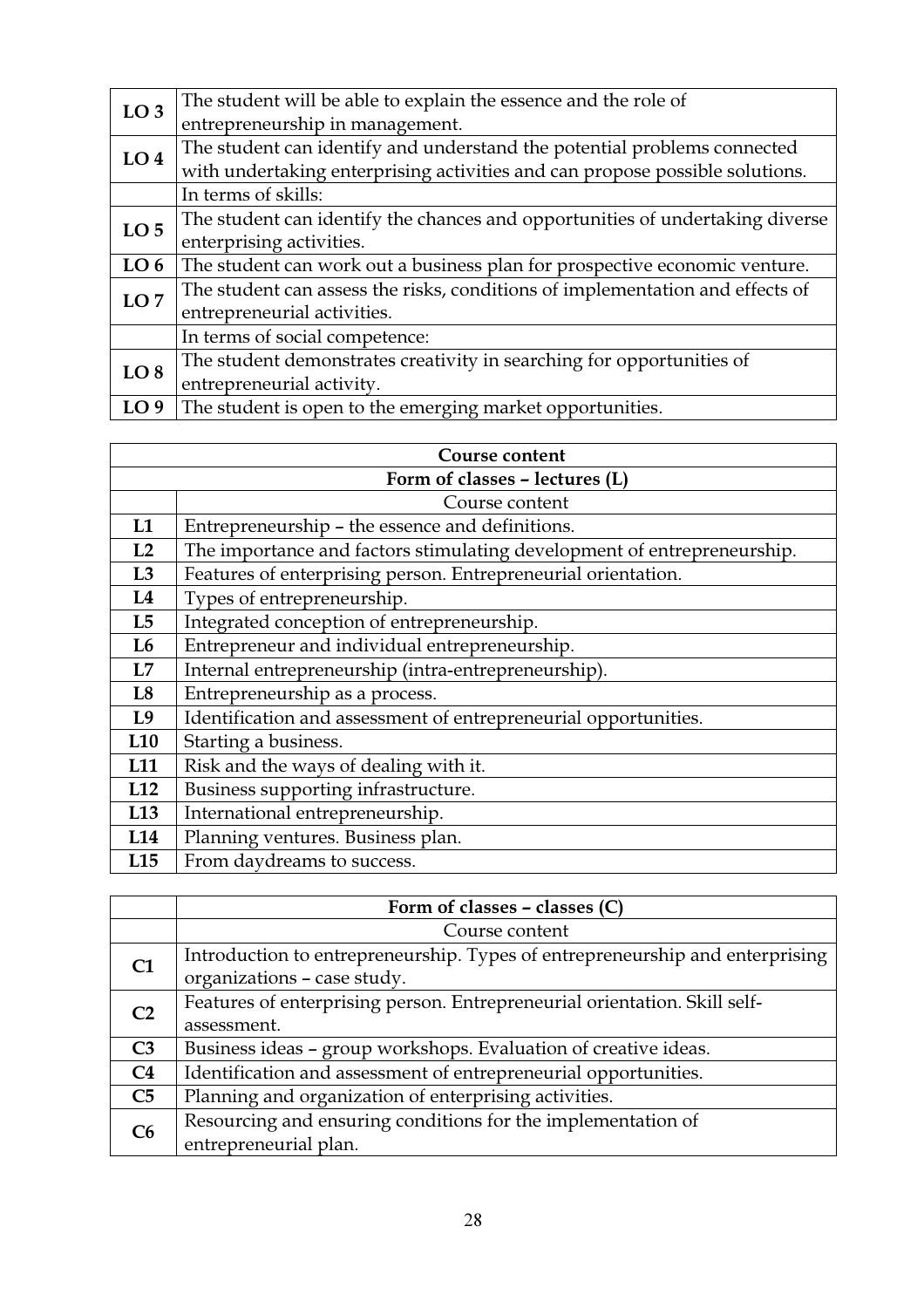C7 Summary. Evaluation of students' performance.

|                  | Required textbooks and other course materials                                  |  |  |
|------------------|--------------------------------------------------------------------------------|--|--|
| $\mathbf{1}$     | Moczydłowska J., Pacewicz I. (2007) Przedsiębiorczość. Rzeszów: Wydawnictwo    |  |  |
|                  | FOSZE.                                                                         |  |  |
| $\overline{2}$   | Targalski J., Francik A. (Eds.) (2009) Przedsiębiorczość i zarządzanie firmą.  |  |  |
|                  | Teoria i praktyka. Warsaw: Wydawnictwo C.H.Beck.                               |  |  |
| 3                | Grzegorzewska-Mischka E., Wyrzykowski W. (2009) Przedsiębiorczość,             |  |  |
|                  | przedsiębiorca, przedsiębiorstwa. Warsaw: Wydawnictwo Bookmarket.              |  |  |
|                  | Piecuch T. (2010) Przedsiębiorczość. Podstawy teoretyczne. Warsaw:             |  |  |
| $\boldsymbol{4}$ | Wydawnictwo C.H.Beck.                                                          |  |  |
|                  | Recommended textbooks and other course materials                               |  |  |
| $\mathbf{1}$     | Cieślik J. (2008) Przedsiębiorczość Dla Ambitnych. Jak Uruchomić Własny        |  |  |
|                  | Biznes. Warsaw: Wydawnictwa akademickie i profesjonalne.                       |  |  |
|                  | Hudson B. (2006) Jak zostać przedsiębiorcą. Stwórz własny biznes. Gliwice:     |  |  |
| $\overline{2}$   | Wydawnictwo HELION.                                                            |  |  |
| 3                | Glinka B. (2008) Kulturowe uwarunkowania przedsiębiorczości w Polsce.          |  |  |
|                  | Warsaw: PWE.                                                                   |  |  |
| 4                | Barrow C., Barrow P. & Brown R. (2005) Biznesplan w małej firmie. Gliwice: One |  |  |
|                  | Press Helion.                                                                  |  |  |

| The author of the $\vert$<br>programme: | Elena Mieszajkina, Ph.D.    |
|-----------------------------------------|-----------------------------|
| E-mail address:                         | $ $ e.mieszajkina@pollub.pl |
| Organizational<br>unit:                 | Department of Management    |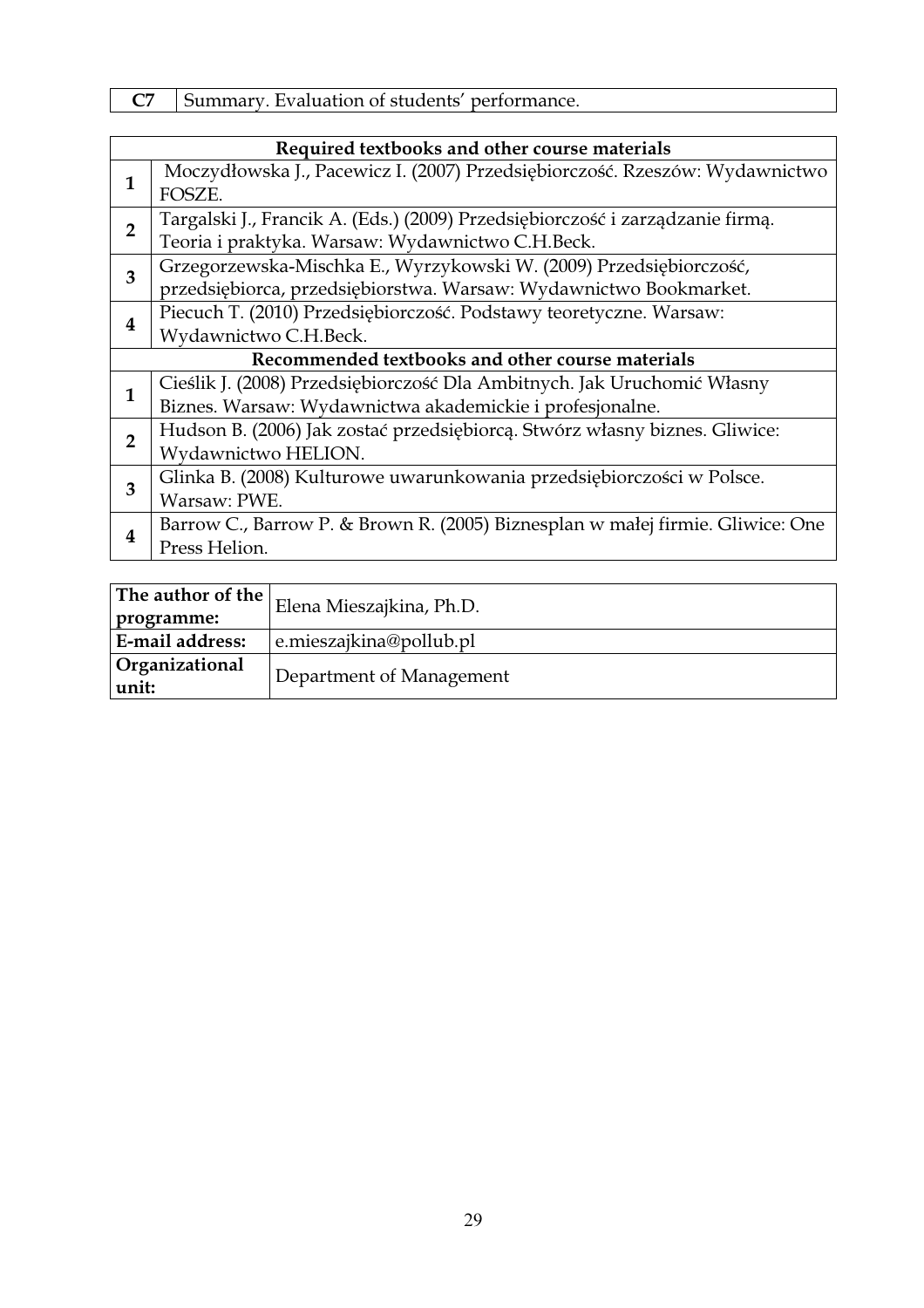



# Management

| Course:                                 | Internet Technologies |
|-----------------------------------------|-----------------------|
| Type of the course:                     | Basic, obligatory     |
| Course code:                            | 06-15-1-2-01-0-07     |
| Year:                                   |                       |
| Semester:                               |                       |
| Form of the degree programme:           | Full-time             |
| Form of classes and number of hours per | 45                    |
| semester:                               |                       |
| Lecture                                 | 15                    |
| Laboratory                              | 30                    |
| <b>Number of ECTS credits:</b>          | 3 ECTS                |
| Form of assessment:                     | Course credit         |
| Course language:                        | English               |

| Course objective (CO) |                                                                                 |
|-----------------------|---------------------------------------------------------------------------------|
| CO <sub>1</sub>       | Familiarize students with the concepts, definitions, services of Internet       |
|                       | network and ways of doing business with this medium.                            |
| CO <sub>2</sub>       | Familiarize students with the technologies used to build traditional and        |
|                       | mobile web/internet applications.                                               |
| CO <sub>3</sub>       | Equip students with the knowledge of the use of cloud computing, distance       |
|                       | learning, online databases and services, e-government in business activities.   |
| CO <sub>4</sub>       | Equip students with the skills of advanced information search in online         |
|                       | databases.                                                                      |
| CO <sub>5</sub>       | Acquisition by the students of practical skills in designing, manufacturing and |
|                       | testing of traditional and mobile websites/web applications.                    |
| CO6                   | Acquisition by students of the ability to use the services of cloud computing   |
|                       | and e-government.                                                               |
| CO7                   | Acquisition by students of competence and practical skills of collaborative     |
|                       | design, construction and testing of mobile sites/web applications.              |

| Prerequisites in terms of knowledge, skills and other competencies |                                                                             |
|--------------------------------------------------------------------|-----------------------------------------------------------------------------|
|                                                                    | The knowledge, skills and competences acquired during the implementation of |
|                                                                    | subjects: "Information technologies", "IT in Management".                   |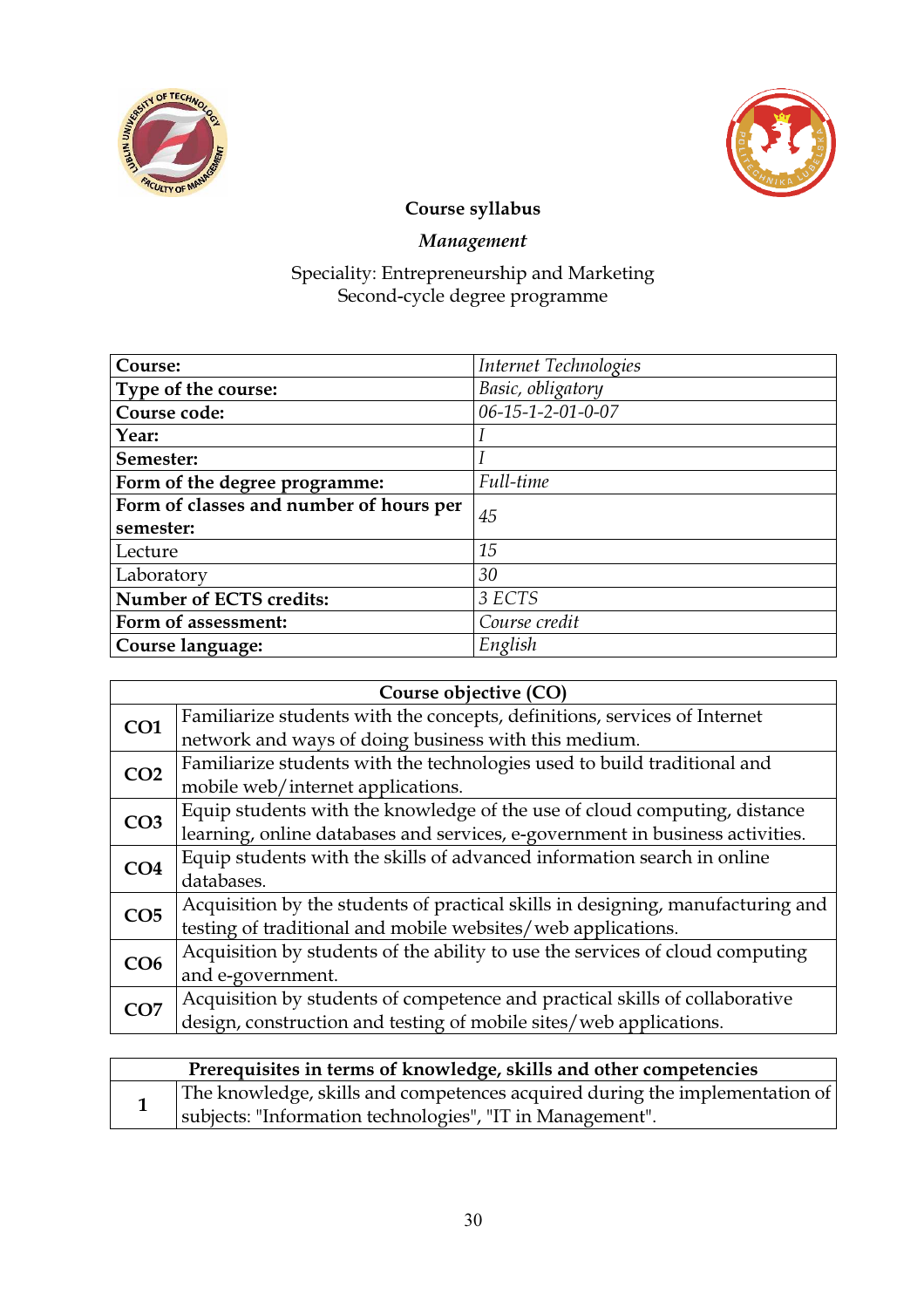| Learning outcomes (LO) |                                                                                |
|------------------------|--------------------------------------------------------------------------------|
|                        | In terms of knowledge:                                                         |
| LO <sub>1</sub>        | Defines the basic concepts of Internet network, can name and describe          |
|                        | network services, knows the ways of doing business on the Internet.            |
| LO <sub>2</sub>        | Distinguishes and characterizes the technologies used to build traditional and |
|                        | mobile web/internet applications.                                              |
| LO <sub>3</sub>        | Knows aspects of e-administration, remote teaching, databases and database     |
|                        | processing in the cloud, and their use in business.                            |
|                        | In terms of skills:                                                            |
| LO <sub>4</sub>        | Uses advanced methods of obtaining information from online databases.          |
| LO <sub>5</sub>        | Knows how to design, make and test traditional and mobile pages/Internet       |
|                        | applications.                                                                  |
| LO <sub>6</sub>        | Can take advantage of services available in e-government and cloud             |
|                        | computing in the enterprise activities.                                        |
|                        | In terms of social competence:                                                 |
| LO7                    | Is capable of teamwork, able to efficiently and creatively solve problems in a |
|                        | group.                                                                         |

| Course content   |                                                                                |  |
|------------------|--------------------------------------------------------------------------------|--|
|                  | Form of classes - lectures (L)                                                 |  |
|                  | Course content                                                                 |  |
| L1               | Concepts related to the Internet. Services on the Internet. Internet Business. |  |
| L2               | Technology Overview creating traditional websites/web applications.            |  |
| L3               | Mobile and web applications.                                                   |  |
| L4               | Web Database.                                                                  |  |
| L5               | Cloud computing - cloud computing services.                                    |  |
| L <sub>6</sub>   | E-government.                                                                  |  |
| L7               | E-learning - teaching personnel at a distance.                                 |  |
|                  | Form of classes - laboratories (Lab)                                           |  |
|                  | Course content                                                                 |  |
| Lab1             | Advanced search information using web technology.                              |  |
| Lab <sub>2</sub> | Design, construction and testing the traditional website.                      |  |
| Lab <sub>3</sub> | Services in the cloud computing.                                               |  |
| Lab4             | Development and testing of mobile website/web application.                     |  |
| Lab5             | Internet technologies in public administration.                                |  |

|              | Required textbooks and other course materials                                |  |
|--------------|------------------------------------------------------------------------------|--|
|              | Frederick G.R., Lal R., Projektowanie witryn internetowych dla urządzeń      |  |
|              | mobilnych, Helion, 2010                                                      |  |
| $\mathbf{2}$ | Sokół M., Internet. Kurs, Wydanie II, Helion, 2007                           |  |
|              | Crowder P., Crowder D. A., Tworzenie stron WWW. Biblia, Wydanie III, Helion, |  |
|              | 2009                                                                         |  |
|              | Williams H.E., Lane D., Bazy danych w Internecie, Wyd. RM, 2012              |  |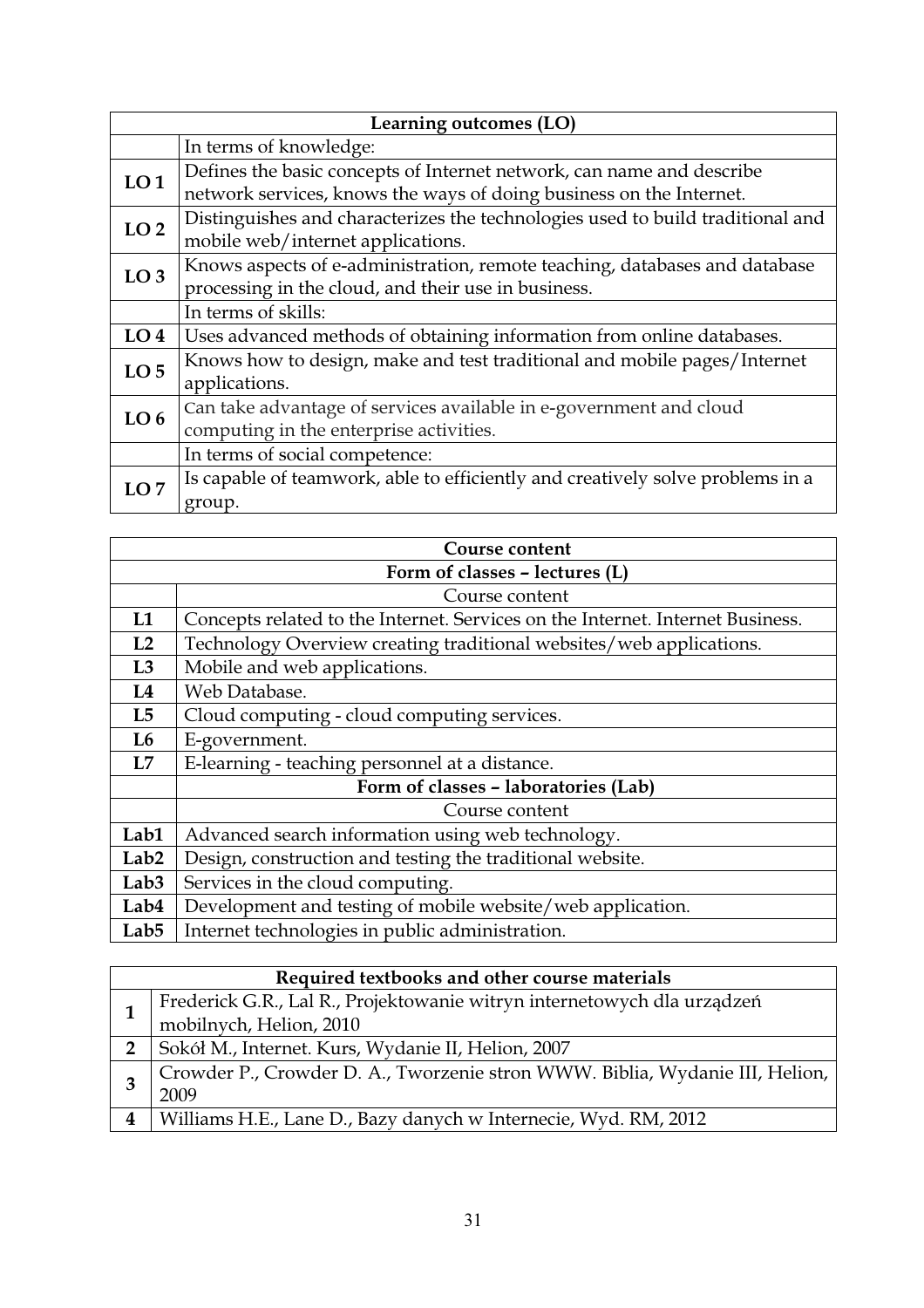|                                                  | Mateos A., Rosenberg J., Chmura obliczeniowa. Rozwiązania dla biznesu, Helion,<br>2011 |  |
|--------------------------------------------------|----------------------------------------------------------------------------------------|--|
| Recommended textbooks and other course materials |                                                                                        |  |
| 1 <sup>1</sup>                                   | Frankowski P., Firmowa strona WWW. Idee, strategia, realizacja, Helion, 2010           |  |
|                                                  | Rice W., Tworzenie serwisów e-learningowych z Moodle 1.9, Helion, 2009                 |  |
|                                                  |                                                                                        |  |

3 Wróblewski P., Aplikacje Google, Helion, 2010

|                         | The author of the Piotr Zin, M.Sc., Eng.,  |  |
|-------------------------|--------------------------------------------|--|
| programme:              | Wojciech Kondratowicz-Kucewicz M.Sc., Eng. |  |
| E-mail address:         | $p\cdot \sin\omega$ pollub.pl              |  |
| Organizational<br>unit: | Department of Management                   |  |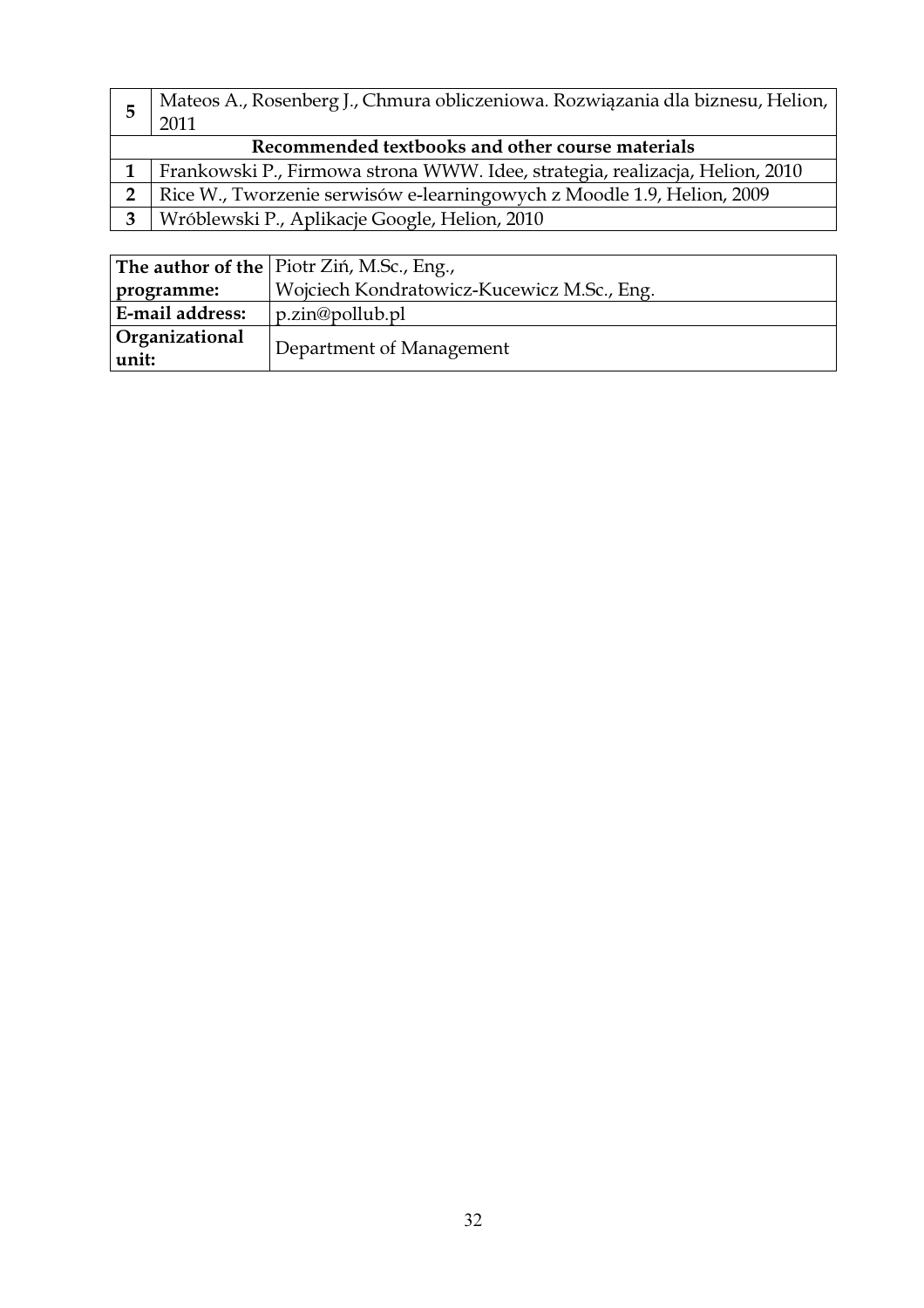



# Management

| Course:                                    | <b>CRM</b> in Customer Service |  |
|--------------------------------------------|--------------------------------|--|
| Type of the course:                        | Basic, obligatory              |  |
| Course code:                               | 06-15-1-2-01-0-08              |  |
| Year:                                      |                                |  |
| Semester:                                  |                                |  |
| Full-time<br>Form of the degree programme: |                                |  |
| Form of classes and number of hours per    | 45                             |  |
| semester:                                  |                                |  |
| Lecture                                    | 15                             |  |
| Laboratory                                 | 30                             |  |
| <b>Number of ECTS credits:</b>             | 3 ECTS                         |  |
| Form of assessment:                        | Course credit                  |  |
| Course language:                           | English                        |  |

| Course objective (CO) |                                                                                 |
|-----------------------|---------------------------------------------------------------------------------|
| CO1                   | Acquisition of theoretical knowledge of customer relationship management        |
|                       | the logistics customer service.                                                 |
| CO <sub>2</sub>       | Acquisition of theoretical knowledge of the issues build long-term              |
|                       | relationships with customers.                                                   |
| CO <sub>3</sub>       | Acquisition of theoretical knowledge on the profitability of customers.         |
| CO <sub>4</sub>       | Acquisition of theoretical knowledge on the strategic approach to the concept   |
|                       | of CRM in the enterprise.                                                       |
| CO <sub>5</sub>       | Acquisition of theoretical knowledge about the systemic approach to the         |
|                       | concept of CRM.                                                                 |
| CO6                   | Gaining practical knowledge in the field of customer service in line with the   |
|                       | philosophy of CRM.                                                              |
| CO <sub>7</sub>       | Gaining knowledge of practical examples of the concept of CRM                   |
|                       | implementations in different companies.                                         |
|                       | The acquisition of skills in the practical application of the concept of CRM in |
| CO8                   | the enterprise and tools for establishing and maintaining lasting and           |
|                       | profitable customer relationships.                                              |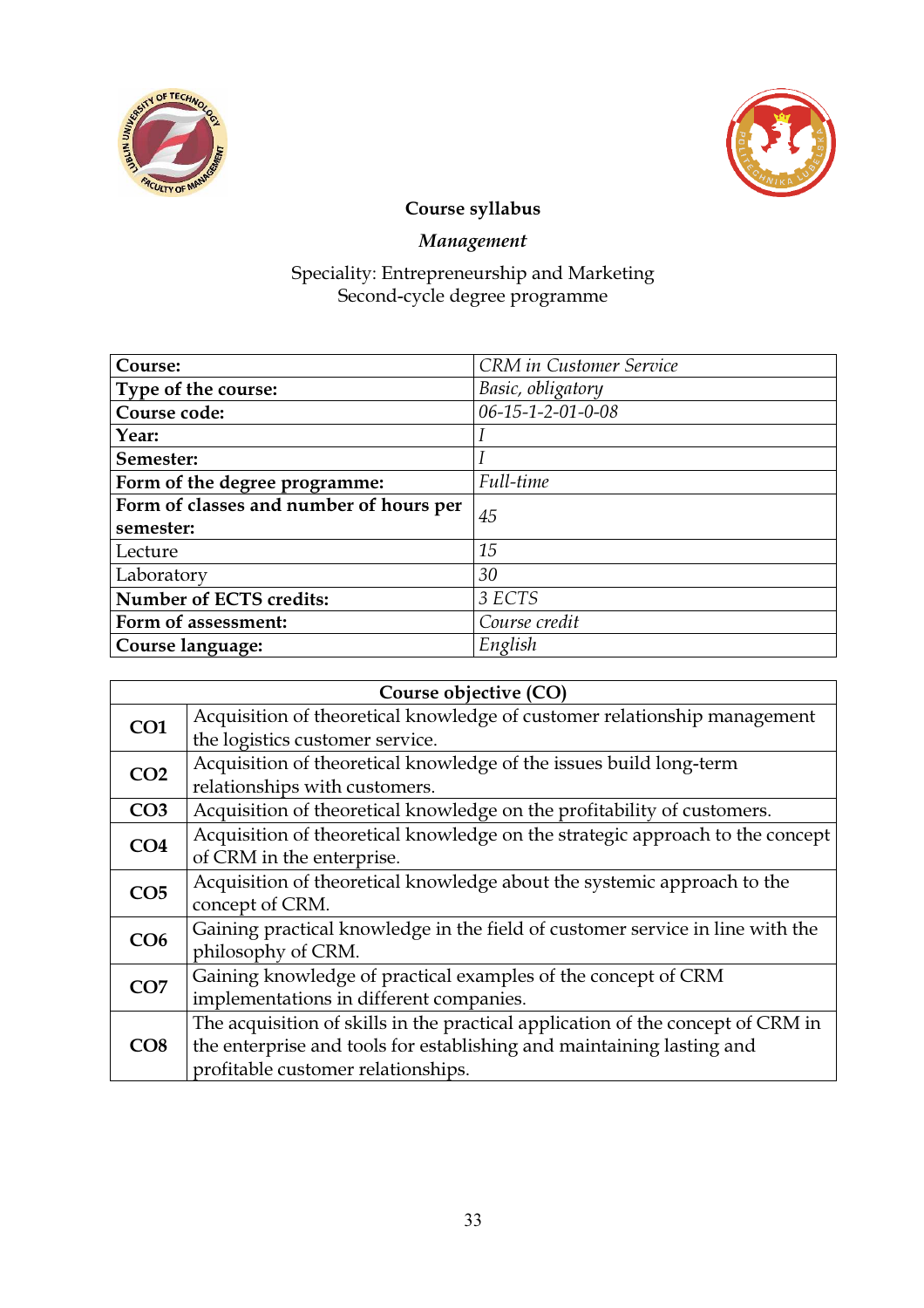| Prerequisites in terms of knowledge, skills and other competencies |                                                         |
|--------------------------------------------------------------------|---------------------------------------------------------|
|                                                                    | Issues relating to the wider business.                  |
|                                                                    | Computer skills (including MS Office at a basic level). |
|                                                                    | Issues related to strategic management in enterprises.  |

|                 | Learning outcomes (LO)                                                     |  |
|-----------------|----------------------------------------------------------------------------|--|
|                 | In terms of knowledge:                                                     |  |
| LO <sub>1</sub> | He has knowledge of the concept of customer relationship management        |  |
|                 | (CRM) customer service.                                                    |  |
| LO <sub>2</sub> | He knows the key competences in the field of culture, customer service and |  |
|                 | building relationships with clients based on the philosophy of CRM.        |  |
| LO <sub>3</sub> | He knows theoretical basis and the history of the concept of CRM.          |  |
|                 | In terms of skills:                                                        |  |
| LO <sub>4</sub> | can effectively use customer segmentation in line with the philosophy of   |  |
|                 | <b>CRM</b>                                                                 |  |
| LO <sub>5</sub> | knows how to effectively use CRM software.                                 |  |
| LO <sub>6</sub> | can design and support the implementation of the CRM system in the         |  |
|                 | company.                                                                   |  |
|                 | In terms of social competence:                                             |  |
| LO7             | improves your communication skills                                         |  |
| LO <sub>8</sub> | effectively working in a team of employees                                 |  |
| LO <sub>9</sub> | demonstrates a proactive stance willing to build relationships with        |  |
|                 | customers in the operating area                                            |  |

| Course content                 |                                                                         |
|--------------------------------|-------------------------------------------------------------------------|
| Form of classes - lectures (L) |                                                                         |
|                                | Course content                                                          |
| L1                             | The essence of CRM strategy.                                            |
| L2                             | Basic tools of marketing communication in CRM.                          |
| L3                             | Customer service system as the basis for creating and managing customer |
|                                | relationships.                                                          |
| L4                             | The management of claims and complaints.                                |
| L5                             | Creating customer loyalty.                                              |
| L <sub>6</sub>                 | Analysis of the profitability of customers.                             |
| L7                             | Segmentation of customers.                                              |
| L8                             | Designing customer service strategy.                                    |
| L9                             | Key account management.                                                 |
| L10                            | Sales management system.                                                |
| L <sub>11</sub>                | CRM in the enterprise.                                                  |
| L12                            | IT support for customer relationship management - CRM systems.          |
| L13                            | CRM software for your business.                                         |
| L14                            | Introduction of the CRM system to the company.                          |
| L15                            | The effects of CRM strategy for the company.                            |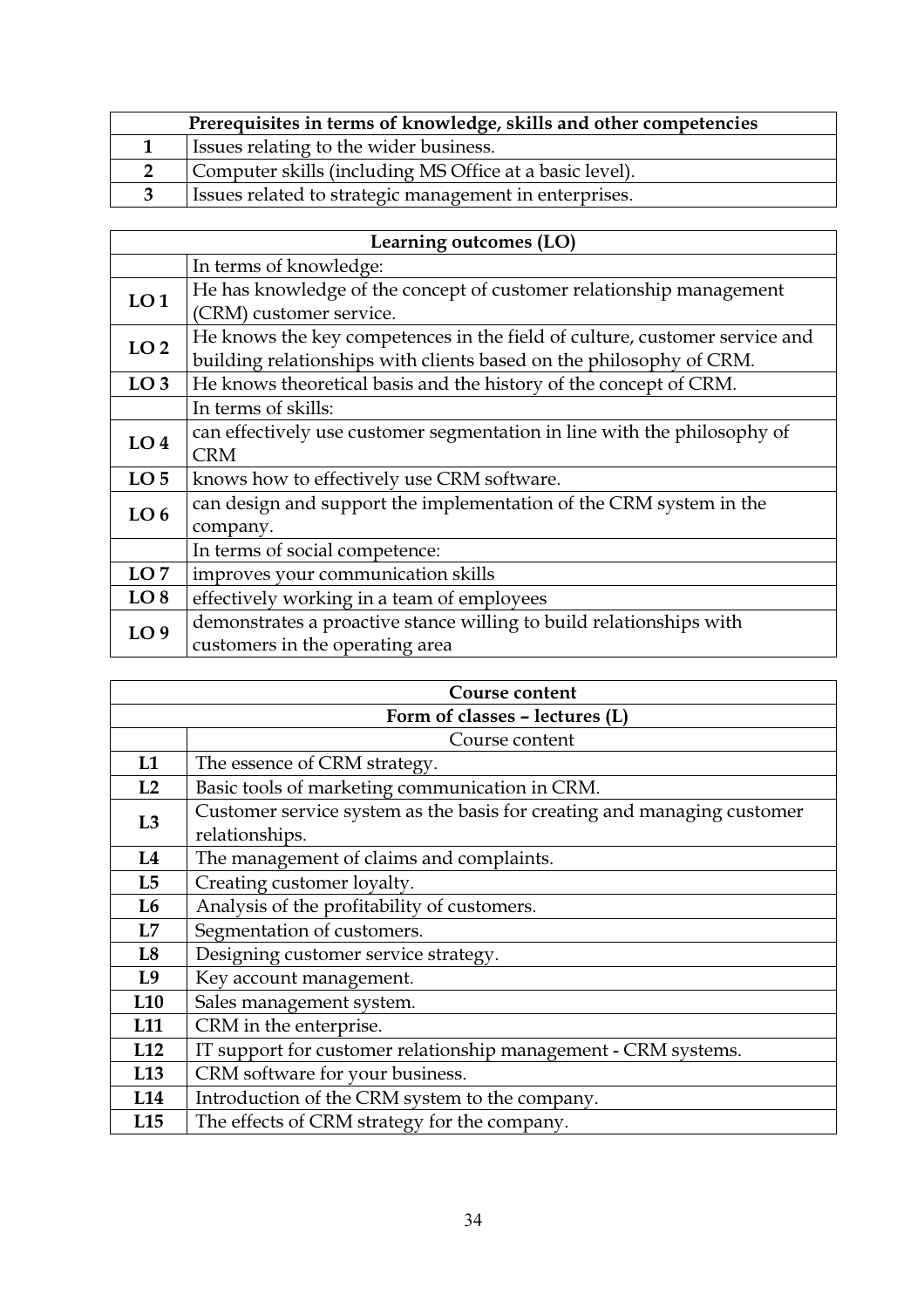|                   | Form of classes - laboratories (Lab)                                 |
|-------------------|----------------------------------------------------------------------|
|                   | Course content                                                       |
| Lab1              | Introduction - characteristics of the concept of CRM.                |
| Lab <sub>2</sub>  | Customer Relationship Management - a systems approach.               |
| Lab <sub>3</sub>  | Case study - implementation of CRM philosophy.                       |
| Lab4              | Channels of communication with customers - as one of the elements of |
|                   | building lasting relationships.                                      |
| Lab <sub>5</sub>  | Complaints justified - how not to lose a customer?                   |
| Lab6              | Complaints unreasonable - how to solve the problem of disgruntled    |
|                   | customer?                                                            |
| Lab <sub>7</sub>  | Methods of implementing CRM.                                         |
| Lab <sub>8</sub>  | Implementation problems and solving them.                            |
| Lab9              | Customer segmentation in line with the concept of CRM.               |
| Lab10             | Audit of CRM in the enterprise. How to choose CRM software?          |
| Lab11             | Working with sample CRM software within the module customer service. |
| Lab12             | Working with a sample CRM software module within the calendar of     |
|                   | meetings.                                                            |
| Lab <sub>13</sub> | Working with a sample CRM software within the module reports and     |
|                   | analyses.                                                            |

|                                                  | Required textbooks and other course materials                                  |  |
|--------------------------------------------------|--------------------------------------------------------------------------------|--|
|                                                  | Burnett K., Relacje z kluczowymi klientami. CRM analiza i zarządzanie, Oficyna |  |
|                                                  | Ekonomiczna, Kraków 2002.                                                      |  |
| 2                                                | Dyche J., CRM relacje z klientami, Helin 2002.                                 |  |
| 3                                                | Dejnaka A., CRM Zarządzanie kontaktami z klientami, ONE 2002.                  |  |
| Recommended textbooks and other course materials |                                                                                |  |
|                                                  | Brown S.A., Strategiczne podejście do klientów, PWE 2003.                      |  |
| $\mathbf{2}$                                     | Burnett K., Relacje z kluczowymi klientami, Oficyna Ekonomiczna. 2002.         |  |
| 3                                                | Gordon H., Relacje z klientem. Marketing partnerski, PWE 2001.                 |  |
|                                                  | Storbacka K., Lehtinen J.R., Sztuka budowania trwałych związków z klientami,   |  |
|                                                  | Oficyna Ekonomiczna 2001.                                                      |  |

| The author of the<br>programme: | Agnieszka Bojanowska, Ph.D., Eng. |
|---------------------------------|-----------------------------------|
| E-mail address:                 | a.bojanowska@pollub.pl            |
| Organizational<br>unit:         | Department of Marketing           |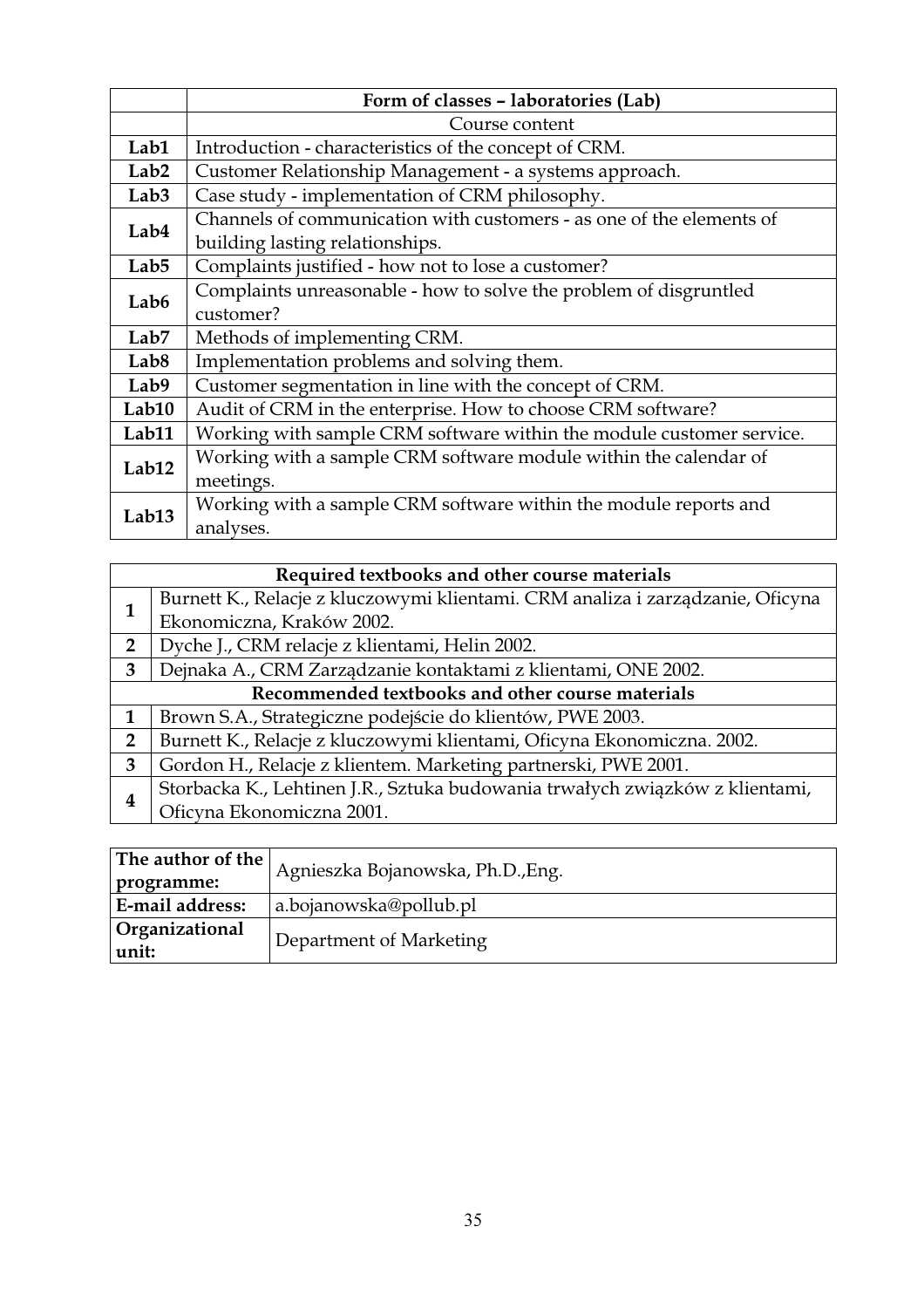



# Management

| Course:                                    | Operational Research |  |
|--------------------------------------------|----------------------|--|
| Type of the course:                        | Basic, obligatory    |  |
| Course code:                               | 06-15-1-2-01-0-09    |  |
| Year:                                      |                      |  |
| Semester:                                  | II                   |  |
| Full-time<br>Form of the degree programme: |                      |  |
| Form of classes and number of hours per    | 45                   |  |
| semester:                                  |                      |  |
| Lecture                                    | 15                   |  |
| Laboratory                                 | 30                   |  |
| <b>Number of ECTS credits:</b>             | 3 ECTS               |  |
| Form of assessment:                        | Course credit        |  |
| Course language:                           | English              |  |

| Course objective (CO) |                                                                               |
|-----------------------|-------------------------------------------------------------------------------|
| CO <sub>1</sub>       | Learning about classes of decision problems which are solvable by using       |
|                       | methods of operational research.                                              |
|                       | Presentation of principles of creating mathematical models for various        |
| CO <sub>2</sub>       | decision situations regarding limitations resulting from assumptions          |
|                       | simplifying the models to compare with the real world.                        |
| CO <sub>3</sub>       | Review of basic algorithms solving problems under consideration.              |
| CO <sub>4</sub>       | Learning about principles of implementation of optimization models in         |
|                       | various optimization software, in particular in spreadsheets as well as about |
|                       | limitations of computer-based optimization.                                   |

| Prerequisites in terms of knowledge, skills and other competencies |                                                                                                                  |
|--------------------------------------------------------------------|------------------------------------------------------------------------------------------------------------------|
|                                                                    | Mathematics - basics of analytical geometry (graphical representation of<br>linear equalities and inequalities). |
|                                                                    | IT-using spreadsheet software.                                                                                   |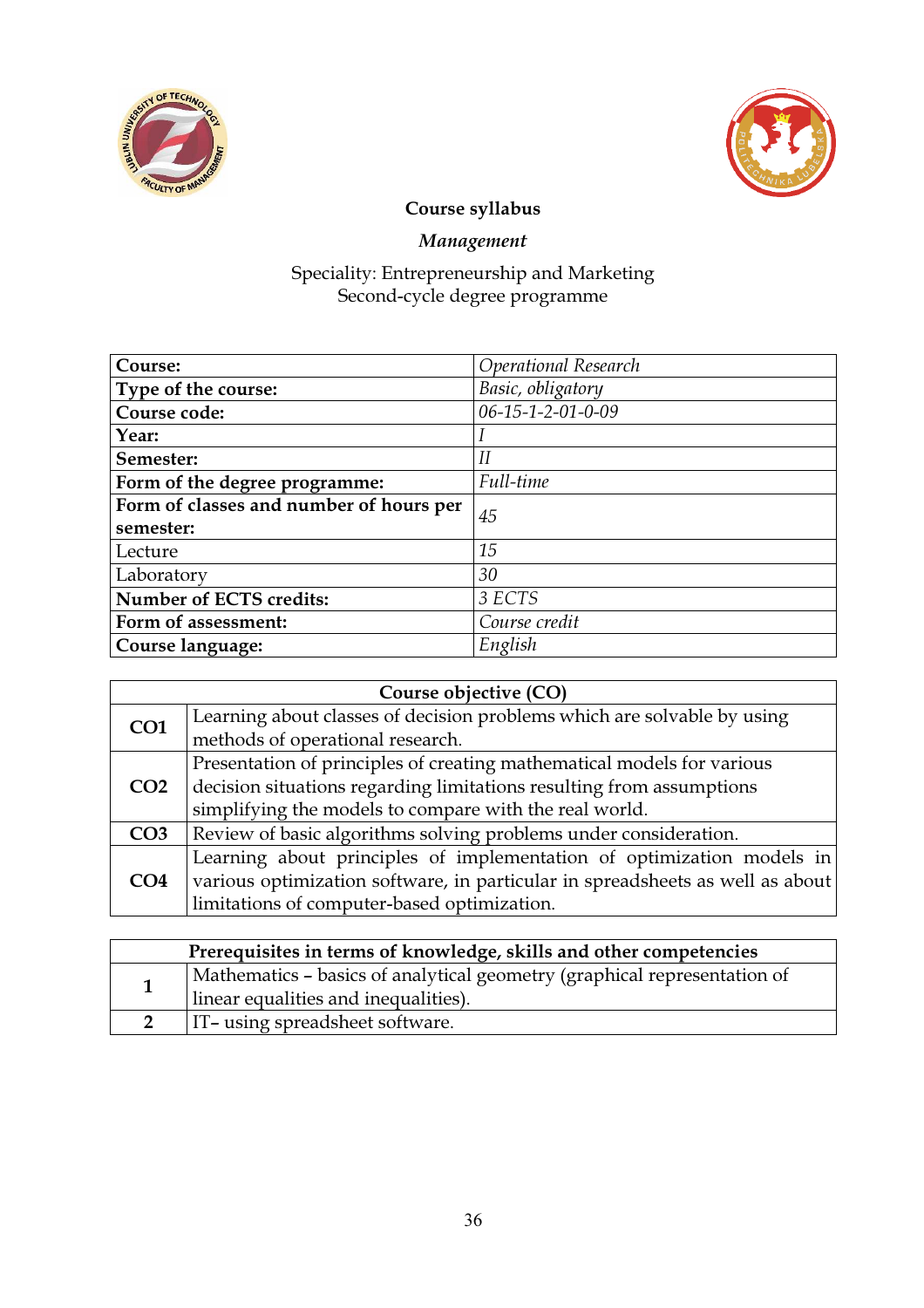|                 | Learning outcomes (LO)                                                                      |  |
|-----------------|---------------------------------------------------------------------------------------------|--|
|                 | In terms of knowledge:                                                                      |  |
|                 | can define problems in the field on management science which are solvable                   |  |
| LO <sub>1</sub> | by using methods of operational research about basic definitions and                        |  |
|                 | theorems as well as limitations of this mathematics-oriented approach to<br>decision making |  |
|                 | can express strategic goal of an organisation/enterprise as optimization                    |  |
| LO <sub>2</sub> | problems formulated in terms of quantitative methods                                        |  |
| LO <sub>3</sub> | can recognize, diagnose and solve quantitative type problems connected                      |  |
|                 | with planning and organizing activities of a firm                                           |  |
| LO <sub>4</sub> | knows specialized applications of advanced methods of operational research                  |  |
|                 | and dedicated software for purposes of data analysis and presentation                       |  |
|                 | In terms of skills:                                                                         |  |
|                 | can select correct methods of analysis and tools for solving problems in the                |  |
| LO <sub>5</sub> | field of operational research arising in the organisation and its environment               |  |
|                 | as well critically evaluate obtained solutions                                              |  |
|                 | applies dedicated methods of operational research and software tools to                     |  |
| LO <sub>6</sub> | solve problems in selected areas of functioning the organisation and its                    |  |
|                 | environment and to data storing, analysing and presentation                                 |  |
|                 | performs as complex as possible diagnosis of situation, evaluates critically                |  |
| LO7             | self-constructed models of a decision situation and selects an optimal                      |  |
|                 | solution                                                                                    |  |
|                 | Uses commonly accepted terminology, notation and way of data                                |  |
| LO <sub>8</sub> | presentation characteristic for application of operational research in                      |  |
|                 | processes of planning and organizing as well as in solving problems arising                 |  |
|                 | in the organisation and its environment                                                     |  |
|                 | In terms of social competence:                                                              |  |
| LO <sub>9</sub> | can continuously extend and creatively adapt the knowledge acquired                         |  |
|                 | during the academic education for needs of an organization.                                 |  |

| <b>Course content</b> |                                                                              |  |
|-----------------------|------------------------------------------------------------------------------|--|
|                       | Form of classes - lectures (L)                                               |  |
|                       | Course content                                                               |  |
|                       | Introduction to the subject. Operational Research as a field of knowledge.   |  |
| L1                    | Short history and classification of basic subdomains of Operational          |  |
|                       | Research.                                                                    |  |
|                       | Linear programming (LP): definition, feasible set, assumptions, basic        |  |
| L2                    | properties, contradictory constraints, solving LP problems, multiple optimal |  |
|                       | solutions, limitations of usage.                                             |  |
|                       | Linear programming: product-mix problem. Dual LP problems -                  |  |
| L3                    | formulations and economical interpretation shown on the example of the       |  |
|                       | product-mix problem.                                                         |  |
| L4                    | Linear programming: diet/blending problems. Examples of contradictory        |  |
|                       | problems (i.e. with no solutions) and problems with unbounded solutions.     |  |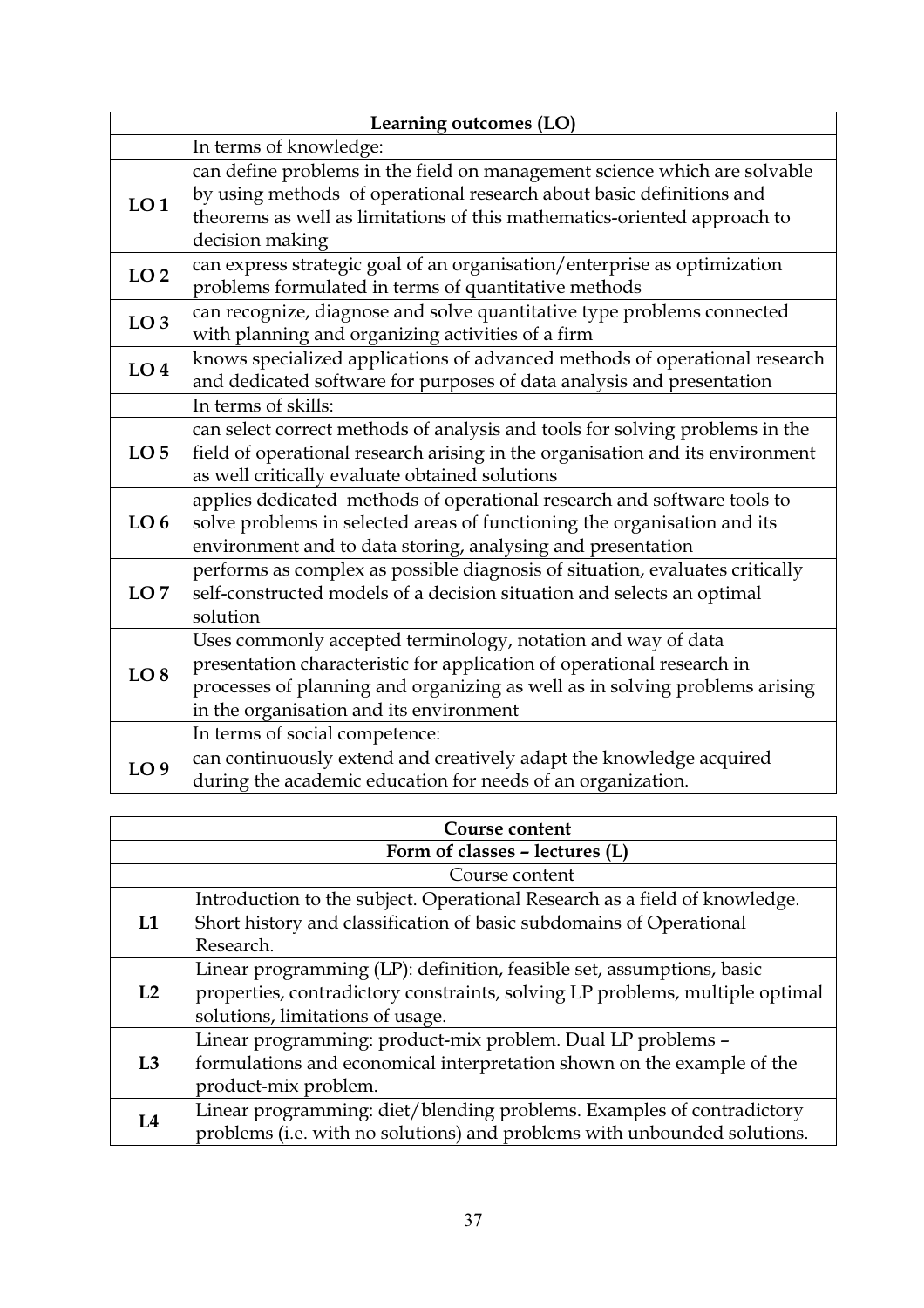| L5               | Integer linear programming (ILP): definition. Characteristic features of<br>integer programming: in general case, the lack of possibility of solving a |
|------------------|--------------------------------------------------------------------------------------------------------------------------------------------------------|
|                  | problem by rounding a non-integer solution, multiple optimal solutions,                                                                                |
|                  | influence of integer constraints on the shape of the feasible set, time                                                                                |
|                  | requirements of integer programming algorithms.                                                                                                        |
| L <sub>6</sub>   | Cutting stock/packing/covering/knapsack problems as examples of integer<br>linear programming.                                                         |
|                  | Transportation and production-transportation problem, assignment                                                                                       |
| L7               | problem, ("one-to-one" or binary job/task scheduling) as examples of linear                                                                            |
|                  | programming problems with "guaranteed" integer solutions.                                                                                              |
| L <sub>8</sub>   | Linear programming: complex assignment problems (machine loading                                                                                       |
|                  | problem, multi-stage job/task scheduling).                                                                                                             |
| L <sub>9</sub>   | Examples of network optimization problems: minimal flow cost, shortest                                                                                 |
|                  | path, maximal flow, travelling salesman problem (TSP).                                                                                                 |
|                  | Non-linear programming (NLP): definitions assumptions, basic properties,                                                                               |
| L10              | difficulties of solving problems in general case, specific issues: - global vs                                                                         |
|                  | local extrema, limitations of algorithms. Examples of applications of non-                                                                             |
|                  | linear programming: fractional programming, box size planning.                                                                                         |
| L11              | Basic models of the inventory theory.<br>Form of classes - laboratories (Lab)                                                                          |
|                  | Course content                                                                                                                                         |
|                  | Introduction to spreadsheet modelling of operational research problems: the                                                                            |
|                  | SUMPRODUCT function, the optimization add-in called Solver in MS Excel                                                                                 |
| Lab1             | (or its equivalents in WPS Spreadsheets, LibreOffice Calc or Gnumeric).                                                                                |
|                  | Advantages and disadvantages of spreadsheet-based optimization.                                                                                        |
| Lab <sub>2</sub> | Linear programming: product-mix problem. Dual LP problems.                                                                                             |
| Lab <sub>3</sub> | Linear programming: diet/blending problems. Examples of contradictory                                                                                  |
|                  | problems (i.e. with no solutions)                                                                                                                      |
|                  | Integer linear programming (ILP): Cutting stock/ packing/                                                                                              |
| Lab4             | covering/backpack problems. Influence of integer constraints on the time                                                                               |
|                  | requirements of calculations.                                                                                                                          |
|                  | Linear programming problems with "guaranteed" integer solutions:                                                                                       |
| Lab <sub>5</sub> | transportation and production-transportation problem, assignment problem                                                                               |
|                  | ("one-to-one" or binary job/task scheduling).<br>Network optimization problems: minimal flow cost,                                                     |
| Lab6             | shortest/cheapest/fastest path, maximal flow,                                                                                                          |
|                  | Network optimization: travelling salesman problem (TSP), its computational                                                                             |
| Lab <sub>7</sub> | complexity.                                                                                                                                            |
|                  | Solving optimization problems using dedicated optimization software:                                                                                   |
| Lab <sub>8</sub> | lp_solve, GoNest 1D/2D.                                                                                                                                |
| Lab9             | Linear programming: complex assignment problems (machine loading                                                                                       |
|                  | problem, multi-stage job/task scheduling).                                                                                                             |
| Lab10            | Examples of applications of non-linear programming: fractional                                                                                         |
|                  | programming, box size planning.                                                                                                                        |
| Lab11            | Simple models of the inventory theory.                                                                                                                 |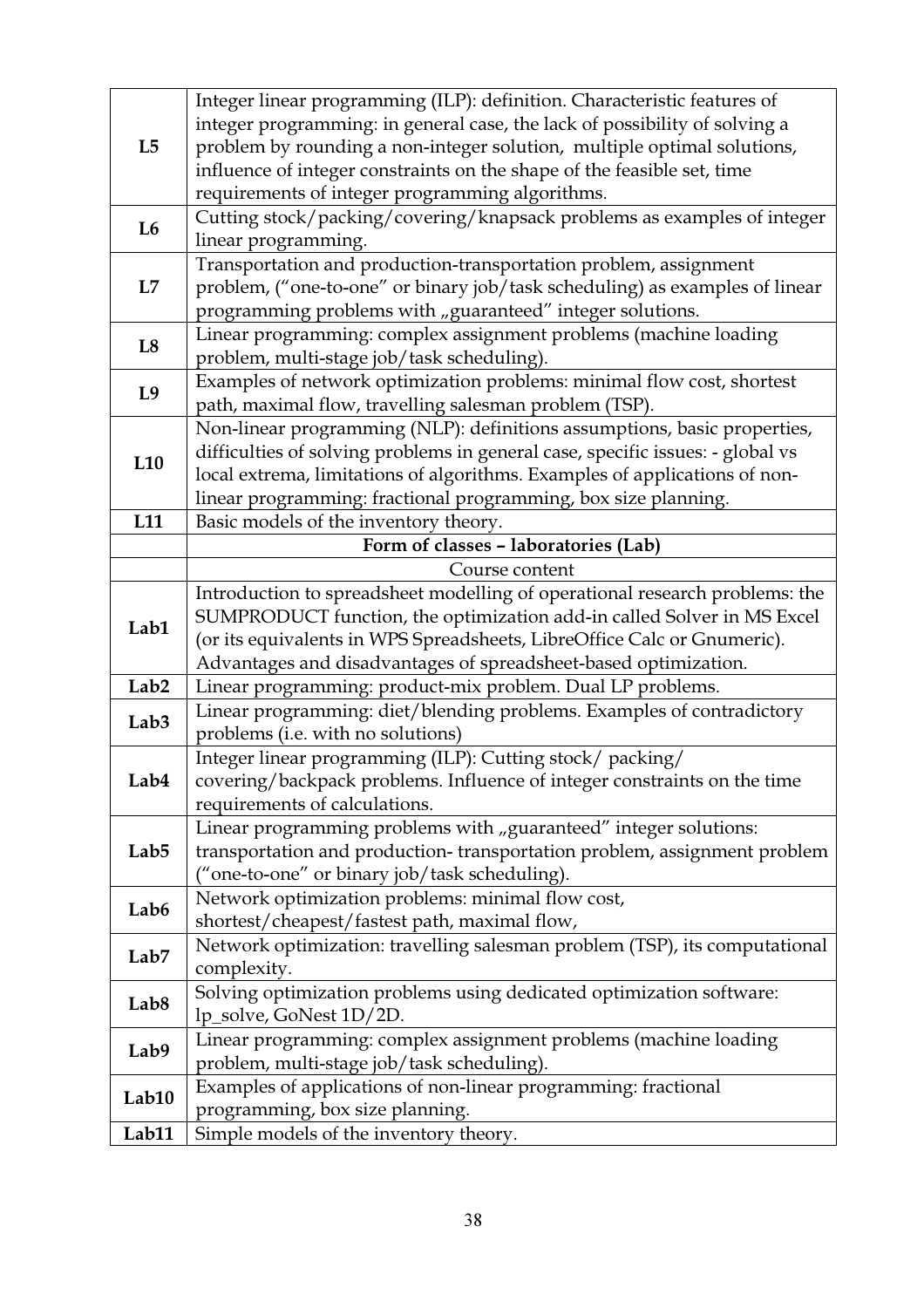|                                                  | Required textbooks and other course materials                                        |  |
|--------------------------------------------------|--------------------------------------------------------------------------------------|--|
|                                                  | Hillier F.S., Lieberman G.J.: Introduction to Operations Research, 8th Edition,      |  |
|                                                  | McGraw Hill 2005.                                                                    |  |
| $\overline{2}$                                   | Ragsdale C.T.: Spreadsheet Modelling and Decision Analysis: A Practical              |  |
|                                                  | Introduction to Management Science, South-Western College Publishing, 2007.          |  |
| Recommended textbooks and other course materials |                                                                                      |  |
|                                                  |                                                                                      |  |
|                                                  | Excel Solver Tutorial for Optimization Users,<br>http://www.solver.com/tutorial.htm. |  |

| The author of<br>the programme: | Przemysław Kowalik, Ph.D.                        |
|---------------------------------|--------------------------------------------------|
| E-mail address:                 | p.kowalik@pollub.pl                              |
| Organizational<br>unit:         | Department of Quantitative Methods in Management |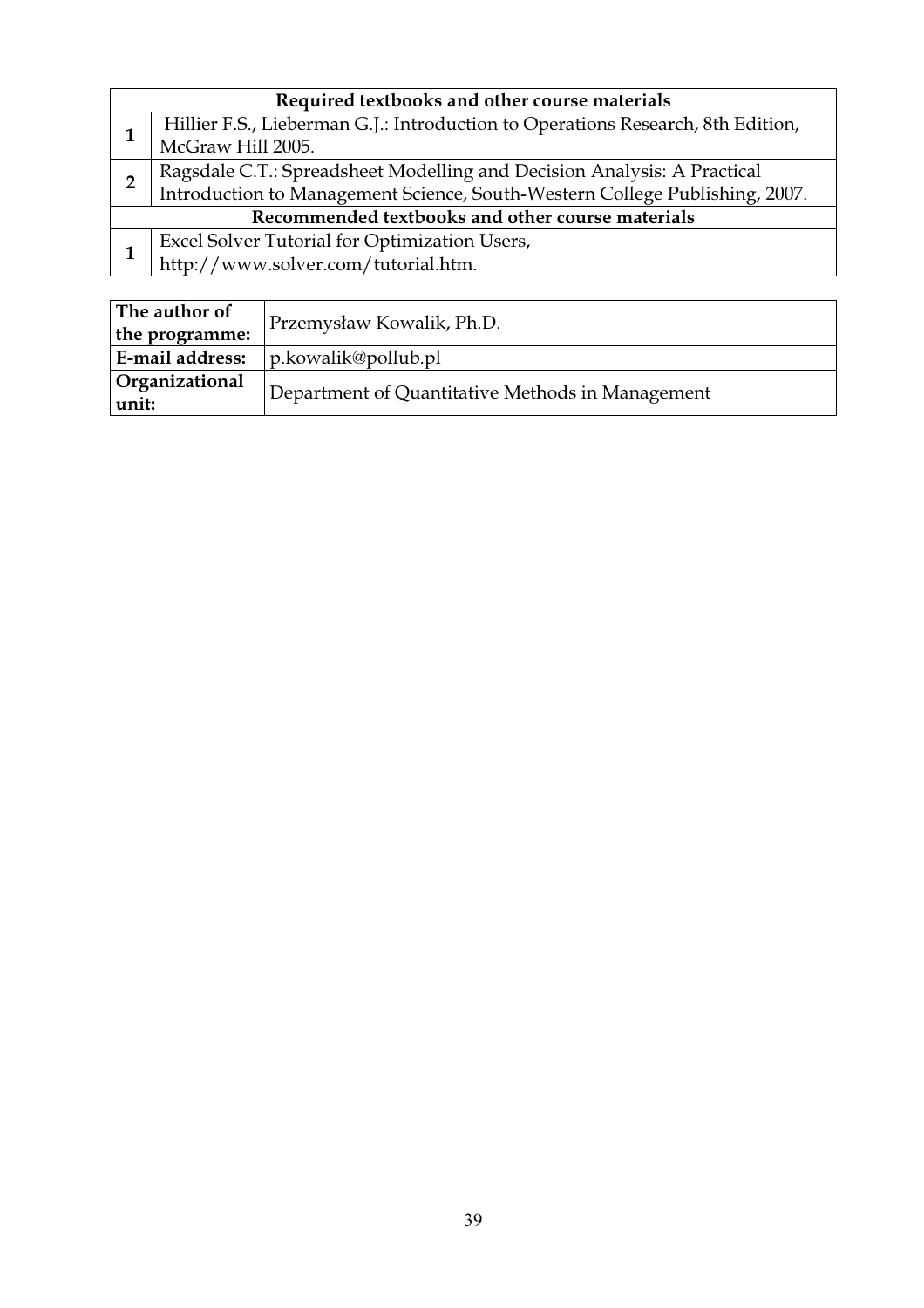



# Management

| Course:                                       | Management Concepts             |
|-----------------------------------------------|---------------------------------|
| Type of the course:                           | Basic, obligatory               |
| Course code:                                  | $06 - 15 - 1 - 2 - 01 - 0 - 10$ |
| Year:                                         | 1                               |
| Semester:                                     | Н                               |
| Full-time<br>Form of the degree programme:    |                                 |
| Form of classes and number of hours per<br>60 |                                 |
| semester:                                     |                                 |
| Lecture                                       | 30                              |
| Classes                                       | 30                              |
| <b>Number of ECTS credits:</b>                | 4 ECTS                          |
| Form of assessment:<br>Exam                   |                                 |
| Course language:                              | English                         |

|                 | Course objective (CO)                                                          |  |
|-----------------|--------------------------------------------------------------------------------|--|
| CO <sub>1</sub> | The identification of new trends and emerging science organization and         |  |
|                 | management.                                                                    |  |
| CO <sub>2</sub> | Systematization of conceptual facilities associated with the implementation of |  |
|                 | management functions.                                                          |  |
| CO <sub>3</sub> | Indication on past experience in the application of selected concepts and      |  |
|                 | methods of management with respect to strategies, organizational structures,   |  |
|                 | human resources, interpersonal relationships, production processes and         |  |
|                 | changes.                                                                       |  |
| CO <sub>4</sub> | Understanding of classic and contemporary management concepts through          |  |
|                 | the prism of their capabilities and limitations.                               |  |
| CO <sub>5</sub> | Education ability to apply modern management concepts in the description       |  |
|                 | and explanation of the phenomena of management.                                |  |

| Prerequisites in terms of knowledge, skills and other competencies                          |  |
|---------------------------------------------------------------------------------------------|--|
| Knows the basics of management theory.                                                      |  |
| Understands the importance of managing the process of functioning of<br>modern enterprises. |  |
| Has the ability to logical and creative thinking.                                           |  |
| Is communicative.                                                                           |  |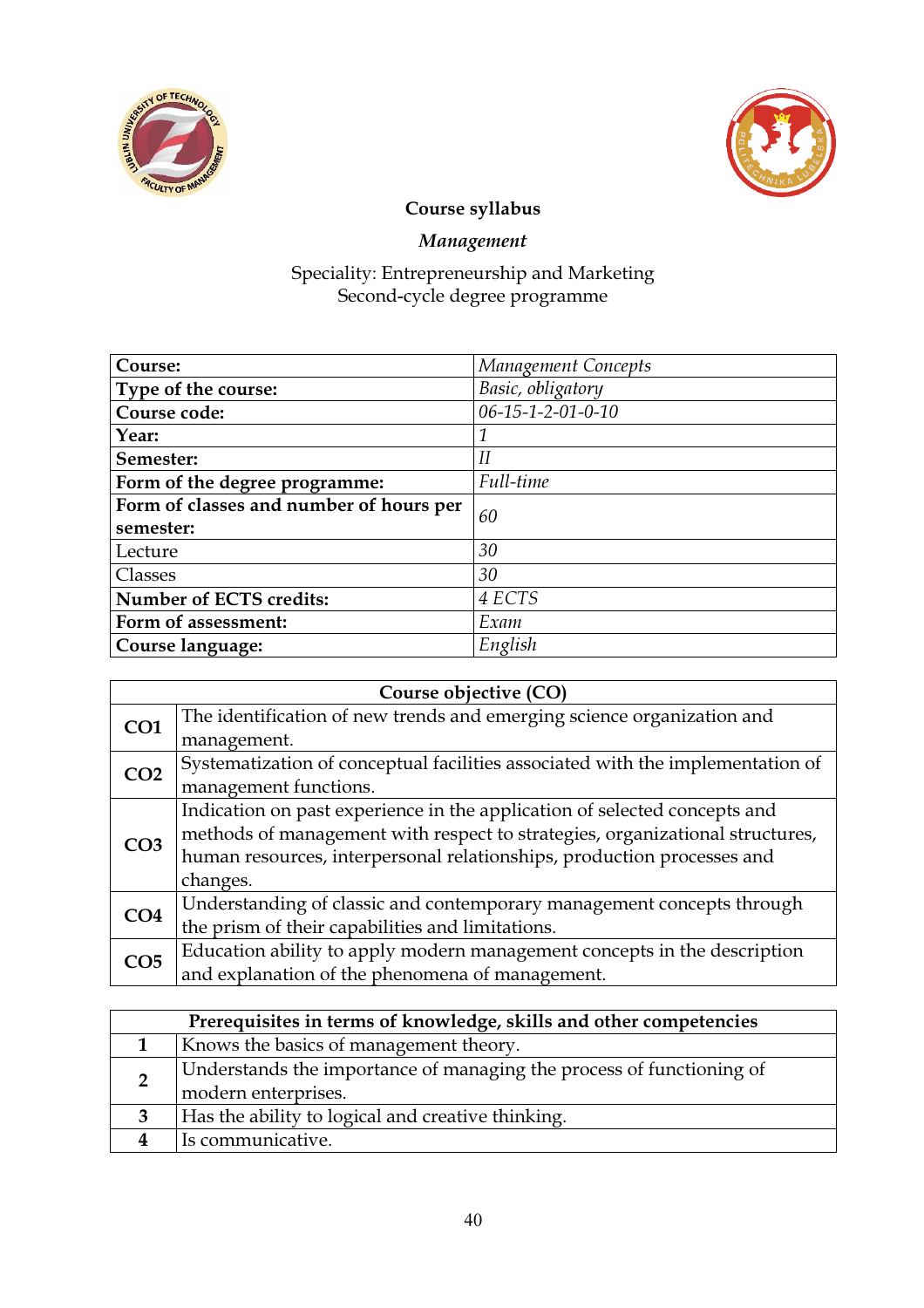## 5 Presents an open attitude.

| Learning outcomes (LO) |                                                                                                                                 |
|------------------------|---------------------------------------------------------------------------------------------------------------------------------|
|                        | In terms of knowledge:                                                                                                          |
| LO <sub>1</sub>        | Identifies classic and modern management concepts.                                                                              |
| LO <sub>2</sub>        | Distinguishes and characterizes basic approaches and concepts of<br>management, which were created over the last hundred years. |
| LO <sub>3</sub>        | Defines the basic management techniques, together with an indication of the<br>conditions that determine their use.             |
|                        | In terms of skills:                                                                                                             |
| LO <sub>4</sub>        | Apply modern management concepts in the description and explanation of<br>the phenomena of management.                          |
| LO <sub>5</sub>        | Solves problems of management based on modern and classic management<br>concepts.                                               |
|                        | In terms of social competence:                                                                                                  |
| LO <sub>6</sub>        | Shows a creative attitude in the process of solving problems.                                                                   |
| LO7                    | Is open to teamwork.                                                                                                            |

|                | Course content                                                              |  |
|----------------|-----------------------------------------------------------------------------|--|
|                | Form of classes - lectures (L)                                              |  |
|                | Course content                                                              |  |
| L1             | The evolution of approaches and concepts of management - the classical      |  |
|                | approach.                                                                   |  |
| L2             | The evolution of approaches and concepts of management - the psychological  |  |
|                | approach.                                                                   |  |
| L3             | The evolution of approaches and concepts of management - situational and    |  |
|                | systemic approach.                                                          |  |
| L4             | Contemporary orientations and management concepts.                          |  |
| L5             | Management techniques.                                                      |  |
| L6             | Managing the process of organizational changes.                             |  |
| L7             | Modern forms of organization.                                               |  |
| L8             | Contemporary strategic management.                                          |  |
| L <sub>9</sub> | Benchmarking and reengineering.                                             |  |
| L10            | Lean management and outsourcing.                                            |  |
| L11            | Knowledge management - learning organizations.                              |  |
| L12            | New roles of managers.                                                      |  |
| L13            | Creativity and innovation.                                                  |  |
| L14            | Paradigms of the processes, flexibility and changes in management concepts. |  |
| L15            | Summary.                                                                    |  |
|                | Form of classes - classes (C)                                               |  |
|                | Course content                                                              |  |
| C1             | Management techniques - case study.                                         |  |
| C <sub>2</sub> | The process of change in the organization - case study.                     |  |
| C <sub>3</sub> | Benchmarking - case study.                                                  |  |
| C <sub>4</sub> | Reengineering, process business management.                                 |  |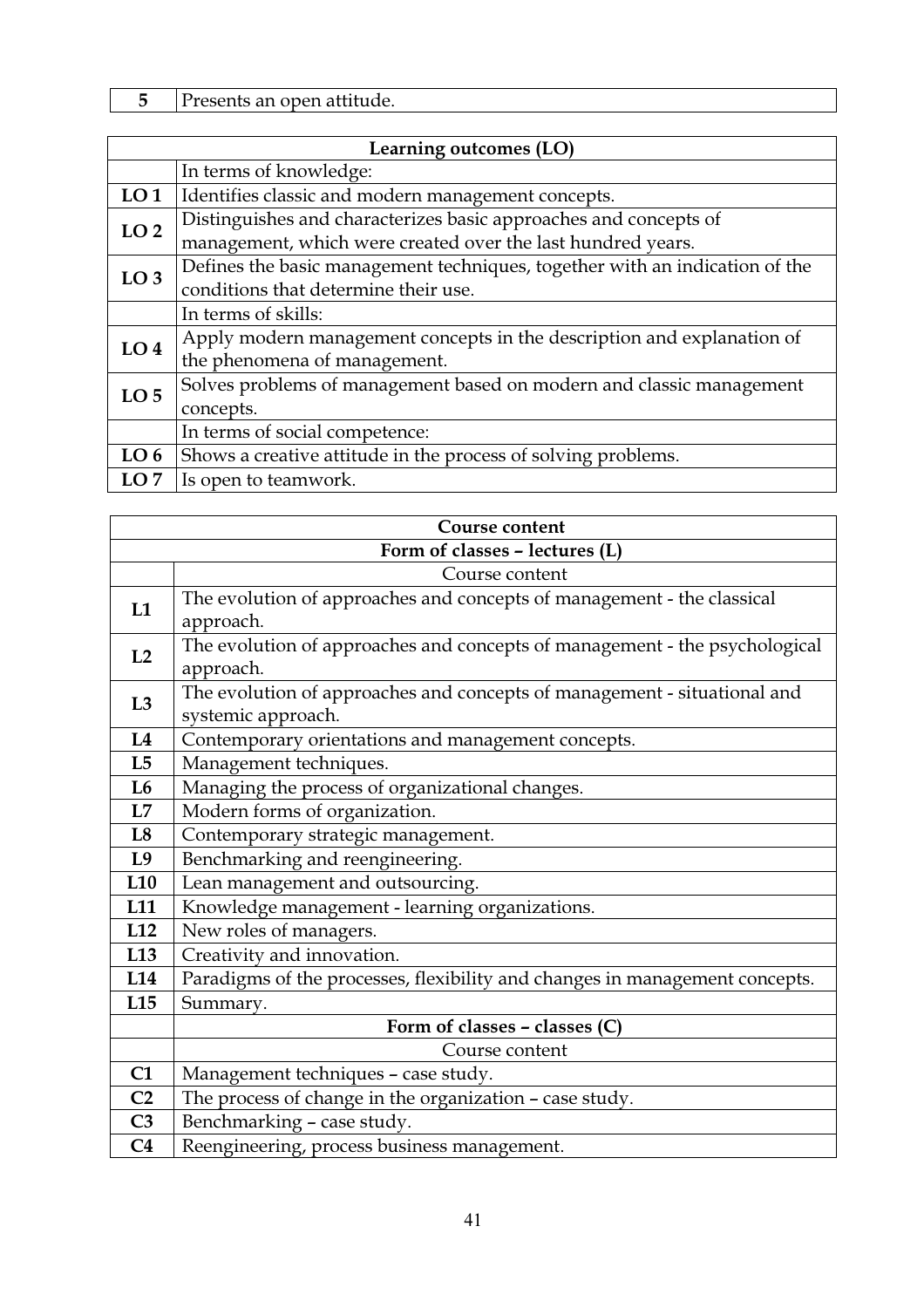| C5             | Outsourcing - case study.          |
|----------------|------------------------------------|
| C <sub>6</sub> | The concept of human capital.      |
| C7             | Knowledge management - case study. |
| C8             | Knowledge management process.      |

| Required textbooks and other course materials                                   |  |
|---------------------------------------------------------------------------------|--|
| Kostera M. (red.), Nowe kierunki w zarządzaniu, Wydawnictwa Akademickie i       |  |
| Profesjonalne, Warszawa 2008.                                                   |  |
| Brilman J., Nowoczesne koncepcje i metody zarządzania, PWE, Warszawa 2002.      |  |
| Zimniewicz K., Współczesne koncepcje i metody zarządzania, PWE, Warszawa        |  |
| 2008.                                                                           |  |
| Bratnicki M., Dylematy i pułapki współczesnego zarządzania, Wyd. Gnome,         |  |
| Katowice 2001.                                                                  |  |
| Recommended textbooks and other course materials                                |  |
| Koźmiński A.K., Zarządzanie w warunkach niepewności, Wydawnictwo Naukowe        |  |
| PWN, Warszawa 2005.                                                             |  |
| Koźmiński A.K., Piotrowski W., Zarządzanie. Teoria i Praktyka, Wydawnictwo      |  |
| Naukowe PWN, Warszawa 2006.                                                     |  |
| Krupski R. (red.), Elastyczność organizacji, Wyd. Uniwersytetu Ekonomicznego    |  |
| we Wrocławiu, Wrocław 2008.                                                     |  |
| Bratnicki M., Zarządzanie zmianami w przedsiębiorstwie, Wydawnictwo Akademii    |  |
| Ekonomicznej w Katowicach, Katowice 1998.                                       |  |
| Bednarski A., Zarys teorii organizacji i zarządzania, TNOiK, Toruń 1998.        |  |
| Steinmann H., Schreyogg G., Zarządzanie. Podstawy kierowania przedsiębiorstwem, |  |
| Oficyna Wydawnicza Politechniki Wrocławskiej, Wrocław 1995.                     |  |
|                                                                                 |  |

| The author of the       | Mariusz Sobka, Ph.D., Eng. |
|-------------------------|----------------------------|
| programme:              |                            |
| E-mail address:         | m.sobka@pollub.pl          |
| Organizational<br>unit: | Department of Management   |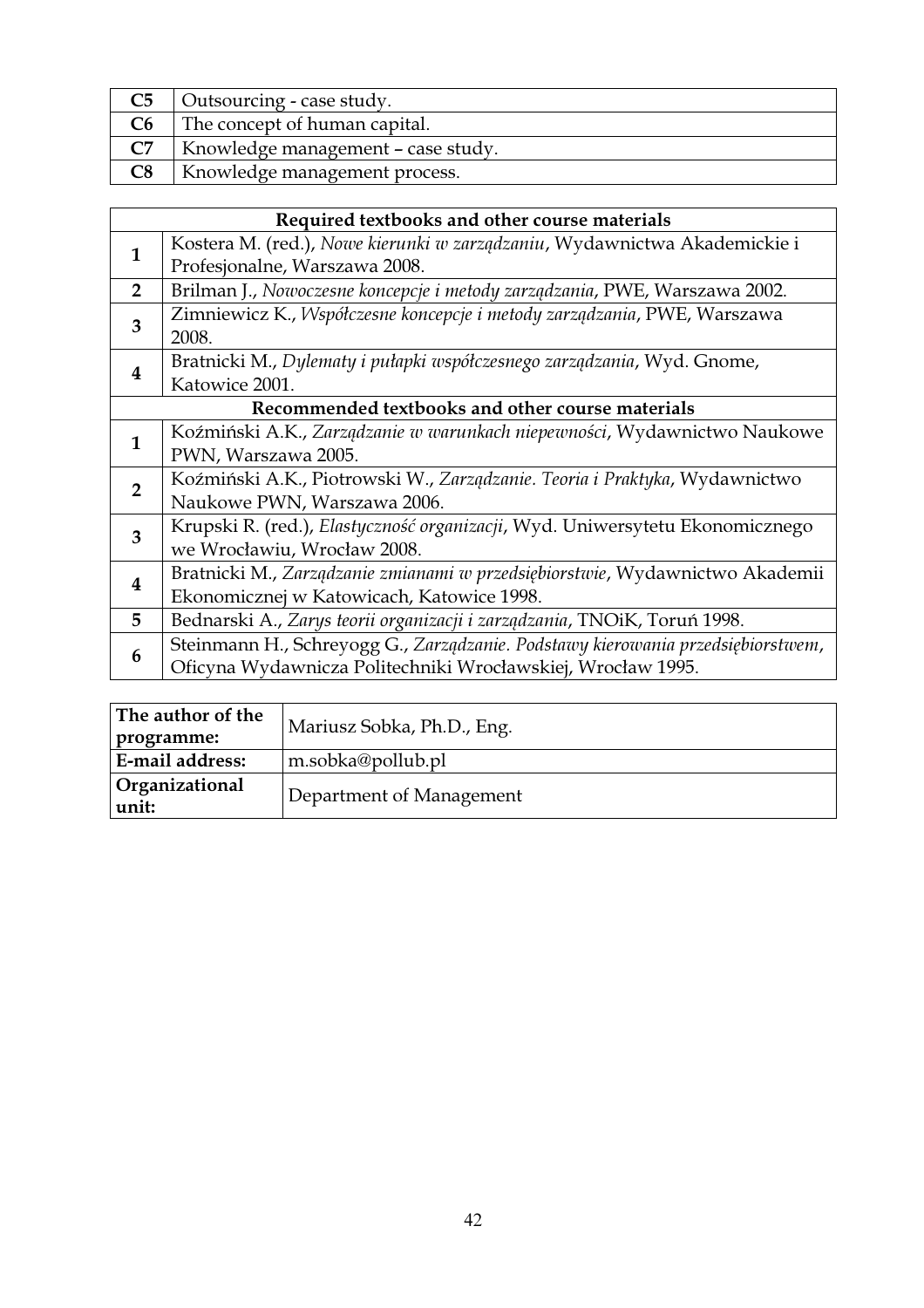



# Management

| Course:                                 | Civil Law         |
|-----------------------------------------|-------------------|
| Type of the course:                     | Basic, obligatory |
| Course code:                            | 06-15-1-2-01-0-11 |
| Year:                                   |                   |
| Semester:                               | II                |
| Form of the degree programme:           | Full-time         |
| Form of classes and number of hours per | 60                |
| semester:                               |                   |
| Lecture                                 | 30                |
| Classes                                 | 30                |
| <b>Number of ECTS credits:</b>          | 4 ECTS            |
| Form of assessment:                     | Exam              |
| Course language:                        | English           |

|                 | Course objective (CO)                                                            |  |
|-----------------|----------------------------------------------------------------------------------|--|
| CO <sub>1</sub> | Acquainting students with primary sources, principles and institutions of the    |  |
|                 | civil law.                                                                       |  |
| CO <sub>2</sub> | Enabling students to understand the role of the civil law in legal transactions. |  |
| CO <sub>3</sub> | Enabling students to acquire the competence in proper interpretation of legal    |  |
|                 | regulations in the range of the civil law.                                       |  |
| CO <sub>4</sub> | Enabling students to gain competence in putting the knowledge of legal           |  |
|                 | regulations into practice.                                                       |  |

|                  | Prerequisites in terms of knowledge, skills and other competencies                |  |
|------------------|-----------------------------------------------------------------------------------|--|
|                  | Knowledge of the Polish legal system, and among others: sources of law and        |  |
|                  | hierarchisation, organs and their cognizance, and of principles arising from law  |  |
|                  | branches.                                                                         |  |
| $\overline{2}$   | Ability of understanding of legal institutions in terms of ease of interpretation |  |
|                  | and practical use of normative acts.                                              |  |
| $\overline{3}$   | Ability of classification of actions in terms of their legal significance.        |  |
| $\boldsymbol{4}$ | Ability of logical reasoning.                                                     |  |
| 5                | Ability of team work.                                                             |  |
| 6                | Communication skills.                                                             |  |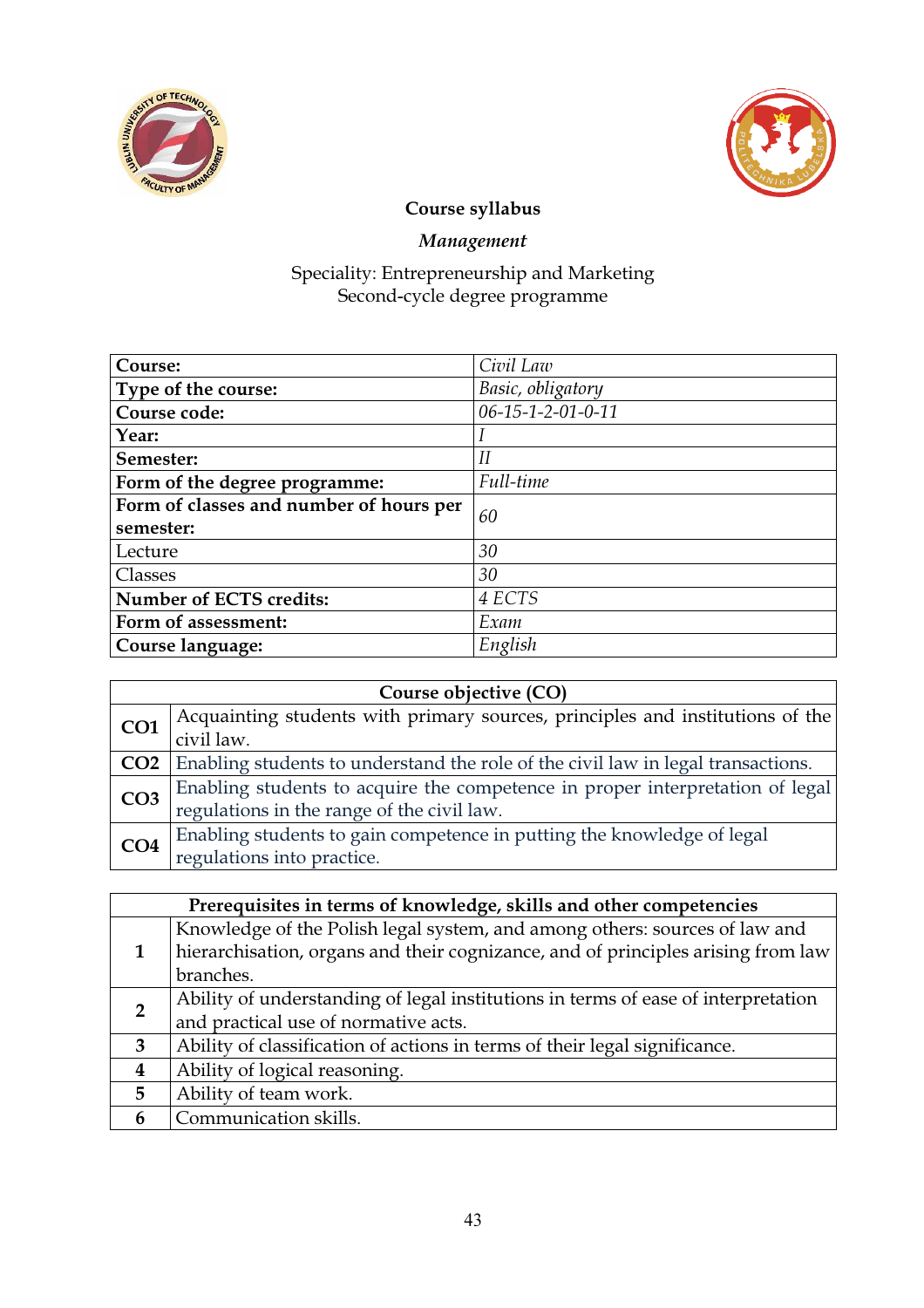|                 | Learning outcomes (LO)                                                               |  |
|-----------------|--------------------------------------------------------------------------------------|--|
|                 | In terms of knowledge:                                                               |  |
| LO <sub>1</sub> | characterizes the essence of civil law, its rules, sources and their significance in |  |
|                 | manager's actions                                                                    |  |
| LO <sub>2</sub> | identifies in a proper manner civil law actions, conditions of their validity and    |  |
|                 | their subjects                                                                       |  |
| LO <sub>3</sub> | distinguishes institutions of material law, can enumerate elements                   |  |
|                 | indispensable for granting and execution of rights                                   |  |
| LO <sub>4</sub> | In terms of capabilities:                                                            |  |
| LO <sub>5</sub> | has basic ability of construing of civil law regulations, which enables students     |  |
|                 | to distinguish cause-and-effect chains in law, and to draw logic conclusions         |  |
|                 | in a basic range is able to solve problems in civil law cases making use of both     |  |
|                 | sources of law and sources of information on law                                     |  |
| LO <sub>6</sub> | is able to make draft documents in civil law transactions                            |  |
| LO7             | In social competencies:                                                              |  |
| LO <sub>8</sub> | takes active part in team work thanks to developed communication abilities           |  |
|                 | and proper reasoning                                                                 |  |
| LO <sub>9</sub> | presents active attitude to independent acquiring and developing knowledge           |  |
|                 | and professional abilities.                                                          |  |

|    | Course content                                                                                                                                                                                                                                                                                                                                                                                                                                                                                                                  |  |
|----|---------------------------------------------------------------------------------------------------------------------------------------------------------------------------------------------------------------------------------------------------------------------------------------------------------------------------------------------------------------------------------------------------------------------------------------------------------------------------------------------------------------------------------|--|
|    | Form of classes - lectures (L)                                                                                                                                                                                                                                                                                                                                                                                                                                                                                                  |  |
|    | Course content                                                                                                                                                                                                                                                                                                                                                                                                                                                                                                                  |  |
| L1 | The concept of civil law - its position in the legal system, history of sources of<br>the civil law. Principles of the civil law. Civil law events, civil law relations.<br>Civil law acts (declarations of intent, effects of defectiveness of legal acts).<br>Representation in civil law. Statute of limitations in civil law and its effects.                                                                                                                                                                               |  |
| L2 | Characteristics of material rights. Rights of ownership and manners of<br>acquiring of rights of ownership. Protection of ownership rights. Limited<br>material rights, their nature and economic significance. Ownership and its<br>protection.                                                                                                                                                                                                                                                                                |  |
| L3 | Contract law - the concept of an obligation, debt and liability. General<br>regulations of obligations, subjects of law, the concept of debt and liabilities.<br>The principle of the freedom of contracts.                                                                                                                                                                                                                                                                                                                     |  |
| L4 | Arising of a liability: contracts and manner of their conclusions; unjust<br>enrichment; tortuous acts. Accomplishment of liabilities, effects of failure to<br>accomplish liabilities. Principles of liability, exclusion of liability. Contracts in<br>civil law relations: contracts for rendering services, contracts for specific tasks,<br>fee-for-task contracts. Contracts for exercise of rights, contracts of loan for use,<br>contracts for hiring, contracts for lease. Contracts for sale, guarantee,<br>warranty. |  |
| L5 | Duties of managers in light of the civil law.                                                                                                                                                                                                                                                                                                                                                                                                                                                                                   |  |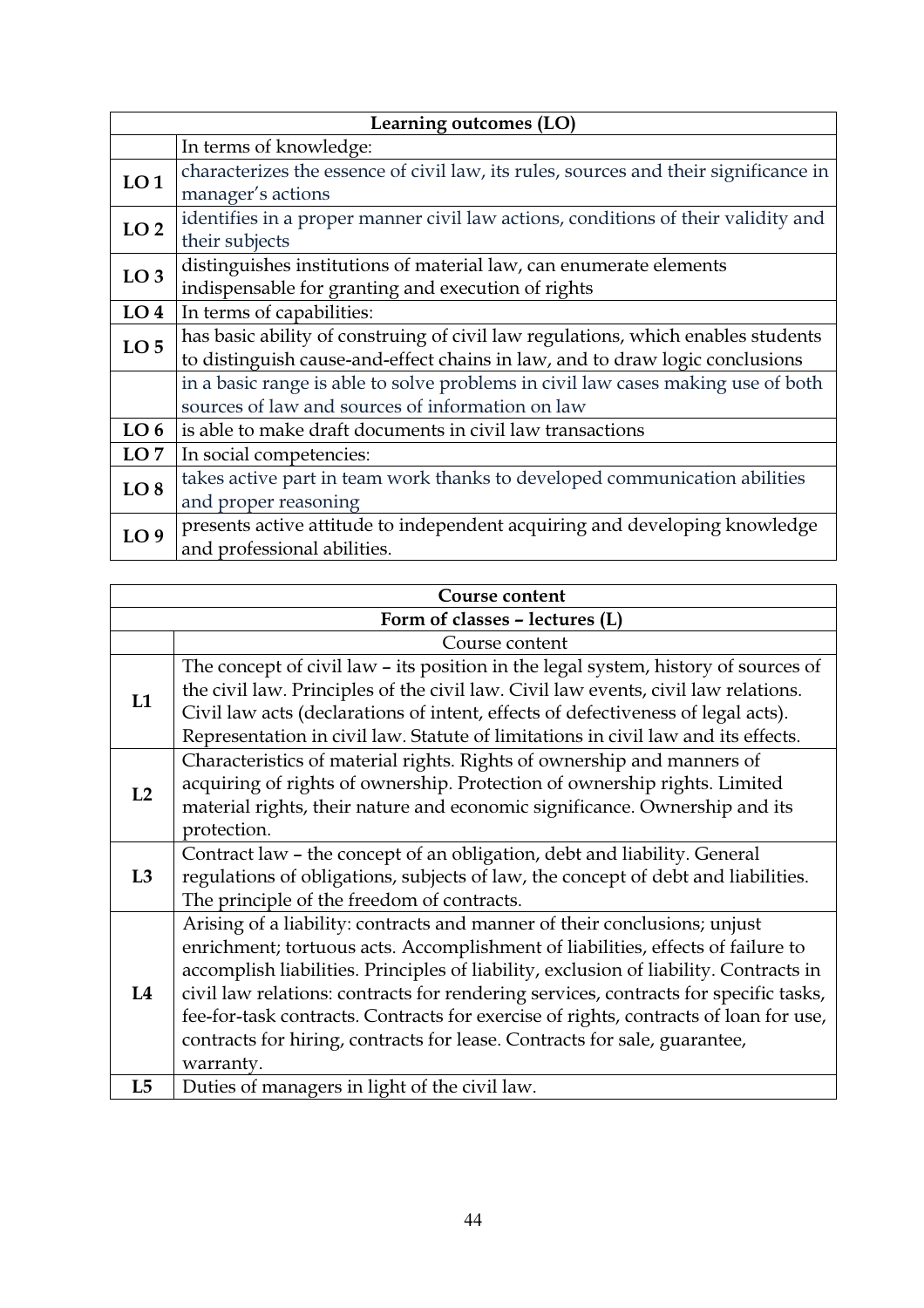|                | Form of classes - classes (C)                                                       |
|----------------|-------------------------------------------------------------------------------------|
|                | Course content                                                                      |
|                | The concept of civil law - its place in the legal system, sources of civil law,     |
| C1             | history of sources of law, sources of information of law - acquaintance with        |
|                | the structure of the Civil Code and principles of making use of commentaries,       |
|                | reliability of the internet sources.                                                |
| C <sub>2</sub> | Principles of civil law, civil law events, civil law relationships as compared to   |
|                | other branches of law - cases. Defects of declarations of will - cases.             |
|                | Ownership rights and characteristics of material rights, limitation of rights -     |
| C <sub>3</sub> | cases. Limited material rights: use, possession, usufruct - differentiation -       |
|                | cases.                                                                              |
|                | The law on liabilities - the concept of liability, debt and responsibility - cases. |
|                | General regulations on liabilities, subjects of law, the concept of debt and        |
| C4             | liability - cases. The principle of freedom of contracts. Arising of a liability:   |
|                | contract and manners of their conclusion: unjust enrichment, tortuous acts -        |
|                | cases.                                                                              |
|                | Contracts for rendering services; contracts for specific tasks, fee-for-task        |
| C <sub>5</sub> | contracts. Contracts for exercise of rights; contracts of loan for use, contracts   |
|                | for hiring, contracts for lease - cases. Contracts for sale, guarantee, warranty -  |
|                | cases. Elements of elaborating draft contrasts.                                     |
| C6             | Obligation of managers in light of the civil law - discussion.                      |

|               | Required textbooks and other course materials                                   |  |  |
|---------------|---------------------------------------------------------------------------------|--|--|
|               | Siuda W., Elementy prawa dla ekonomistów, Wydawnictwo Naukowe                   |  |  |
|               | CONTACT, Poznań 2013.                                                           |  |  |
| 2             | Filipiak T. i in., Zarys prawa cywilnego i rodzinnego, Wyższa Szkoła Ekonomii i |  |  |
|               | Innowacji w Lublinie, Lublin 2012                                               |  |  |
| 3             | Muras Z., Podstawy prawa, C.H. BECK, Warszawa 2015.                             |  |  |
| 4             | Selected normative acts (the Civil Code)                                        |  |  |
|               | Recommended textbooks and other course materials                                |  |  |
|               | Gnela B., Podstawy prawa dla ekonomistów Wolters Kluwer, Warszawa 2015          |  |  |
| $\mathcal{P}$ | Ignatowicz J., Prawo rzeczowe wyd II, Wydawnictwo LexisNexis 2009.              |  |  |
| 3             | Katner W.J. , Prawo cywilne i handlowe, Wydawnictwo Wolters Kluwer              |  |  |
|               | Business, Warszawa 2009.                                                        |  |  |

| The author of the $\vert_{\infty}$                  | Matylda Bojar, Ph.D., Ewa Kryk-Łukasik M.Sc. |
|-----------------------------------------------------|----------------------------------------------|
| programme:                                          |                                              |
| E-mail address                                      | m.bojar@pollub.pl, e.kryk-lukasik@pollub.pl  |
| Organizational<br>Department of Management<br>unit: |                                              |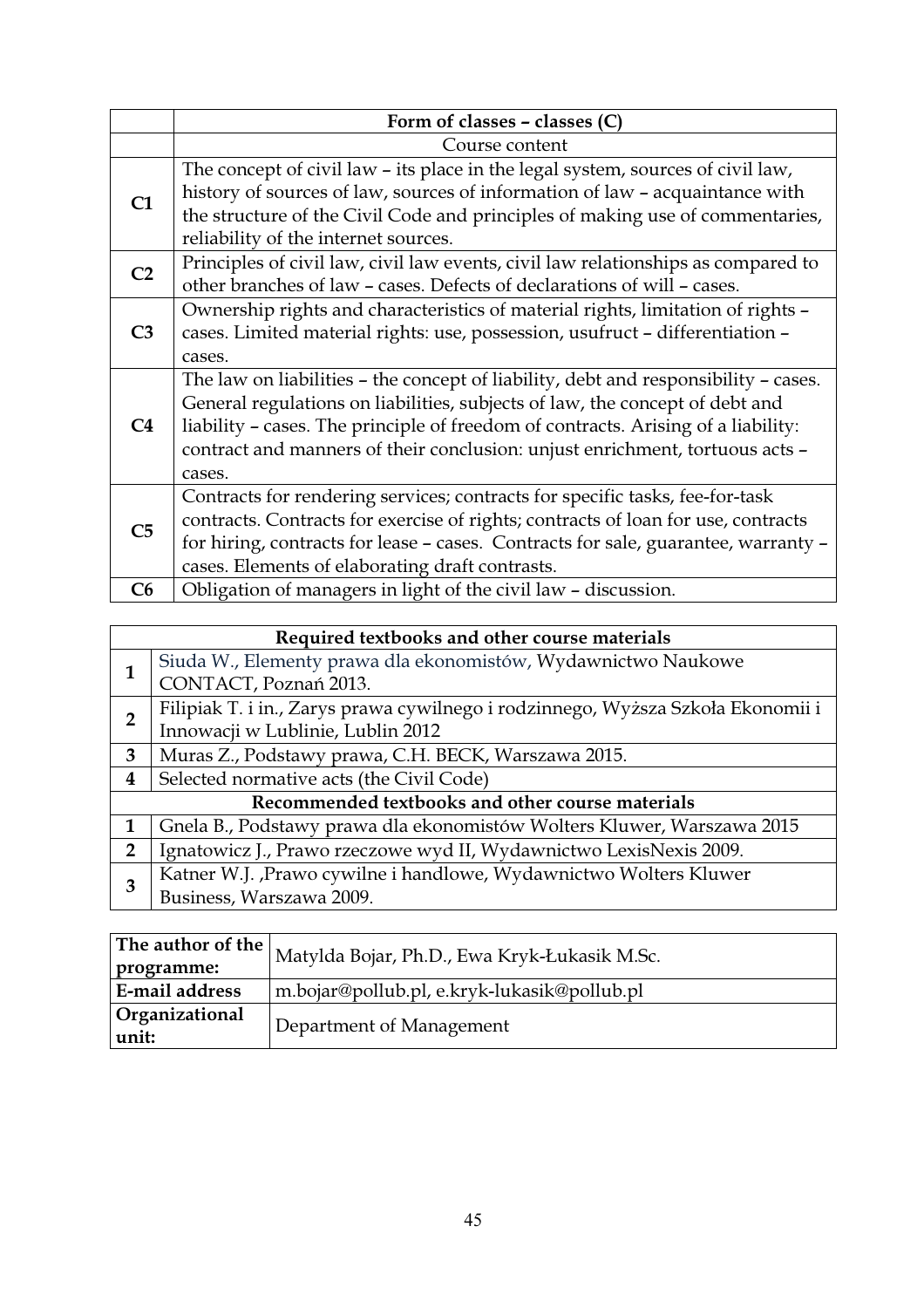



## Management

| Course:                                 | <b>Financial Controlling</b>    |
|-----------------------------------------|---------------------------------|
| Type of the course:                     | Basic, obligatory               |
| Course code:                            | $06 - 15 - 1 - 2 - 01 - 0 - 12$ |
| Year:                                   |                                 |
| Semester:                               | II                              |
| Form of the degree programme:           | Full-time                       |
| Form of classes and number of hours per | 45                              |
| semester:                               |                                 |
| Lecture                                 | 15                              |
| Classes                                 | 30                              |
| <b>Number of ECTS credits:</b>          | 3 ECTS                          |
| Form of assessment:                     | Exam                            |
| Course language:                        | English                         |

|                 | Course objective (CO)                                                           |  |
|-----------------|---------------------------------------------------------------------------------|--|
| CO1             | Introduction of the controlling concept, systematization criteria and its       |  |
|                 | implementation conditions.                                                      |  |
| CO <sub>2</sub> | Presentation of tools used for the controlling (both operation and strategical) |  |
|                 | purposes, including tools and methods of managerial accounting.                 |  |
| CO <sub>3</sub> | Presentation controlling rules - responsibility centres isolation, planning,    |  |
|                 | organizing and the coordination of the whole system.                            |  |
| CO <sub>4</sub> | Introduction to the rules of responsibility centres isolation and assessment.   |  |
| CO <sub>5</sub> | Presentation of the budgeting system in responsibility centres and connection   |  |
|                 | between assessment system and payroll system.                                   |  |
| <b>O6</b>       | Presentation of responsibility centres isolation method and other methods       |  |
|                 | used for budgeting and its assessment.                                          |  |
| CO7             | Presentation of implementation rules of the controlling system, the role of the |  |
|                 | controller in organization system and the role of accountancy and information   |  |
|                 | flow in functioning of the controlling system.                                  |  |
| CO8             | Knowledge and skill transfer in planning and projecting of the controlling      |  |
|                 | system.                                                                         |  |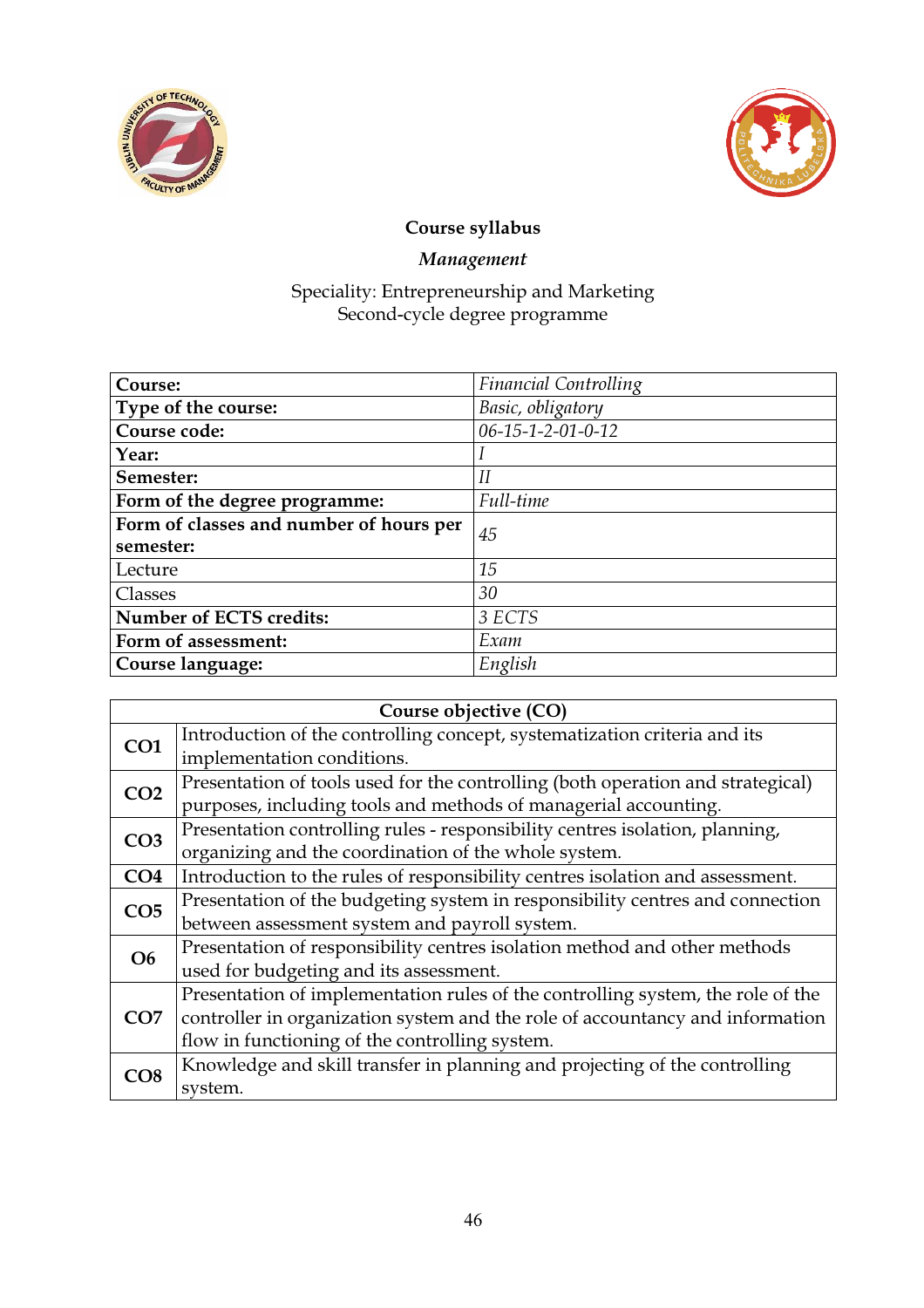| Prerequisites in terms of knowledge, skills and other competencies |                        |
|--------------------------------------------------------------------|------------------------|
|                                                                    | Cost accounting.       |
|                                                                    | Managerial accounting. |

| Learning outcomes (LO) |                                                                                                                                                                                                                                                                                      |
|------------------------|--------------------------------------------------------------------------------------------------------------------------------------------------------------------------------------------------------------------------------------------------------------------------------------|
|                        | In terms of knowledge:                                                                                                                                                                                                                                                               |
| LO <sub>1</sub>        | Deepened knowledge of controlling scope allowing to diagnose and solve<br>problems in organization.                                                                                                                                                                                  |
| LO <sub>2</sub>        | Knowledge of methods and tools of managerial accounting and their proper<br>usage in decision making process in organization.                                                                                                                                                        |
| LO <sub>3</sub>        | Deepened knowledge allowing for identification, diagnosing and solving<br>problems connected to the functioning controlling, planning and organizing<br>processes in the enterprise. Knowledge of specialist tools and technics<br>allowing for solving controlling system problems. |
|                        | In terms of skills:                                                                                                                                                                                                                                                                  |
| LO <sub>4</sub>        | Ability to choose proper analysis methods and tools for solving problems<br>with controlling system projecting process and the ability of critical evaluation<br>of prepared solutions variants.                                                                                     |
| LO <sub>5</sub>        | Knowledge usage for finding creative solutions for problems connected to<br>budgeting, assessing and employee motivation.                                                                                                                                                            |
| LO <sub>6</sub>        | Choosing proper methods in human/material/financial/IT resources<br>planning for effective tasks allocation to isolated responsibility centres.                                                                                                                                      |
| LO7                    | Ability to project changes in controlling system or its spheres using specialist<br>knowledge.                                                                                                                                                                                       |
|                        | In terms of social competence:                                                                                                                                                                                                                                                       |
| LO <sub>8</sub>        | Defining and leading complex projects, taking responsibility for economical<br>and management aspects of undertakings, coordinating tasks and searching<br>for information.                                                                                                          |

|                 | <b>Course content</b>                                                      |  |
|-----------------|----------------------------------------------------------------------------|--|
|                 | Form of classes - lectures (L)                                             |  |
|                 | Course content                                                             |  |
| L1              | Controlling as a company/enterprise management subsystem.                  |  |
| L2              | Operational controlling and strategical controlling.                       |  |
| L3              | The role of the controller in the company/enterprise.                      |  |
| L4              | Controlling organization in the company/enterprise.                        |  |
| L5              | Responsibility centres isolation (result centres, cost centres, investment |  |
|                 | centres, performance centres, service centres).                            |  |
| L6              | Responsibility centres assessment criteria.                                |  |
| L7              | Operational controlling tools. Budgeting.                                  |  |
| L8              | Deviation identification and analysis.                                     |  |
| L <sub>9</sub>  | Multi-level profit and loss account.                                       |  |
| L <sub>10</sub> | Transfer pricing system.                                                   |  |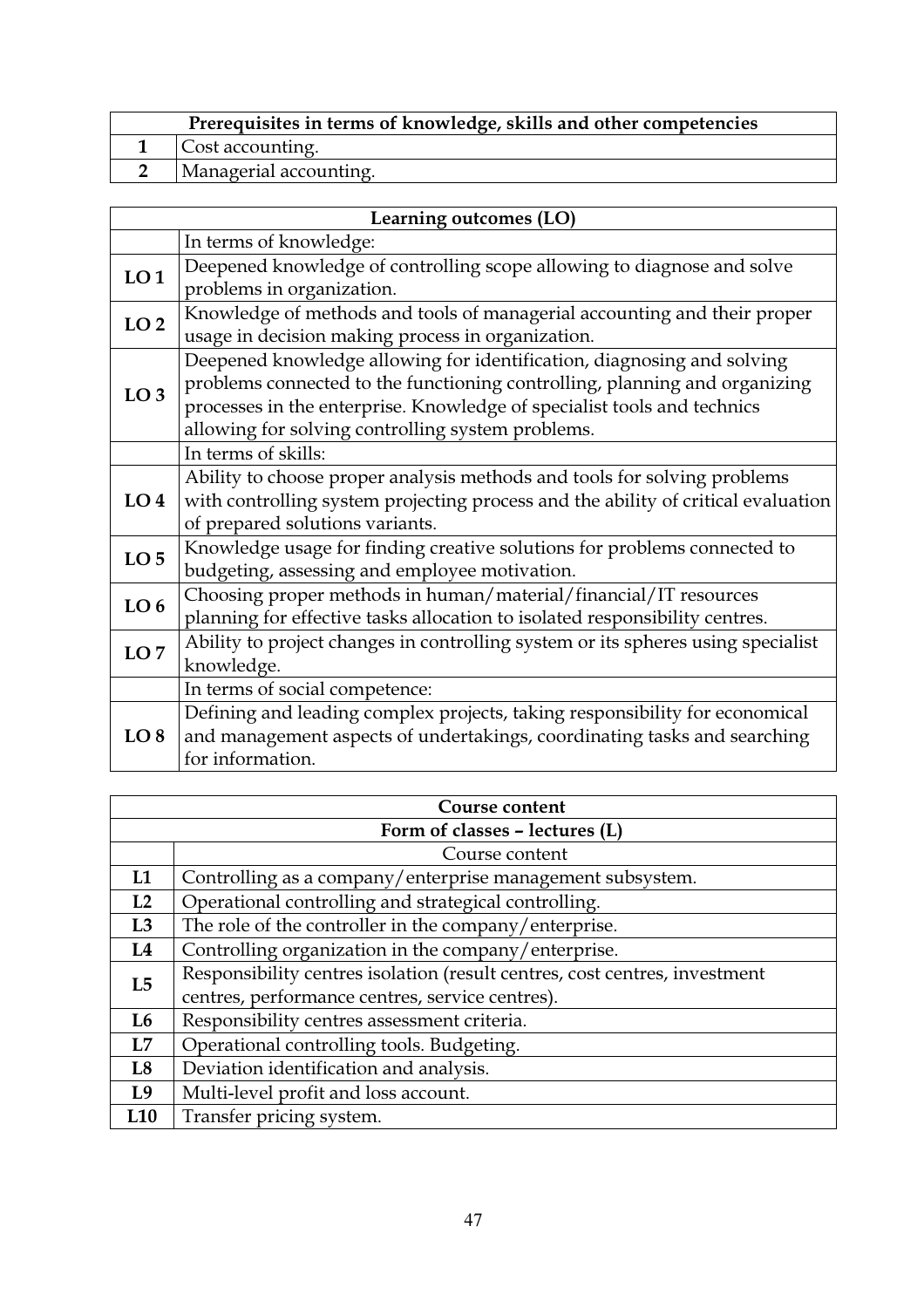|                | Strategical controlling tools. Balanced Scorecard (customer perspective,      |
|----------------|-------------------------------------------------------------------------------|
| L11            | financial perspective, internal processes perspective, research and           |
|                | development perspective).                                                     |
| L12            | Controlling and motivational system.                                          |
| L13            |                                                                               |
|                | Rules of linking responsibility centres to employee payroll system.           |
| L14            | Conditions of the implementation of controlling system in the                 |
|                | company/enterprise.                                                           |
|                | Form of classes - classes (C)                                                 |
|                | Course content                                                                |
| C1             | Formulation of controlling purposes and tasks in certain organizational       |
|                | conditions.                                                                   |
| C <sub>2</sub> | Organizational structure analysis and criteria of isolating responsibility    |
|                | centres in the company/enterprise.                                            |
|                | Design of responsibility centres isolation in the company/enterprise and      |
| C <sub>3</sub> | defining their nature.                                                        |
|                | Balanced Scorecard (superiority of strategical purposes over operational      |
| C <sub>4</sub> | purposes).                                                                    |
|                | Designing criteria and indicators of assessment individual responsibility     |
| C <sub>5</sub> | centres.                                                                      |
| C6             | Design of multi-level loss and profit account for the company/enterprise.     |
|                | Designing patterns and procedures of budgeting for individual responsibility  |
| C7             | centres.                                                                      |
|                | Design of transfer pricing system (internal prices for products/services in   |
| C8             | each responsibility centre).                                                  |
| C <sub>9</sub> | Identification and deviation from the budget analysis system design.          |
|                | Design of the effectiveness-remuneration linking system in the responsibility |
| C10            | centres.                                                                      |
| C11            | Controller tasks elaboration.                                                 |
|                |                                                                               |

### Required textbooks and other course materials

 $\Box$ 

|                                                  |       | Janik W., Podstawy controllingu, Wyd. Politechniki Lubelskiej, Lublin 2003.  |
|--------------------------------------------------|-------|------------------------------------------------------------------------------|
|                                                  | 2003. | Sierpińska M., Niedbała B., Controlling operacyjny w przedsiębiorstwie, PWN, |
| Recommended textbooks and other course materials |       |                                                                              |
|                                                  |       | Marcinkiewicz S., Controlling, Difin, 2001.                                  |
|                                                  |       |                                                                              |

|            | The author of the Małgorzata Sosińska-Wit, Ph.D., Eng.                             |
|------------|------------------------------------------------------------------------------------|
| programme: |                                                                                    |
|            | $\mathbf{F}\text{-mail}$ address: $\mathbf{F}\text{-mis}$ m sosinska-wit@pollub.pl |

|                         | <b>E-mail address:</b> $\vert$ m.sosinska-wit@pollub.pl |
|-------------------------|---------------------------------------------------------|
| Organizational<br>unit: | Department of Finance and Accounting                    |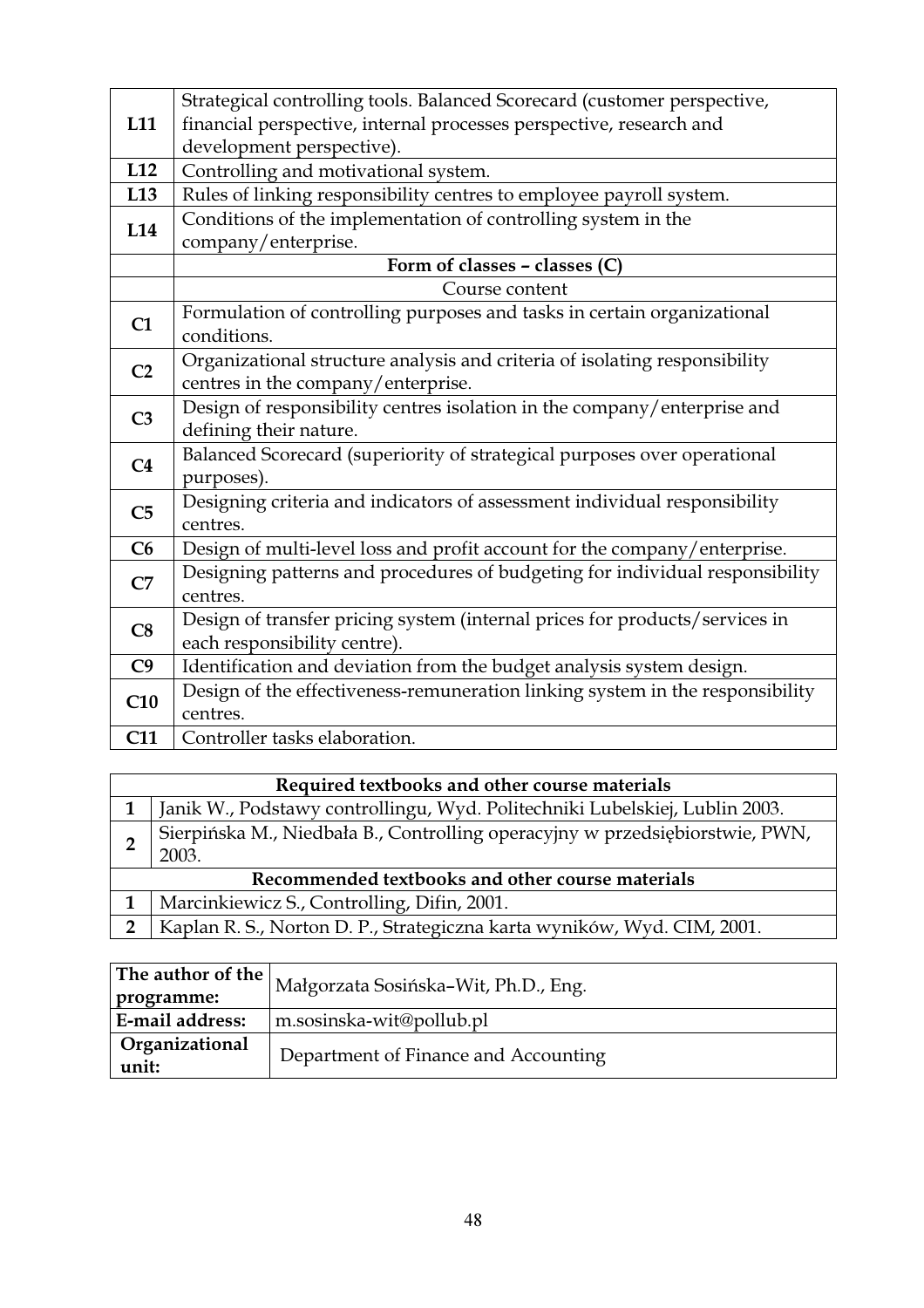



# Management

| Course:                                 | Modern Business Instruments     |
|-----------------------------------------|---------------------------------|
| Type of the course:                     | Mandatory, basic                |
| Course code:                            | $06 - 15 - 1 - 2 - 01 - 0 - 13$ |
| Year:                                   |                                 |
| Semester:                               | Н                               |
| Form of the degree programme:           | Full time                       |
| Form of classes and number of hours per | 30                              |
| semester:                               |                                 |
| Lecture                                 | 15                              |
| Project                                 | 15                              |
| <b>Number of ECTS credits:</b>          | 2 ECTS                          |
| Form of assessment:                     | Course credit                   |
| Course language:                        | English                         |

| Course objective (CO)                                                        |  |
|------------------------------------------------------------------------------|--|
| Presentation of modern business tools which supports the managerial decision |  |
| processes in organizations.                                                  |  |
| To teach students the holistic approach to the value creation process of the |  |
| company.                                                                     |  |
| Presentation of the different tools and methods used for the measurement of  |  |
| the organization's intangible assets.                                        |  |
| Presentation of the different tools and methods used for building long-term  |  |
| relations between organization and their clients (internal and external).    |  |
|                                                                              |  |

| Prerequisites in terms of knowledge, skills and other competencies |
|--------------------------------------------------------------------|
| Advanced knowledge from Marketing and Management.                  |
| Basics of Strategic Management.                                    |
| Basics of Marketing Research.                                      |
| Basics of Quality Management.                                      |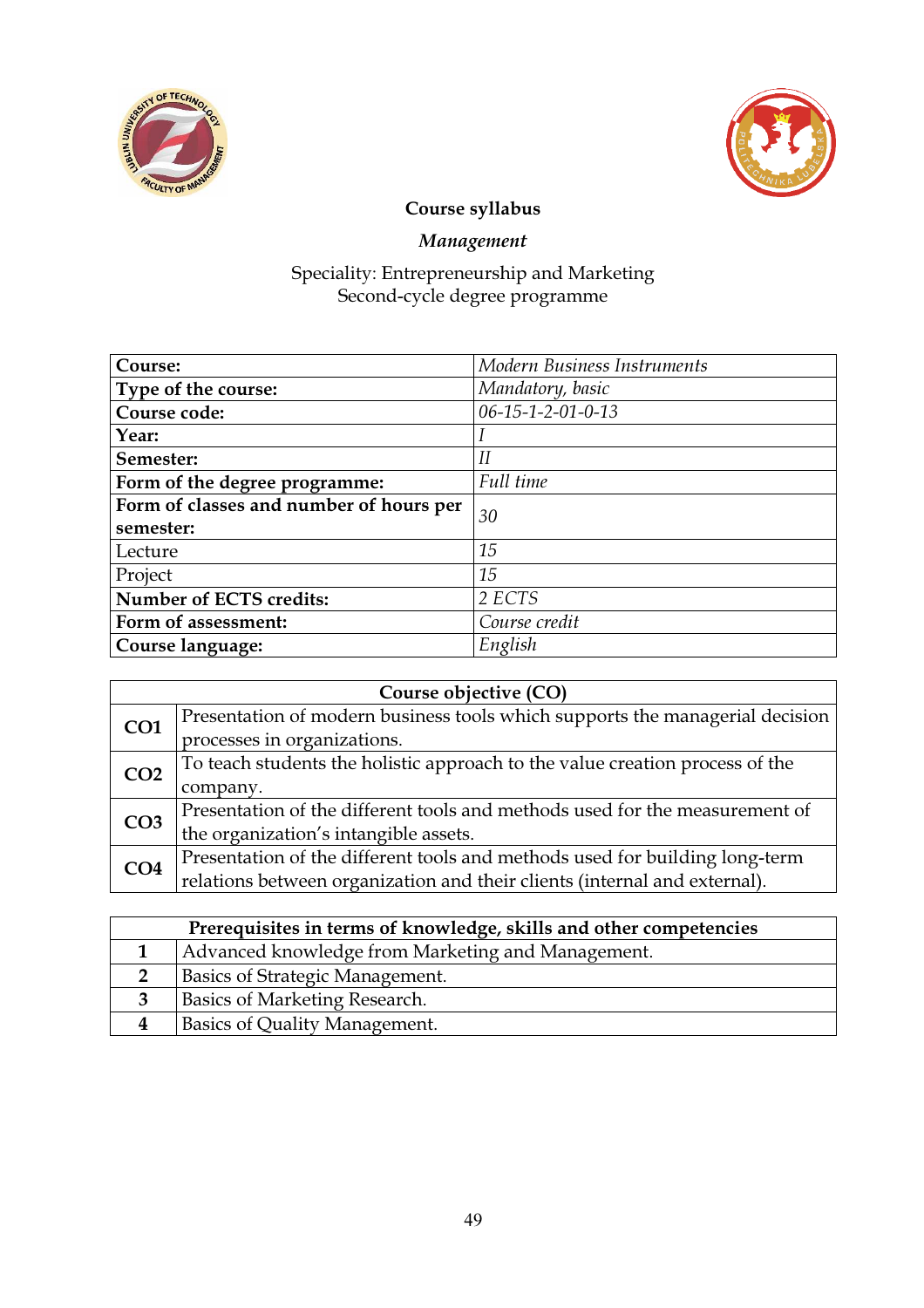| Learning outcomes (LO) |                                                                             |
|------------------------|-----------------------------------------------------------------------------|
|                        | In terms of knowledge:                                                      |
|                        | Knows basics terms and concepts of holistic management approach (models     |
| LO <sub>1</sub>        | used for diagnosis, control and balanced improvement of tangible and        |
|                        | intangible assets of the organization).                                     |
|                        | In terms of skills:                                                         |
| LO <sub>2</sub>        | Is able to build business performance tools for different organizations.    |
| LO <sub>3</sub>        | Uses different methods and tools which supports managerial decisions in the |
|                        | organization.                                                               |
| LO <sub>4</sub>        | Is able to calculate and manage the customer value for the organization.    |
| LO <sub>5</sub>        | Is able to estimate the index level of intangible assets such as customer   |
|                        | satisfaction, employee motivation, organizational know-how, etc.            |

|                                | Course content                                                                            |
|--------------------------------|-------------------------------------------------------------------------------------------|
| Form of classes - lectures (L) |                                                                                           |
|                                | Course content                                                                            |
| L1                             | Business models - essence and models types.                                               |
| L2                             | Conception of the value chain.                                                            |
| L3                             | Conception of the process management.                                                     |
| L4                             | Benchmarking.                                                                             |
| L5                             | Business excellence diagnosis (tangible and intangible assets).                           |
| L6                             | Business excellence models.                                                               |
| L7                             | International quality models and awards (EFQM, Danish Diamond, MBQA,                      |
|                                | Deming Prize).                                                                            |
| L8                             | Balance Scorecard (BSC).                                                                  |
| L <sub>9</sub>                 | K-SWOT analysis.                                                                          |
| L <sub>10</sub>                | Scandii Navigator.                                                                        |
| L11                            | Conception of the "Customer Lifetime Value".                                              |
| L12                            | Customer satisfaction and loyalty models - SCSB, EPSI i ACSI.                             |
| L13                            | Employee motivation and satisfaction models - ENOVA i EEMI.                               |
| L14                            | Influence of the customer and employee loyalty on the business results of the<br>company. |
| L15                            | Final test.                                                                               |
|                                | Form of classes - project $(P)$                                                           |
|                                | Course content                                                                            |
|                                | Identification of the main areas of the business success of the company on the            |
| <b>P1</b>                      | basis of the business models.                                                             |
| P2                             | Balance Scorecard creation process.                                                       |
| P <sub>3</sub>                 | Construction of the EFQM Model.                                                           |
| <b>P4</b>                      | Conducting of the K-SWOT analysis.                                                        |
| P5                             | EPSI/ACSI path relations models - construction of the model and estimation                |
|                                | procedure.                                                                                |
| <b>P6</b>                      | EEI path relation model - construction of the model and estimation                        |
|                                | procedure.                                                                                |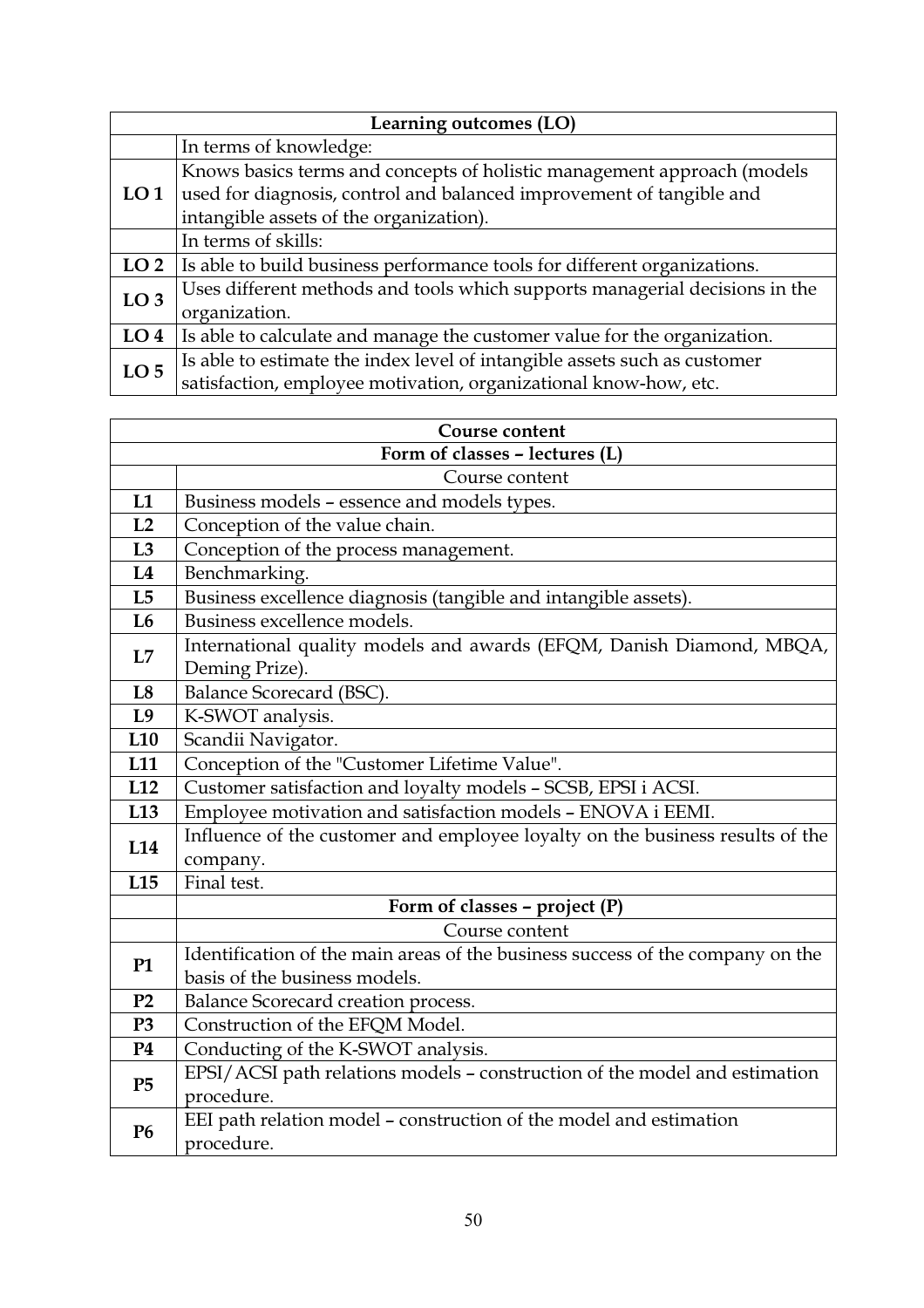| D7 | Basics of the Structural Equation Modelling - data presentation and |
|----|---------------------------------------------------------------------|
|    | managerial implications.                                            |

| Required textbooks and other course materials                            |                                                                              |  |
|--------------------------------------------------------------------------|------------------------------------------------------------------------------|--|
|                                                                          | EPSI Rating, "Customer Satisfaction Pan European Benchmark", In Time AB,     |  |
|                                                                          | Stockholm.                                                                   |  |
| The EFQM Excellence Model 1999, The European Foundation for Quality<br>2 |                                                                              |  |
|                                                                          | Management, Official Handbook.                                               |  |
|                                                                          | Johnson Michael D. "Customer Orientation and Market Action" National Quality |  |
| 3                                                                        | Research Center, University of Michigan Business School, Prince Hall, Upper  |  |
|                                                                          | Saddle River, New Jersey 07458.                                              |  |
| Recommended textbooks and other course materials                         |                                                                              |  |
|                                                                          | Kaplan R.S., Norton D.P., The Balanced Scorecard: Measures That Drive        |  |
|                                                                          | Performance, Harvard Business Review, July-August 2005.                      |  |
|                                                                          | Johnson M. D., Customer Orientation and Market Action, National Quality      |  |
| 2                                                                        | Research Center, University of Michigan Business School, Prince Hall, Upper  |  |
|                                                                          | Saddle River, New Jersey 07458.                                              |  |

| The author of the $\vert_{\rm L}$<br>programme: | Lukasz Skowron, Ph.D., Eng. |  |
|-------------------------------------------------|-----------------------------|--|
| <b>E-mail address:</b>                          | Lukasz.m.skowron@gmail.com  |  |
| Organizational<br>unit:                         | Department of Marketing     |  |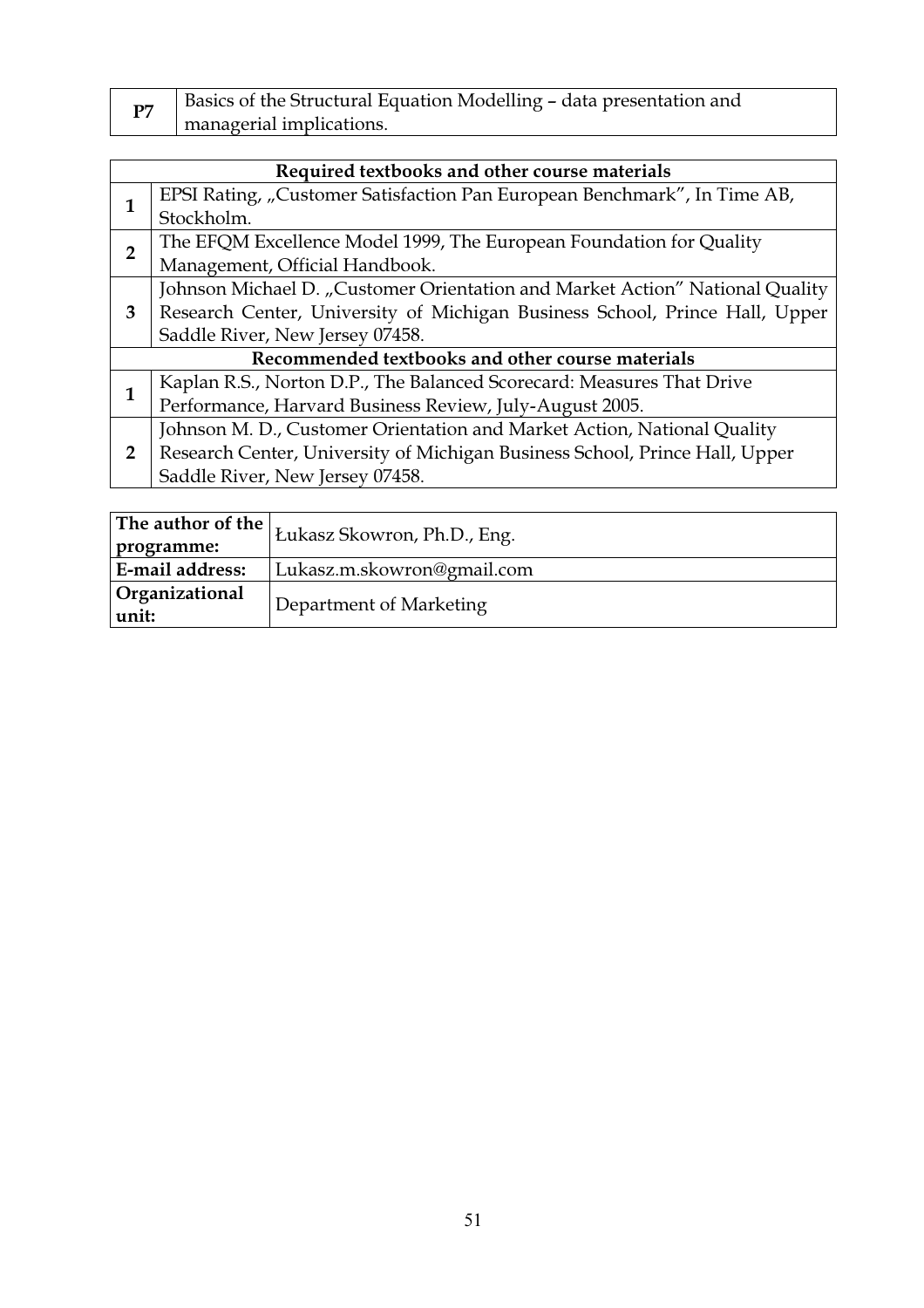



# Management

| Course:                                 | Negotiations      |
|-----------------------------------------|-------------------|
| Type of the course:                     | Basic, obligatory |
| Course code:                            | 06-15-1-2-01-0-14 |
| Year:                                   |                   |
| Semester:                               | II                |
| Form of the degree programme:           | Full-time         |
| Form of classes and number of hours per | 45                |
| semester:                               |                   |
| Lecture                                 | 15                |
| Classes                                 | 30                |
| Number of ECTS credits:                 | 3 ECTS            |
| Form of assessment:                     | Course credit     |
| Course language:                        | English           |

| Course objective (CO) |                                                                                              |  |
|-----------------------|----------------------------------------------------------------------------------------------|--|
|                       | <b>CO1</b> Understanding the essence and importance of the negotiations.                     |  |
| CO <sub>2</sub>       | Acquiring the ability to choose a negotiation strategy and a proper conduct of<br>the talks. |  |
|                       | <b>CO3</b> Understanding the principles for building an agreement climate.                   |  |
| CO <sub>4</sub>       | Knowing how to use the acquired negotiation techniques and tactics.                          |  |

| Prerequisites in terms of knowledge, skills and other competencies |             |  |
|--------------------------------------------------------------------|-------------|--|
|                                                                    | $1$   None. |  |

| Learning outcomes (LO) |                                                                             |  |
|------------------------|-----------------------------------------------------------------------------|--|
|                        | In terms of knowledge:                                                      |  |
| LO <sub>1</sub>        | Student lists and defines the basic concepts of conflict resolution and     |  |
|                        | negotiation.                                                                |  |
| LO <sub>2</sub>        | Student identifies the processes in the negotiation teams and the standards |  |
|                        | and rules that govern the people's behaviour.                               |  |
|                        | In terms of skills:                                                         |  |
| LO <sub>3</sub>        | Student distinguishes and applies the negotiations methods, tools and       |  |
|                        | techniques.                                                                 |  |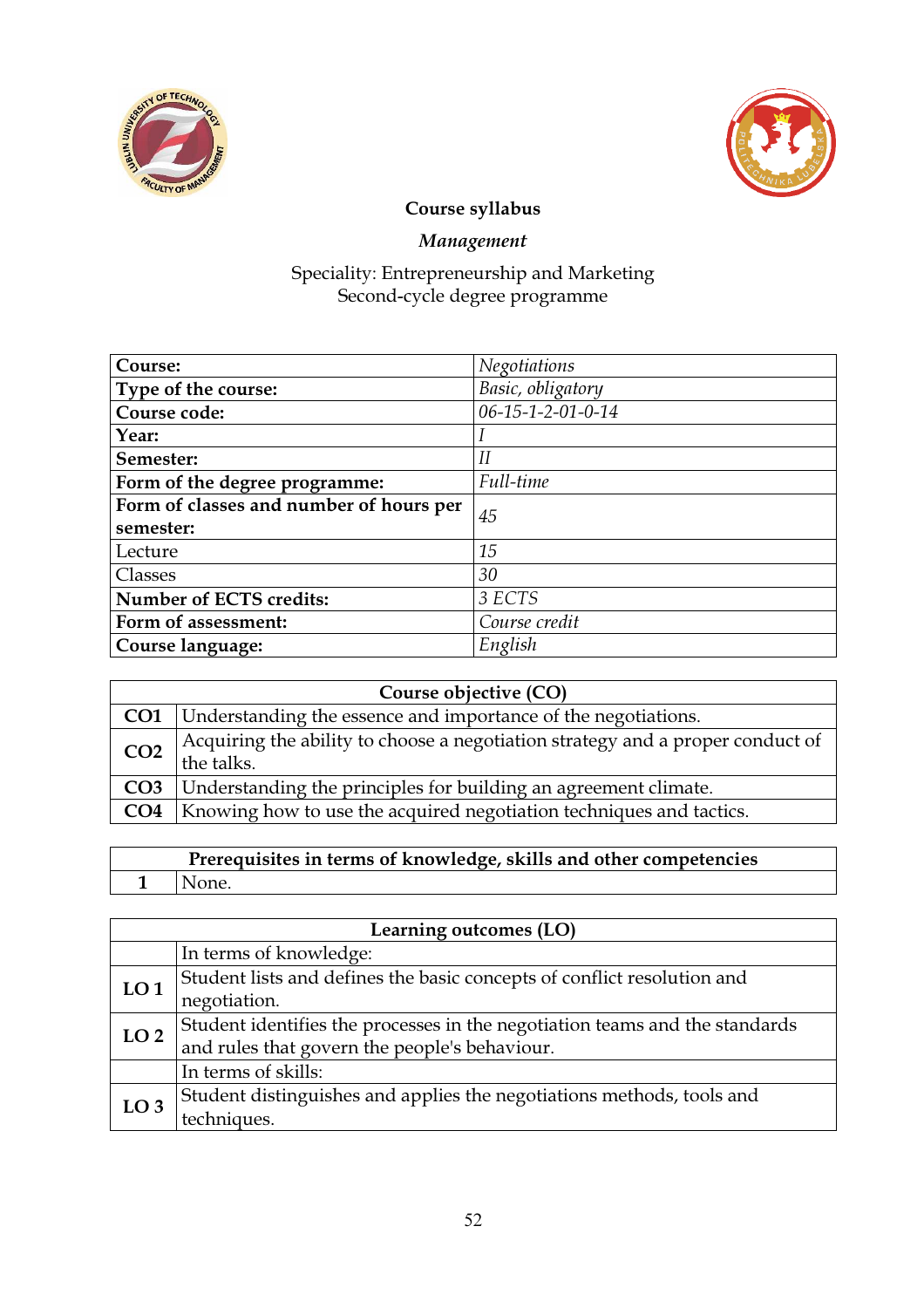| LO <sub>4</sub> | Student is able to prepare a strategy and process of negotiation and analyse |  |
|-----------------|------------------------------------------------------------------------------|--|
|                 | the negotiating behaviours.                                                  |  |
| LO <sub>5</sub> | Students can prepare a marketing presentation.                               |  |
|                 | In terms of social competence:                                               |  |
| LO <sub>6</sub> | Student identifies the communication processes participants and their        |  |
|                 | influence on the communication course.                                       |  |
| LO7             | Student communicates properly and cooperates with other participants in task |  |
|                 | groups.                                                                      |  |
| LO <sub>8</sub> | Student consciously seeks cooperation.                                       |  |
| LO <sub>9</sub> | Student recognizes his or her emotions and knows how to deal with them.      |  |

| Course content                 |                                                                                 |  |
|--------------------------------|---------------------------------------------------------------------------------|--|
| Form of classes - lectures (L) |                                                                                 |  |
|                                | Course content                                                                  |  |
|                                | The importance of negotiations in the modern world. Discussing the              |  |
| L1                             | negotiation process: definition, purpose and style of negotiations.             |  |
|                                | Conflict - its essence, types, determinants and process.                        |  |
| L2                             | Styles of conflict resolution - negotiation styles; Forms and ways of           |  |
|                                | conducting negotiations.                                                        |  |
| L3                             | The evaluation criteria of negotiations. Strategies, models and tactics.        |  |
|                                | BATNA.                                                                          |  |
|                                | The stages of negotiations. Planning negotiations - a preliminary stage.        |  |
| L4                             | Conducting negotiations - crucial stage. The composition of a negotiating       |  |
|                                | team.                                                                           |  |
| L5                             | Negotiation techniques in various stages of the negotiation process. Situation  |  |
|                                | assessment.                                                                     |  |
| L6                             | Principles for a sales presentation preparation and conduct. A good and         |  |
|                                | effective negotiator's skills.                                                  |  |
| L7                             | Interpersonal communication in negotiations. Assertiveness and managing         |  |
|                                | stress.                                                                         |  |
| L8                             | International negotiations - cultural determinants of negotiations. Savoir      |  |
|                                | vivre in business.                                                              |  |
|                                | Form of classes - classes (C)                                                   |  |
|                                | Course content                                                                  |  |
| C1                             | Discussing the scope of the subject, the literature and the credit conditions.  |  |
|                                | Discussing the negotiation process and their conditions.                        |  |
| C <sub>2</sub>                 | Styles of conflict resolution and negotiation styles - a diagnostic test,       |  |
|                                | simulation game.                                                                |  |
| C <sub>3</sub>                 | Psychological preparation for negotiations - a diagnostic test.                 |  |
| C <sub>4</sub>                 | The process of negotiation - practical exercise, discussion.                    |  |
| C <sub>5</sub>                 | Planning negotiations - BATNA preparation - practical exercise.                 |  |
| C6                             | Practical recognition of tactics and negotiation techniques - exercises, video, |  |
|                                | discussion.                                                                     |  |
| C7                             | A proper marketing presentation conduct exercises. Auto-presentation.           |  |
| C8                             | Marketing presentations prepared by students.                                   |  |
| C9                             | Marketing presentations prepared by students.                                   |  |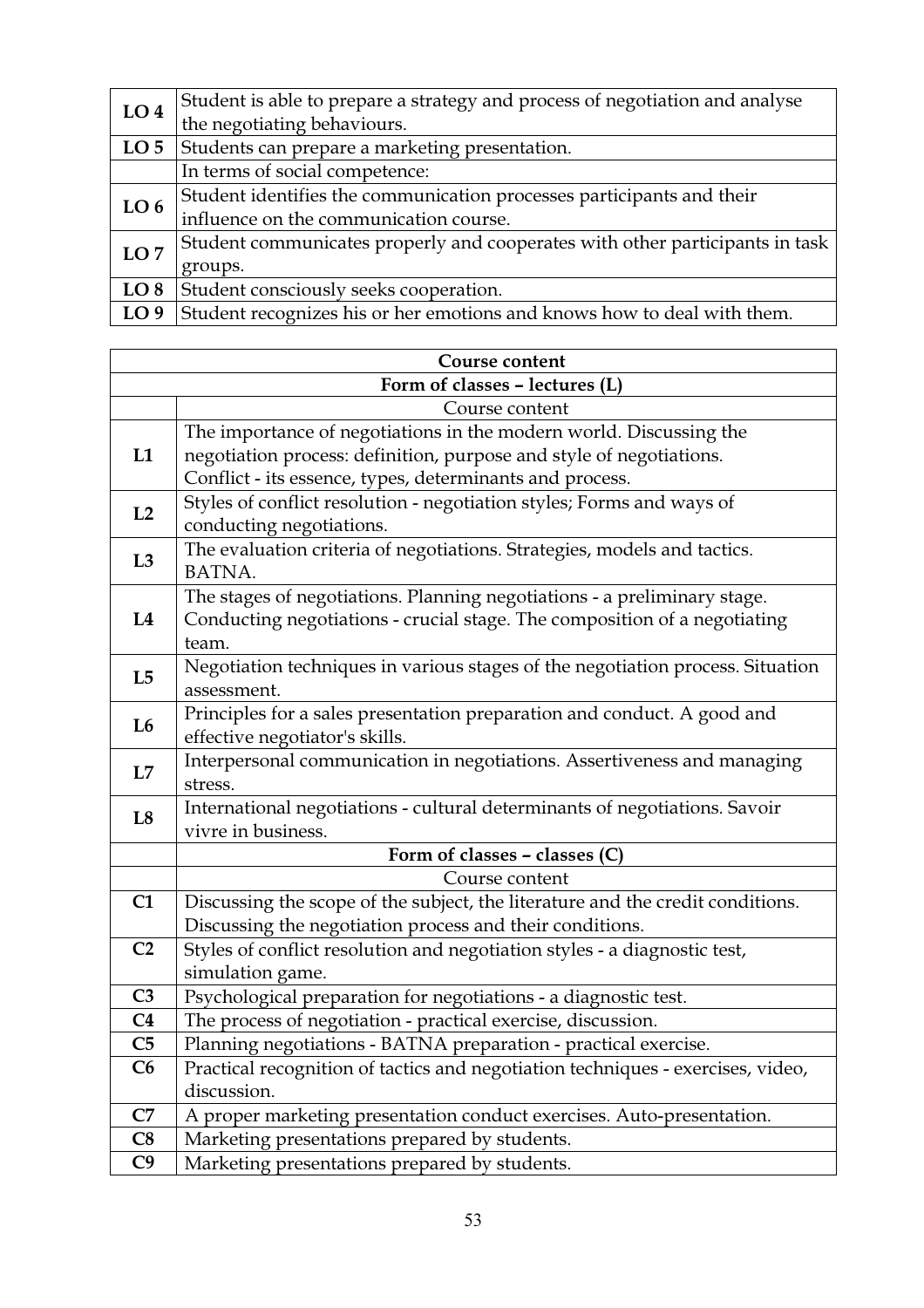| C10        | Marketing presentations prepared by students.                                |
|------------|------------------------------------------------------------------------------|
| <b>C11</b> | Developing skills in the scope of interpersonal communication - practical    |
|            | exercise.                                                                    |
| C12        | Improving non-verbal communication - practical exercise.                     |
| C13        | Improving assertiveness - games and simulations, role-play.                  |
| C14        | Coping with stress in difficult negotiation situations - practical exercise. |
| C15        | Course summary - discussing the course overall on the basis of partial       |
|            | assessments. Course credit.                                                  |

| Required textbooks and other course materials    |                                                                                 |  |
|--------------------------------------------------|---------------------------------------------------------------------------------|--|
| 1                                                | Winch A., Winch S., Negocjacje. Jednostka, organizacja, kultura. Difin 2010.    |  |
| $\overline{2}$                                   | Cenker E., Negocjacje, Wyd. Wyższej Szkoły Komunikacji i Zarządzania, Poznań    |  |
|                                                  | 2002.                                                                           |  |
| 3                                                | Kamiński J., Negocjowanie, techniki rozwiązywania konfliktów, Poltext, Warszawa |  |
|                                                  | 2003.                                                                           |  |
| 4                                                | Fisher R., Ury W., Dochodząc do tak, 2006.                                      |  |
| Recommended textbooks and other course materials |                                                                                 |  |
| 1                                                | Harvard Business Essentials, Negocjacje, MT Biznes 2006.                        |  |
| 2                                                | Rządca R., Negocjacje w interesach, PWE 2003.                                   |  |
| 3                                                | Nęcki Z., Negocjacje w biznesie, Antykwa, Kraków 2000.                          |  |
| 4                                                | Magazines: "Personel", "Harvard Business Review".                               |  |

| The author of the $\vert$<br>programme: | Marzena Cichorzewska, Ph.D., Prof. Barbara Mazur, Ph.D., D.Sc. |
|-----------------------------------------|----------------------------------------------------------------|
| <b>E-mail address:</b>                  | mcichorz@op.pl, b.mazur@pollub.pl                              |
| Organizational<br>  unit:               | Department of Management                                       |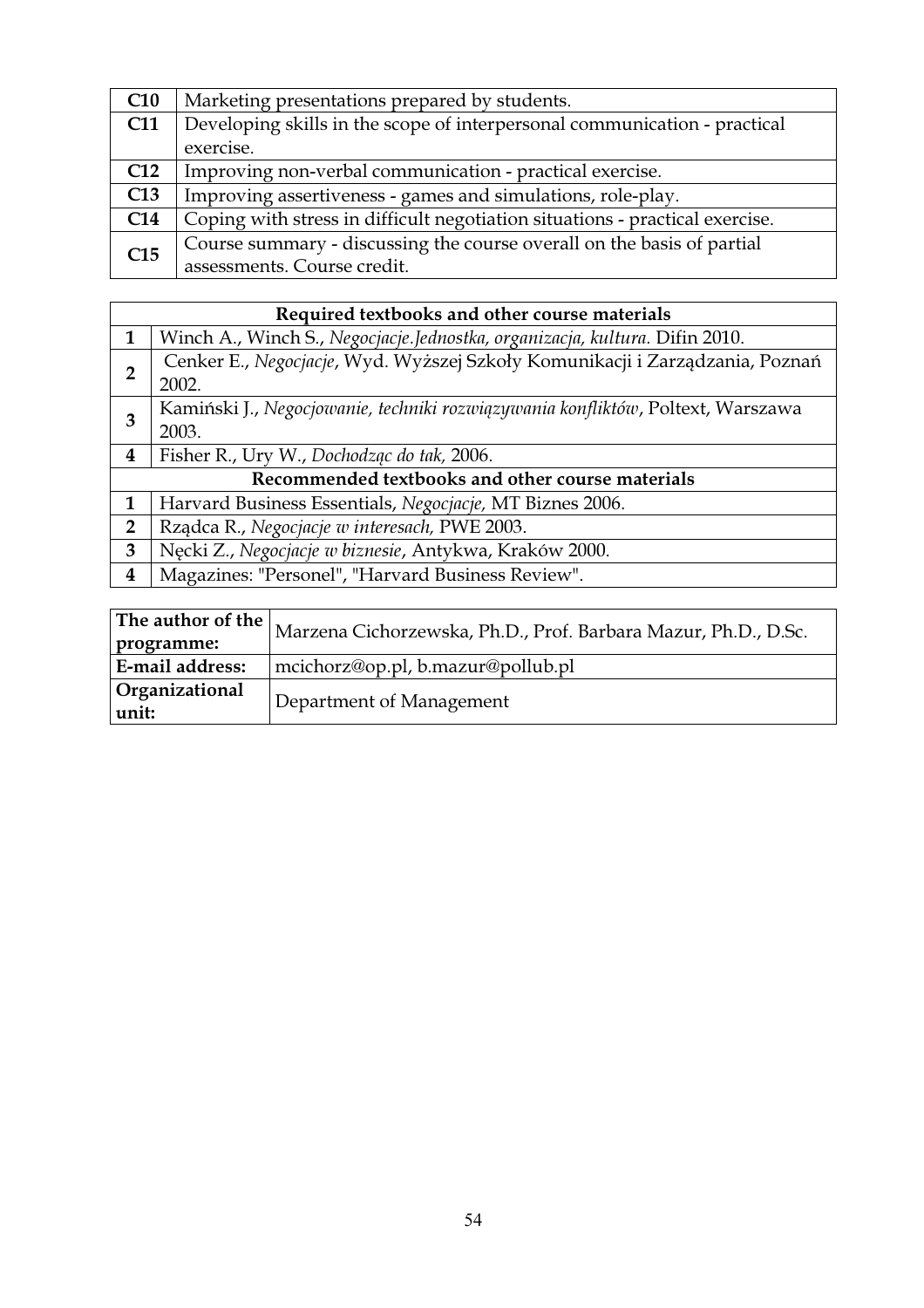



# Management

| Course:                                 | EPM - Enterprise Project Management |
|-----------------------------------------|-------------------------------------|
| Type of the course:                     | Basic, obligatory                   |
| Course code:                            | $06 - 15 - 1 - 2 - 01 - 0 - 15$     |
| Year:                                   |                                     |
| Semester:                               | II                                  |
| Form of the degree programme:           | Full-time                           |
| Form of classes and number of hours per | 45                                  |
| semester:                               |                                     |
| Lecture                                 | 15                                  |
| Project                                 | 30                                  |
| <b>Number of ECTS credits:</b>          | 3 ECTS                              |
| Form of assessment:                     | Course credit                       |
| Course language:                        | English                             |

| Course objective (CO) |                                                                            |
|-----------------------|----------------------------------------------------------------------------|
| CO <sub>1</sub>       | The acquisition of practical skills in project management according to EPM |
|                       | method.                                                                    |
| CO <sub>2</sub>       | Understanding the concepts and formal project management methodologies.    |
| CO <sub>3</sub>       | Providing knowledge on effective methods within the following areas:       |
|                       | planning and implementation of the project, team building, human resources |
|                       | management, risk management, scheduling and project planning, change       |
|                       | management and project tracking, closing the project.                      |

|  | Prerequisites in terms of knowledge, skills and other competencies    |
|--|-----------------------------------------------------------------------|
|  | Intermediate computer skills.                                         |
|  | Knowledge of basic management of manufacturing company and/or service |
|  | company.                                                              |
|  | Knowledge of the information systems.                                 |

| Learning outcomes (LO) |                                                                                                                                                                          |
|------------------------|--------------------------------------------------------------------------------------------------------------------------------------------------------------------------|
|                        | In terms of knowledge:                                                                                                                                                   |
|                        | has in-depth knowledge which allows to recognise, diagnose and solve<br><b>LO 1</b> problems connected with project management functions according to EPM<br>methodology |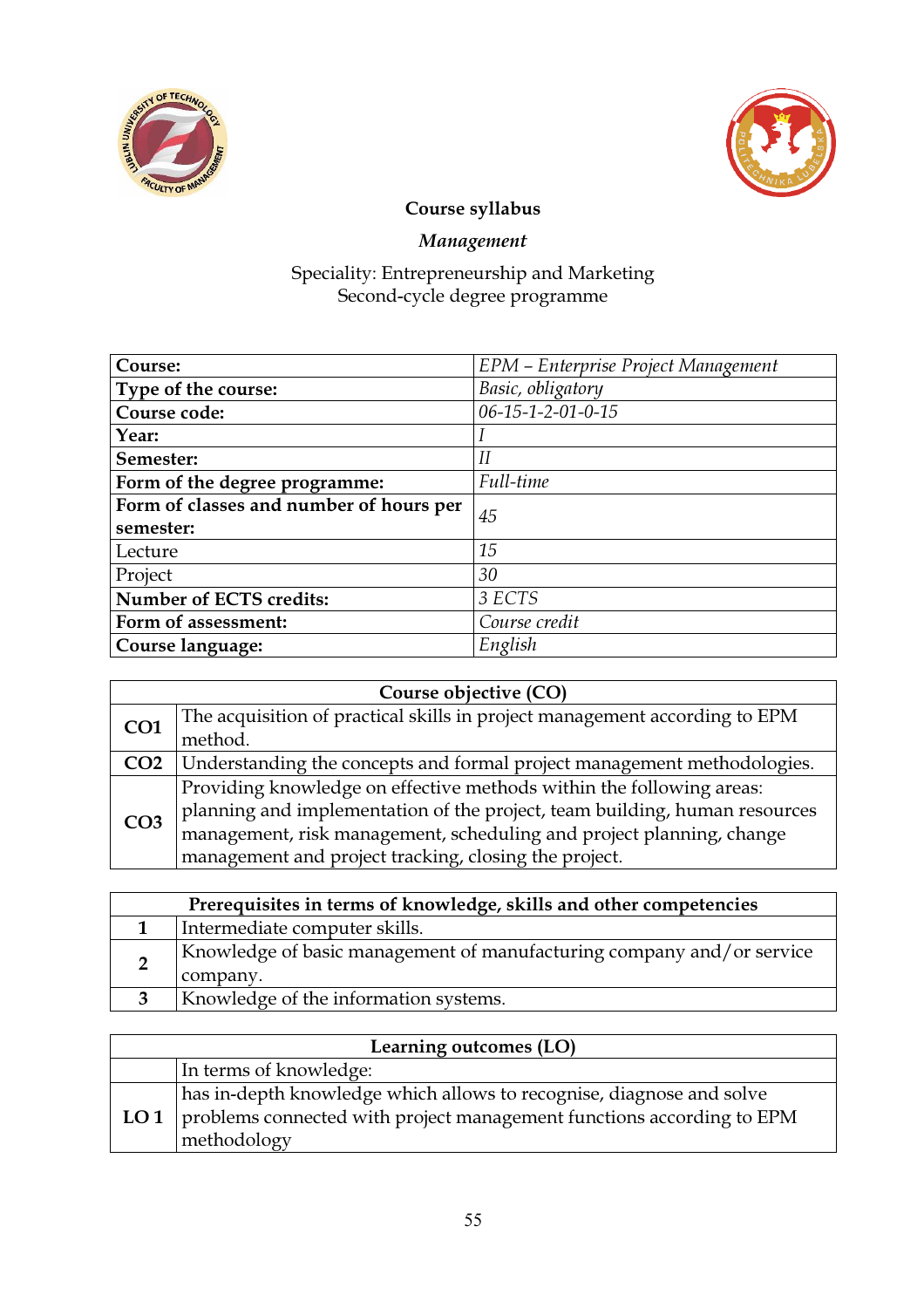|                 | knows specialist applications of advanced operational research methods and        |
|-----------------|-----------------------------------------------------------------------------------|
|                 | LO 2   IT tools for gathering, analysing and presenting data in selected areas of |
|                 | functioning of the organisation and its environment, also in the area of EPM      |
|                 | In terms of skills:                                                               |
| LO <sub>3</sub> | designs and suggests changes in the organization and/or its selected areas,       |
|                 | making use of specialist knowledge in the area of EPM                             |
| LO <sub>4</sub> | uses norms and standards in the area of EPM, in the processes of planning,        |
|                 | organizing, leadership and control (of work, of quality etc.)                     |
|                 | In terms of social competence:                                                    |
| LO <sub>5</sub> | defines and independently manages submitted projects, taking responsibility       |
|                 | for economic and managerial aspects of ventures                                   |

| Course content                 |                                                                               |  |
|--------------------------------|-------------------------------------------------------------------------------|--|
| Form of classes - lectures (L) |                                                                               |  |
|                                | Course content                                                                |  |
| L1                             | Introduction to project management. The specificity of projects and           |  |
|                                | undertakings.                                                                 |  |
|                                | Project management methodology (including EPM, PCM, PMI and                   |  |
| L2                             | PRINCE2). Criteria for success of the project, constraints and causes of      |  |
|                                | failures.                                                                     |  |
| L3                             | Theory of Constraints, Murphy's laws and social aspects of projects. Defining |  |
|                                | the purposes and requirements of the project.                                 |  |
| L4                             | Defining the requirements of the project. Standard specifications of the work |  |
|                                | scope in the project.                                                         |  |
| L5                             | Planning for the project. Work Breakdown Structure.                           |  |
| L <sub>6</sub>                 | Work schedules preparing.                                                     |  |
| L7                             | The principles of valuation of projects and preparation of project budget.    |  |
| $\mathbf{L8}$                  | Risk management in projects.                                                  |  |
| L9                             | Cost of the project.                                                          |  |
| L10                            | Monitoring and evaluation of projects.                                        |  |
|                                | Form of classes - project $(P)$                                               |  |
|                                | Course content                                                                |  |
| <b>P1</b>                      | Introduction to MS Project. Adding tasks and structuring the project in       |  |
|                                | MS Project.                                                                   |  |
| P2                             | Getting cyclical. Entering resources in MS Project.                           |  |
| P <sub>3</sub>                 | Balancing resources and modifying them. Indicator: Asset information.         |  |
|                                | Creating and modifying calendars. Types of tasks: Fixed work tasks, Fixed     |  |
| <b>P4</b>                      | unit tasks, Fixed duration tasks.                                             |  |
| P5                             | Cost planning in MS Project. The use of different views and customizable      |  |
|                                | tables in MS Project.                                                         |  |
| <b>P6</b>                      | The use of a pool of resources in MS Project.                                 |  |
| ${\bf P}7$                     | Combining projects in MS Project.                                             |  |
| P <sub>8</sub>                 | Project tracking.                                                             |  |
| P <sub>9</sub>                 | Budgeting and cost analysis in the project.                                   |  |
| P10                            | The use and administration of the Project Web Access (PWA).                   |  |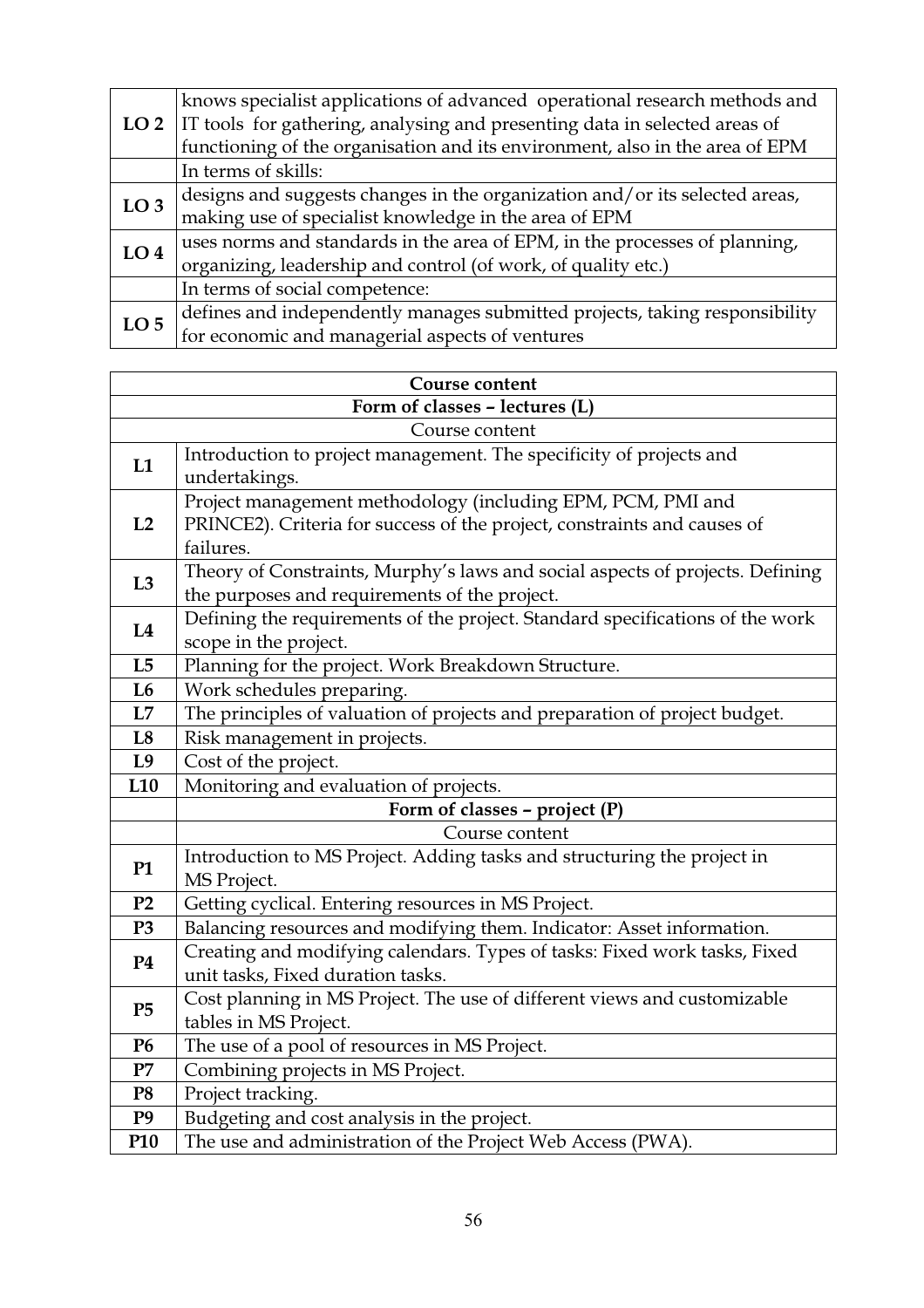|                | Required textbooks and other course materials                                    |  |  |
|----------------|----------------------------------------------------------------------------------|--|--|
| 1              | Giełdowski P., Zarządzanie projektami (materiały dydaktyczne), Studia            |  |  |
|                | Podyplomowe Metody i techniki menedżerskie, SGGW, Warszawa 2006.                 |  |  |
| $\overline{2}$ | Wilczewski S., MS Project 2007. Ćwiczenia praktyczne, Helion, Warszawa 2009.     |  |  |
| 3              | Stover T.S., Microsoft Office Project 2007 Inside Out, Microsoft Press, Redmond, |  |  |
|                | Washington 2007.                                                                 |  |  |
|                | Project Management Institute, Kompendium wiedzy o zarządzanie projektami         |  |  |
| 4              | (A Guide to the Project Management Body of Knowledge). PMBOK Guide 2000          |  |  |
|                | Edition, Wyd. MT&DC Warszawa 2003.                                               |  |  |
| 5              | Kerzner H., Advanced Project Management. Edycja polska, Wydawnictwo: One         |  |  |
|                | Press.                                                                           |  |  |
|                | Recommended textbooks and other course materials                                 |  |  |
| $\mathbf{1}$   | Pawlak M., Zarządzanie projektami, Wydawnictwo PWN.                              |  |  |
|                | Davidson Frame J., Zarządzanie projektami w organizacjach, Wydawnictwo           |  |  |
| $\overline{2}$ | WIG PRESS.                                                                       |  |  |
| 3              | McGary R., Wysocki R.K., Efektywne zarządzanie projektami, Wydanie III;          |  |  |
|                | Wydawnictwo One Pres.                                                            |  |  |
|                |                                                                                  |  |  |

|                         | The author of the $\big _\mathrm{Grzegorz}$ Kłosowski, Ph.D., Eng. Monika Kulisz, Ph.D., Eng. |
|-------------------------|-----------------------------------------------------------------------------------------------|
| programme:              |                                                                                               |
| <b>E-mail address:</b>  | g.klosowski@pollub.pl, m.kulisz@pollub.pl                                                     |
| Organizational<br>unit: | Department of Organisation of Enterprise                                                      |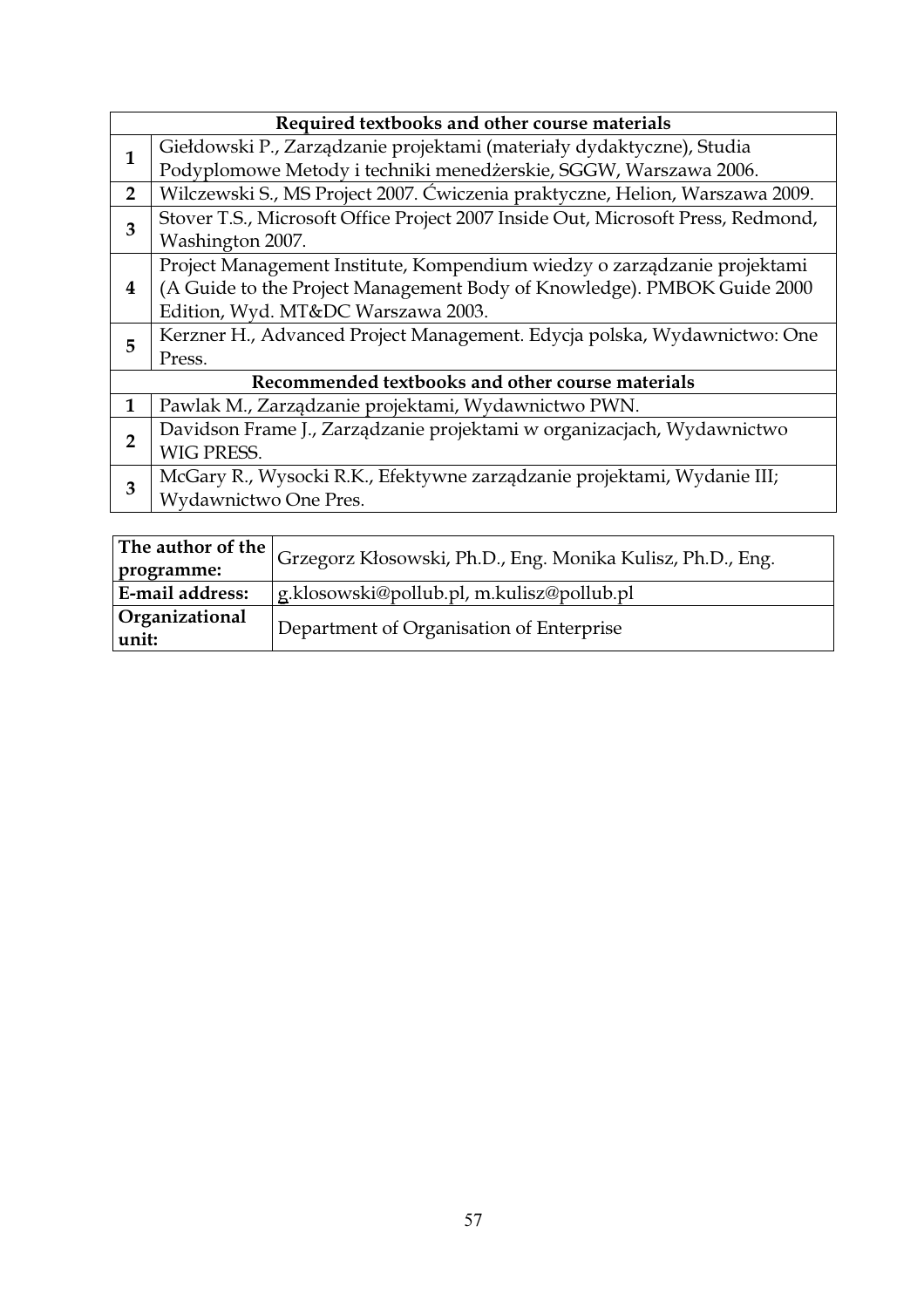



# Management

| Course:                                       | Ethics in Management            |  |
|-----------------------------------------------|---------------------------------|--|
| Type of the course:                           | Basic, obligatory               |  |
| Course code:                                  | $06 - 15 - 1 - 2 - 01 - 0 - 16$ |  |
| Year:                                         |                                 |  |
| Semester:                                     | Н                               |  |
| Form of the degree programme:                 | Full-time                       |  |
| Form of classes and number of hours per<br>30 |                                 |  |
| semester:                                     |                                 |  |
| Lecture                                       | 15                              |  |
| Classes                                       | 15                              |  |
| Number of ECTS credits:                       | 2 ECTS                          |  |
| Form of assessment:                           | Course credit                   |  |
| Course language:                              | English                         |  |

| Course objective (CO) |                                                                                  |
|-----------------------|----------------------------------------------------------------------------------|
|                       | Students' familiarization with the basic principles of ethics as a philosophical |
| CO <sub>1</sub>       | discipline having its reference and use in the area of economic activity.        |
|                       | Encouraging self-reflection by identifying relevant sources.                     |
| CO <sub>2</sub>       | Acquisition of an ability to understand the essence of ethics in the             |
|                       | management process.                                                              |
| CO <sub>3</sub>       | To enable students to acquire skills in making managerial decisions according    |
|                       | to ethical standards.                                                            |

| Prerequisites in terms of knowledge, skills and other competencies |                                                                    |
|--------------------------------------------------------------------|--------------------------------------------------------------------|
|                                                                    | Basic knowledge in the field of the basics of management, HRM, and |
|                                                                    | economics.                                                         |

| Learning outcomes (LO) |                                                                                   |
|------------------------|-----------------------------------------------------------------------------------|
|                        | In terms of knowledge:                                                            |
| LO <sub>1</sub>        | The student can list, define and characterize the basic concepts of ethics in the |
|                        | management process.                                                               |
| LO <sub>2</sub>        | The student can identify the values, standards, principles and rules of ethics in |
|                        | socio-economic life.                                                              |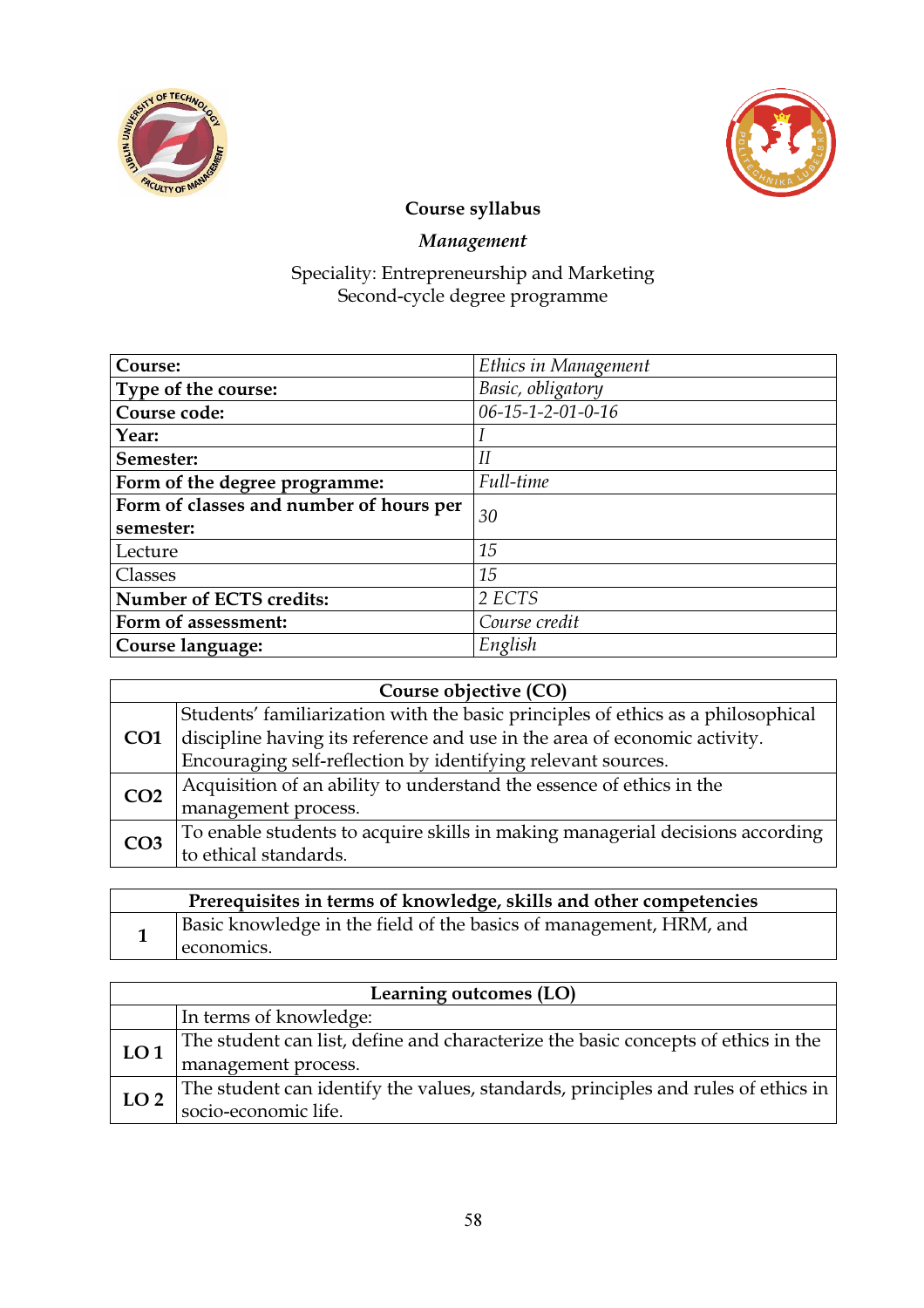|                 | In terms of skills:                                                             |
|-----------------|---------------------------------------------------------------------------------|
| LO <sub>3</sub> | can make an ethical evaluation of economic activities in the context of the     |
|                 | socio-cultural system                                                           |
| LO <sub>4</sub> | uses theoretical knowledge to describe and explain moral behaviour              |
|                 | In terms of social competence:                                                  |
| LO <sub>5</sub> | is able to select and analyse the content of ethical documents, including codes |
|                 | of ethics and good practice in the areas of economic activity                   |
| LO <sub>6</sub> | understands and appreciates the importance of integrity in the activities of    |
|                 | their own and other people's and institutions'; acts ethically                  |

| Course content |                                                                                |  |
|----------------|--------------------------------------------------------------------------------|--|
|                | Form of classes - lectures (L)                                                 |  |
|                | Course content                                                                 |  |
|                | Ethics in management on the background of philosophy and social studies -      |  |
| L1             | preliminary issues. Meaning, purpose, methods, history of development, the     |  |
|                | main assumptions.                                                              |  |
| L2             | Basic ethical categories (including moral norms, values, conscience, goodness, |  |
|                | sanctions, ideals, justice, responsibility, happiness).                        |  |
| L3             | Main paradigms in practicing ethics in business and management.                |  |
| L4             | Connection between ethics and organizational culture. The methods of           |  |
|                | shaping people's ethical attitudes in an organization.                         |  |
| L5             | Management through values - agreement and value conflicts in the               |  |
|                | management process.                                                            |  |
| L <sub>6</sub> | Historical and cultural differences in the approach to earning and money.      |  |
| L7             | Globalization and ethics. Ethical culture and ethics in selected countries.    |  |
| L8             | Management in accordance with the standards of corporate social                |  |
|                | responsibility. CSR as a business strategy.                                    |  |
| L <sub>9</sub> | Ethical dimension of work. Rights and obligations of the employees. Ethical    |  |
|                | ways of overcoming conflicts in the workplace.                                 |  |
| L10            | Pathologies in work relations and business.                                    |  |
|                | The Canon of Good Practices of the Financial Market. Capital market            |  |
| L11            | environment - ethical aspects.                                                 |  |
| L12            | The role of ethical codes in management.                                       |  |
| L13            | Is competition morally justified? The ethical dimensions of competition.       |  |
| L14            | The moral dilemmas of marketing, advertising products and Socially engaged     |  |
|                | marketing.                                                                     |  |
|                | Form of classes - classes (C)                                                  |  |
|                | Course content                                                                 |  |
|                | Ethics as a philosophical science of good. The specificity of ethics in        |  |
| C1             | management - basic notions (meaning, purpose, methods, history of              |  |
|                | development, positions).                                                       |  |
| C <sub>2</sub> | Language of ethics - major ethical categories (including moral norms, values,  |  |
|                | conscience, goodness, sanctions, ideals, justice, responsibility, happiness).  |  |
| C <sub>3</sub> | Selected paradigms of practicing ethics in business and management.            |  |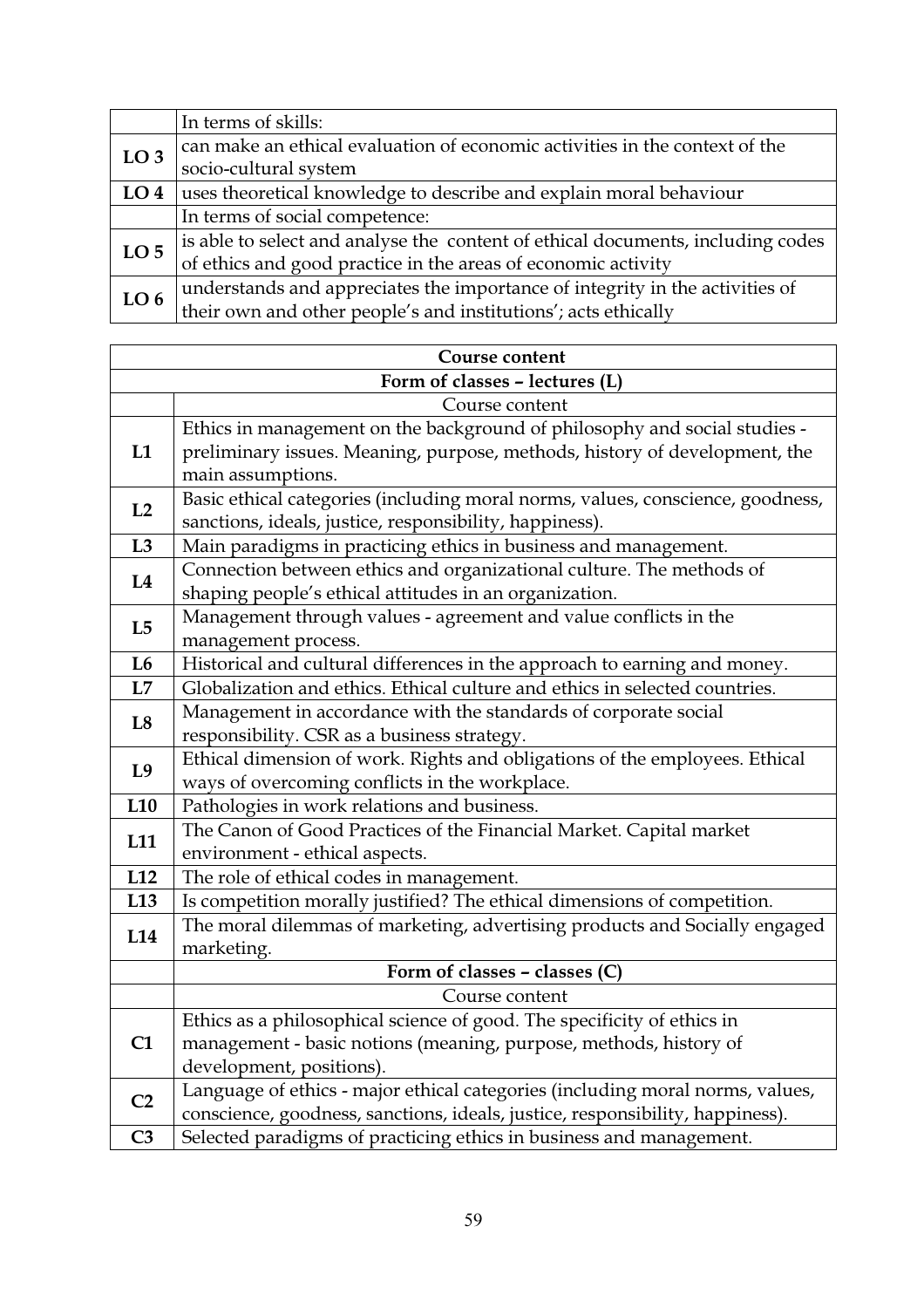| C <sub>4</sub> | Ethical determinants of organizational culture. Ethical attitudes of people in |  |
|----------------|--------------------------------------------------------------------------------|--|
|                | the organization.                                                              |  |
| C <sub>5</sub> | Axiological aspects of management. The importance and role of values in the    |  |
| C6             | management process.                                                            |  |
|                | Ancient approach to management and labour and the Judeo-Christian and          |  |
|                | other religions' approach.                                                     |  |
| C7             | Globalization and ethics. Cultural diversity in the approach to ethics in      |  |
|                | management.                                                                    |  |
| C8             | Corporate social responsibility in the management process. CSR as a business   |  |
|                | strategy.                                                                      |  |
| E <sub>9</sub> | Work and the people doing it - ethical perspective.                            |  |
| C10            | Manifestations of pathology in work relations and business.                    |  |
| C11            | The canon of Good Practices of the Financial Market - documents analysis on    |  |
|                | examples of selected financial entities.                                       |  |
| C12            | Ethical Code - preparation, implementation, application.                       |  |
| C13            | Ethical dimension of competition. Case study of selected situations and        |  |
|                | entities.                                                                      |  |
| C14            | Advertising and marketing - moral dilemmas.                                    |  |

|                | Required textbooks and other course materials                               |  |  |
|----------------|-----------------------------------------------------------------------------|--|--|
| $\mathbf{1}$   | Gacparski W., Wykłady z etyki biznesu, Nowa edycja uzupełniona, WSPiZ,      |  |  |
|                | Warszawa 2007.                                                              |  |  |
| $\overline{2}$ | Kietliński K, Reyes V., Aleksyn T., Etyka w biznesie i zarządzaniu, Oficyna |  |  |
|                | Ekonomiczna, Kraków 2005.                                                   |  |  |
| 3              | Sułek M., Świniarski J., Etyka jako filozofia dobrego działania zawodowego, |  |  |
|                | Dom Wydawniczy Bellona. Warszawa 2001.                                      |  |  |
|                | Recommended textbooks and other course materials                            |  |  |
| $\mathbf{1}$   | Lewicka-Strzałecka A., Odpowiedzialność moralna w życiu gospodarczym,       |  |  |
|                | Wydawnictwo IFiS PAN, Warszawa 2006.                                        |  |  |
| $\overline{2}$ | Dietl J., W. Gasparski, Etyka biznesu, PWN, Warszawa 2002.                  |  |  |
| 3              | Skrzypek E. (red.) Etyka w biznesie, Wyd. UMCS, Lublin 2010.                |  |  |
| 4              | Gasparski W., Biznes, etyka, odpowiedzialność, PWN, Warszawa 2012.          |  |  |
|                | Świniarski J., Kasperski M, Kodeksy etyczne, jako zastosowanie etyki        |  |  |
| 5              | zawodowej w firmach, organizacjach i instytucjach, Wyd. Wojskowej Akademii  |  |  |
|                | Technicznej, Warszawa 2002.                                                 |  |  |
| 6              | Rybak M., Etyka menedżera - społeczna odpowiedzialność przedsiębiorstw,     |  |  |
|                | Wydawnictwo Naukowe PWN, Warszawa 2007.                                     |  |  |
|                |                                                                             |  |  |

|                         | $\vert$ The author of the $\vert$ Grażyna Jabłczyńska, Ph.D., Prof. Barbara Mazur, Ph.D., D.Sc. |
|-------------------------|-------------------------------------------------------------------------------------------------|
| programme:              |                                                                                                 |
| E-mail address:         | g.jablczynska@tlen.pl, b.mazur@pollub.pl                                                        |
| Organizational<br>unit: | Department of Management                                                                        |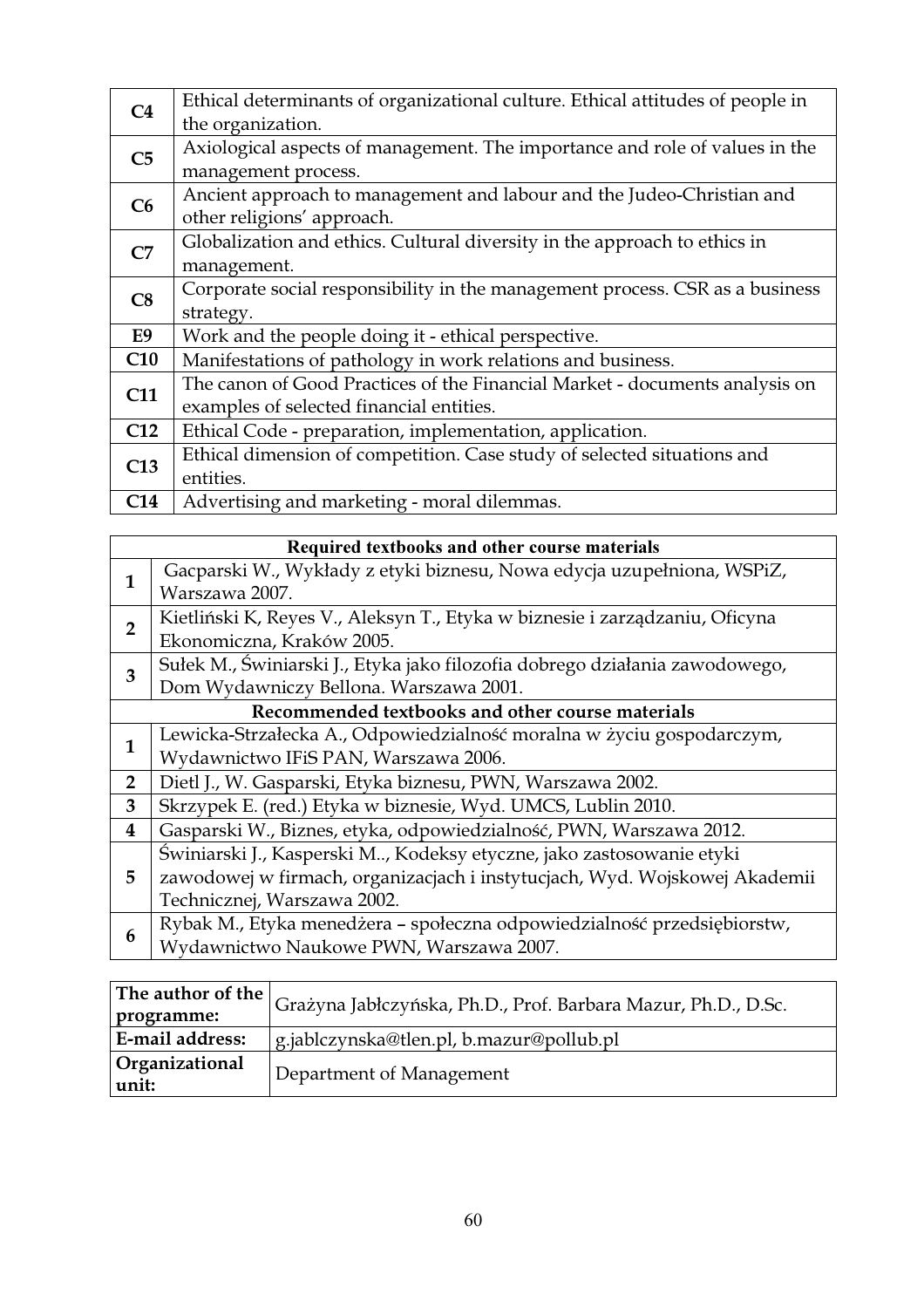



# Management

| Course:                                 | Management System Project |  |
|-----------------------------------------|---------------------------|--|
| Type of the course:                     | Obligatory                |  |
| Course code:                            | 06-15-1-2-01-0-17         |  |
| Year:                                   | 1                         |  |
| Semester:                               |                           |  |
| Form of the degree programme:           | Full-time                 |  |
| Form of classes and number of hours per | 45                        |  |
| semester:                               |                           |  |
| Lecture                                 | 15                        |  |
| Project                                 | 30                        |  |
| <b>Number of ECTS credits:</b>          | 3 ECTS                    |  |
| Form of assessment:                     | Course credit             |  |
| Course language:                        | English                   |  |

| Course objective (CO) |                                                                                 |  |
|-----------------------|---------------------------------------------------------------------------------|--|
| CO <sub>1</sub>       | Equipping students with the knowledge of design methodology formalized          |  |
|                       | management system in the enterprise, practical system design and                |  |
|                       | documentation of organizational management system.                              |  |
| CO <sub>2</sub>       | Showing the relationship between functional and hierarchical ties that occur in |  |
|                       | the organizational units of enterprises.                                        |  |
| CO <sub>3</sub>       | Developing the ability to perceive the company as a complex system of           |  |
|                       | positions and organizational units; organizational understanding of the         |  |
|                       | feedback loop: Information supply - transformation - Output.                    |  |

| Prerequisites in terms of knowledge, skills and other competencies |                                                       |
|--------------------------------------------------------------------|-------------------------------------------------------|
|                                                                    | Knowledge of the theory of organizational structures. |
|                                                                    | Communicative and open attitude.                      |

| Learning outcomes (LO) |                                                                             |  |
|------------------------|-----------------------------------------------------------------------------|--|
|                        | In terms of knowledge:                                                      |  |
| LO <sub>1</sub>        | Recognizes and distinguishes between methods of design management           |  |
|                        | systems.                                                                    |  |
| LO <sub>2</sub>        | Distinguishes between tasks that make up the real and functional processes. |  |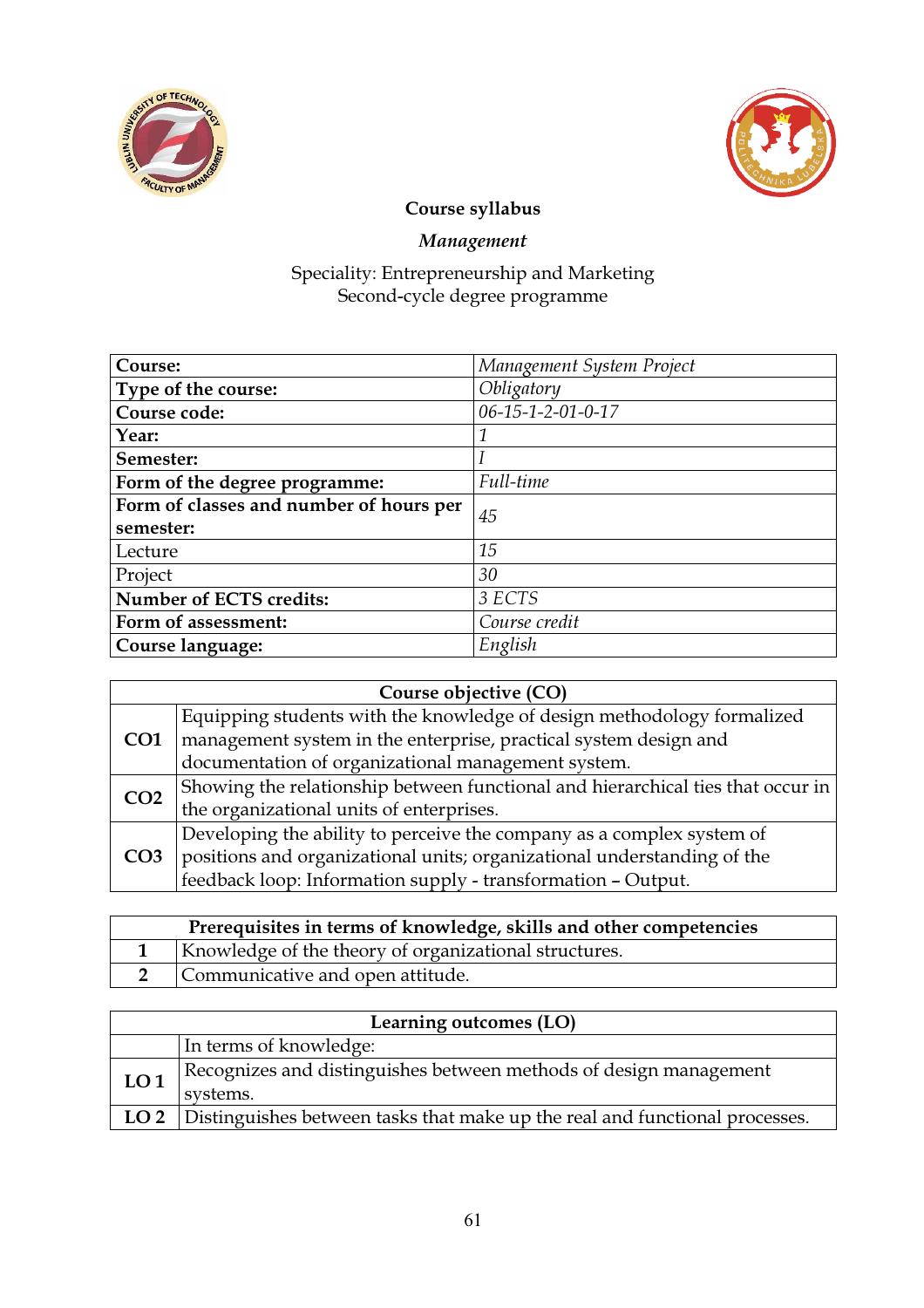|                 | In terms of skills:                                                                |  |
|-----------------|------------------------------------------------------------------------------------|--|
|                 | Designs the organizational structure: sets the configuration, selects the level of |  |
| LO <sub>3</sub> | centralization, establishes specialization and makes organizational                |  |
|                 | documents.                                                                         |  |
| LO <sub>4</sub> | Creates organizational rules and develop other basic documents formalizing         |  |
|                 | management system.                                                                 |  |
| LO <sub>5</sub> | Creates project teams.                                                             |  |
|                 | In terms of social competence:                                                     |  |
| LO <sub>6</sub> | Is aware of the importance of group work and collaborative problem solving.        |  |

| <b>Course content</b>      |                                                                                  |  |
|----------------------------|----------------------------------------------------------------------------------|--|
| Form of classes - Lectures |                                                                                  |  |
|                            | Course content                                                                   |  |
| L1                         | Organizational systems - the essence, objectives, functions, potential.          |  |
| L2                         | System environment organization - organizational metasystem.                     |  |
| L3                         | Management systems - concepts, classifications, formalization.                   |  |
| L4                         | Process approach - Integrated Management Systems.                                |  |
| L5                         | Organizational structures - theoretical aspects.                                 |  |
| L6                         | Methodology for the design of organizational structures.                         |  |
| L7                         | Designing basic organizational documents.                                        |  |
| L8                         | Final test.                                                                      |  |
|                            | Form of classes - project (P)                                                    |  |
|                            | Course content                                                                   |  |
| <b>P1</b>                  | Development of design assumptions (business metrics) and the development         |  |
|                            | of so-called charge of the project.                                              |  |
| P <sub>2</sub>             | The project structure of the base business: identification and characterization  |  |
|                            | of real processes.                                                               |  |
| P <sub>3</sub>             | Identification and characterization information and processes - serving real     |  |
|                            | decision-making processes.                                                       |  |
| <b>P4</b>                  | Identification and characterization of functional processes supporting base      |  |
|                            | structure.                                                                       |  |
| P5                         | Classification objectives, functions and responsibilities to separate enterprise |  |
|                            | processes.                                                                       |  |
| <b>P6</b>                  | Creating organizational positions.                                               |  |
| P7                         | Creating organizational units - selection span of control.                       |  |
| P <sub>8</sub>             | Selection of the features of structural elements of the organizational structure |  |
|                            | - to develop organizational chart.                                               |  |
| P <sub>9</sub>             | Development of the organizational rules.                                         |  |
| P <sub>10</sub>            | Develop charters for jobs and management.                                        |  |
| P11                        | The project progress information and documents - for selected organizational     |  |
|                            | documents.                                                                       |  |
| P12                        | Presentation and evaluation of projects.                                         |  |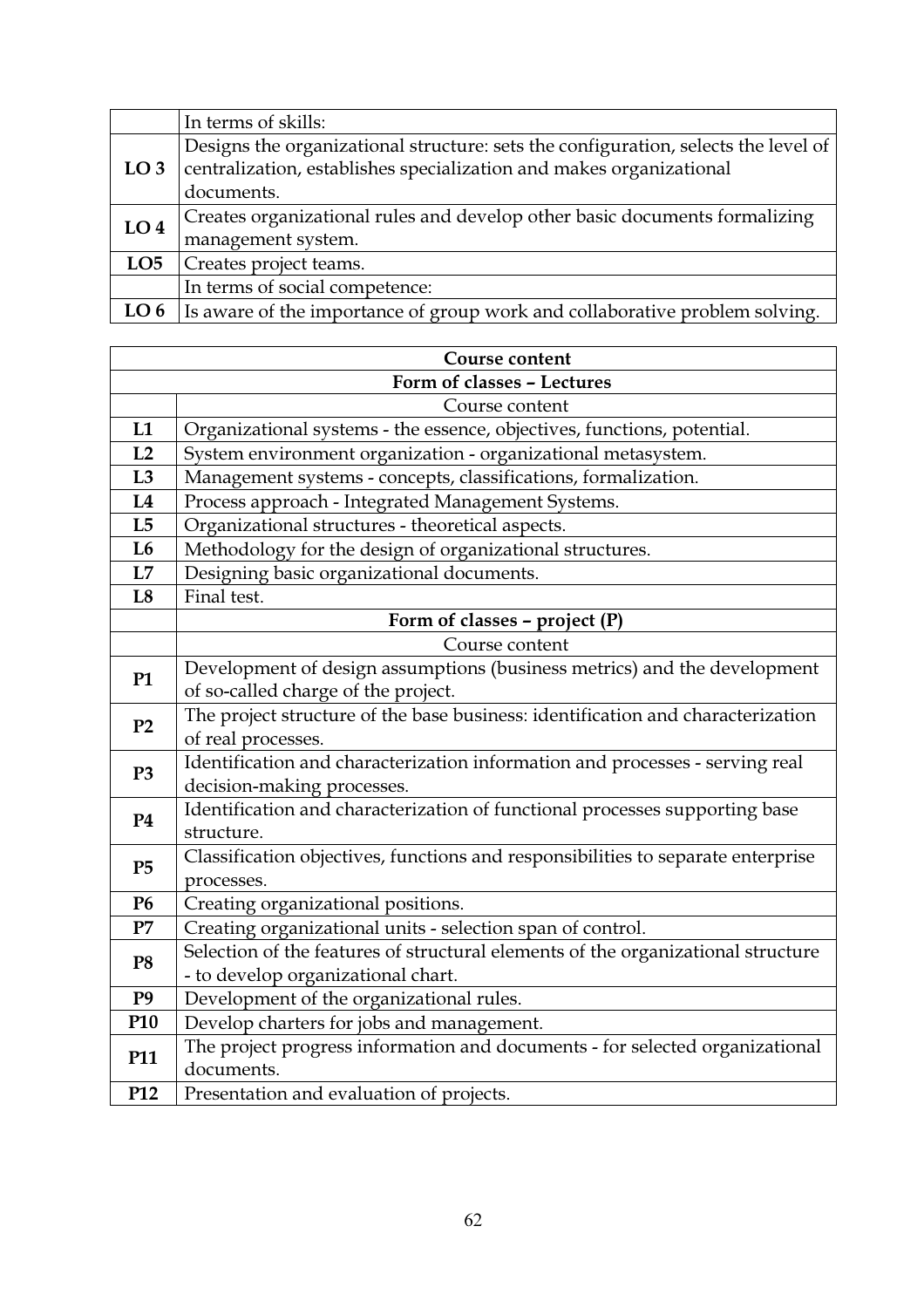|                | Required textbooks and other course materials                                     |  |
|----------------|-----------------------------------------------------------------------------------|--|
| 1              | Nalepka A., Struktura organizacyjna, Antykwa, Kraków 2001.                        |  |
| 2              | Bieniok H., Rokita J., Struktura organizacyjna przedsiębiorstwa, PWN, Warszawa    |  |
|                | 1984.                                                                             |  |
| 3              | Trzciniecki J., Projektowanie systemów zarządzania, PWN, Warszawa 1980.           |  |
| 4              | Bieniok H., Igram M., Marek J., Kompleksowa metoda diagnozowania systemu          |  |
|                | zarządzania przedsiębiorstwem, Wyd. AE Katowice, 1999.                            |  |
| 5              | Strzelecki T., Badanie i projektowanie systemów zarządzania, IWZZ, Warszawa 1986. |  |
| 6              | Grajewski P., Organizacja procesowa. Projektowanie i konfiguracja, PWE, Warszawa  |  |
|                | 2007.                                                                             |  |
|                | Recommended textbooks and other course materials                                  |  |
| $\mathbf{1}$   | Mikołajczyk Z., Techniki organizatorskie, PWN, Warszawa 1995.                     |  |
| $\overline{2}$ | Skalik J. red., Projektowanie organizacji instytucji, Wyd. AE im. O. Langego we   |  |
|                | Wrocławiu, Wrocław 1998.                                                          |  |
| 3              | Skalik J. red., Projektowanie systemów zarządzania, Wyd. AE im. O. Langego we     |  |
|                | Wrocławiu, Wrocław 1997.                                                          |  |
| 4              | Kemball-Cook R.B., Luka organizacyjna, PWE, Warszawa 1974.                        |  |
| 5              | Brilman J., Nowoczesne koncepcje i metody zarządzania, PWE, Warszawa 2001.        |  |
|                |                                                                                   |  |

|                         | The author of the Prof. Grzegorz Gliszczyński. Ph.D., D.Sc., Eng., |
|-------------------------|--------------------------------------------------------------------|
| programme:              | Mariusz Sobka, Ph.D., Eng.                                         |
| <b>E-mail address:</b>  | m.sobka@pollub.pl                                                  |
| Organizational<br>unit: | Department of Management                                           |
|                         |                                                                    |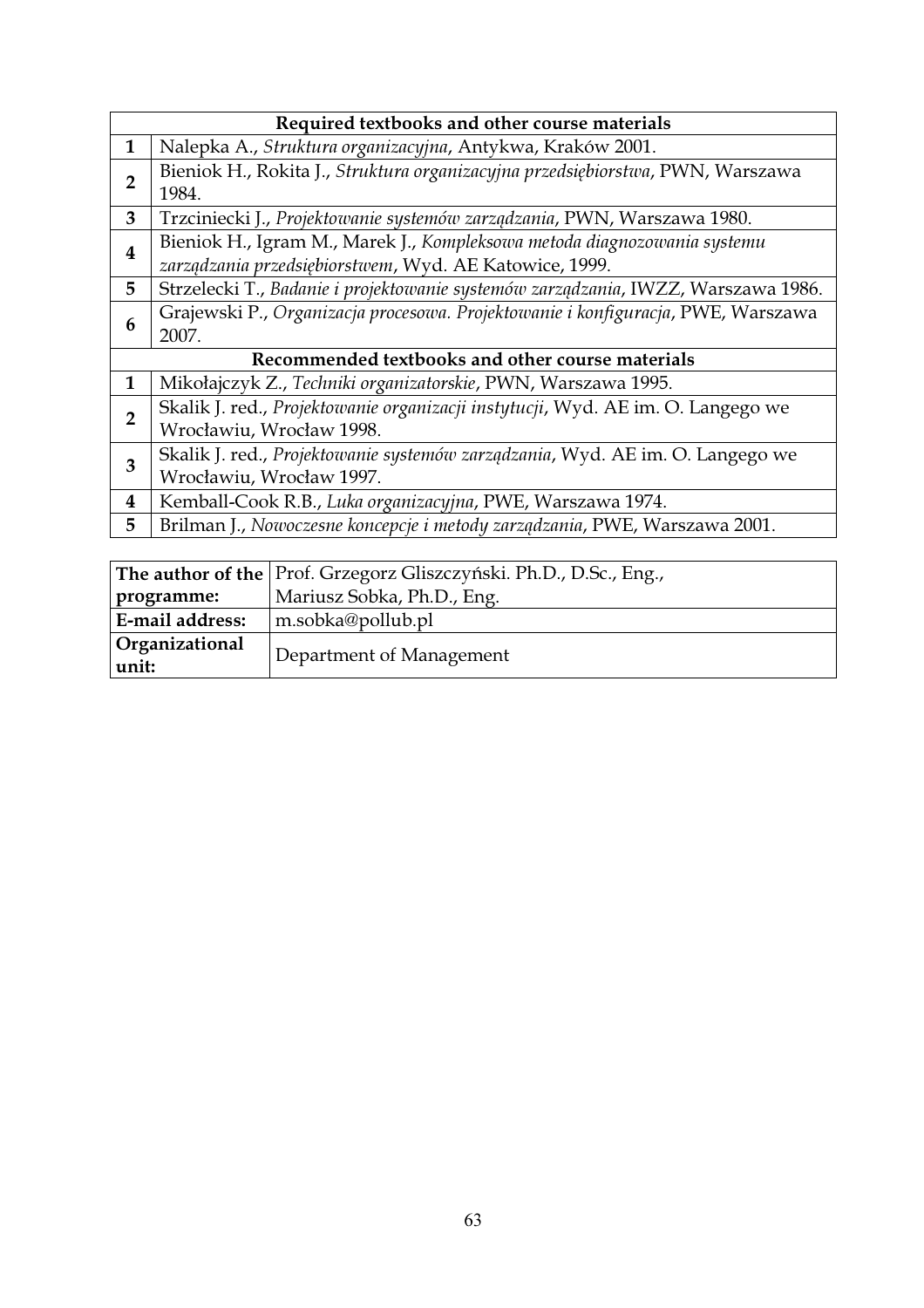



## Management

| Course:                                       | Economic and Law Issues of EU Integration |  |
|-----------------------------------------------|-------------------------------------------|--|
| Type of the course:                           | Basic, obligatory                         |  |
| Course code:                                  | $06 - 15 - 1 - 2 - 01 - 0 - 18$           |  |
| Year:                                         |                                           |  |
| Semester:                                     | Н                                         |  |
| Full-time<br>Form of the degree programme:    |                                           |  |
| Form of classes and number of hours per<br>45 |                                           |  |
| semester:                                     |                                           |  |
| Lecture                                       | 15                                        |  |
| Classes                                       | 30                                        |  |
| <b>Number of ECTS credits:</b><br>3 ECTS      |                                           |  |
| Form of assessment:                           | Course credit                             |  |
| Course language:                              | English                                   |  |

| Course objective (CO) |                                                                             |
|-----------------------|-----------------------------------------------------------------------------|
| CO <sub>1</sub>       | Acquisition of knowledge about main EU institutions and about principles of |
|                       | their activity.                                                             |
| CO <sub>2</sub>       | Acquiring skills of understanding the economic and law processes affecting  |
|                       | the functioning of the EU, both in the field of law-making, decision-making |
|                       | and the functioning of the EU internal market.                              |
| CO <sub>3</sub>       | Acquisition of knowledge of mechanisms for individual policies.             |
| CO <sub>4</sub>       | Use knowledge of the individual policies interpretation to analyse real     |
|                       | economic situations.                                                        |

| Prerequisites in terms of knowledge, skills and other competencies |                                               |
|--------------------------------------------------------------------|-----------------------------------------------|
|                                                                    | The ability of logical and creative thinking. |
|                                                                    | Teamwork skills.                              |
|                                                                    | The habit of lifelong learning.               |

| Learning outcome (LO) |                                                                               |
|-----------------------|-------------------------------------------------------------------------------|
|                       | In terms of knowledge:                                                        |
|                       | LO 1   know the history of European integration                               |
| LO <sub>2</sub>       | knows the main EU institutions and the principles of their functioning and is |
|                       | able to point out differences in their competence                             |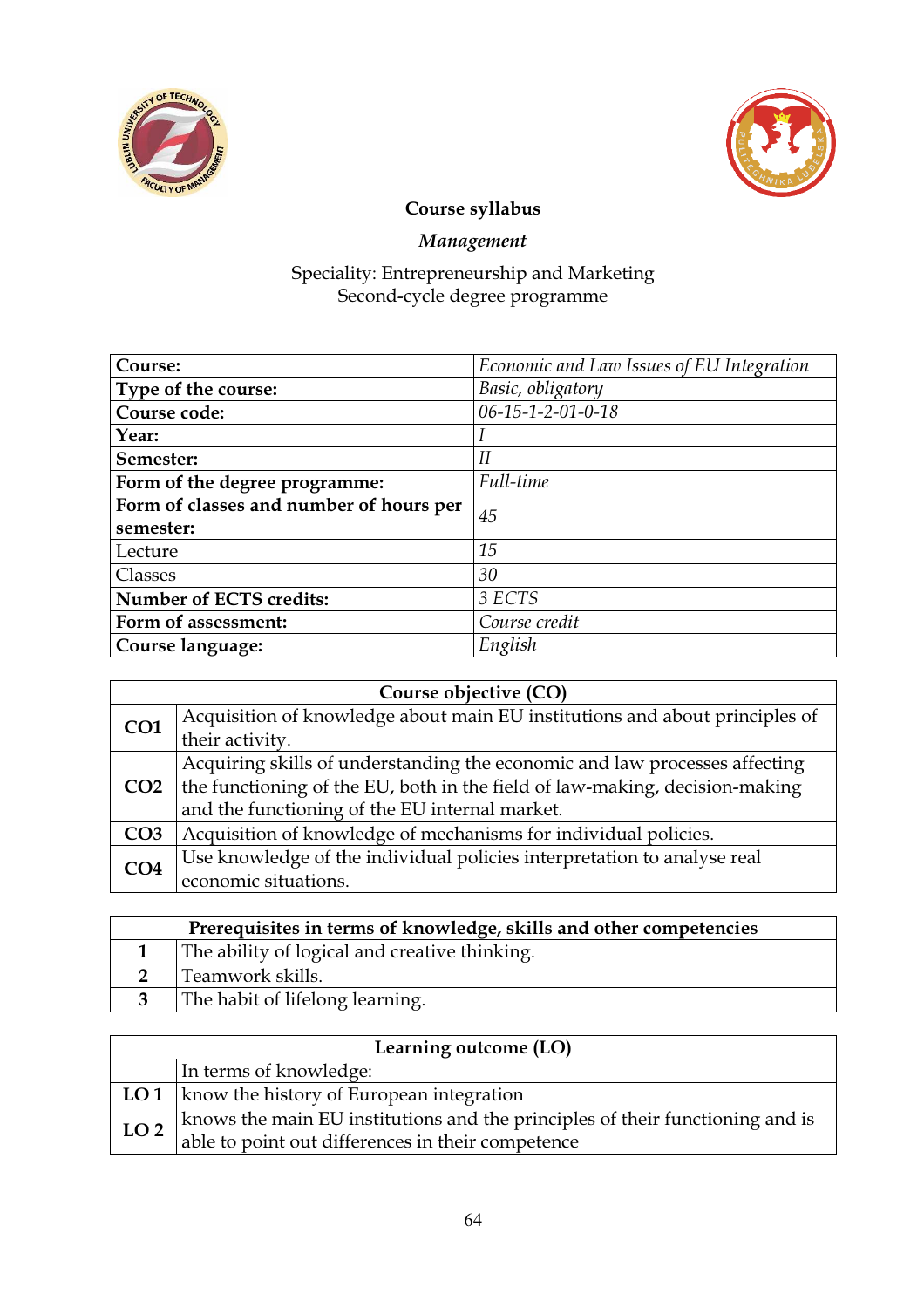| LO <sub>3</sub> | knows sources of Community law and is able to use them                       |  |
|-----------------|------------------------------------------------------------------------------|--|
|                 | In terms of skills:                                                          |  |
| LO <sub>4</sub> | can discuss fundamental European freedoms and explain the mechanism of       |  |
|                 | functioning of the EU internal market                                        |  |
| LO <sub>5</sub> | identifies the main policies and is able explain their tools                 |  |
| LO <sub>6</sub> | knows the legal, economic and political issues of European Union and is able |  |
|                 | to anticipate the effects of implementation of Community policies            |  |
|                 | In terms of social competence:                                               |  |
| LO7             | shows active attitude during the observation and interpretation of economic  |  |
|                 | and law processes affecting the functioning of the EU                        |  |

| <b>Course content</b> |                                                                                                                                                                                                                                                                                                                                                                                                                                                                   |
|-----------------------|-------------------------------------------------------------------------------------------------------------------------------------------------------------------------------------------------------------------------------------------------------------------------------------------------------------------------------------------------------------------------------------------------------------------------------------------------------------------|
|                       | Form of classes - lectures (L)                                                                                                                                                                                                                                                                                                                                                                                                                                    |
|                       | Course content                                                                                                                                                                                                                                                                                                                                                                                                                                                    |
| L1                    | The history of the European Union. Globalization and the European Union.                                                                                                                                                                                                                                                                                                                                                                                          |
| L2                    | Foreign Direct Investments in the European Union.                                                                                                                                                                                                                                                                                                                                                                                                                 |
| L3                    | The EU institutions and the principles of their functioning - The European<br>Council, the Council of the European Union, the European Commission, the<br>European Parliament, the European Court of Justice, the Judiciary in the EU<br>and proceedings against the judicial authorities, the Court of Auditors, the<br>Committee of the Regions, the Economic-Social Committee, the European<br>Investment Bank, Agencies EU budget.                            |
| L4                    | Sources of law of the European Communities.                                                                                                                                                                                                                                                                                                                                                                                                                       |
| L5                    | Freedom in the EU: the free movement of goods - prohibition of customs<br>duties and charges, the prohibition of tax discrimination, quantitative<br>restrictions, injunction reorganization of state trade monopolies, free<br>movement of goods and of intellectual property rights, freedom of movement<br>for workers - legal basis, scope, limitations freedom, freedom of movement of<br>capital and freedom of establishment, freedom to provide services. |
| L6                    | Scientific and technological policy in the EU.                                                                                                                                                                                                                                                                                                                                                                                                                    |
| L7                    | Economic and Monetary Union - monetary integration in Europe.                                                                                                                                                                                                                                                                                                                                                                                                     |
| L8                    | EU regional policy - evolution of European regional policy, the principles of<br>European regional policy. European regions - regions in the Member States,<br>representative bodies and their functioning.                                                                                                                                                                                                                                                       |
| L <sub>9</sub>        | Poland in the European integration process - adaptive processes.<br>Labour market in the EU.                                                                                                                                                                                                                                                                                                                                                                      |
|                       | Form of classes - classes (C)                                                                                                                                                                                                                                                                                                                                                                                                                                     |
|                       | Course content                                                                                                                                                                                                                                                                                                                                                                                                                                                    |
| C1                    | The history of the European Union. Globalization and the European Union.                                                                                                                                                                                                                                                                                                                                                                                          |
| C <sub>2</sub>        | Foreign Direct Investments in the European Union.                                                                                                                                                                                                                                                                                                                                                                                                                 |
| C <sub>3</sub>        | The EU institutions and the principles of their functioning<br>- The European Council, the Council of the European Union, the European<br>Commission, the European Parliament, the European Court of Justice, the<br>Judiciary in the EU and proceedings against the judicial authorities, the Court<br>of Auditors, the Committee of the Regions, the Economic-Social Committee,<br>the European Investment Bank, EU agencies, EU budget.                        |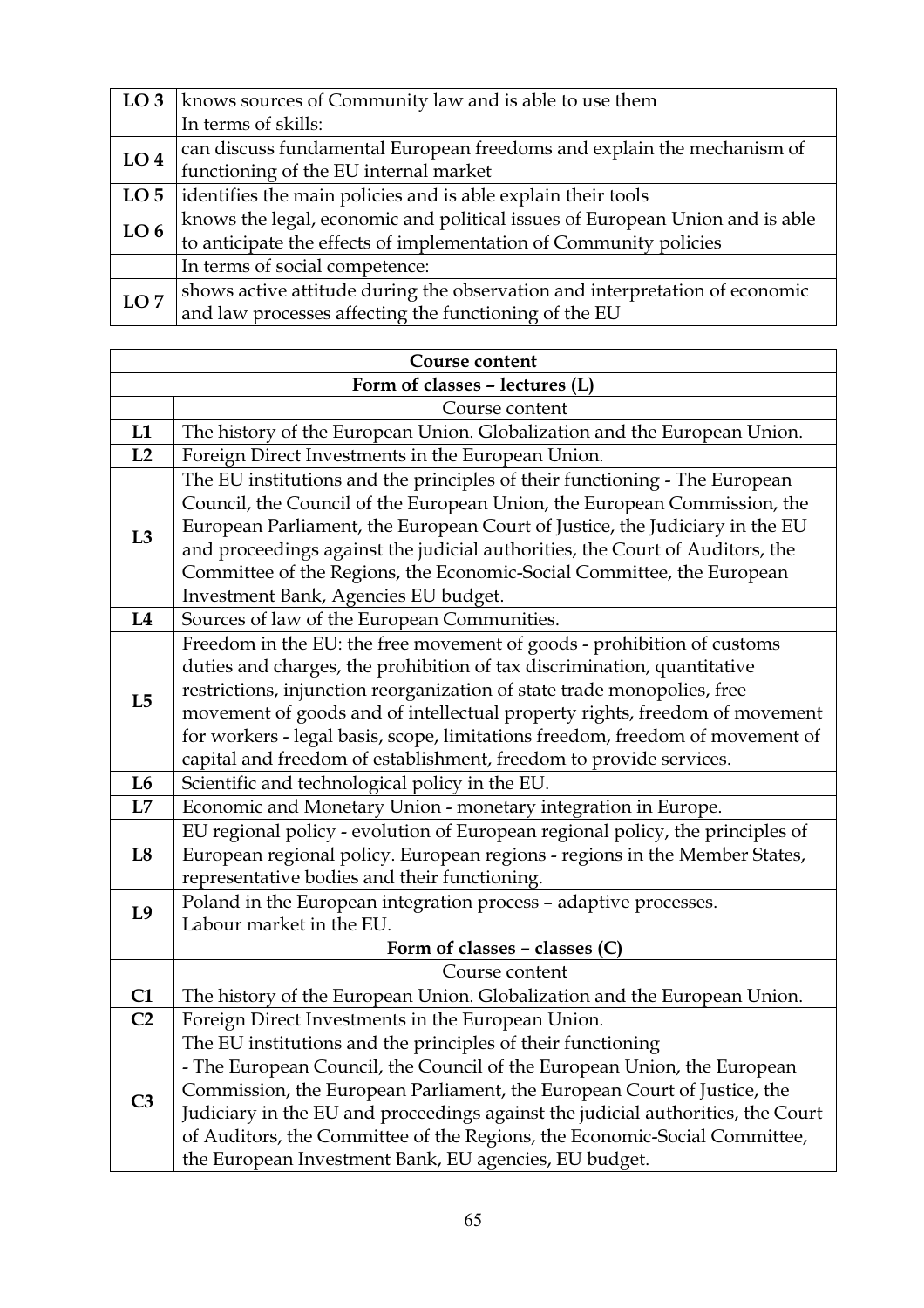| C <sub>4</sub> | Sources of law of the European Communities.                                   |
|----------------|-------------------------------------------------------------------------------|
|                | Freedom in the EU: the free movement of goods - prohibition of customs        |
|                | duties and charges, the prohibition of tax discrimination, quantitative       |
| C <sub>5</sub> | restrictions, injunction reorganization of state trade monopolies, free       |
|                | movement of goods and of intellectual property rights, freedom of movement    |
|                | for workers - legal basis, scope, limitations freedom, freedom of movement of |
|                | capital and freedom of establishment, freedom to provide services.            |
| C6             | Scientific and technological policy in the EU.                                |
| C7             | Economic and Monetary Union - monetary integration in Europe.                 |
| C8             | EU regional policy - evolution of European regional policy, the principles of |
|                | European regional policy. European regions - regions in the Member States,    |
|                | representative bodies and their functioning.                                  |
|                | Poland in the European integration process - adaptive processes.              |
|                | Labour market in the EU.                                                      |

|                                                  | Required textbooks and other course materials                                          |
|--------------------------------------------------|----------------------------------------------------------------------------------------|
|                                                  | Mc Cormic, J., Understanding the European Union, 6th Edition, Palgrave                 |
|                                                  | Macmillan, London 2014.                                                                |
| $\overline{2}$                                   | Bache I., Bulmer S., George S., Parker O, Politics in the European Union, Fourth       |
|                                                  | Edition, Oxford University Press, London 2014.                                         |
| 3                                                | Nugent N., The Government and Politics of the European Union, 7 <sup>th</sup> Edition, |
|                                                  | Palgrave Macmillan, London 2010.                                                       |
| Recommended textbooks and other course materials |                                                                                        |
| 1                                                | Grauwe P. D., Economics of Monetary Union, Oxford University Press, London             |
|                                                  | 2014.                                                                                  |
|                                                  | Eischengreen B., Boltho A., The economic impact of European integration, Discussion    |
| $\overline{2}$                                   | Paper Series No 6820, International Macroeconomic and Economic History,                |
|                                                  | Centre for Economic Policy Research, London 2008.                                      |
| 3                                                | Pelkmans J., European integration, methods and economic analysis, Third edition,       |
|                                                  | Pearson Educational Limited, Harlow 2006.                                              |
|                                                  |                                                                                        |

| programme:              | The author of the $\vert$ Tomasz Żminda, Ph.D., Eng. |
|-------------------------|------------------------------------------------------|
| E-mail address:         | t.zminda@pollub.pl                                   |
| Organizational<br>unit: | Department of Strategy and Business Planning         |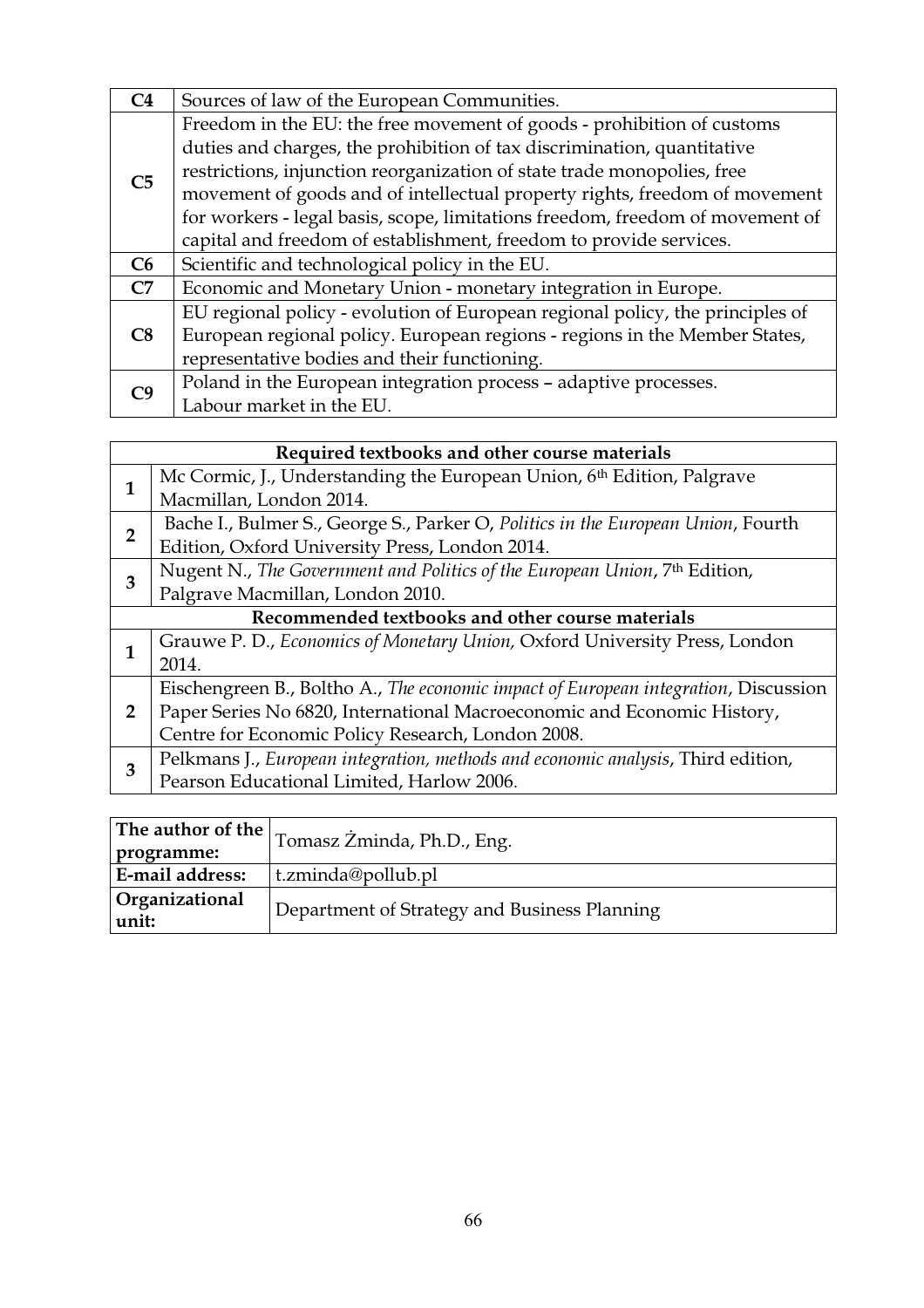



# Management

| Course:                                       | Commercial Law                  |
|-----------------------------------------------|---------------------------------|
| Type of the course:                           | Basic, obligatory               |
| Course code:                                  | $06 - 15 - 1 - 2 - 01 - 0 - 19$ |
| Year:                                         | Н                               |
| Semester:                                     | Ш                               |
| Form of the degree programme:                 | Full-time                       |
| Form of classes and number of hours per<br>60 |                                 |
| semester:                                     |                                 |
| Lecture                                       | 30                              |
| Classes                                       | 30                              |
| <b>Number of ECTS credits:</b><br>4 ECTS      |                                 |
| Form of assessment:                           | Exam                            |
| Course language:                              | English                         |

| Course objective (CO) |                                                                               |
|-----------------------|-------------------------------------------------------------------------------|
| CO <sub>1</sub>       | Acquainting students with primary sources, principles and institutions of the |
|                       | Polish commercial law.                                                        |
| CO <sub>2</sub>       | Enabling students to understand the nature and sources of commercial law;     |
| CO <sub>3</sub>       | Enabling students to acquire the competence in proper interpretation and      |
|                       | putting into practice the regulations of the commercial law.                  |
| CO <sub>4</sub>       | Enabling students to acquire knowledge and abilities of practical             |
|                       | implementation of legal mechanisms related to active commerce.                |

|                | Prerequisites in terms of knowledge, skills and other competencies              |
|----------------|---------------------------------------------------------------------------------|
| 1              | Basic knowledge regarding legal system in Poland and in the EU.                 |
| $\overline{2}$ | Ability of hierarchisation of normative acts of Poland and the EU.              |
| 3              | Ability of recognition of civil law institutions.                               |
| 4              | Basic ability of analysis and interpretation of normative acts.                 |
| 5              | Basic competence in problem solving in civil law on the basis of assigned cases |
|                | pursuant to sources of law and to sources of information of law.                |
| 6              | Ability of making basic draft documents in civil law transactions.              |
| $\overline{7}$ | Basic ability of construing of civil law regulations, which enables students to |
|                | distinguish cause-and-effect chains in law, and to draw logic conclusions.      |
| 8              | The ability of logic reasoning.                                                 |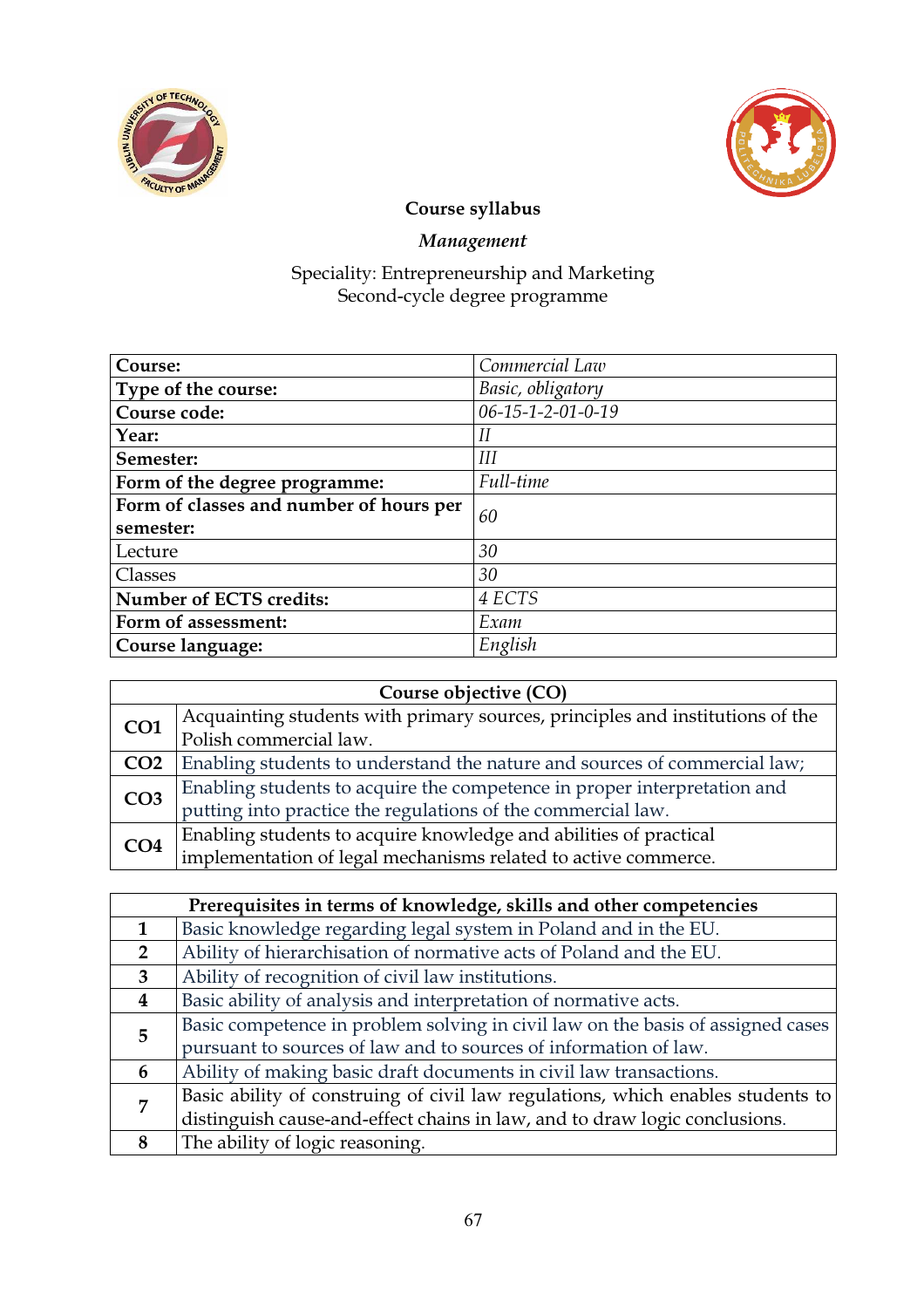| Team work abilities.  |
|-----------------------|
| Communication skills. |

| Learning outcomes (LO) |                                                                                    |
|------------------------|------------------------------------------------------------------------------------|
|                        | In terms of knowledge:                                                             |
| LO <sub>1</sub>        | Is able to provide definitions of commercial law and to explain their significance |
|                        | for economic transactions.                                                         |
| LO <sub>2</sub>        | Has cognizance of features and principles of commercial transactions.              |
|                        | In terms of skills:                                                                |
| LO <sub>3</sub>        | Is able to independently analyse and make basic draft documents regarding          |
|                        | commercial transactions.                                                           |
|                        | Has the abilities of construing commercial law regulations which enables           |
| LO <sub>4</sub>        | students to distinguish cause-and-effect chains in law, and to draw logic          |
|                        | conclusions.                                                                       |
| LO <sub>5</sub>        | Is able to solve problems in commercial law cases making use of both sources       |
|                        | of law and sources of information on law.                                          |
|                        | In terms of social competence:                                                     |
| LO <sub>6</sub>        | takes active part in team work thanks to developed communication abilities and     |
|                        | proper reasoning                                                                   |
| LO7                    | presents active attitude to independent acquiring and developing knowledge         |
|                        | and professional abilities.                                                        |

| Course content |                                                                                                                                                                                                                                                                                                                                                                                                                                                                                                                                                                                                                                                                               |  |
|----------------|-------------------------------------------------------------------------------------------------------------------------------------------------------------------------------------------------------------------------------------------------------------------------------------------------------------------------------------------------------------------------------------------------------------------------------------------------------------------------------------------------------------------------------------------------------------------------------------------------------------------------------------------------------------------------------|--|
|                | Form of classes - lectures (L)                                                                                                                                                                                                                                                                                                                                                                                                                                                                                                                                                                                                                                                |  |
|                | Course content                                                                                                                                                                                                                                                                                                                                                                                                                                                                                                                                                                                                                                                                |  |
| L1             | The concept and features of commercial law. The concept and kinds of<br>entrepreneurs. Obligations of entrepreneurs in light of the law. Personal<br>rights of an entrepreneur. Principles of undertaking and pursuing economic<br>activity in Poland. The principle of freedom of commercial activity in Poland.<br>The principle of freedom of commercial activity, rights and duties of an<br>entrepreneur, licences and permits, the National Court Register (of<br>entrepreneurs) - KRS.                                                                                                                                                                                 |  |
| L2             | Organisational and legal forms of pursuing of commercial activity: natural<br>persons pursuing commercial activity, civil law partnerships. Commercial<br>companies - general terms. Private companies - principles of activity:<br>unlimited partnership, commandite partnership, limited liability partnership,<br>limited joint stock partnership; capital companies: limited liability company,<br>joint stock company. Selected aspects of mergers and splits, and of<br>transformation of companies. Selected aspects of liquidation of companies,<br>liquidation proceedings and recovery proceedings - the purpose of the<br>principle. Associations and foundations. |  |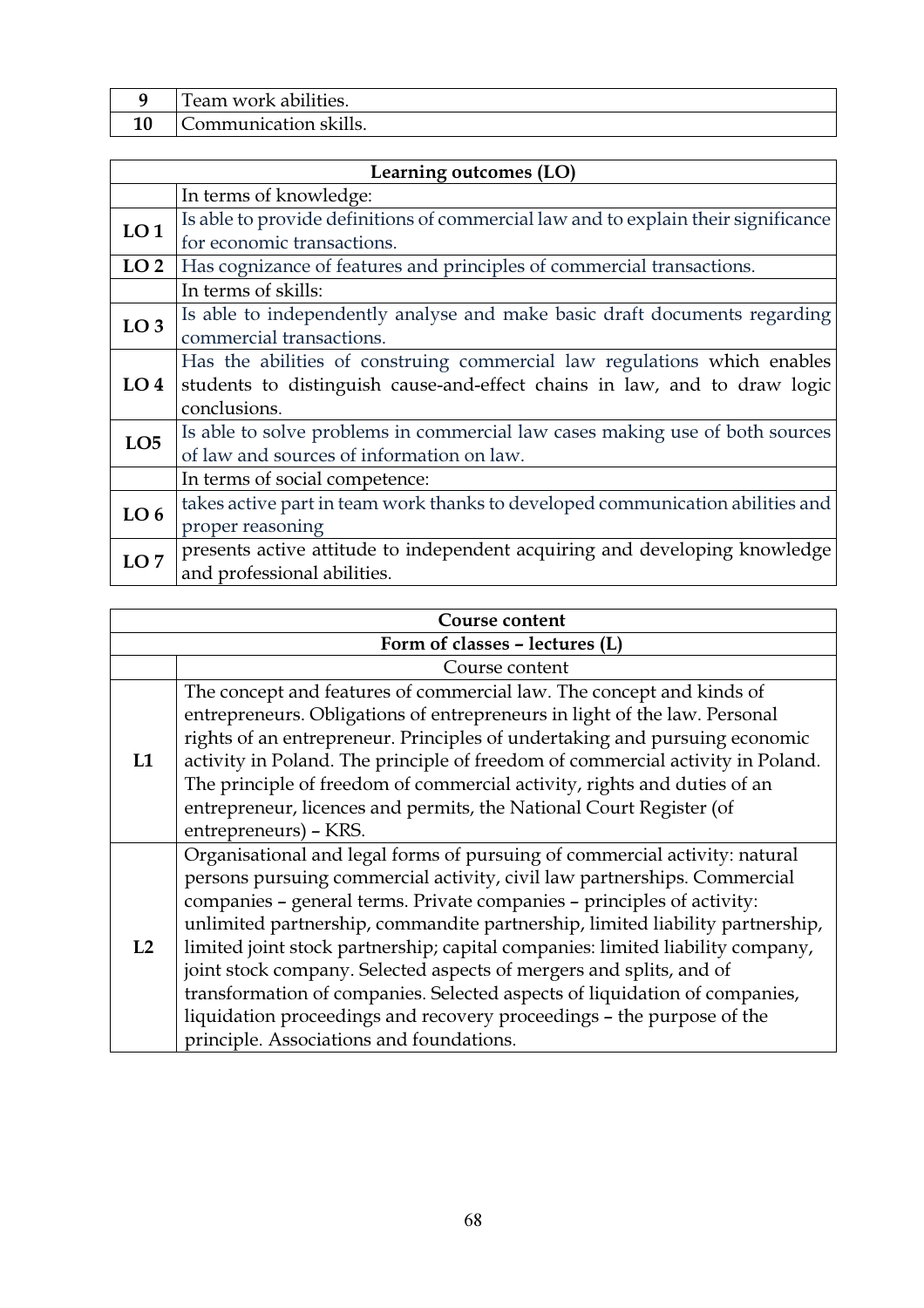| L3             | Elements of the law of contractual liabilities: general aspects of contracts in<br>commercial transactions, preparing and procedure of concluding contracts.<br>Selected contracts in commercial transactions (among others: sale, consumer<br>sale, the contract of leasing, the agency contract, consignment contract,<br>contract with no specific reference in the commercial law. Protection of<br>consumer rights.                                                                   |
|----------------|--------------------------------------------------------------------------------------------------------------------------------------------------------------------------------------------------------------------------------------------------------------------------------------------------------------------------------------------------------------------------------------------------------------------------------------------------------------------------------------------|
|                | Unfair competition acts - protection of competition. In-court and out-of-court                                                                                                                                                                                                                                                                                                                                                                                                             |
| L4             | pursuing claims and settlement of disputes (among others due to failure to<br>meet obligations or improper fulfilment of obligations).                                                                                                                                                                                                                                                                                                                                                     |
| L5             | Selected aspects of the law on securities.                                                                                                                                                                                                                                                                                                                                                                                                                                                 |
|                | Form of classes - classes (C)                                                                                                                                                                                                                                                                                                                                                                                                                                                              |
|                | Course content                                                                                                                                                                                                                                                                                                                                                                                                                                                                             |
| C1             | Sources of commercial law and if sources of information on law. The essence<br>and features of commercial law. Subjects of commercial law. The concept and<br>kinds of entrepreneurs. Obligations of entrepreneurs in light of the law.<br>Principles of undertaking and pursuing economic activity in Poland. The<br>principle of freedom of commercial activity, rights and duties of an<br>entrepreneur, licences and permits, the National Court Register (of<br>entrepreneurs) - KRS. |
| C <sub>2</sub> | Organisational and legal forms of pursuing of commercial activity: natural<br>persons pursuing commercial activity, civil law partnerships - case studies.<br>Unlimited partnership, commandite partnership, limited liability partnership<br>- case studies.                                                                                                                                                                                                                              |
| C <sub>3</sub> | A limited liability company - case studies. A joint stock company, a limited<br>joint stock partnership - case studies.                                                                                                                                                                                                                                                                                                                                                                    |
| C <sub>4</sub> | Selected aspects of mergers and splits, and of transformation of companies -<br>case studies. Selected aspects of liquidation of companies, liquidation<br>proceedings and recovery proceedings - case studies.                                                                                                                                                                                                                                                                            |
| C <sub>5</sub> | Elements of the law on contractual liabilities - rudiments to the question of<br>commercial contracts - making draft contracts - case studies.                                                                                                                                                                                                                                                                                                                                             |

|                                                  | Required textbooks and other course materials                            |  |
|--------------------------------------------------|--------------------------------------------------------------------------|--|
|                                                  | Siuda W., Elementy prawa dla ekonomistów, Wydawnictwo Naukowe            |  |
|                                                  | CONTACT, Poznań 2013.                                                    |  |
| $\overline{2}$                                   | Koch A., Napierała J., Prawo spółek handlowych : podręcznik akademicki,  |  |
|                                                  | Wolters Kluwer Polska, Warszawa 2013.                                    |  |
| 3                                                | Cempura A., Kasolik A. Metodyka sporządzania umów gospodarczych          |  |
|                                                  | LexisNexis Polska Warszawa 2013.                                         |  |
|                                                  | Jeleńska A. Spółki- jaką wybrać? Forma prawna i organizacja Wydawnictwo: |  |
|                                                  | FORUM DORADCÓW PODATKOWYCH, 2014.                                        |  |
| 5                                                | Selected valid normative acts.                                           |  |
| Recommended textbooks and other course materials |                                                                          |  |
|                                                  | Kidyba A., Prawo handlowe wydanie 17, Wydawnictwo C.H. Beck, Warszawa    |  |
|                                                  | 2015.                                                                    |  |
| $\overline{2}$                                   | Kidyba A., Handlowe spółki osobowe Wolters Kluwer Polska, Warszawa 2013. |  |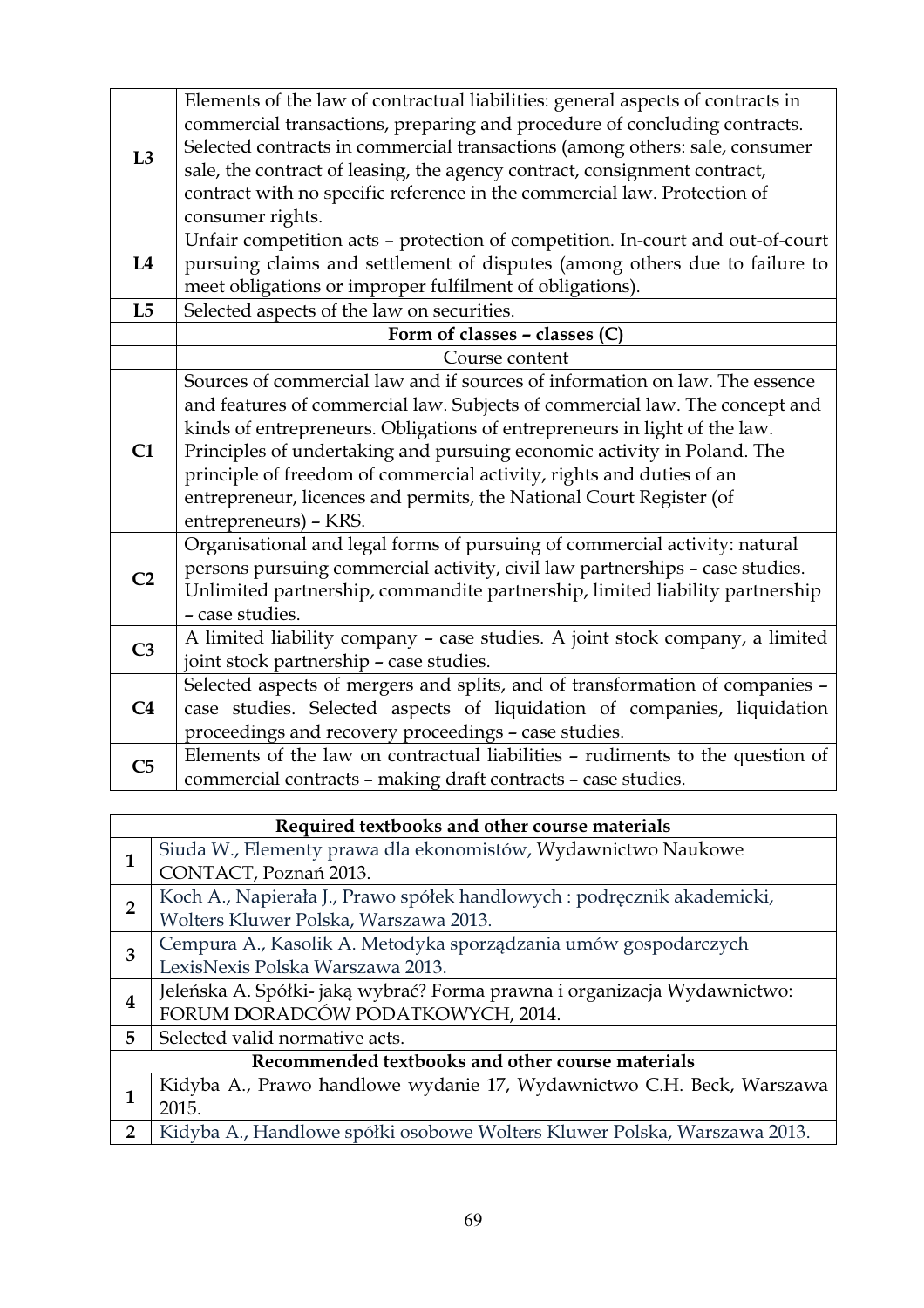|   | Mosionek-Schweda M., Spychała-Krzesaj B. Prawne i finansowe aspekty     |
|---|-------------------------------------------------------------------------|
|   | prowadzenia małego i średniego przedsiębiorstwa, Difin, Warszawa 2015.  |
|   | Jakowlew A. Prawo restrukturyzacyjne: komentarz, Difin Warszawa 2016.   |
| 5 | Gryber M., Sowińska-Kobelak D. Przewodnik po kredycie konsumenckim,     |
|   | Komisja Nadzoru Finansowego, Warszawa 2014.                             |
| 6 | Antonowicz, P. Bankructwa i upadłości przedsiębiorstw: teoria, praktyka |
|   | gospodarcza, studia regionalne, Wydawnictwo Uniwersytetu Gdańskiego,    |
|   | Gdańsk 2015.                                                            |

| The author of the<br>programme: | Matylda Bojar, Ph.D., Ewa Kryk-Łukasik, M.Sc. |
|---------------------------------|-----------------------------------------------|
| E-mail address:                 | m.bojar@pollub.pl, e.kryk-lukasik@pollub.pl   |
| Organizational<br>unit:         | Department of Management                      |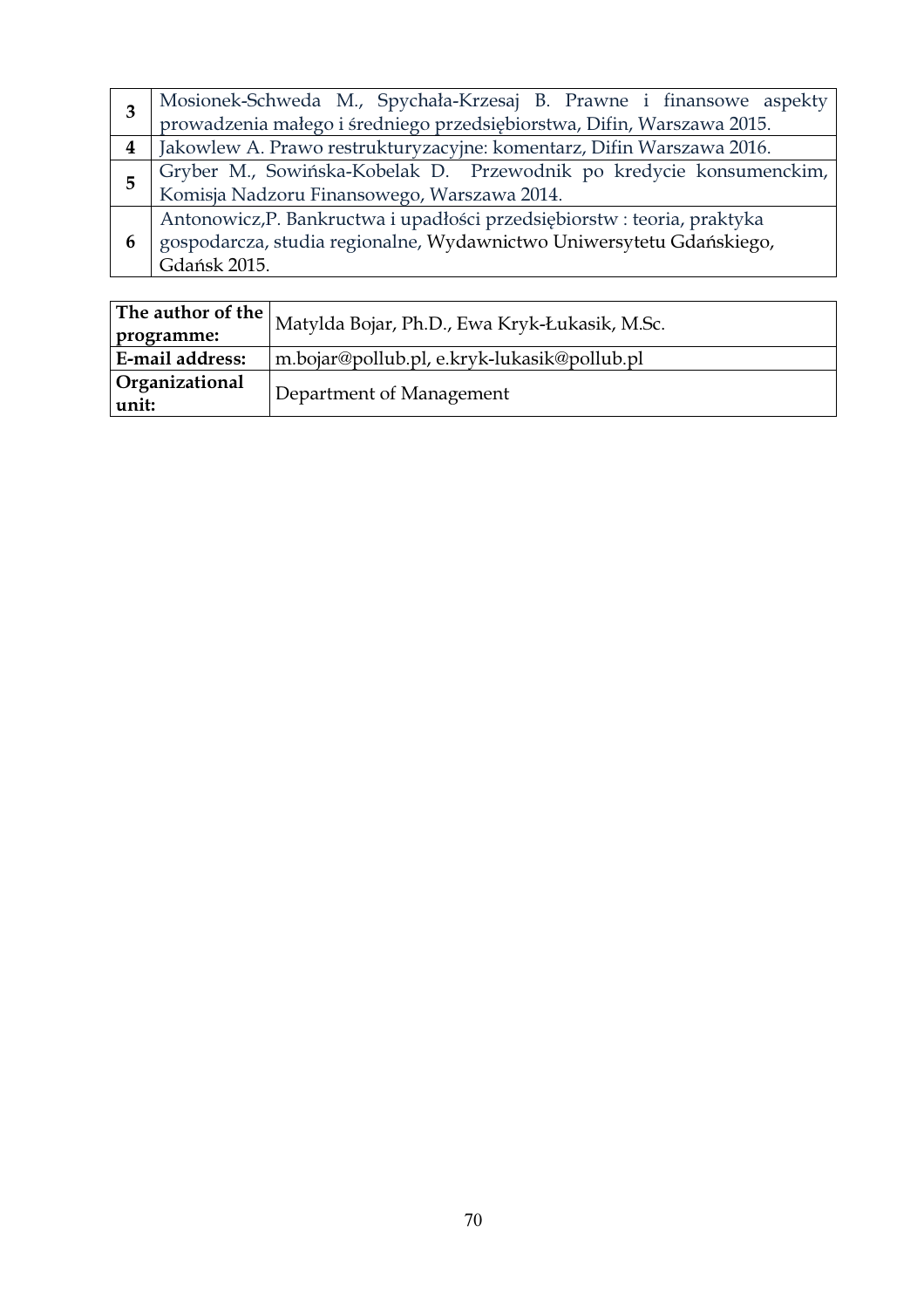



# Management

| Course:                                 | Occupational Stress             |
|-----------------------------------------|---------------------------------|
| Type of the course:                     | Basic, obligatory               |
| Course code:                            | $06 - 15 - 1 - 2 - 01 - 0 - 20$ |
| Year:                                   | 2                               |
| Semester:                               | 4                               |
| Form of the degree programme:           | Full time                       |
| Form of classes and number of hours per | 60                              |
| semester:                               |                                 |
| Lecture                                 | 30                              |
| Laboratory                              | 15                              |
| Project                                 | 15                              |
| <b>Number of ECTS credits:</b>          | 3 ECTS                          |
| Form of assessment:                     | Course credit                   |
| Course language:                        | English                         |

| Course objective (CO) |                                                                              |
|-----------------------|------------------------------------------------------------------------------|
| CO <sub>1</sub>       | Acquiring knowledge of recognizing occupational stress, individual and       |
|                       | organizational coping with stress.                                           |
| CO <sub>2</sub>       | Gaining a skill to identify workplace stressors, assess their intensity, and |
|                       | create stress prevention programs in an organization.                        |
| CO <sub>3</sub>       | Gaining an ability to cope with stress at individual/employee level.         |

| Prerequisites in terms of knowledge, skills and other competencies                   |
|--------------------------------------------------------------------------------------|
| Knowledge the basic of psychology and sociology or work psychology and<br>sociology. |
|                                                                                      |

| Learning outcomes (LO) |                                                                               |
|------------------------|-------------------------------------------------------------------------------|
|                        | In terms of knowledge:                                                        |
| LO <sub>1</sub>        | A student knows the stress and the occupational stress concepts, the stress   |
|                        | conceptions, and the occupational stress theories.                            |
|                        | LO 2   A student knows what stressors occur at the workplace.                 |
| LO <sub>3</sub>        | A student understands an influence of individual differences on the workplace |
|                        | stress experience.                                                            |
| LO <sub>4</sub>        | A student knows the stress management procedure.                              |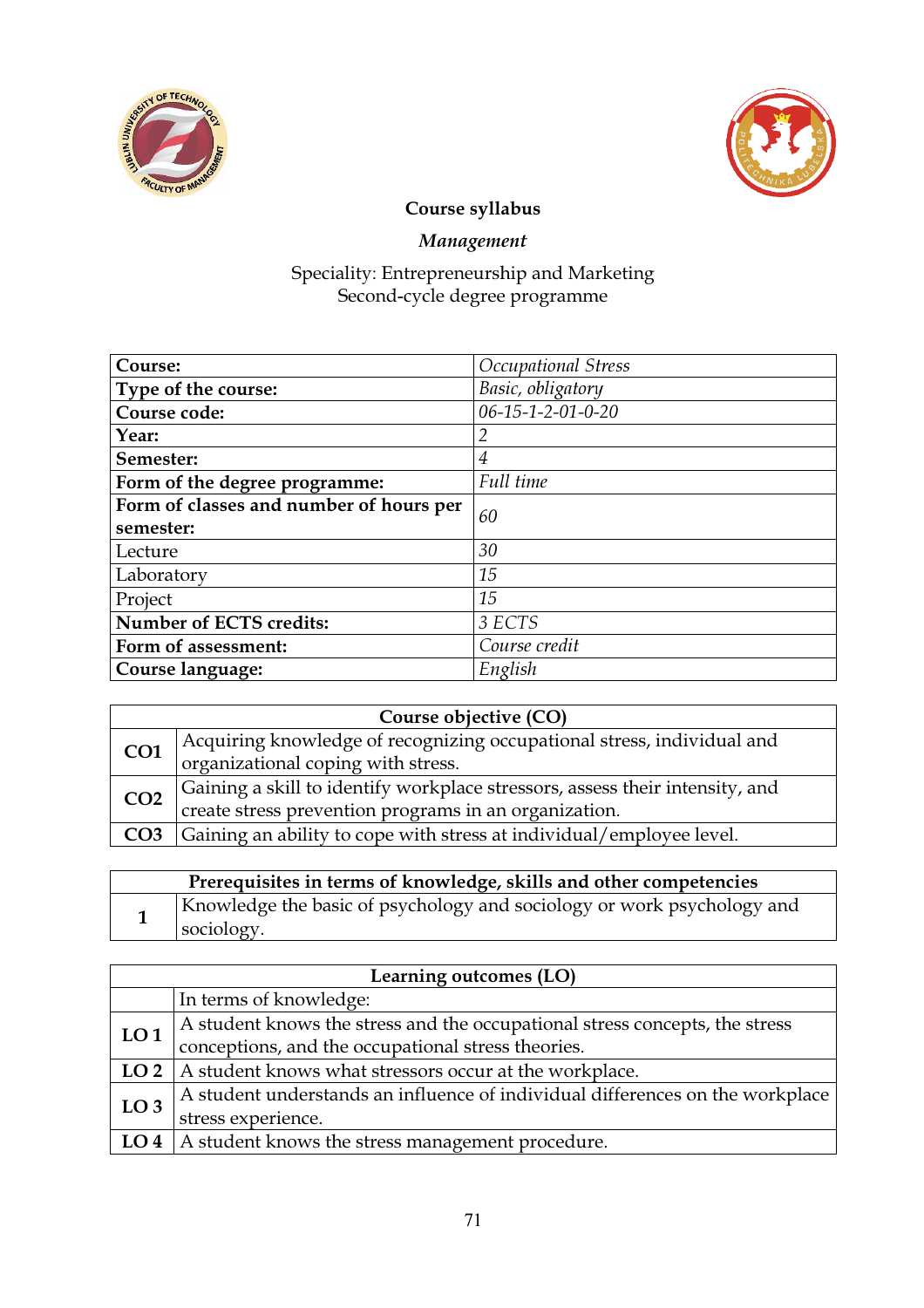|                 | In terms of skills:                                                        |
|-----------------|----------------------------------------------------------------------------|
| LO <sub>5</sub> | A student can assess the occupational stress level experienced by the      |
|                 | employee.                                                                  |
| LO <sub>6</sub> | A student can create the stress prevention program in the organization.    |
| LO7             | A student can apply some methods of the stress coping.                     |
|                 | In terms of social competence:                                             |
| LO 8            | A student gains the knowledge independently, and shares it with others.    |
| LO <sub>9</sub> | A student designs and carries out scientific research individually.        |
|                 | LO10   A student communicates the gained knowledge to other group members. |

 $\overline{\phantom{a}}$ 

 $\mathbf{r}$ 

| <b>Course content</b>          |                                                                               |
|--------------------------------|-------------------------------------------------------------------------------|
| Form of classes - lectures (L) |                                                                               |
|                                | Course content                                                                |
| L1                             | The stress: concepts and conceptions.                                         |
| L2                             | Stress as a pathogenic mechanism and a social problem.                        |
| L3                             | A concept and a process of the occupational stress. An organizational stress  |
|                                | concept.                                                                      |
| L4                             | Certain job stress theories.                                                  |
| L5                             | Psychosocial sources of job stress (quantitative and qualitative requirements |
|                                | levels, a range of autonomy, participation in decision-making, job role       |
|                                | requirements, professional career development).                               |
| L <sub>6</sub>                 | Stress in the context of an organizational culture and scientific - technical |
|                                | civilization development.                                                     |
| L7                             | Responses to the occupational and organizational stress at physiological,     |
|                                | psychological and organizational levels.                                      |
| L8                             | Burnout as the effect of excessive load stress.                               |
| L <sub>9</sub>                 | The occupational and organizational stress, and individual differences:       |
|                                | temperament, the pattern of A behaviour, locus of control, the sense of       |
|                                | coherence.                                                                    |
| L <sub>10</sub>                | Certain methods and tools of the stress assessment at workplace.              |
| L11                            | Stress coping methods at an organizational level: the change of an            |
|                                | organizational characteristics, roles and tasks.                              |
| L12                            | A stress audit at the working environment. Stress management at the           |
|                                | organization.                                                                 |
| L13                            | Making plans of the occupational stress prevention.                           |
| L14                            | Written test of the lecture subjects.                                         |
|                                | Form of classes - laboratories (Lab)                                          |
|                                | Course content                                                                |
| Lab1                           | The Man - Job disturbed relationship: the job addiction.                      |
| Lab <sub>2</sub>               | The stress and the stress coping - a teaching film.                           |
| Lab <sub>3</sub>               | An individual stress response - diagnostic exercises.                         |
| Lab4                           | A stress sources analysis at different workplaces.                            |
| Lab <sub>5</sub>               | Certain stress coping methods at the individual level.                        |
| Lab6                           | The classes summary.                                                          |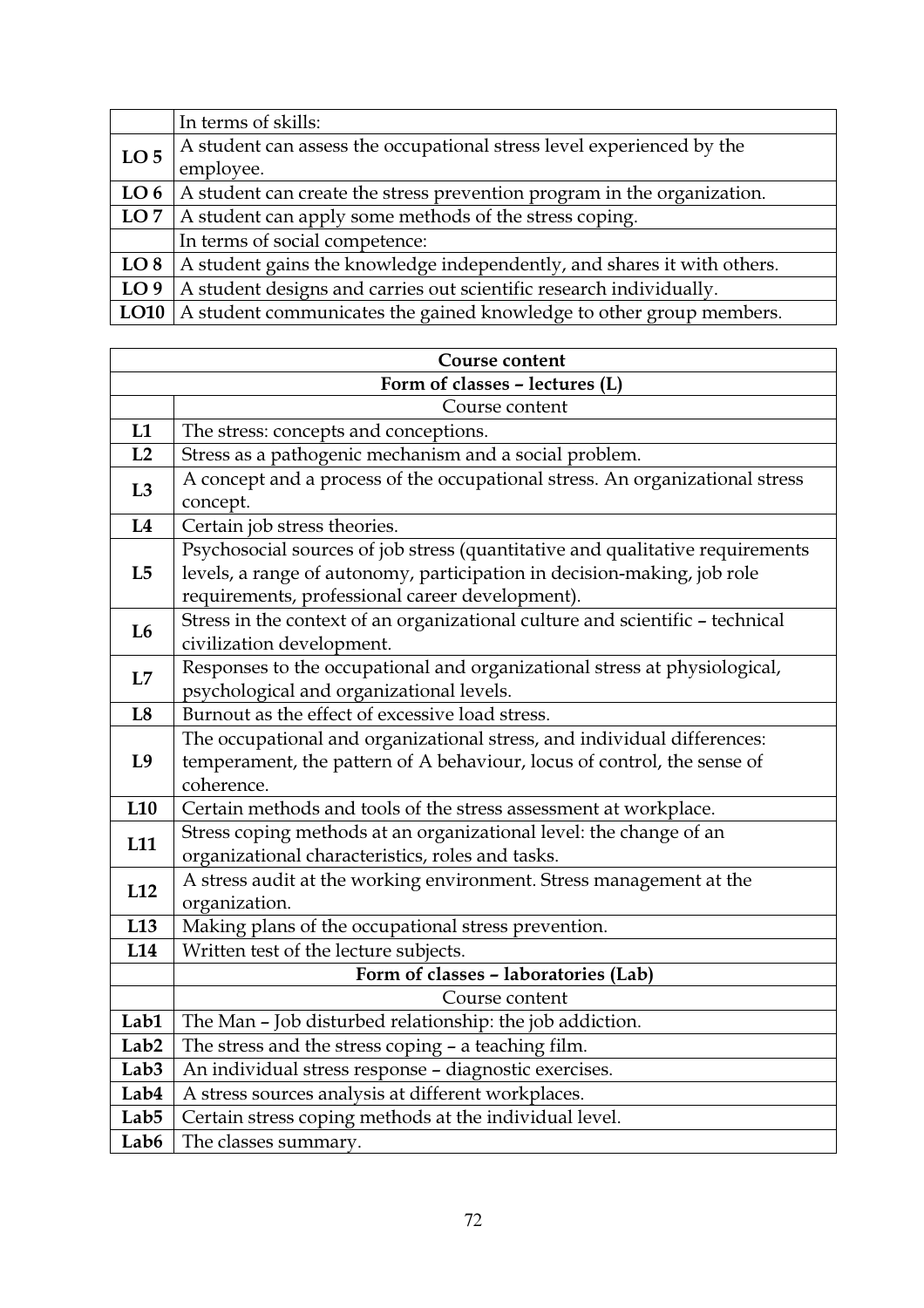|                | Form of classes - project $(P)$                                             |
|----------------|-----------------------------------------------------------------------------|
|                | Course content                                                              |
| <b>P1</b>      | Discussing principles how to prepare presentations and public appearances.  |
|                | Establishing rules how to prepare a project substantially. A schedule of    |
|                | presentations arrangement.                                                  |
| P <sub>2</sub> | Certain methods and tools of the stress level assessment at workplace - The |
|                | Assessment of Job Features Questionnaire, The Subjective Job Assessment     |
|                | Questionnaire (J.Nofer's Occupational Medicine Institute tools).            |
| P <sub>3</sub> | Certain methods and tools of the stress level assessment at workplace - The |
|                | Workplace Analysis Lublin Questionnaire (Polish name - KLASP).              |
| P4             | Stress Management Projects in Organizations - presentations.                |
| <b>P5</b>      | The classes summary and assessment.                                         |

# Required textbooks and other course materials

 $\overline{\phantom{a}}$ 

|                                                  | Biron C., Cooper C.L., Burke R. J.: Creating Healthy Workplaces: Stress          |  |
|--------------------------------------------------|----------------------------------------------------------------------------------|--|
| 1                                                | Reduction, Improved Well-being and Organizational Effectiveness. Routledge,      |  |
|                                                  | Farnham 2014. eBook                                                              |  |
|                                                  |                                                                                  |  |
| $\overline{2}$                                   | Chmiel N.: Jobs, Technology and People. Routledge, London 1998.                  |  |
| 3                                                | Dewe P., Leiter M.P., Cox T.: Coping, Health, and Organizations. CRC Press,      |  |
|                                                  | London 2000. eBook                                                               |  |
|                                                  | Gordon S.G.: Toward Wellness: prevention, Coping and Stress. Information Age     |  |
| 4                                                | Publishing, Charlotte, N.C. 2003. eBook                                          |  |
|                                                  | Mustafa A.: Organizational Behaviour. Edition: 2nd ed. Global Professional       |  |
| 5                                                | Publishing Ltd., London 2013. eBook (Chapter 8: Stress Management).              |  |
|                                                  | Perrewe P.L., Quick J.C., Rossi A.M.: Stress and Quality of Working Life: The    |  |
| 6                                                | Positive and the Negative. Information Age Publishing: Charlotte, N.C. 2009.     |  |
|                                                  | eBook                                                                            |  |
| 7                                                | Pestonjee D. M., Pandey S.C.: Stress and Work: perspectives on Understanding     |  |
|                                                  | and Managing Stress. New Delhi: Sage Publications Pvt. Ltd. 2013. eBook          |  |
| Recommended textbooks and other course materials |                                                                                  |  |
|                                                  | Anderson N.: Handbook of Industrial, Work & Organizational Psychology:           |  |
| 1                                                | Volume 2: Organizational Psychology. SAGE Publications Ltd., London 2001.        |  |
|                                                  | eBook                                                                            |  |
|                                                  | Melnick S.: Success under stress: Powerful Tools for Staying Calm, Confidential, |  |
| 2                                                | and Productive When the Pressure's On. AMACOM.: New York 2013. eBook.            |  |

| programme:              | The author of the $ _{\text{Krystyna}}$ Wojciechowska, Ph.D., Anna Walczyna, Ph.D. |
|-------------------------|------------------------------------------------------------------------------------|
| E-mail address:         | k.wojciechowska@pollub.pl; a.walczyna@pollub.pl                                    |
| Organizational<br>unit: | Department of Strategy and Business Planning                                       |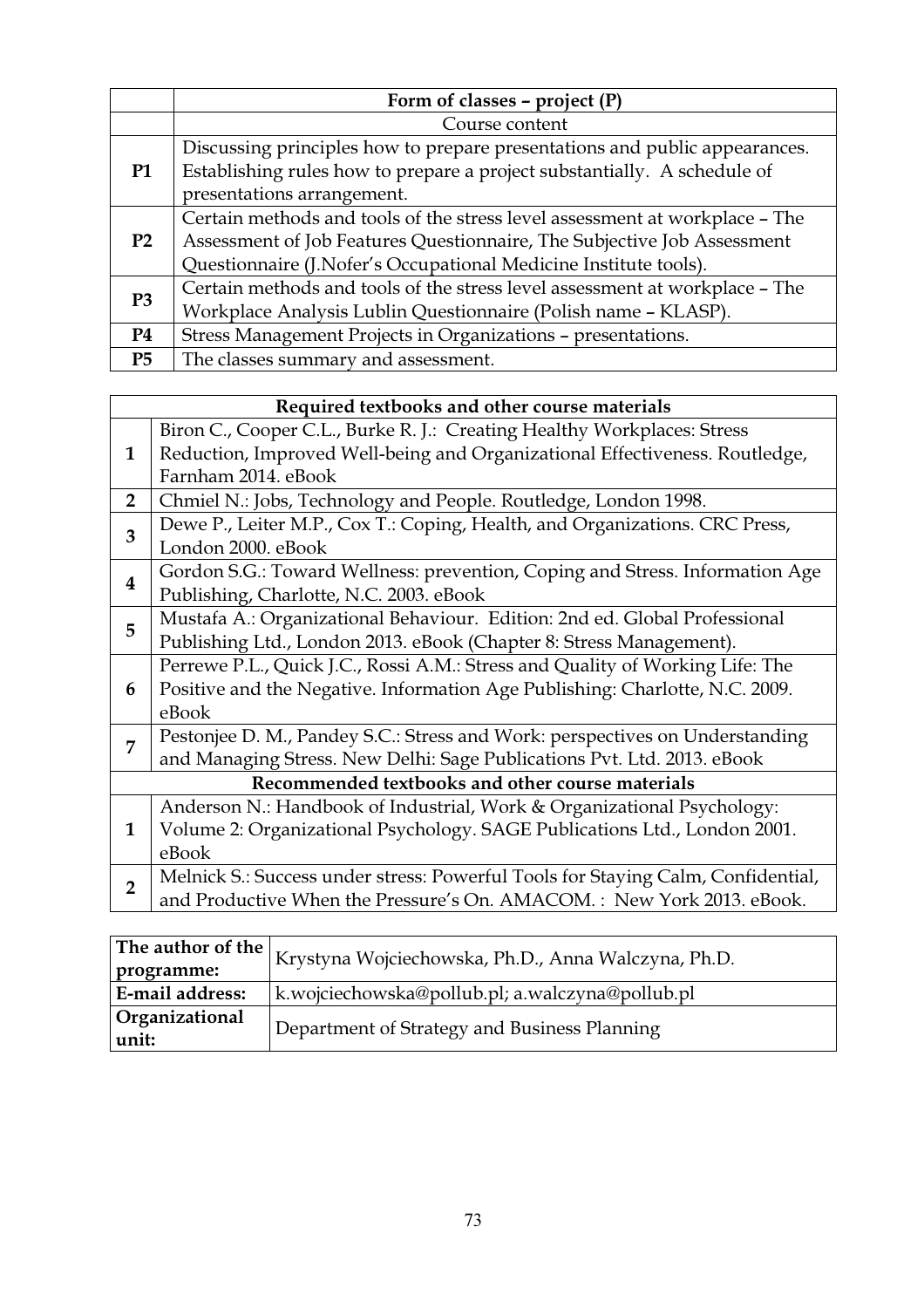



# Management

| Course:                                 | Diploma Seminar                 |
|-----------------------------------------|---------------------------------|
| Type of the course:                     | Elective                        |
| Course code:                            | $06 - 15 - 1 - 2 - 20 - 1 - 01$ |
| Year:                                   | II                              |
| Semester:                               | Ш                               |
| Form of the degree programme:           | Full time                       |
| Form of classes and number of hours per | 30                              |
| semester:                               |                                 |
| Classes                                 | 30                              |
| <b>Number of ECTS credits:</b>          | 2 ECTS                          |
| Form of assessment:                     | Course credit                   |
| Course language:                        | English                         |

| Course objective (CO) |                                                                                            |  |
|-----------------------|--------------------------------------------------------------------------------------------|--|
| CO1                   | The students will gain sufficient knowledge and skills needed to continue                  |  |
|                       | <sup>I</sup> their scientific career.                                                      |  |
|                       | <b>CO2</b> Developing the concept of a graduate thesis, its subject, title, and structure. |  |
|                       | <b>CO3</b> Writing a M.Sc. thesis and its public presentation.                             |  |
|                       |                                                                                            |  |

| Prerequisites in terms of knowledge, skills and other competencies |                                                                |  |
|--------------------------------------------------------------------|----------------------------------------------------------------|--|
|                                                                    | Knowledge acquired during the first- and second-cycle studies. |  |
|                                                                    | Ability to analyse social phenomena and logic reasoning.       |  |
|                                                                    | 3 Creativity and openness.                                     |  |

| Learning outcomes (LO) |                                                                               |  |
|------------------------|-------------------------------------------------------------------------------|--|
|                        | In terms of knowledge:                                                        |  |
| LO1                    | The students have a systematized theoretical knowledge in the field of        |  |
|                        | management.                                                                   |  |
| LO <sub>2</sub>        | The students can characterize specific sub-systems of organizations and their |  |
|                        | cooperation synergies, they can also select a research area.                  |  |
| LO3                    | The students have sufficient knowledge to identify and resolve problems       |  |
|                        | connected with the selected research area.                                    |  |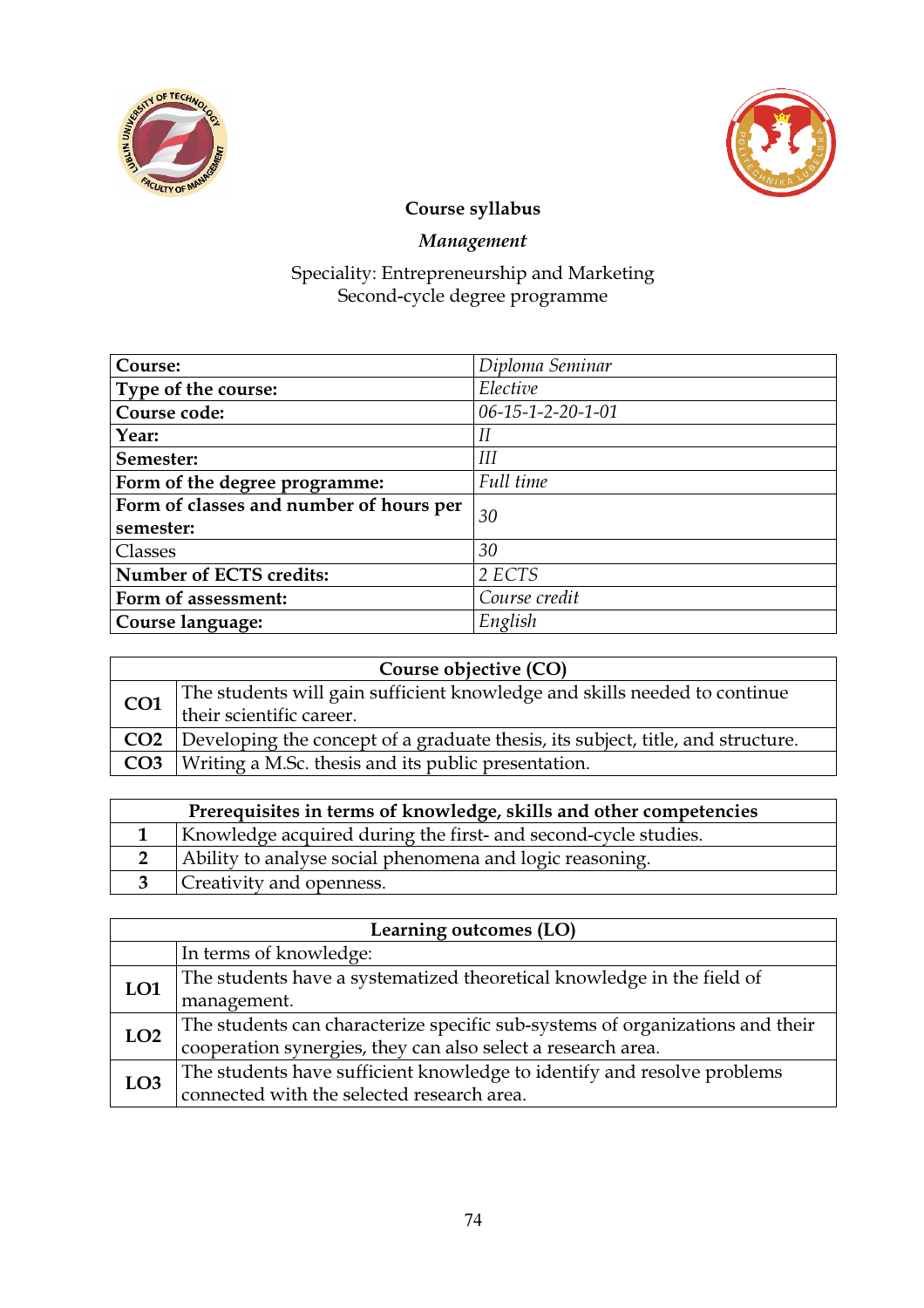| LO <sub>4</sub> | The students know research methodologies used in selected research areas,<br>methods supporting the process of decision-making and computer tools used<br>to support efficient operations of organizations. |  |
|-----------------|-------------------------------------------------------------------------------------------------------------------------------------------------------------------------------------------------------------|--|
|                 | In terms of skills:                                                                                                                                                                                         |  |
|                 | The students can select and use knowledge sources and interpret them in the                                                                                                                                 |  |
| LO <sub>5</sub> | context of selected research area.                                                                                                                                                                          |  |
|                 | The students have theoretical and methodological knowledge needed to                                                                                                                                        |  |
|                 | complete their graduate thesis, they can correctly structure the thesis, define                                                                                                                             |  |
| LO6             | the scope and goal of research, formulate and rationally justify proposed                                                                                                                                   |  |
|                 | theses.                                                                                                                                                                                                     |  |
| LO7             | The students can develop written works and oral presentations.                                                                                                                                              |  |
|                 | In terms of social competence:                                                                                                                                                                              |  |
| LO <sub>8</sub> | The students demonstrate independence, creativity, communication skills,                                                                                                                                    |  |
|                 | reliability, and perseverance.                                                                                                                                                                              |  |
| LO <sub>9</sub> | The students can think and act in an enterprising way.                                                                                                                                                      |  |

| Course content |                                                                         |  |
|----------------|-------------------------------------------------------------------------|--|
|                | Form of classes - classes (C)                                           |  |
|                | Course content                                                          |  |
| C1             | Student orientation and guidance for independent scientific research    |  |
| C <sub>2</sub> | Research plans and the structure of research process.                   |  |
| C <sub>3</sub> | Conceptualization of the research problem.                              |  |
| C4             | Formulation of subject, purpose, and research theses.                   |  |
| C5             | Research methods.                                                       |  |
| C6             | Scientific research techniques.                                         |  |
| C7             | Research tools.                                                         |  |
| C8             | Organization of scientific research.                                    |  |
| C9             | Selection of the graduate thesis aim and subject.                       |  |
| C10            | The principles of correct writing.                                      |  |
| C11            | Formal and editorial requirements.                                      |  |
| C12            | An overview of selected elements of the supervisor's evaluation and the |  |
|                | graduate thesis review.                                                 |  |
| C13            | The principles of degree examination                                    |  |

|   | Required textbooks and other course materials                         |  |
|---|-----------------------------------------------------------------------|--|
|   | Babbie E., Badania społeczne w praktyce, Wydawnictwo Naukowe PWN,     |  |
|   | Warszawa, 2003.                                                       |  |
| 2 | Kaczmarek T., Poradnik dla studentów piszących pracę licencjacką lub  |  |
|   | magisterską, Warszawa, 2005.                                          |  |
| 3 | Mikołajczyk Z., Techniki organizatorskie w rozwiązywaniu problemów    |  |
|   | zarządzania, Wydawnictwo Naukowe PWN, Warszawa, 2001.                 |  |
| 4 | Wojcik K., Piszę pracę magisterską, Oficyna Wydawnicza Szkoły Głównej |  |
|   | Handlowej, Warszawa. 2000.                                            |  |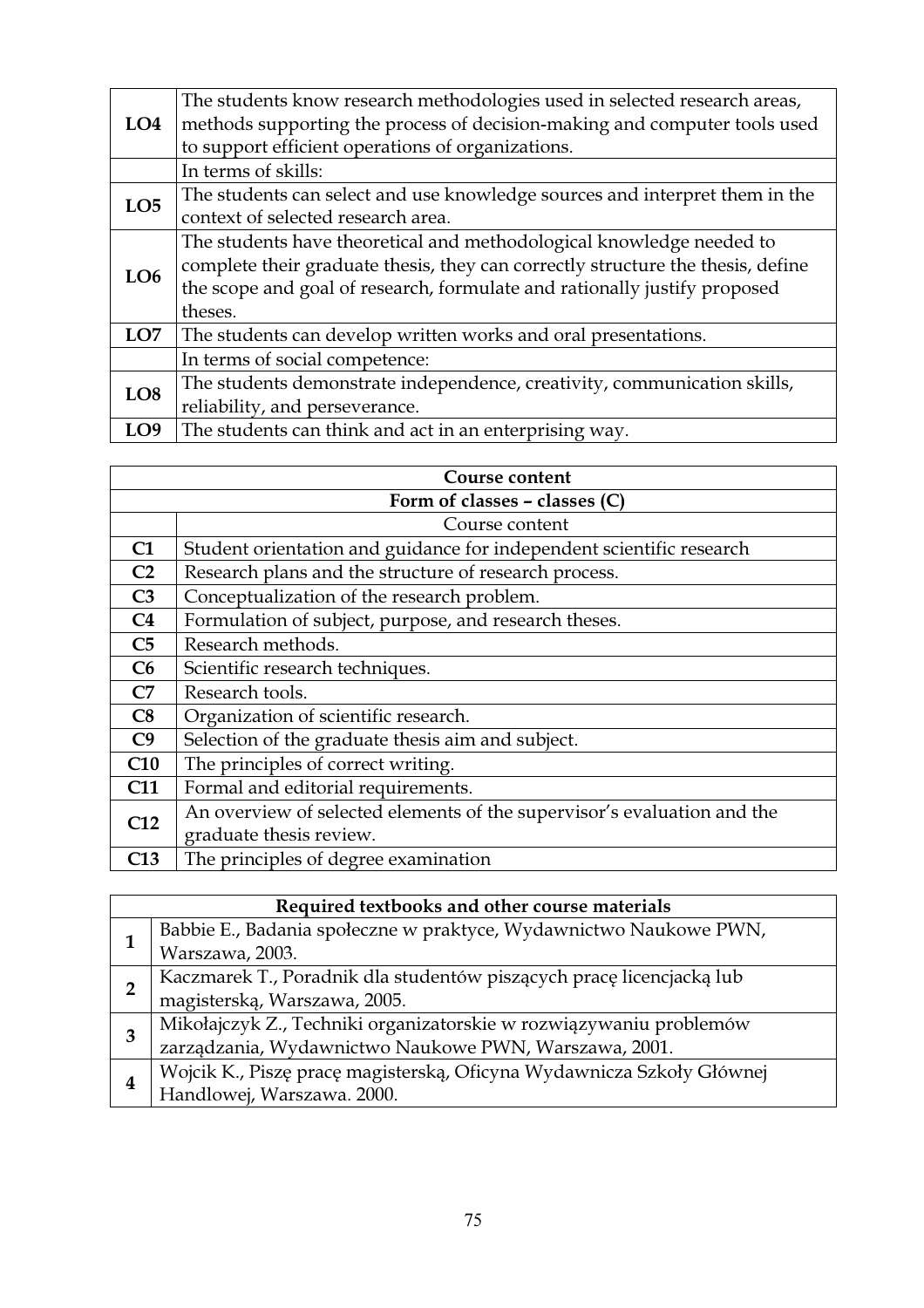|   | Recommended textbooks and other course materials                       |  |
|---|------------------------------------------------------------------------|--|
|   | Frahkfort-Nachmias C., Nachmias D., Metody badawcze w naukach          |  |
|   | społecznych, Wydawnictwo Zysk I S-ka, Poznań, 2001.                    |  |
| າ | Apanowicz J., Metodologia nauk, Wydawnictwo "Dom Organizatora", Toruń, |  |
|   | 2003.                                                                  |  |
| З | Sołoma L., Metody i techniki badań socjologicznych, Wydawnictwo        |  |
|   | Uniwersytetu WarmińskoMazurskiego, Olsztyn, 2002.                      |  |
|   | Silverman D., Interpretacja danych jakościowych, Wydawnictwo PWN,      |  |
|   | Warszawa, 2007.                                                        |  |

|                         | The author of the $\big _{\rm Krystyna}$ Wojciechowska, Ph.D., Anna Walczyna, Ph.D. |
|-------------------------|-------------------------------------------------------------------------------------|
| programme:              |                                                                                     |
| E-mail address:         | k.wojciechowska@pollub.pl; a.walczyna@pollub.pl                                     |
| Organizational<br>unit: | Department of Strategy and Business Planning                                        |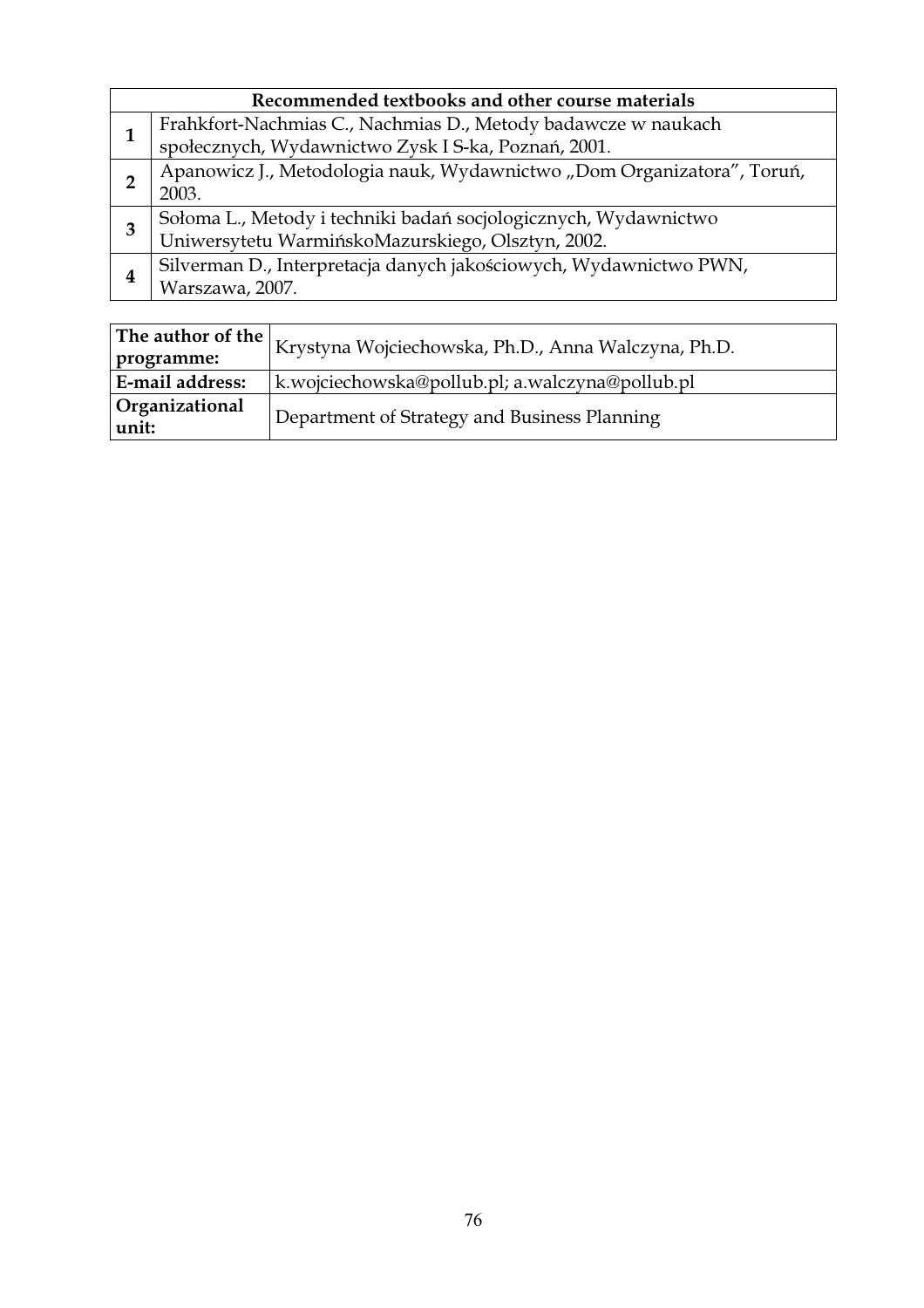



# Management

| Course:                                 | Knowledge Management                       |
|-----------------------------------------|--------------------------------------------|
|                                         | Specialized course                         |
| Type of the course:                     | Speciality: Entrepreneurship and Marketing |
| Course code:                            | $06 - 15 - 1 - 2 - 50 - 0 - 01$            |
| Year:                                   | Н                                          |
| Semester:                               | III                                        |
| Form of the degree programme:           | Full-time                                  |
| Form of classes and number of hours per | 60                                         |
| semester:                               |                                            |
| Lecture                                 | 30                                         |
| Classes                                 | 15                                         |
| Laboratory                              | 15                                         |
| <b>Number of ECTS credits:</b>          | 4 ECTS                                     |
| Form of assessment:                     | Exam                                       |
| Course language:                        | English                                    |

|                 | Course objective (CO)                                                          |
|-----------------|--------------------------------------------------------------------------------|
| CO <sub>1</sub> | To acquaint the students with the possibilities of improvement of the          |
|                 | organization through knowledge management.                                     |
| CO <sub>2</sub> | To acquaint the students with the achievements in the area of creating success |
|                 | with the intangible assets management.                                         |
| CO <sub>3</sub> | To familiarize the students with the techniques and methods of knowledge       |
|                 | management, intellectual capital and organizational learning.                  |

| Prerequisites in terms of knowledge, skills and other competencies |
|--------------------------------------------------------------------|
| English level B2.                                                  |
| Knowledge from fundamentals of management.                         |

|                 | Learning outcomes (LO)                                                       |
|-----------------|------------------------------------------------------------------------------|
|                 | In terms of knowledge:                                                       |
| LO <sub>1</sub> | One is able to define the key concepts in the field of knowledge management, |
|                 | intellectual capital and organizational learning.                            |
| LO <sub>2</sub> | One can describe the processes of knowledge management, intellectual capital |
|                 | and organizational learning.                                                 |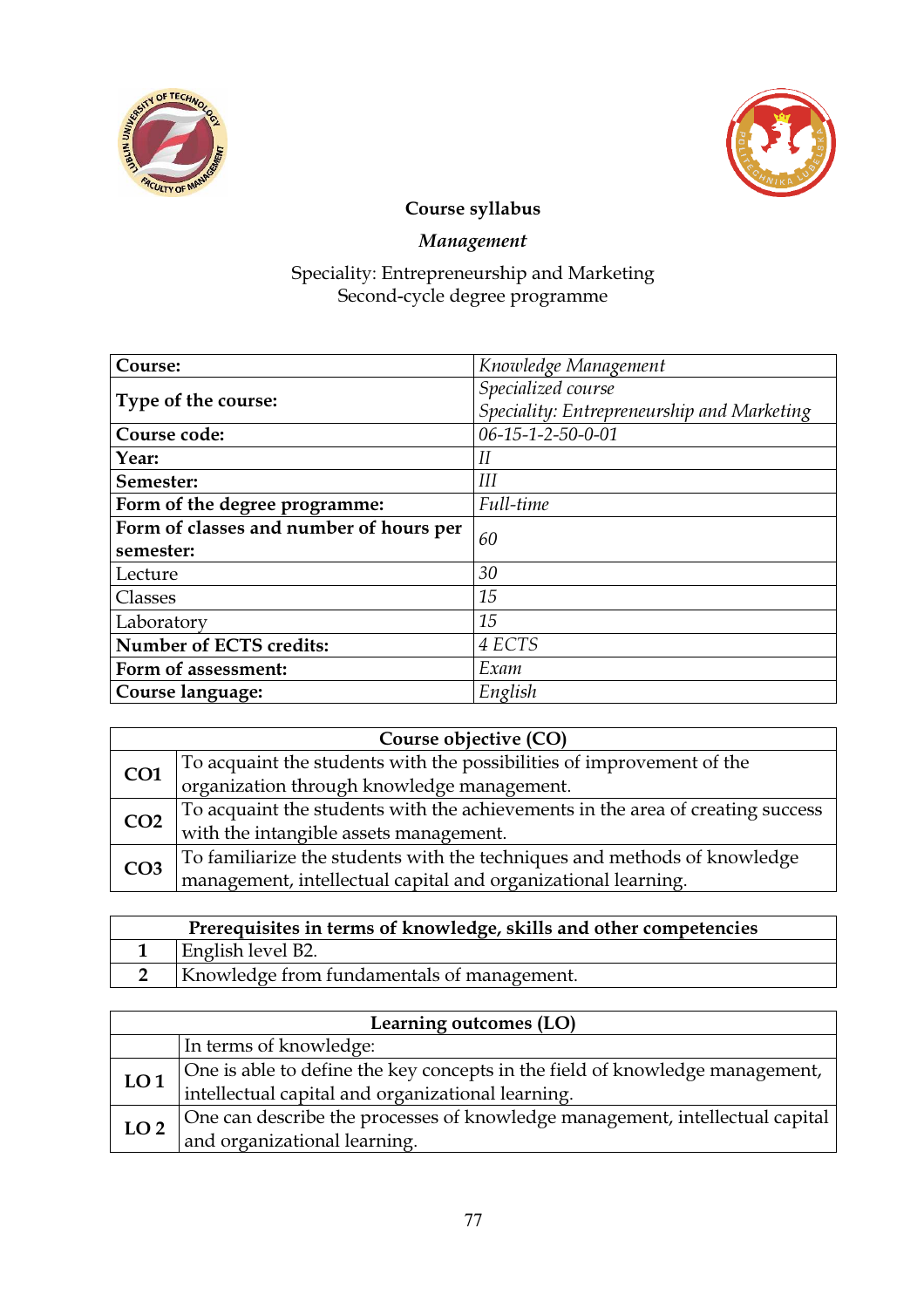|                 | In terms of skills:                                                               |
|-----------------|-----------------------------------------------------------------------------------|
|                 | LO 3   One identifies and solves problems in the management of intangible assets. |
| LO <sub>4</sub> | One indicates the methods to improve the organization's management                |
|                 | immaterial.                                                                       |
|                 | LO 5 $\vert$ One selects the tools that support knowledge management process.     |
|                 | In terms of social competence:                                                    |
|                 | LO 6   One gains important knowledge and promotes it among co-workers.            |

|                  | <b>Course content</b>                                                        |
|------------------|------------------------------------------------------------------------------|
|                  | Form of classes - lectures (L)                                               |
|                  | Course content                                                               |
|                  | Knowledge management in the enterprise as a concept of modern                |
| L1               | management.                                                                  |
|                  | The concept of knowledge, structure and typology of knowledge; data -        |
| L2               | information - knowledge - wisdom.                                            |
| L3               | Intellectual capital - the essence, functions and structure.                 |
| L4               | Organizational learning and learning organizations.                          |
| L5               | Key competences of the enterprise.                                           |
| L <sub>6</sub>   | The structure of the processes of knowledge in the enterprise.               |
| L7               | Technologies Knowledge Management.                                           |
| L <sub>8</sub>   | Solutions for Knowledge Management - Case Studies.                           |
|                  | Form of classes - classes (C)                                                |
|                  | Course content                                                               |
| C1               | Methods and techniques of measuring the intellectual capital of the company. |
| C <sub>2</sub>   | Methods and techniques to identify and improve the core competencies the     |
|                  | company.                                                                     |
| C <sub>3</sub>   | Process improvement retention of knowledge in management practice.           |
| C <sub>4</sub>   | Methods and techniques of identification expertise.                          |
| C <sub>5</sub>   | Construction of knowledge representation.                                    |
|                  | Form of classes - laboratories (Lab)                                         |
|                  | Course content                                                               |
| Lab1             | Mind-mapping as a technique to identify the structure and presentation of    |
|                  | information                                                                  |
| Lab <sub>2</sub> | Building the rule-based knowledge representations and rule-based reasoning   |
|                  | systems                                                                      |

| Required textbooks and other course materials                                   |
|---------------------------------------------------------------------------------|
| Kendal S., Creen M., An Introduction to Knowledge Engineering, Springer, London |
| 2007.                                                                           |
| O'Dell C., Hubert C., The New Edge in Knowledge, Wiley, 2011.                   |
| Recommended textbooks and other course materials                                |
| Ackerman M., Pipek V., Wulf V. (eds.): Sharing Expertise. Beyond Knowledge      |
| Management, MIT Press 2003.                                                     |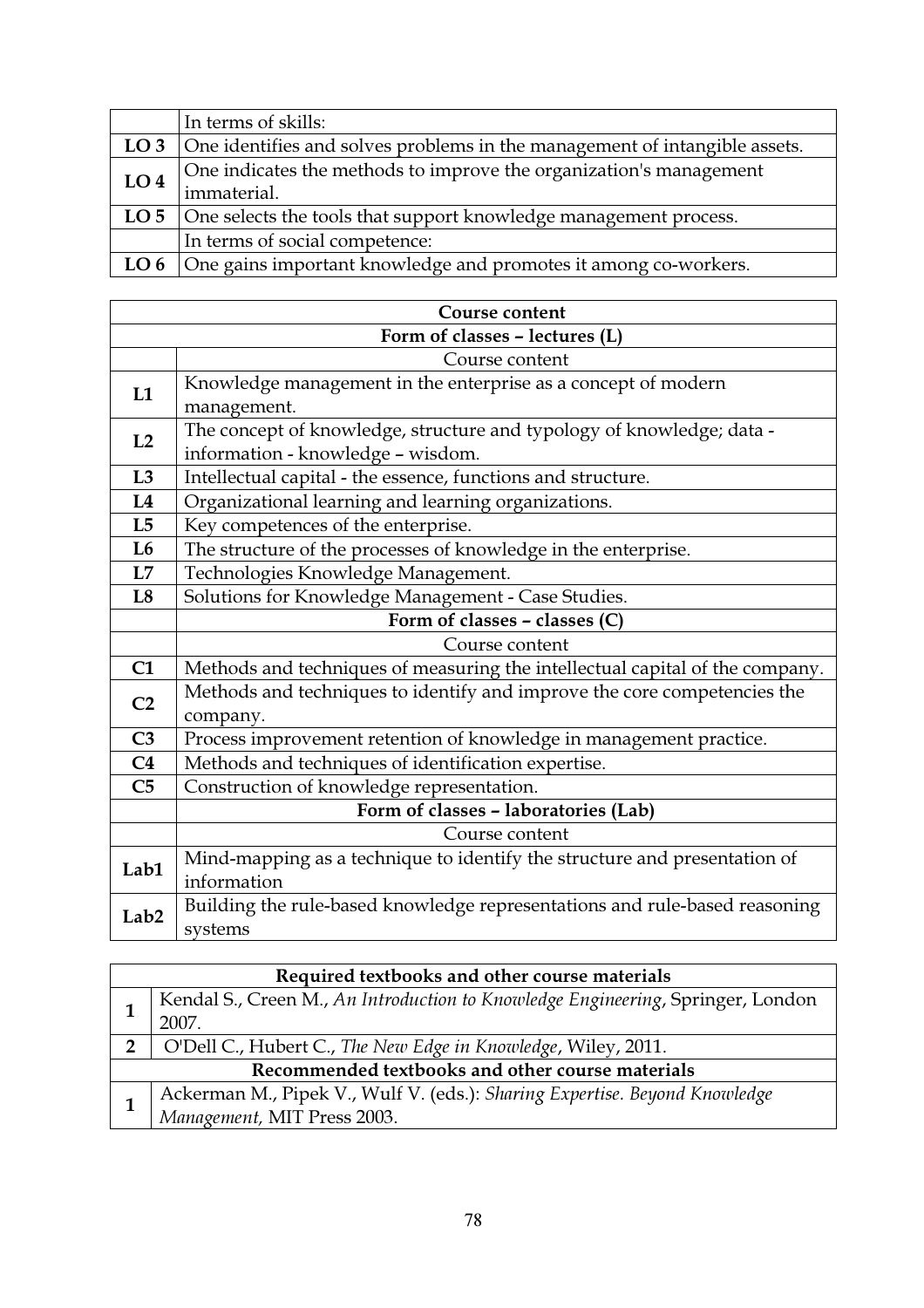| I Journal of Knowledge Management, Journal of Intellectual Capital (journals of | Easterby-Smith M., Lyles M. A. (ed.), Handbook of Organizational Learning & Knowledge Management, John Wiley & Sons, Chichester 2011. |
|---------------------------------------------------------------------------------|---------------------------------------------------------------------------------------------------------------------------------------|
|                                                                                 | Emerald Publishing Group).                                                                                                            |

|                         | The author of the $ $ Leszek Panasiewicz, Ph.D., Eng. |
|-------------------------|-------------------------------------------------------|
| programme:              |                                                       |
| E-mail address:         | l.panasiewicz@pollub.pl                               |
| Organizational<br>unit: | Department of Management                              |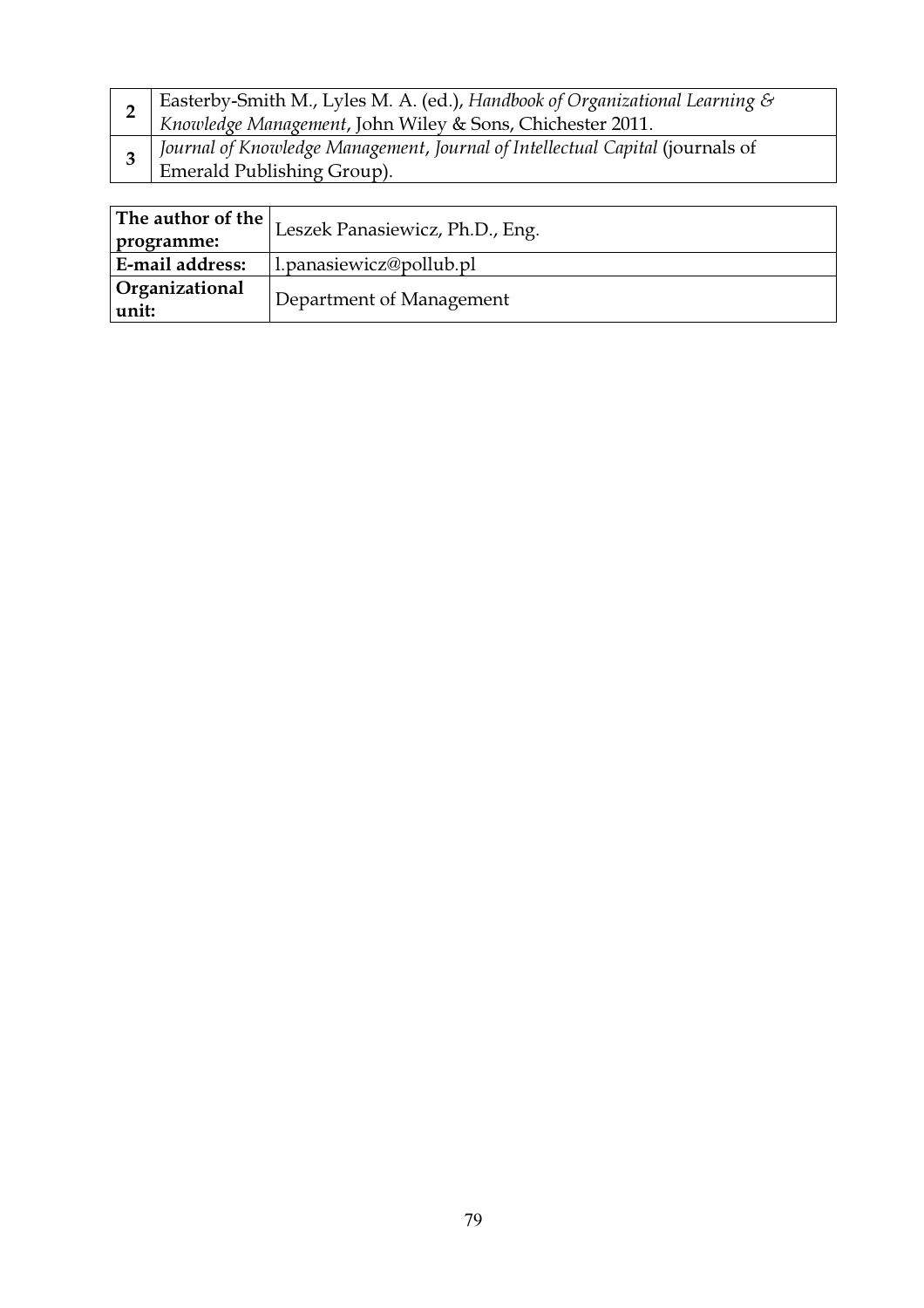

 $\mathbf{I}$ 



## Course syllabus

### Management

### Speciality: Entrepreneurship and Marketing Second-cycle degree programme

| Course:                                 | <b>International Marketing</b>             |
|-----------------------------------------|--------------------------------------------|
|                                         | Specialized course                         |
| Type of the course:                     | Speciality: Entrepreneurship and Marketing |
| Course code:                            | $06 - 15 - 1 - 2 - 50 - 0 - 02$            |
| Year:                                   | Н                                          |
| Semester:                               | Ш                                          |
| Form of the degree programme:           | Full-time                                  |
| Form of classes and number of hours per | 60                                         |
| semester:                               |                                            |
| Lecture                                 | 30                                         |
| Project                                 | 30                                         |
| <b>Number of ECTS credits:</b>          | 4 ECTS                                     |
|                                         | Evaluation of submitted and presented      |
| Form of assessment:                     | projects,                                  |
|                                         | Written exam                               |
| Course language:                        | English                                    |

# Course objective (CO)

| CO <sub>1</sub> | To introduce the students to the international marketing theory and practices of |
|-----------------|----------------------------------------------------------------------------------|
|                 | companies seeking market opportunities outside their home country.               |
| CO <sub>2</sub> | To raise the students' awareness about the importance of viewing marketing       |
|                 | management strategies from a global perspective.                                 |
| CO <sub>3</sub> | To teach how to plan effectively for the marketing of consumer and business      |
|                 | needs and wants on an international level.                                       |
|                 | To teach how to respect cultures of nations by critically analysing the social,  |
| CO <sub>4</sub> | political, legal, and economic forces that affect the business performance of    |
|                 | international marketing.                                                         |

| Prerequisites in terms of knowledge, skills and other competencies |
|--------------------------------------------------------------------|
| Marketing Fundamentals.                                            |
| <b>Strategic Management.</b>                                       |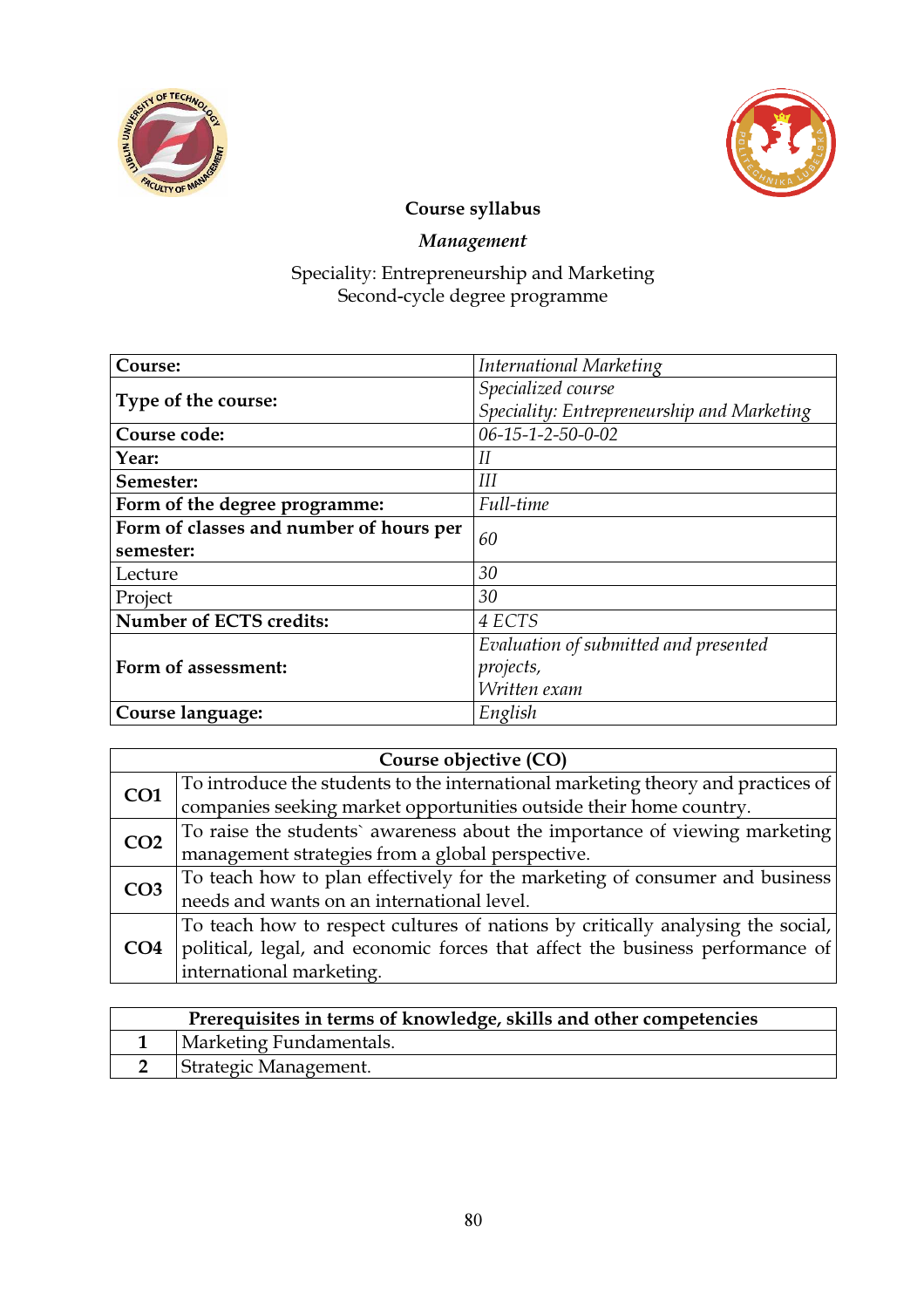| Learning outcomes (LO) |                                                                                 |
|------------------------|---------------------------------------------------------------------------------|
|                        | In terms of knowledge:                                                          |
|                        | Latest understanding of global issues, disciplines, competitions and the        |
| LO <sub>1</sub>        | necessary skills in making strategic international marketing decisions based on |
|                        | a global perspective.                                                           |
|                        | In terms of skills:                                                             |
|                        | Building ability to develop a global/international marketing strategy by        |
| LO <sub>2</sub>        | applying the basic concepts of product, pricing, promotion, and channels of     |
|                        | distribution in international settings.                                         |
|                        | In terms of social competence:                                                  |
| LO <sub>3</sub>        | Building cross-cultural communication and teamwork skills through the           |
|                        | group project.                                                                  |

|                 | Course content                                                                   |
|-----------------|----------------------------------------------------------------------------------|
|                 | Form of classes - lectures (L)                                                   |
|                 | Course content                                                                   |
| L1              | Internationalization theories. Basic international marketing concepts, theories, |
|                 | principles, and terminology. Initiation of internationalization.                 |
| L2              | The international market selection process. Cross-border segmentation and        |
|                 | positioning strategies. Building up the international competitive advantage.     |
| L3              | Global marketing research and practical information sources.                     |
| L4              | Market entry models and strategies.                                              |
| L5              | Designing the international marketing programme - product decisions.             |
| L6              | Designing the international marketing programme - pricing decisions.             |
| L7              | Designing the international marketing programme - distribution decisions.        |
|                 | Designing the international marketing programme - integrated marketing           |
| L8              | communications decisions.                                                        |
| L9              | Cross-cultural sales negotiations.                                               |
| L <sub>10</sub> | Organization and control of the international marketing programme.               |
|                 | Form of classes - project (P)                                                    |
|                 | Course content                                                                   |
|                 | Internationalization in the practice. Case studies. Choosing the subject         |
| <b>P1</b>       | matters of the international marketing projects. Brands taken into               |
|                 | consideration in the projects may refer to: a commodity, service, organization,  |
|                 | idea, place, region, event or a person.                                          |
| P <sub>2</sub>  | Global marketing research - information sources useful for the projects.         |
| P <sub>3</sub>  | Analysing the market entry models and strategies. Selection of the models        |
|                 | appropriate to the projects.                                                     |
|                 | Designing the international marketing programme: cross-border                    |
| <b>P4</b>       | segmentation, positioning strategies and product decisions in the projects.      |
| P5              | International pricing decisions. Case studies and their adaptation to the        |
|                 | projects.                                                                        |
| <b>P6</b>       | International distribution decisions. External determinants of channel           |
|                 | decisions in the practice.                                                       |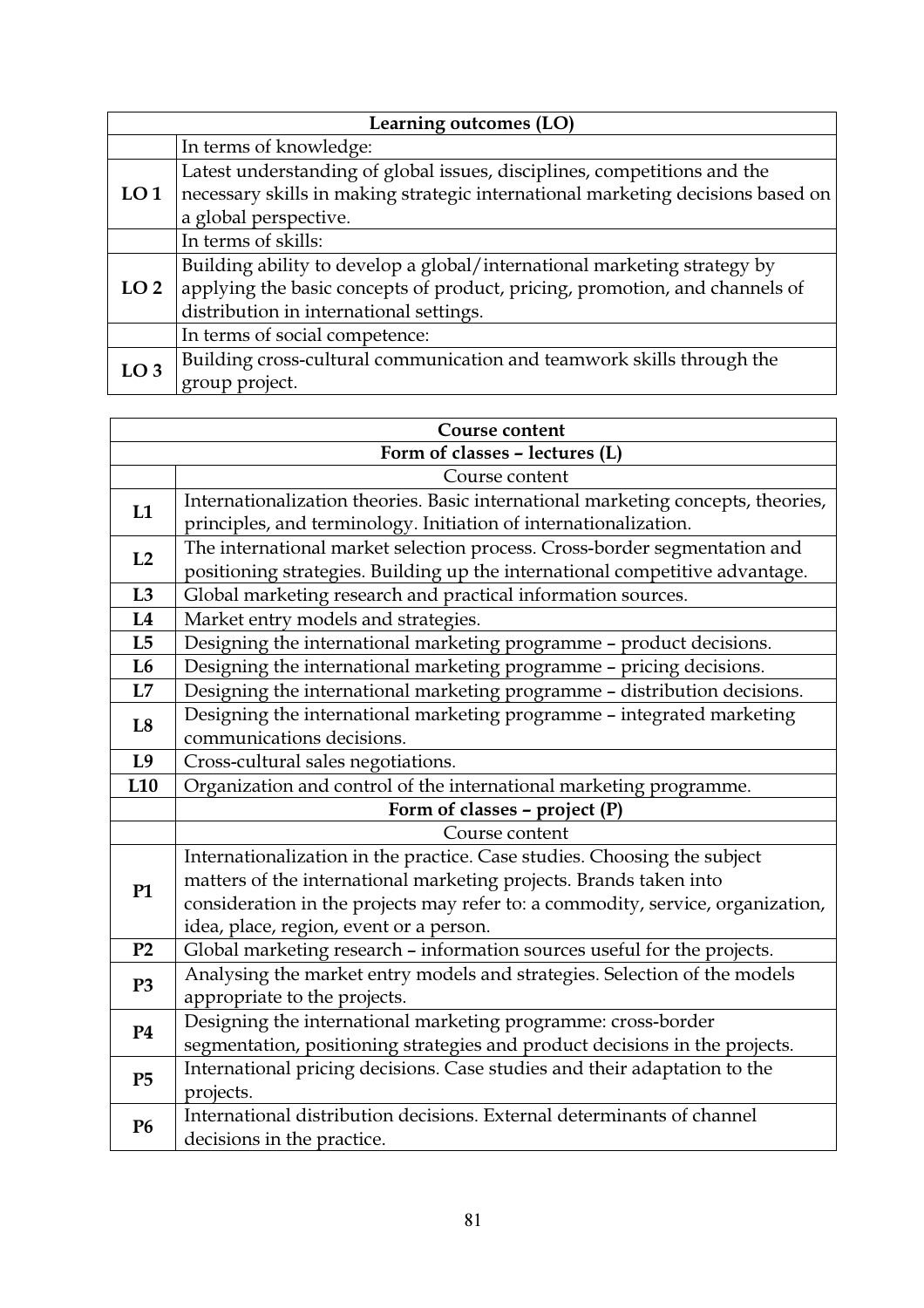| P7              | Integrated marketing communications case studies and decisions in the    |
|-----------------|--------------------------------------------------------------------------|
|                 | project.                                                                 |
| P <sub>8</sub>  | Cross-cultural aspects of the project. Real-world problem-solving.       |
| P <sub>9</sub>  | Organization and control of the international marketing programme in the |
|                 | theory and practice. Adaptation to the projects.                         |
| P <sub>10</sub> | Presentation of the projects, discussion, evaluation.                    |

|                                                  | Required textbooks and other course materials                                 |  |
|--------------------------------------------------|-------------------------------------------------------------------------------|--|
|                                                  | Global Marketing, 7th Edition, S. Hollensen, University of South Denmark      |  |
|                                                  | ISBN-10: 1292100117, ISBN-13: 9781292100111, Pearson 2017.                    |  |
| Recommended textbooks and other course materials |                                                                               |  |
|                                                  | Global Marketing 9th Edition, eBook, Keegan W.J. and Green M.C., SBN13: 978-  |  |
|                                                  | 0134129945, ISBN10: 0134129946, Pearson 2016.                                 |  |
|                                                  | International Marketing, 15th Edition, P. Cateora, M. Gilly, J. Graham, ISBN: |  |
|                                                  | 9780073529943, McGraw-Hill/Irwin 2011.                                        |  |

| The author of the              | Barbara Szymoniuk, Ph.D., Eng. |
|--------------------------------|--------------------------------|
| programme:                     |                                |
| E-mail address:                | $b$ .szymoniuk@pollub.pl       |
| <b>Organizational</b><br>unit: | Department of Marketing        |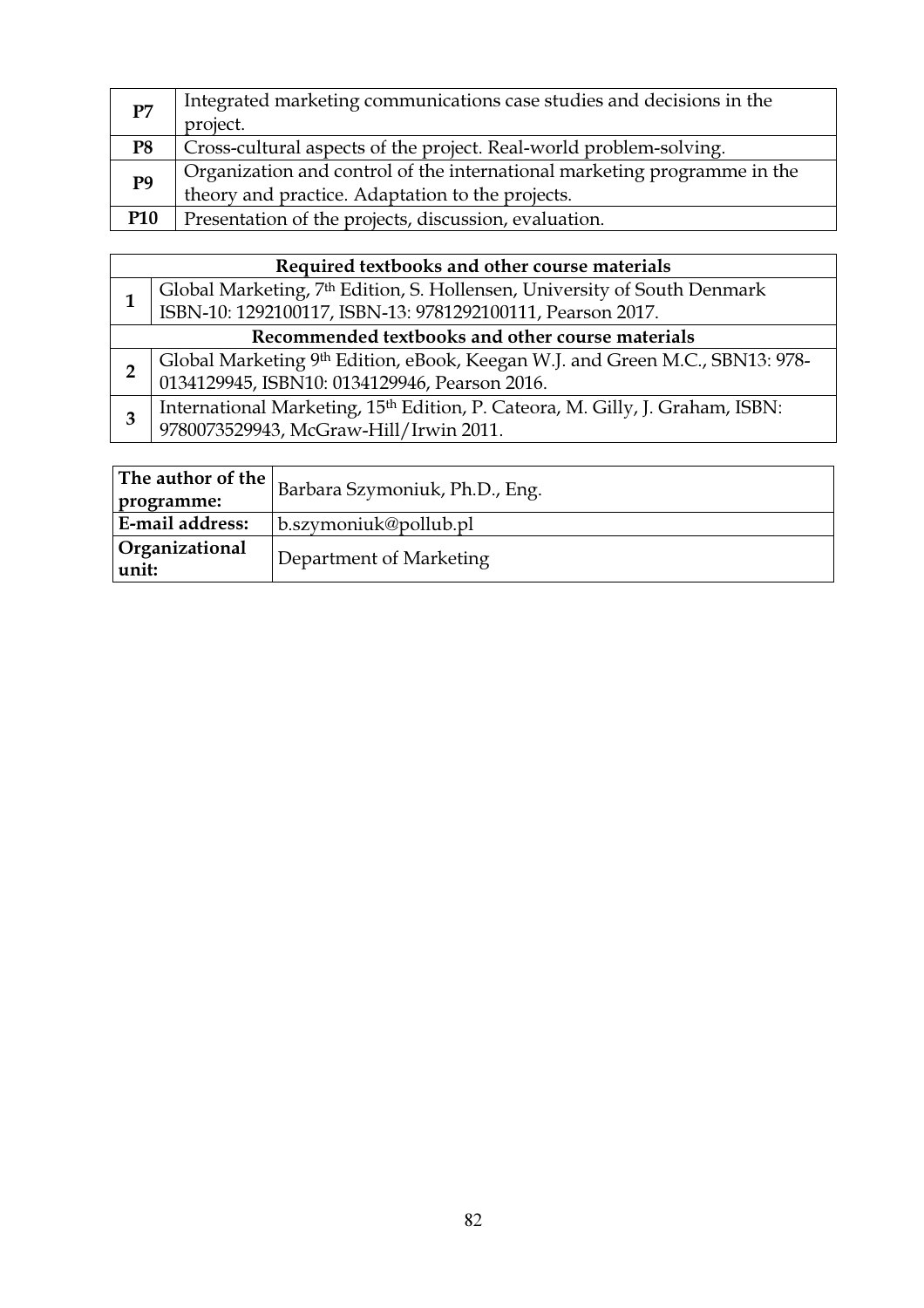



# Management

| Course:                                 | <b>Public Relations</b>                    |
|-----------------------------------------|--------------------------------------------|
|                                         | Specialized course                         |
| Type of the course:                     | Speciality: Entrepreneurship and Marketing |
| Course code:                            | 06-15-1-2-50-0-03                          |
| Year:                                   | Н                                          |
| Semester:                               | Ш                                          |
| Form of the degree programme:           | Full-time                                  |
| Form of classes and number of hours per | 60                                         |
| semester:                               |                                            |
| Lecture                                 | 30                                         |
| Project                                 | 30                                         |
| <b>Number of ECTS credits:</b>          | 4 ECTS                                     |
| Form of assessment:                     | Course credit                              |
| Course language:                        | English                                    |

| Course objective (CO) |                                                                                  |
|-----------------------|----------------------------------------------------------------------------------|
| CO <sub>1</sub>       | The students will get familiarized with the basic issues, concepts, regularities |
|                       | and potential problems associated with public relations.                         |
| CO <sub>2</sub>       | The students will get acquainted with issues associated with the perception      |
|                       | and the role of public relations in contemporary organizations.                  |
|                       | The students will be prepared and equipped for an adequate response to           |
| CO <sub>3</sub>       | dynamic changes in the market surrounding, both in communication and             |
|                       | image enhancement aspects.                                                       |
| CO <sub>4</sub>       | The students will get acquainted with the goal and objectives of a deliberate    |
|                       | market image building and creating organizational identity.                      |
| CO <sub>5</sub>       | The students will get acquainted with the principles of designing and            |
|                       | scheduling PR activities.                                                        |
| CO6                   | The students will get acquainted with methods of assessing the effectiveness     |
|                       | and efficiency of PR activities.                                                 |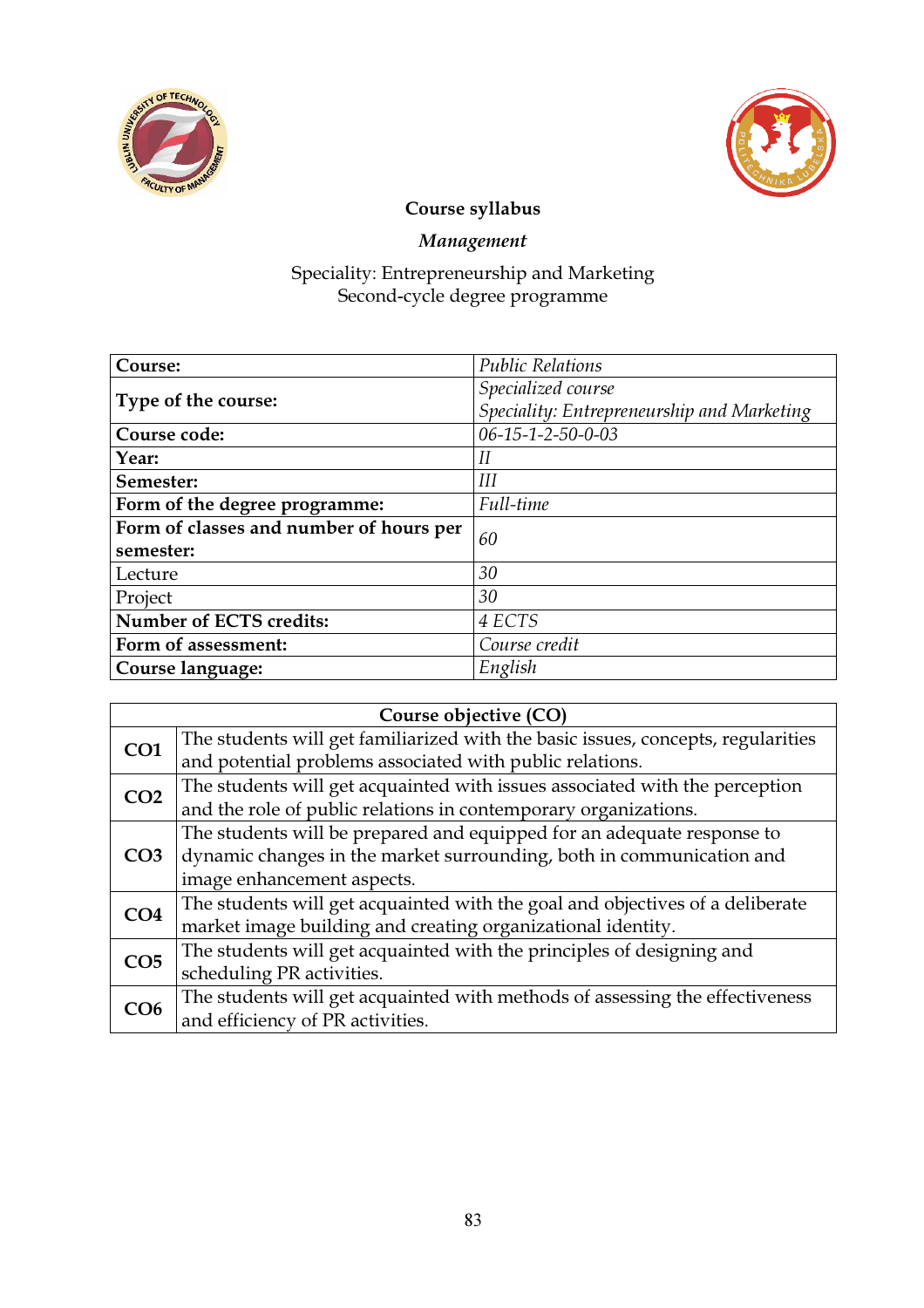| Prerequisites in terms of knowledge, skills and other competencies |  |
|--------------------------------------------------------------------|--|
| Basic knowledge of management rudiments.                           |  |
| Basic knowledge in the field of marketing.                         |  |
| Basic knowledge in the field of specialised marketing.             |  |
| Basic knowledge in the field of marketing promotion.               |  |

|                 | Learning outcomes (LO)                                                          |  |
|-----------------|---------------------------------------------------------------------------------|--|
|                 | In terms of knowledge:                                                          |  |
| LO <sub>1</sub> | The students can define the public relations concepts.                          |  |
| LO <sub>2</sub> | The students can list communication methods used by an organization in          |  |
|                 | order to react to the dynamic market change.                                    |  |
|                 | In terms of skills:                                                             |  |
| LO <sub>3</sub> | The students can identify the goal and motivations for undertaking PR           |  |
|                 | activities in a specific real situation.                                        |  |
| LO <sub>4</sub> | The students can enumerate various public relations techniques                  |  |
|                 | In terms of social competence:                                                  |  |
| LO <sub>5</sub> | The students can identify the ways of assessing results of PR activities in the |  |
|                 | social and market contexts.                                                     |  |

|                 | <b>Course content</b>                                                            |  |
|-----------------|----------------------------------------------------------------------------------|--|
|                 | Form of classes - lectures (L)                                                   |  |
|                 | Course content                                                                   |  |
| L1              | Introductory issues. The concept of public relations and an overview of basic    |  |
|                 | concepts.                                                                        |  |
| L2              | The role and functions of public relations in marketing activity of enterprises, |  |
|                 | institutions and organizations.                                                  |  |
| L3              | Designing PR campaigns.                                                          |  |
| L4              | 4 Public relations techniques - basic principles concerning maintaining          |  |
|                 | contacts with the media.                                                         |  |
| L5              | The role and tasks of internal public relations.                                 |  |
| L6              | Internal communications campaigns - support to change occurring in               |  |
|                 | enterprises, organizations and institutions.                                     |  |
| L7              | Organising special events.                                                       |  |
| L8              | Event marketing.                                                                 |  |
| L9              | New media and techniques in public relations.                                    |  |
| L10             | Specificity of Polish PR. Ethics and law in public relations. PR organizations   |  |
|                 | in Poland and other countries.                                                   |  |
| L <sub>11</sub> | Dealing with crisis situations.                                                  |  |
| L12             | PR campaigns - case studies.                                                     |  |
| L13             | Analysis of the most common mistakes.                                            |  |
| L14             | Monitoring PR activities and measuring their effectiveness.                      |  |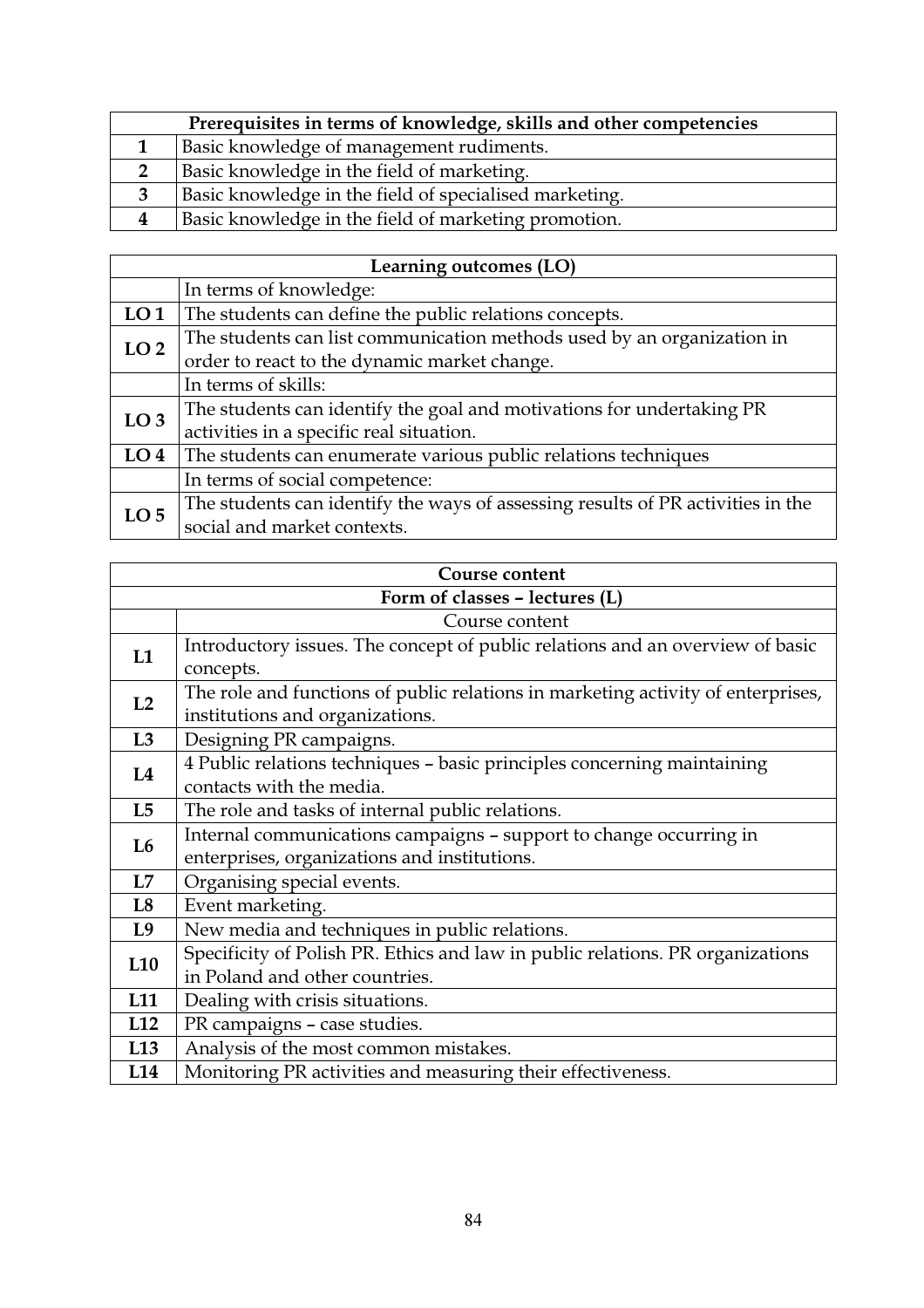|                | Form of classes - project (P)                                                    |
|----------------|----------------------------------------------------------------------------------|
|                | Course content                                                                   |
| <b>P1</b>      | Basic PR concepts.                                                               |
| P <sub>2</sub> | The role and functions of public relations in marketing activity of enterprises, |
|                | institutions and organizations.                                                  |
| P <sub>3</sub> | Designing PR campaigns.                                                          |
| <b>P4</b>      | PR campaigns - case studies.                                                     |
| P5             | Public relations techniques - basic principles concerning maintaining contacts   |
|                | with the media.                                                                  |
| <b>P6</b>      | The role and tasks of internal public relations.                                 |
| P7             | Organising special events.                                                       |
| P <sub>8</sub> | Event marketing.                                                                 |
| P <sub>9</sub> | New media and techniques in public relations                                     |
| <b>P10</b>     | Social media in public relations.                                                |
| <b>P11</b>     | . Handling crisis situations.                                                    |
| <b>P12</b>     | PR campaigns - case studies.                                                     |
| <b>P13</b>     | Non-standard manifestations of public relations activities.                      |
| <b>P14</b>     | Monitoring and measuring the effectiveness of PR activities.                     |

| Required textbooks and other course materials                               |  |
|-----------------------------------------------------------------------------|--|
| Praktycznie o PR. Case studies projektów nagrodzonych w konkursie ZFPR      |  |
| Złote Spinacze, ZFPR, Warszawa 2011.                                        |  |
| Tworzyło D., Chmielewski Z. (red.), Badania i pomiar efektów w public       |  |
| relations, Newsline, Rzeszów 2010.                                          |  |
| 3 Wojcik K., Public relations - wiarygodny dialog z otoczeniem, Placet,     |  |
| Warszawa 2005.                                                              |  |
| Szymoniuk B. (red.), Komunikacja marketingowa. Instrumenty metody, PWE,     |  |
| Warszawa 2006.                                                              |  |
| Tworzyło D., Macierz celów wizerunkowych w procesie oceny efektów public    |  |
| relations, Wyższa Szkoła Informatyki i Zarządzania, Rzeszów 2008.           |  |
| Recommended textbooks and other course materials                            |  |
| Szymańska A., Public relations w systemie zintegrowanej komunikacji         |  |
| marketingowej, Unimex, Wrocław 2005.                                        |  |
| Sztuka Public Relations. Z doświadczeń polskich praktyków. Wydanie II       |  |
| poszerzone, ZFPR, Warszawa 2011.                                            |  |
| "Media i Marketing Polska", "Marketing i Rynek", "Marketing w Praktyce",    |  |
| "Manager", "Piar", "Personel", "Press", "PR-Week", "Frontline", "Reputation |  |
| Management.                                                                 |  |
|                                                                             |  |

| The author of the $\vert_{\Lambda}$<br>programme:  | Magdalena Rzemieniak, Associate Professor, Ph.D., D.Sc., Eng. |
|----------------------------------------------------|---------------------------------------------------------------|
| <b>E-mail address:</b>                             | m.rzemieniak@pollub.pl                                        |
| Organizational<br>Department of Marketing<br>unit: |                                                               |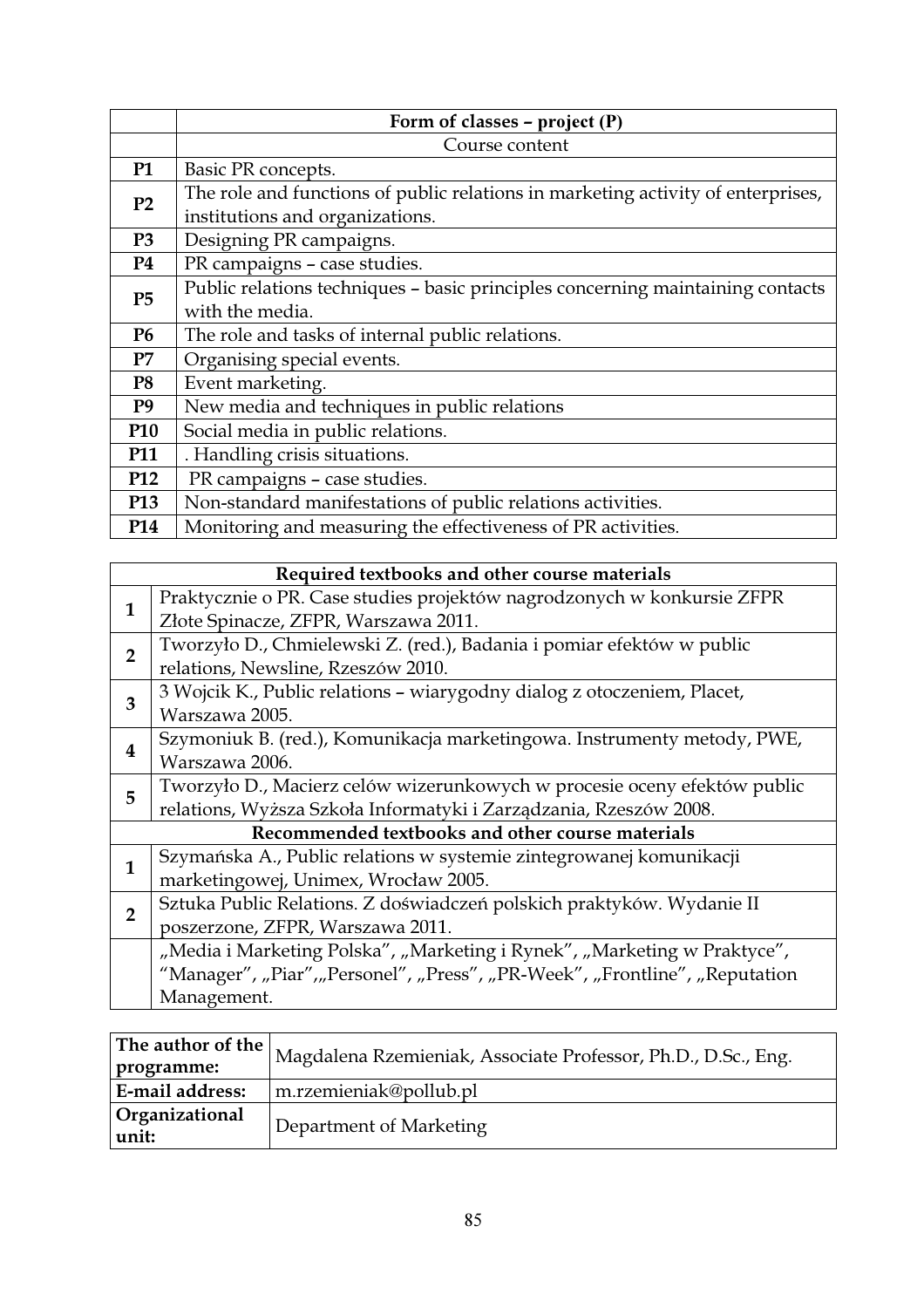



# Management

| Course:                                 | Advertising                                    |
|-----------------------------------------|------------------------------------------------|
|                                         | Specialized course                             |
| Type of the course:                     | Speciality: Entrepreneurship and Marketing     |
| Course code:                            | 06-15-1-2-50-0-04                              |
| Year:                                   | II                                             |
| Semester:                               | Ш                                              |
| Form of the degree programme:           | Full-time                                      |
| Form of classes and number of hours per | 45                                             |
| semester:                               |                                                |
| Lecture                                 | 15                                             |
| Classes                                 | 30                                             |
| Number of ECTS credits:                 | 3 ECTS                                         |
| Form of assessment:                     | Evaluation of submitted and presented projects |
|                                         | Oral exam                                      |
| Course language:                        | English                                        |

| Course objectives (CO) |                                                                               |
|------------------------|-------------------------------------------------------------------------------|
| CO <sub>1</sub>        | To introduce the students to the advertising activities of companies.         |
| CO <sub>2</sub>        | To acquaint students with modern tools of advertising.                        |
| CO <sub>3</sub>        | To teach how to plan effectively advertising campaign and how to evaluate its |
|                        | effects.                                                                      |
| CO <sub>4</sub>        | To create students' ability to create effective advertising activities.       |

| Prerequisites in terms of knowledge, skills and other competencies |
|--------------------------------------------------------------------|
| <b>Fundamentals of marketing</b>                                   |

| Learning outcomes (LO) |                                                                                       |
|------------------------|---------------------------------------------------------------------------------------|
|                        | In terms of knowledge:                                                                |
|                        | LO 1   Defines advertising, describes the process of its creation and implementation. |
|                        | LO 2   Explains modern tools of real and virtual advertising.                         |
|                        | In terms of skills:                                                                   |
|                        | LO 3 Draws the project of a creative advertising campaign up for enterprises.         |
|                        | LO 4 $ $ Can make an appraisal of effects of advertising actions.                     |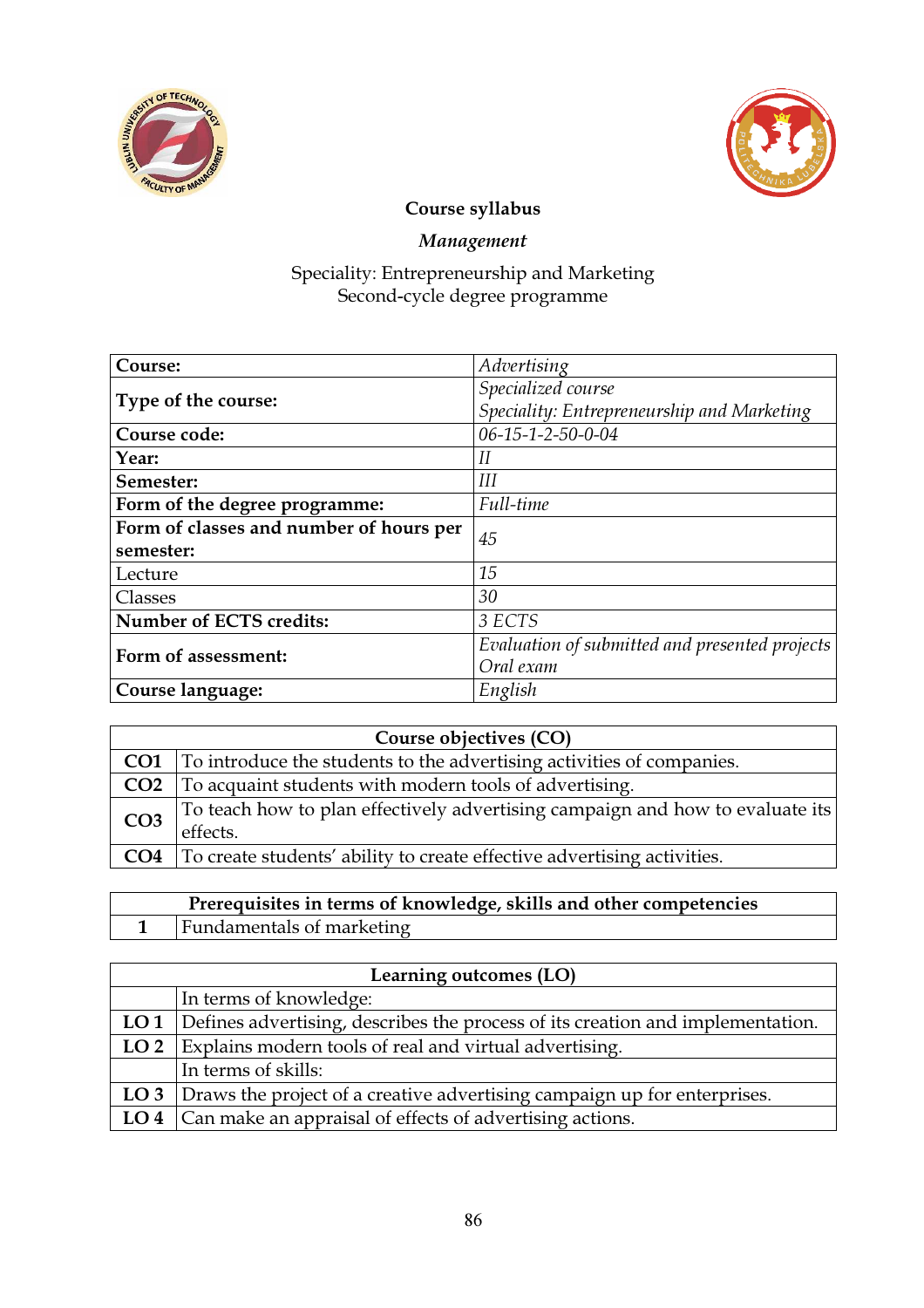|                 | In terms of social competence:                                                 |
|-----------------|--------------------------------------------------------------------------------|
| LO <sub>5</sub> | Is open to a cooperation in the process of team action planning from the scope |
|                 | of advertising.                                                                |
| LO <sub>6</sub> | Is prepared for acting according to principles of the code of ethics of the    |
|                 | advertisement.                                                                 |

|                | Course content                                                                 |
|----------------|--------------------------------------------------------------------------------|
|                | Form of classes - lectures (L)                                                 |
|                | Course content                                                                 |
| L1             | Advertisement relating to the instrumentation of the marketing                 |
|                | communication. History of the world commercials. Definitions of the            |
|                | advertisement. Chief market participants of the advertisement.                 |
| L2             | Advertising brief and process of planning an advertising campaign (6M          |
|                | scheme).                                                                       |
| L3             | Classical and alternative media of the advertisement - characteristics and the |
|                | specificity. Structure of media-plan and criteria for the choice of media.     |
|                | Principles of the creation of effective advertising announcements. The slogan  |
| L4             | and the advertising text, music in the advertisement. Images and the           |
|                | symbolism of colours in the advertisement. Heroes of commercials.              |
| L5             | The meaning of emotions in the advertisement: advertainment and                |
|                | shockvertising.                                                                |
| L6             | Modern advertising forms.                                                      |
| L7             | Supplementing advertising forms: gadgets, POS materials, happenings,           |
|                | partner campaigns and events.                                                  |
| L8             | Advertising festivals in Poland and in the world.                              |
| L <sub>9</sub> | Assessment of effectiveness of advertising action. Planning and testing        |
|                | indicators.                                                                    |
|                | Legal conditioning of the advertising activity. "Code of Ethics of the         |
| L10            | Advertisement" and "Ethics in the Advertisement" of Papal Council of Means     |
|                | of the Social Form.                                                            |
|                | Form of classes - classes (C)                                                  |
|                | Course content                                                                 |
|                | Specificity of the advertisement as the instrument of the marketing            |
| C1             | communication. Chief market participants of the advertisement on the           |
|                | demand and supply side. Analysis of examples of the most famous                |
|                | advertisements in the history of the world commercial.                         |
| C <sub>2</sub> | Analysis of brief advertising contents. Brief and the process of planning an   |
|                | advertising campaign.                                                          |
|                | Analysis of classical and alternative media of the advertisement. Structure of |
| C <sub>3</sub> | media-plan and criteria for the choice of media.                               |
|                | Principles of the creation of effective advertising announcements and success  |
| C <sub>4</sub> | factors of the advertisement. Analysis of pretended cases of both inept        |
|                | advertisements and their elements: of the slogan and the advertising text,     |
|                | music, images and symbolism of colours, of heroes of commercials.              |
| C <sub>5</sub> | Emotions in the advertisement. Analysis of success factors and risks of the    |
|                | effectiveness.                                                                 |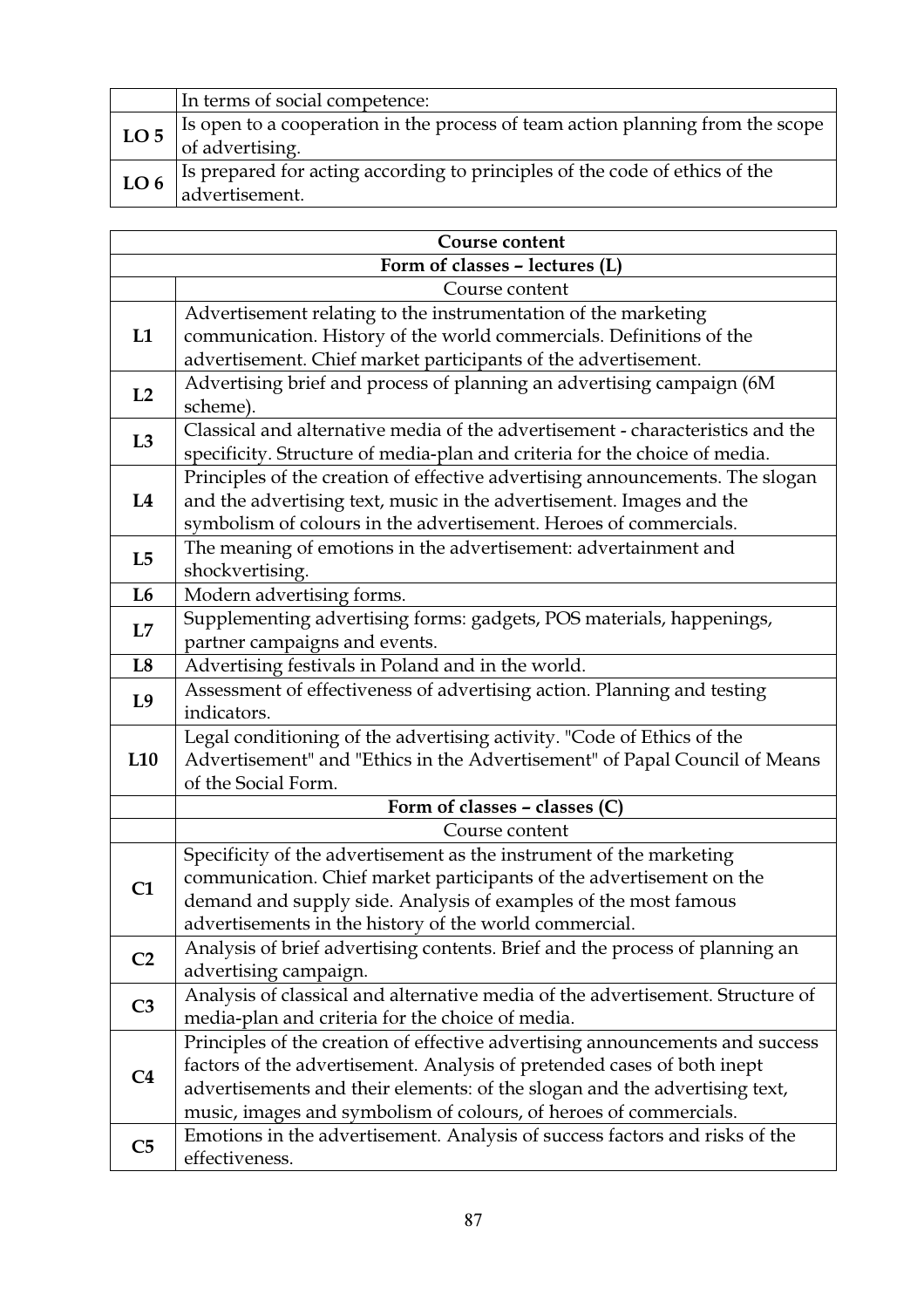| C6             | Modern advertising forms: e.g. Internet, community advertisement, mobile.    |
|----------------|------------------------------------------------------------------------------|
|                | Risk of the manipulation.                                                    |
|                | Supplementing advertising forms: advertising gadgets, POS materials,         |
| C7             | happenings, partner campaigns and events. Analyses of cases and success      |
|                | factors.                                                                     |
| C8             | Festivals and advertising competitions in Poland and in the world.           |
|                | Assessment of effectiveness of advertising action. Planning and testing      |
| C <sub>9</sub> | indicators on the example of the most effective advertising campaigns led in |
|                | Poland.                                                                      |
| C10            | Ethics in advertising.                                                       |

|                                                  | Required textbooks and other course materials                                          |  |
|--------------------------------------------------|----------------------------------------------------------------------------------------|--|
|                                                  | Advertising, Iain MacRury, Taylor & Francis Ltd, 2008, ISBN13 (EAN):<br>9780415251266. |  |
| Recommended textbooks and other course materials |                                                                                        |  |
| n                                                | Internet sites about advertising.                                                      |  |

| The author of the<br>programme: | Magdalena Maciaszczyk, Ph.D. |
|---------------------------------|------------------------------|
| E-mail address:                 | m.maciaszczyk@pollub.pl      |
| Organizational<br>unit:         | Department of Marketing      |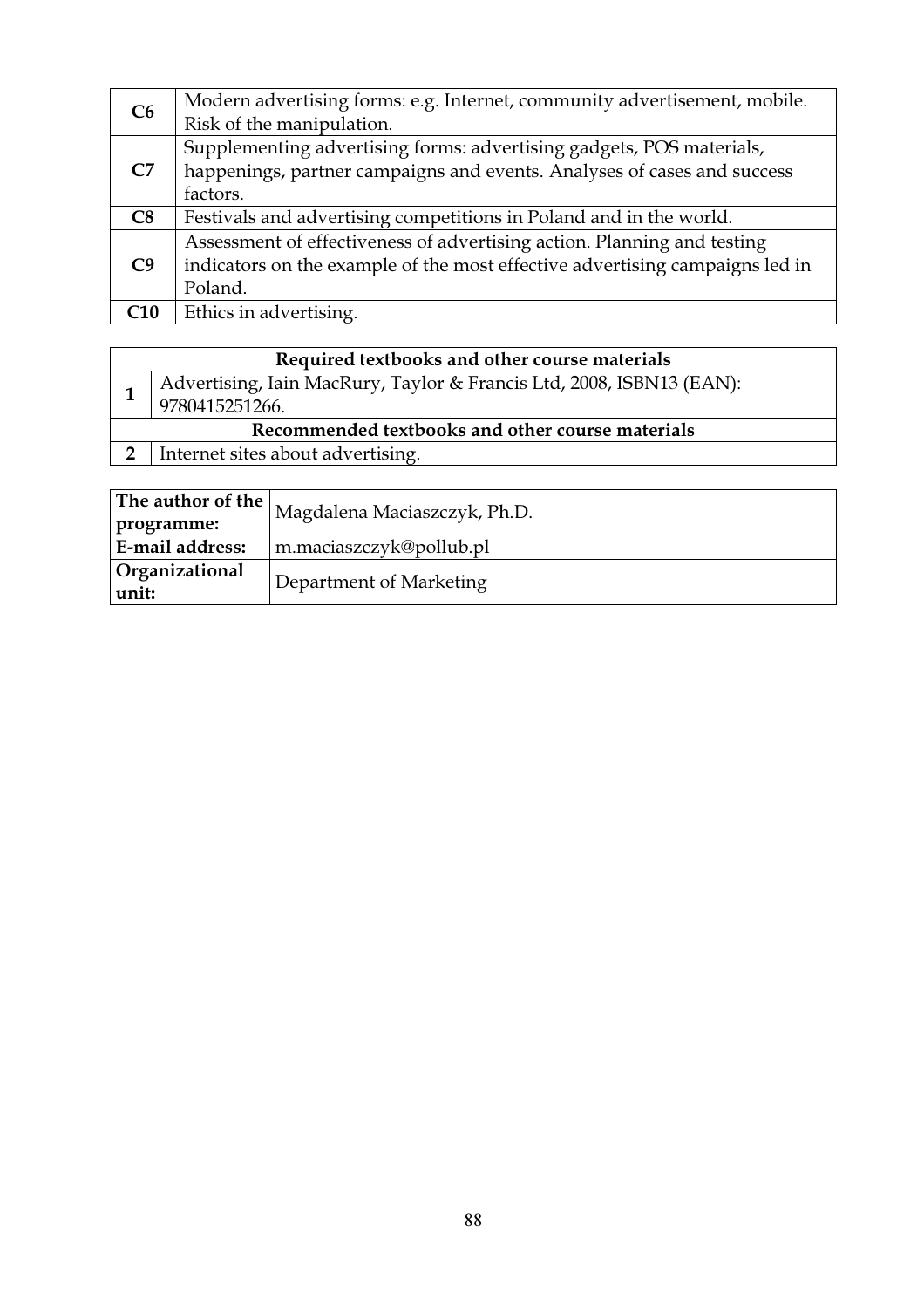



# Management

| Course:                                 | Quality Systems Projecting                 |
|-----------------------------------------|--------------------------------------------|
|                                         | Specialized course                         |
| Type of the course:                     | Speciality: Entrepreneurship and Marketing |
| Course code:                            | $06 - 15 - 1 - 2 - 50 - 0 - 05$            |
| Year:                                   | Н                                          |
| Semester:                               | Ш                                          |
| Form of the degree programme:           | Full-time                                  |
| Form of classes and number of hours per | 45                                         |
| semester:                               |                                            |
| Lecture                                 | 30                                         |
| Project                                 | 15                                         |
| <b>Number of ECTS credits:</b>          | 3 ECTS                                     |
| Form of assessment:                     | <b>Test</b>                                |
| Course language:                        | English                                    |

| Course objective (CO) |                                                                                  |
|-----------------------|----------------------------------------------------------------------------------|
|                       | <b>CO1</b> To acquaint students with the requirements of ISO 9001.               |
|                       | <b>CO2</b> Teaching students to create procedures for quality management system. |
|                       | <b>CO3</b> Presentation of tools and methods to improve organizations.           |
|                       | <b>CO4</b> Identifying quality costs in organizations.                           |

| Prerequisites in terms of knowledge, skills and other competencies |                                     |
|--------------------------------------------------------------------|-------------------------------------|
|                                                                    | Fundamentals of quality management. |

| Learning outcomes (LO) |                                                                           |
|------------------------|---------------------------------------------------------------------------|
|                        | In terms of knowledge:                                                    |
| LO <sub>1</sub>        | The student can interpret the clauses of ISO 9001.                        |
| LO <sub>2</sub>        | The student can identify correctly the costs of quality management in the |
|                        | organization.                                                             |
|                        | In terms of skills:                                                       |
| LO <sub>3</sub>        | performs quality management system procedure                              |
| LO <sub>4</sub>        | knows how to plan the implementation of a quality management system       |
| LO <sub>5</sub>        | uses tools and methods to improve quality in the organization             |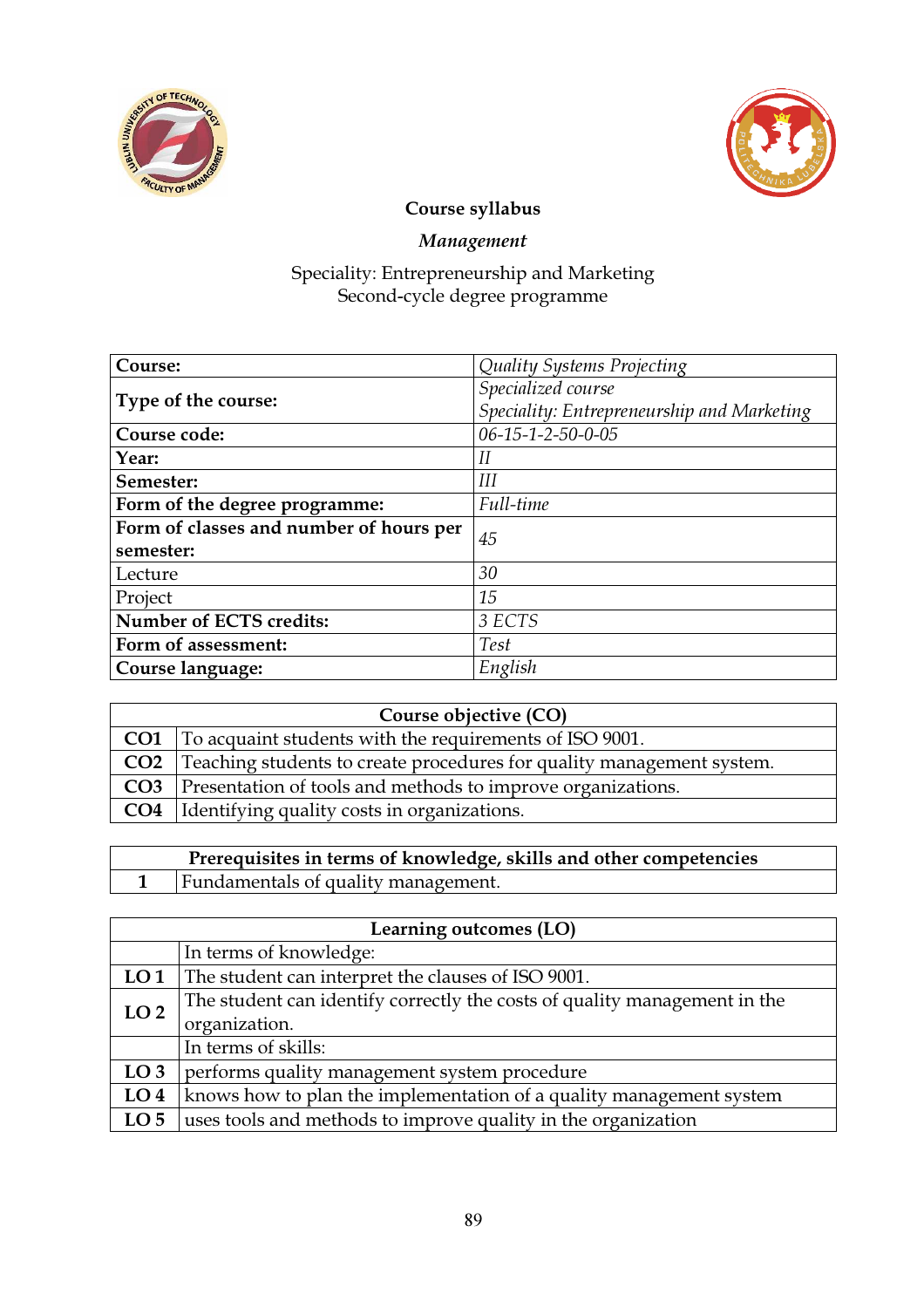| In terms of social competence:                                    |
|-------------------------------------------------------------------|
| LO $6$ The student actively participates in the work of the team. |

| <b>Course content</b> |                                                                                                                                                                                 |
|-----------------------|---------------------------------------------------------------------------------------------------------------------------------------------------------------------------------|
|                       | Form of classes - lectures (L)                                                                                                                                                  |
|                       | Course content                                                                                                                                                                  |
| L1                    | Quality Management System (QMS) - essence, types and importance for the<br>modern enterprise.                                                                                   |
| L2                    | QMS according to the requirements of ISO 9001.                                                                                                                                  |
| L3                    | A general procedure for the design, implementation and certification of the<br>Quality Management System according to ISO 9001.                                                 |
| L4                    | Implementation, certification and maintenance of Quality Management<br>System according to ISO 9001.                                                                            |
| L5                    | The process approach to QMS ISO standards.                                                                                                                                      |
| L6                    | Documenting the QMS - the structure of the documentation, the procedure - a<br>management tool in the process of QMS.                                                           |
| L7                    | Procedures QMS according to the requirements of ISO 9001. The design and<br>review of the system procedures, implementing procedures.                                           |
| L8                    | Planning for implementation of the QMS. Objectives, prerequisites, decisions<br>and actions pre-implementation.                                                                 |
| L <sub>9</sub>        | Analysis and diagnosis of the existing system to the needs of the planned<br>QMS - "audit zero".                                                                                |
| L10                   | Auditor and its role in improving.                                                                                                                                              |
| L11                   | Problems in the implementation of the QMS.                                                                                                                                      |
| L12                   | The costs of quality management.                                                                                                                                                |
| L <sub>13</sub>       | Tools and methods for improving the quality.                                                                                                                                    |
| L14                   | Other systems built based on ISO standards.                                                                                                                                     |
| L15                   | Test check.                                                                                                                                                                     |
|                       | Form of classes - classes (C)                                                                                                                                                   |
|                       | Course content                                                                                                                                                                  |
| C1                    | SO 9001 and other standards define requirements for quality management<br>systems. Characteristics of enterprises from the point of view of the quality<br>management system.   |
| C <sub>2</sub>        | Design principles of quality management system - providing guidelines for<br>the project with the specific data and input assumptions. Consultation with<br>students.           |
| C <sub>3</sub>        | Preparing the company to implement a quality system - the schedule,<br>choosing a certification body. Documenting the quality management system -<br>the essence, the division. |
| C <sub>4</sub>        | Policy development of quality policy. Consultation on the independent design<br>quality management system documentation.                                                        |
| C5                    | The practice of creation of system documentation: quality manual,<br>procedures, records. Typical records and documents of the quality system.                                  |
| C6                    | Creating control department in the organization, involvement of employees in<br>quality and customer satisfaction surveys. Consultation with students.                          |
| C7                    | Developing measures of process. Consultation with students.                                                                                                                     |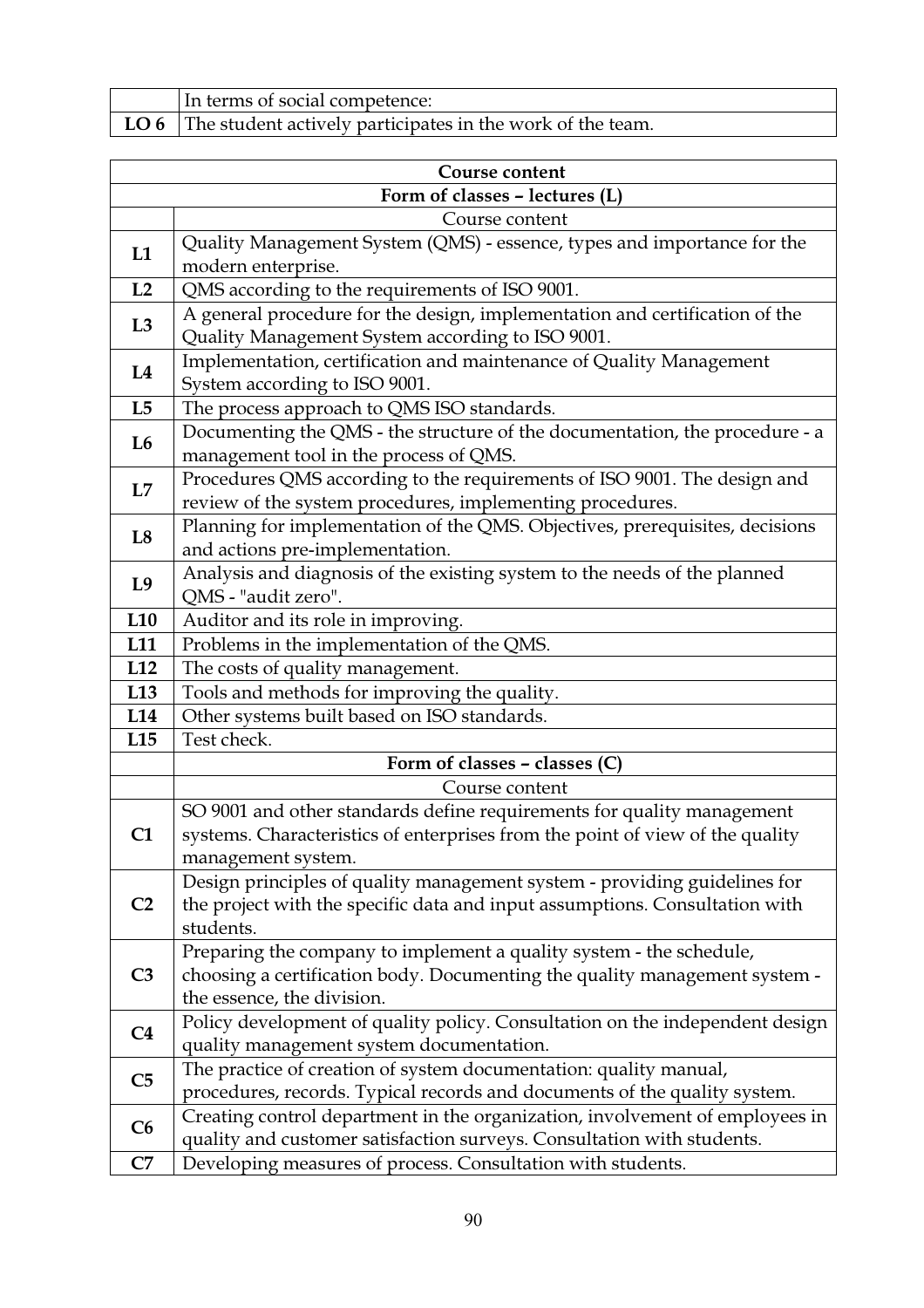# C8 Presentation and discussion of projects.

| Required textbooks and other course materials                          |  |  |
|------------------------------------------------------------------------|--|--|
| 1   R. Panneerselvam, P. Sivasankaran, Quality Management, Delhi 2014. |  |  |
| Schweitzer T. (red.), Normalization, PKN, 2010.                        |  |  |
| ISO 9001standards.                                                     |  |  |

| programme:              | $\sqrt{\frac{1}{n}}$ The author of the $\vert$ Piotr Blicharz, Ph.D., Eng. |  |
|-------------------------|----------------------------------------------------------------------------|--|
| E-mail address:         | p.blicharz@pollub.pl                                                       |  |
| Organizational<br>unit: | Department of Strategy and Business Planning                               |  |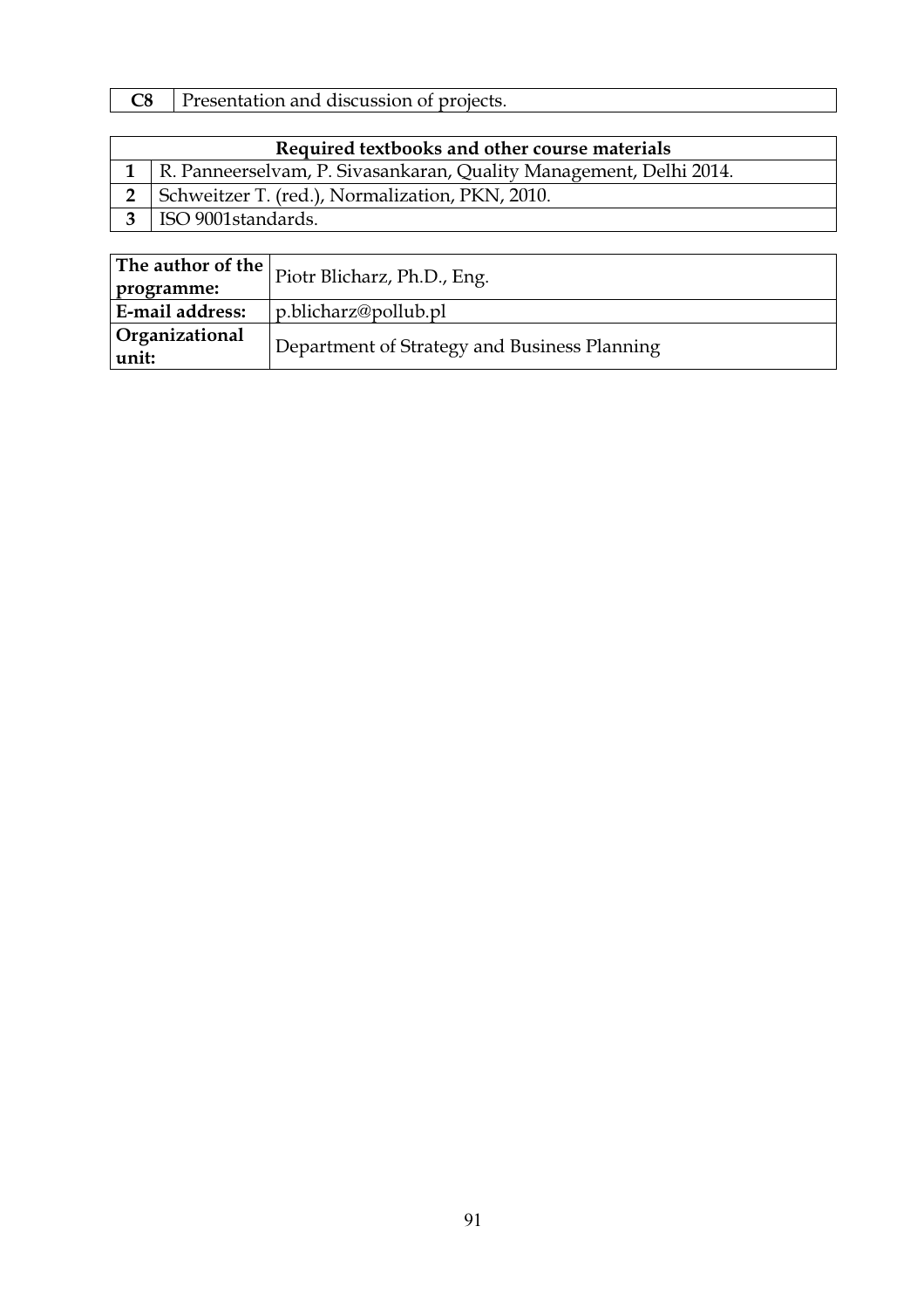



### Course syllabus Management Speciality: Entrepreneurship and Marketing Second-cycle degree programme

| Course:                                 | Corporate Social Responsibility (CSR)      |
|-----------------------------------------|--------------------------------------------|
|                                         | Specialized course                         |
| Type of the course:                     | Speciality: Entrepreneurship and Marketing |
| Course code:                            | 06-15-1-2-50-0-06                          |
| Year:                                   | Н                                          |
| Semester:                               | Ш                                          |
| Form of the degree programme:           | Full-time                                  |
| Form of classes and number of hours per | 45                                         |
| semester:                               |                                            |
| Lecture                                 | 15                                         |
| Classes                                 | 30                                         |
| Number of ECTS credits:                 | 3 ECTS                                     |
| Form of assessment:                     | Course credit                              |
| <b>Course language:</b>                 | English                                    |

| Course objective (CO) |                                                                                 |
|-----------------------|---------------------------------------------------------------------------------|
| CO <sub>1</sub>       | Acquisition of knowledge and skills to understand the essence and meaning of    |
|                       | corporate social responsibility (CSR).                                          |
| CO <sub>2</sub>       | Acquisition of abilities to identify problems in this field and ways of solving |
|                       | them.                                                                           |
| CO <sub>3</sub>       | Acquisition of skills and attitudes of a socially responsible manager.          |
| CO <sub>4</sub>       | Obtaining basic skills in the scope of using the knowledge in the field of      |
|                       | Corporate Social Responsibility (CSR).                                          |

| Prerequisites in terms of knowledge, skills and other competencies |             |  |
|--------------------------------------------------------------------|-------------|--|
|                                                                    | $1$   None. |  |

| Learning outcomes (LO) |                                                                                                 |  |
|------------------------|-------------------------------------------------------------------------------------------------|--|
|                        | In terms of knowledge:                                                                          |  |
| LO <sub>1</sub>        | Student lists and defines the basic concepts from the corporate social<br>responsibility field. |  |
|                        | LO 2 Student possesses knowledge about the models, methods, tools used in CSR.                  |  |
|                        | LO 3 Student knows how to create and apply CSR strategies.                                      |  |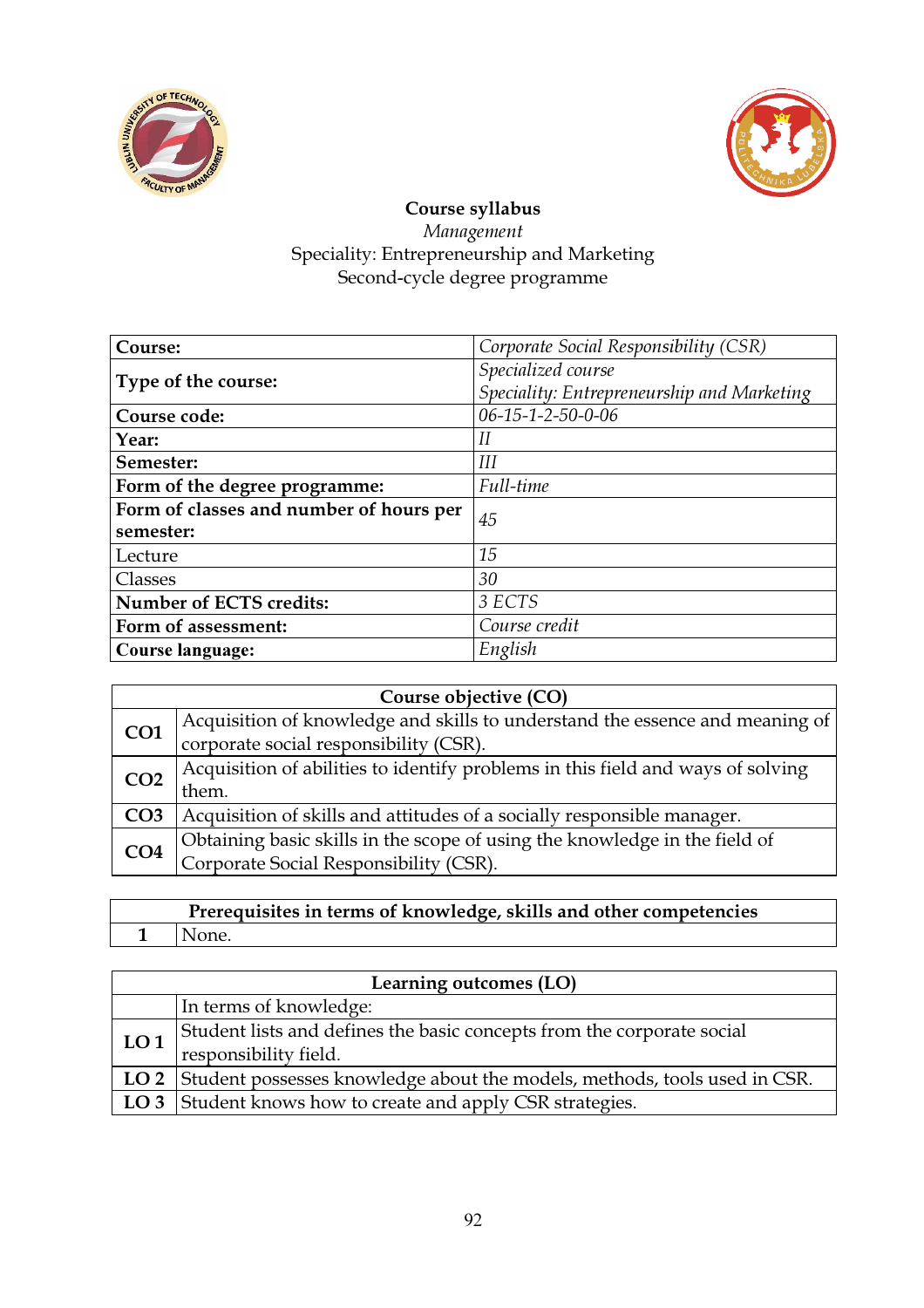|                 | In terms of skills:                                                            |  |
|-----------------|--------------------------------------------------------------------------------|--|
| LO <sub>4</sub> | Student formulates research problems and collects relevant data from the field |  |
|                 | of CSR.                                                                        |  |
| LO <sub>5</sub> | Student designs socially responsible activities.                               |  |
| LO <sub>6</sub> | Student examines the ways of evaluating the effects of socially responsible    |  |
|                 | activities.                                                                    |  |
|                 | In terms of social competence:                                                 |  |
| LO7             | Student cooperates with other participants in task groups.                     |  |
| LO <sub>8</sub> | Student solves problems in the field of CSR and knows how to prevent them.     |  |
| LO <sub>9</sub> | Student follows the principles of CSR.                                         |  |

| Course content                 |                                                                               |
|--------------------------------|-------------------------------------------------------------------------------|
| Form of classes - lectures (L) |                                                                               |
|                                | Course content                                                                |
|                                | Corporate Social Responsibility (CSR) - a historical line, definition,        |
| L1                             | contemporary recognition, models and standards of social responsibility. CSR  |
|                                | conditionings and its perception in Poland.                                   |
|                                | Basic models of social responsibility. The stakeholders - CSR theory.         |
| L2                             | Stakeholders management in the strategic management system of the             |
|                                | company The dispute over corporate social responsibility - CSR and PR.        |
| L3                             | Responsible corporate management - wide and narrow view.                      |
|                                | Personnel management and CSR. Conflict of interests and the employees' and    |
| L4                             | organization's responsibilities. Human Rights as a basic responsibility       |
|                                | towards the employee Institutionalization of ethics in management.            |
| L5                             | The unit's moral choices in the consumer culture. Modern ethical standards of |
|                                | the consumer culture.                                                         |
| L6                             | Environmental responsibility.                                                 |
| L7                             | Reporting as an important element of CSR strategy in organization. Social     |
|                                | responsibility as a source of competitive advantage.                          |
| L8                             | The company's development as a process of creating value for stakeholders.    |
|                                | Form of classes - classes (C)                                                 |
|                                | Course content                                                                |
| C1                             | Discussing the scope of the subject; discussing the literature and credit     |
|                                | requirements. Assigning tasks. Corporate Social Responsibility (CSR) -        |
|                                | historical line, modern take, definition - case studies, team exercises,      |
|                                | discussion.                                                                   |
| C <sub>2</sub>                 | Models and norms of social responsibility. CSR conditions and perception in   |
|                                | Poland - case study, exercises, discussion.                                   |
| C <sub>3</sub>                 | Responsible corporate management - video, discussion.                         |
| C <sub>4</sub>                 | The dispute over corporate social responsibility - CSR and PR - exercises,    |
|                                | discussion, preparation of CSR strategy.                                      |
| C <sub>5</sub>                 | Presentations of selected CSR strategies prepared by students.                |
| C6                             | Presentations of selected CSR strategies prepared by students.                |
| C7                             | Presentations of selected CSR strategies prepared by students.                |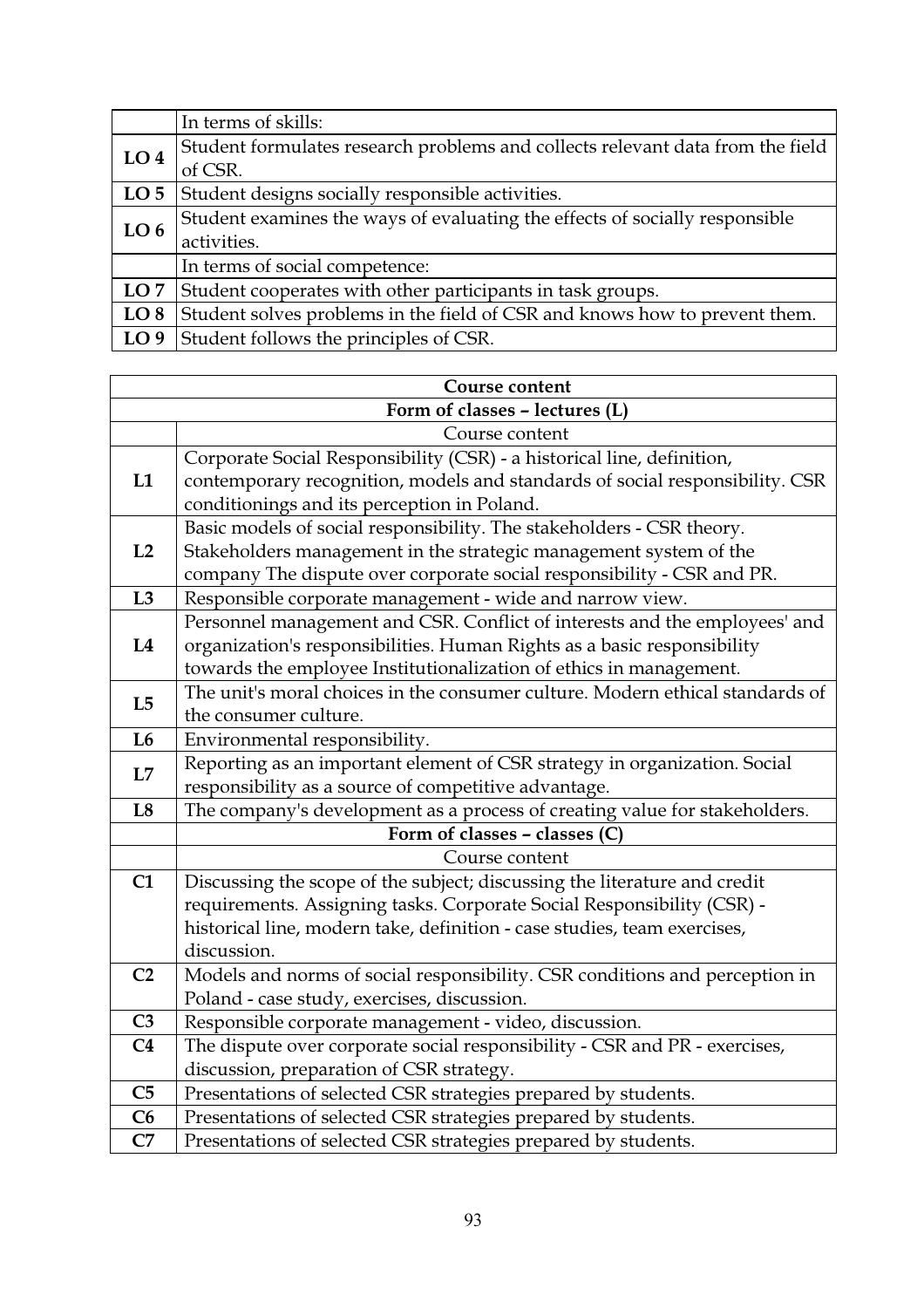| C8             | Presentations of selected CSR strategies prepared by students.                 |  |
|----------------|--------------------------------------------------------------------------------|--|
| C <sub>9</sub> | Personnel management and CSR. Conflict of interests and the employees' and     |  |
|                | the organization's responsibilities.                                           |  |
| C10            | Human Rights as a basis for liability to the employee. Institutionalization of |  |
|                | ethics in management.                                                          |  |
| C11            | Unit's moral choices in consumer culture. Modern ethical standards in          |  |
|                | consumer culture-case study analysis, discussion, team work.                   |  |
| C12            | Environmental responsibility of business - case study, video, team exercises.  |  |
| C13            | Reporting as an important element of CSR strategies in organisations -         |  |
|                | documents analysis and group discussion.                                       |  |
| C14            | Company development as a process of value creation for stakeholders - case     |  |
|                | studies, exercises, discussion.                                                |  |
| C15            | Course summary - an overall course discussion on the basis of partial          |  |
|                | assessments. Obtaining course credit.                                          |  |

|                                                  | Required textbooks and other course materials                              |  |
|--------------------------------------------------|----------------------------------------------------------------------------|--|
| 1                                                | Gasparski W., Biznes, etyka, odpowiedzialność, PWN 2011.                   |  |
| $\mathbf{2}$                                     | Paliwoda-Matiolańska A., Odpowiedzialność społeczna w procesie zarządzania |  |
|                                                  | przedsiębiorstwem, C.H. Beck 2009.                                         |  |
| 3                                                | Rybak M., Etyka menadżera - społeczna odpowiedzialność przedsiębiorstwa,   |  |
|                                                  | Wydawnictwo Naukowe PWN Warszawa 2007.                                     |  |
| 4                                                | Zemigała M., Społeczna odpowiedzialność przedsiębiorstwa, Oficyna a Wolter |  |
|                                                  | Kluwer business, Kraków 2007.                                              |  |
| Recommended textbooks and other course materials |                                                                            |  |
| $\mathbf{1}$                                     | Kowalczyk J., Odpowiedzialność społeczna i przeciwdziałanie korupcji w     |  |
|                                                  | zarządzaniu organizacją, CeDeWu Sp. Z o.o., wydanie I, Warszawa 2009.      |  |
| $\overline{2}$                                   | Lewicka-Strzałecka A., Odpowiedzialność moralna w życiu gospodarczym,      |  |
|                                                  | Wydawnictwo IFiS PAN, Warszawa 2006.                                       |  |
|                                                  | Rok, B., Odpowiedzialny Biznes w nieodpowiedzialnym świecie, Warszawa:     |  |
| 3                                                | Akademia Rozwoju Filantropii w Polsce, Forum Odpowiedzialnego Biznesu 2004 |  |
|                                                  | Kuraszko I. Społeczna Odpowiedzialność Przedsiębiorstw, Wydawnictwo        |  |
| 4                                                | Uniwersytetu Ekonomicznego we Wrocławiu, Wrocław 2008.                     |  |
|                                                  |                                                                            |  |

| The author of the<br>programme: | Marzena Cichorzewska, Ph.D., Prof. Barbara Mazur, Ph.D., D.Sc. |
|---------------------------------|----------------------------------------------------------------|
| E-mail address:                 | mcichorz@op.pl, b.mazur@pollub.pl                              |
| Organizational<br>unit:         | Department of Management                                       |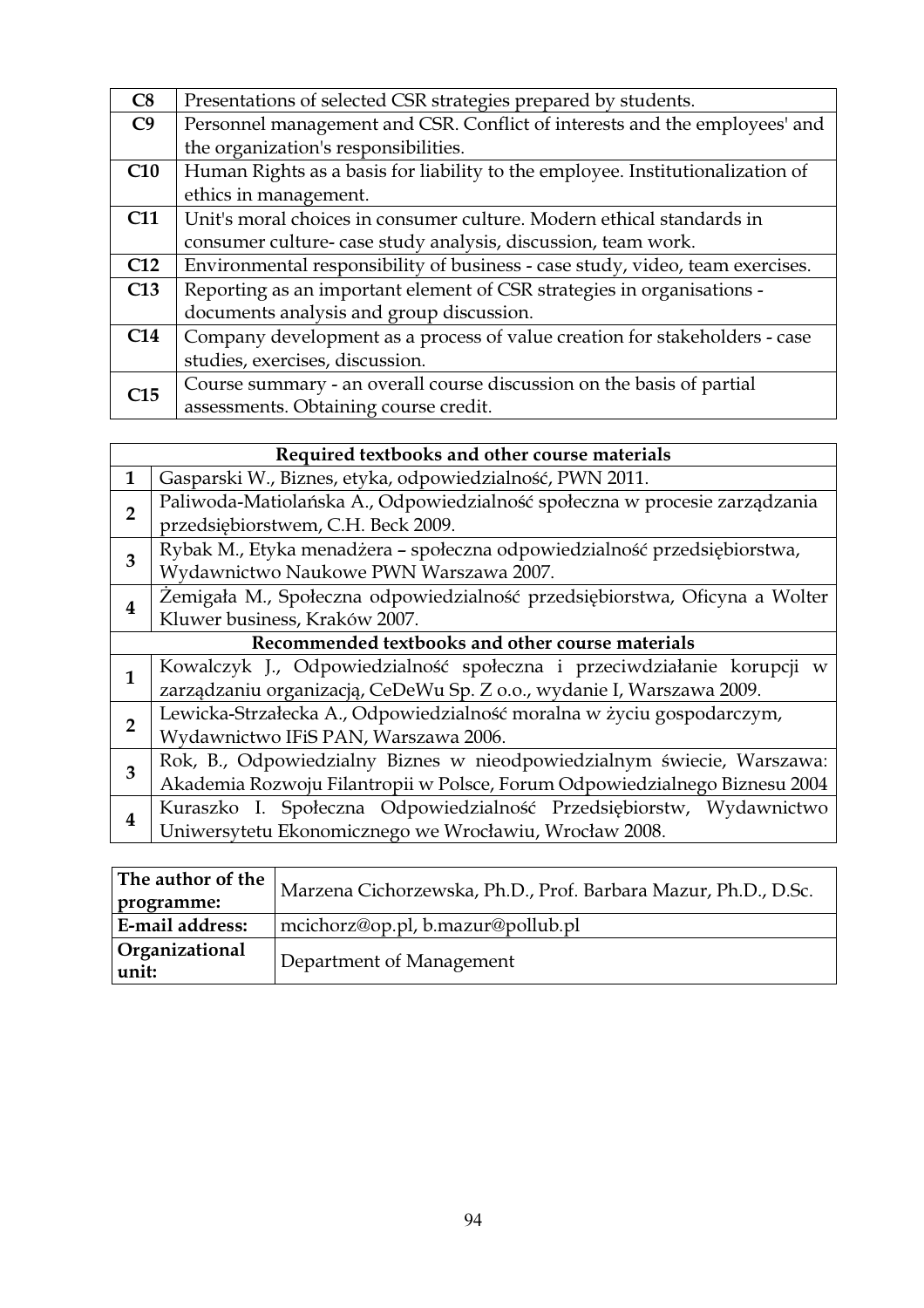



# Management

| Course:                                 | Management Skills                          |
|-----------------------------------------|--------------------------------------------|
|                                         | Specialized course                         |
| Type of the course:                     | Speciality: Entrepreneurship and Marketing |
| Course code:                            | 06-15-1-2-50-0-07                          |
| Year:                                   | Н                                          |
| Semester:                               | IV                                         |
| Form of the degree programme:           | full-time                                  |
| Form of classes and number of hours per | 60                                         |
| semester:                               |                                            |
| Lecture                                 | 30                                         |
| Classes                                 | 30                                         |
| <b>Number of ECTS credits:</b>          | 3 ECTS                                     |
| Form of assessment:                     | Course credit                              |
| Course language:                        | English                                    |

| <b>CO1</b> To configure set of skills enabling effective self and team management.<br>To familiarize students with the concepts which are the foundation for<br>CO <sub>2</sub><br>problem solving in managerial practice. | Course objective (CO) |  |  |  |
|----------------------------------------------------------------------------------------------------------------------------------------------------------------------------------------------------------------------------|-----------------------|--|--|--|
|                                                                                                                                                                                                                            |                       |  |  |  |
|                                                                                                                                                                                                                            |                       |  |  |  |
|                                                                                                                                                                                                                            |                       |  |  |  |

| Prerequisites in terms of knowledge, skills and other competencies |                                                 |  |
|--------------------------------------------------------------------|-------------------------------------------------|--|
|                                                                    | English level B2.                               |  |
|                                                                    | Motivation to develop own skills and knowledge. |  |
|                                                                    | Knowledge from fundamentals of management.      |  |

| Learning outcomes (LO) |                                                                           |  |
|------------------------|---------------------------------------------------------------------------|--|
|                        | In terms of knowledge:                                                    |  |
| LO <sub>1</sub>        | Identifies tasks of managerial work.                                      |  |
| LO <sub>2</sub>        | Can characterize management skills.                                       |  |
|                        | In terms of skills:                                                       |  |
| LO <sub>3</sub>        | Uses the conclusions and recommendations of the research on leadership to |  |
|                        | analyse and improve the organization.                                     |  |
| LO <sub>4</sub>        | Predicts effects of their decisions will trigger among co-workers and     |  |
|                        | subordinates.                                                             |  |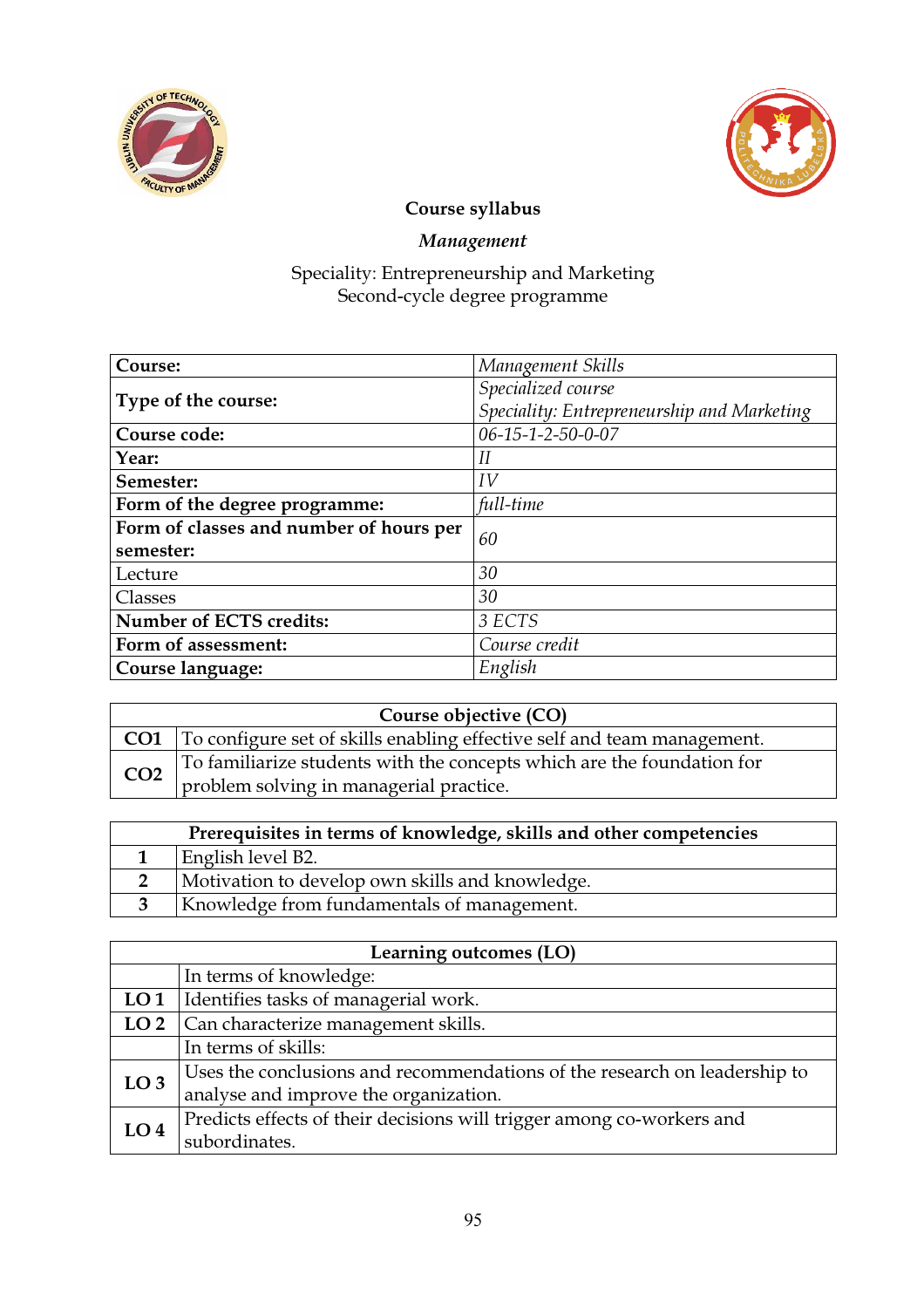| LO <sub>5</sub> | Selects or creates the best method of impact on the employees and employee |  |  |
|-----------------|----------------------------------------------------------------------------|--|--|
|                 | team regarding the situation.                                              |  |  |
|                 | In terms of social competence:                                             |  |  |
| LO <sub>6</sub> | cares about the effectiveness of their own work and effectiveness of       |  |  |
|                 | organization                                                               |  |  |
| LO7             | creates a motivating atmosphere of teamwork                                |  |  |

| <b>Course content</b>          |                                                                              |  |
|--------------------------------|------------------------------------------------------------------------------|--|
| Form of classes - lectures (L) |                                                                              |  |
|                                | Course content                                                               |  |
| L1                             | Nature of the work of the modern manager.                                    |  |
| L2                             | Models of leadership skills.                                                 |  |
| L3                             | Management styles.                                                           |  |
| L <sub>4</sub>                 | Managerial roles.                                                            |  |
| L5                             | Effective time planning.                                                     |  |
| L <sub>6</sub>                 | Team organizing skills.                                                      |  |
| L7                             | Interpersonal skills.                                                        |  |
| L8                             | Situation analysis and decision-making skills.                               |  |
| L9                             | Creativity at the managerial work.                                           |  |
| L10                            | Managing stress at the managerial work.                                      |  |
| L11                            | Development of management skills.                                            |  |
| L12                            | Manager and management facing the phenomena of contemporary                  |  |
|                                | civilization.                                                                |  |
|                                | Form of classes - classes (C)                                                |  |
|                                | Course content                                                               |  |
| C1                             | The structure of the conflict between manager and employee and rules for its |  |
|                                | solving.                                                                     |  |
| C <sub>2</sub>                 | Management styles in the real interpersonal relationships.                   |  |
| C <sub>3</sub>                 | Skills of managerial decision-making.                                        |  |
| C <sub>4</sub>                 | Teamwork and team decision-making.                                           |  |
| C <sub>5</sub>                 | Setting goals and time management.                                           |  |
| C6                             | Elements of coaching.                                                        |  |
| C7                             | Dealing with stress.                                                         |  |

|                                                  | Required textbooks and other course materials                                       |  |  |
|--------------------------------------------------|-------------------------------------------------------------------------------------|--|--|
|                                                  | D.A. Whetten, K.S. Cameron, Developing Management Skills, Prentice Hall, New        |  |  |
|                                                  | Jersey 2011.                                                                        |  |  |
| 2                                                | J. Owen, How to Lead, Pearson Education Ltd., Edinburgh, 2009.                      |  |  |
| Recommended textbooks and other course materials |                                                                                     |  |  |
|                                                  | C. Charney, The Leader's Toolkit, AMACOM, New Yoork 2006.                           |  |  |
|                                                  | D. Grimme, S. Grimme, The New Manager's Tool Kit: 21 Things You Need to Know        |  |  |
| $\overline{2}$                                   | to Hit the Ground Running, AMACOM, New York 2009.                                   |  |  |
| З                                                | J. C. Maxwell, The 5 Levels of Leadership: Proven Steps to Maximize Your Potential, |  |  |
|                                                  | Hachette Book Group, New York 2011.                                                 |  |  |
| 4                                                | M. Stettner, Skills for New Managers, McGraw-Hill, New York, 2000.                  |  |  |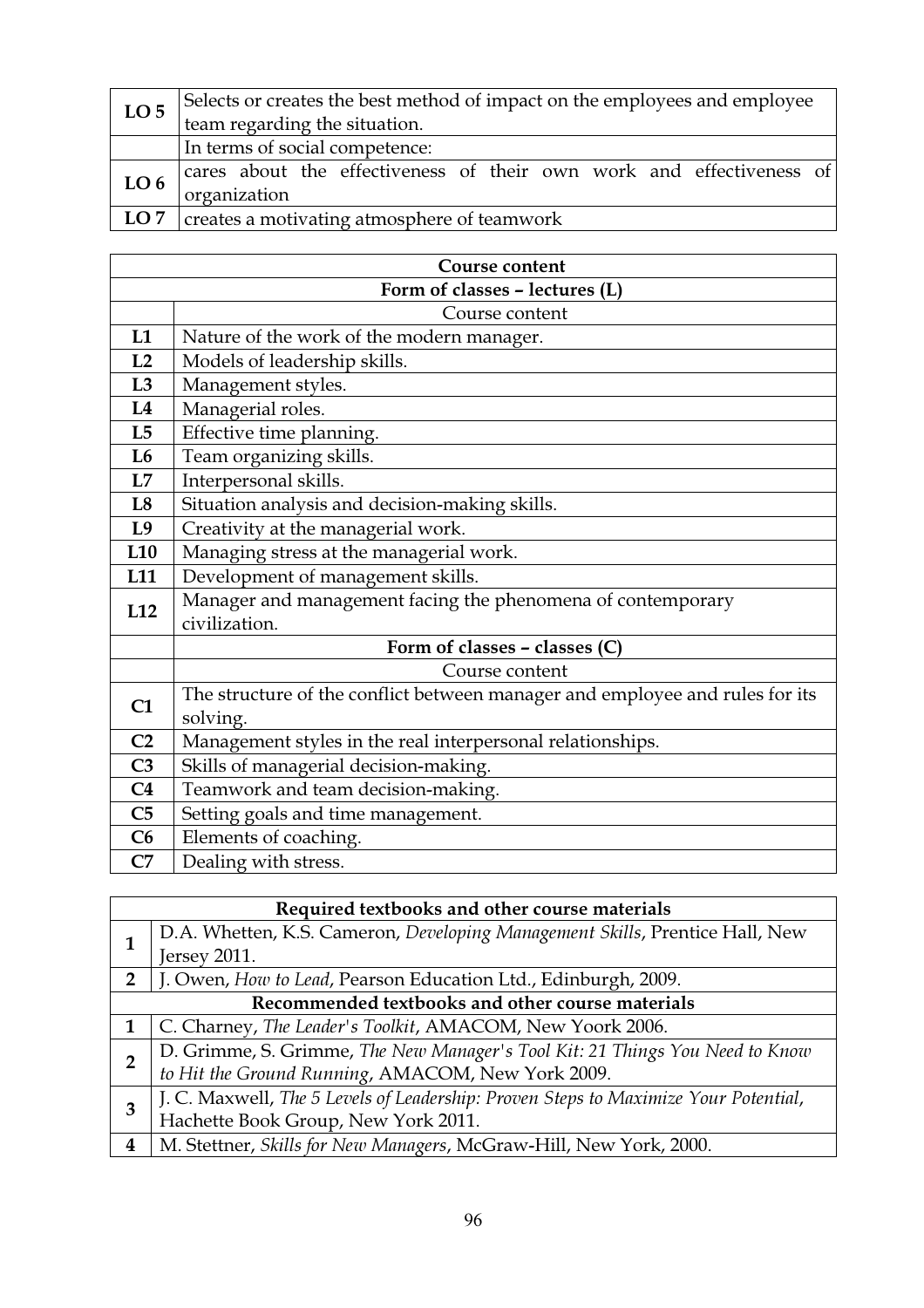| The author of the $\vert$ ,<br>programme: | Leszek Panasiewicz, Ph.D., Eng. |
|-------------------------------------------|---------------------------------|
| <b>E-mail address:</b>                    | l.panasiewicz@pollub.pl         |
| Organizational<br>unit:                   | Department of Management        |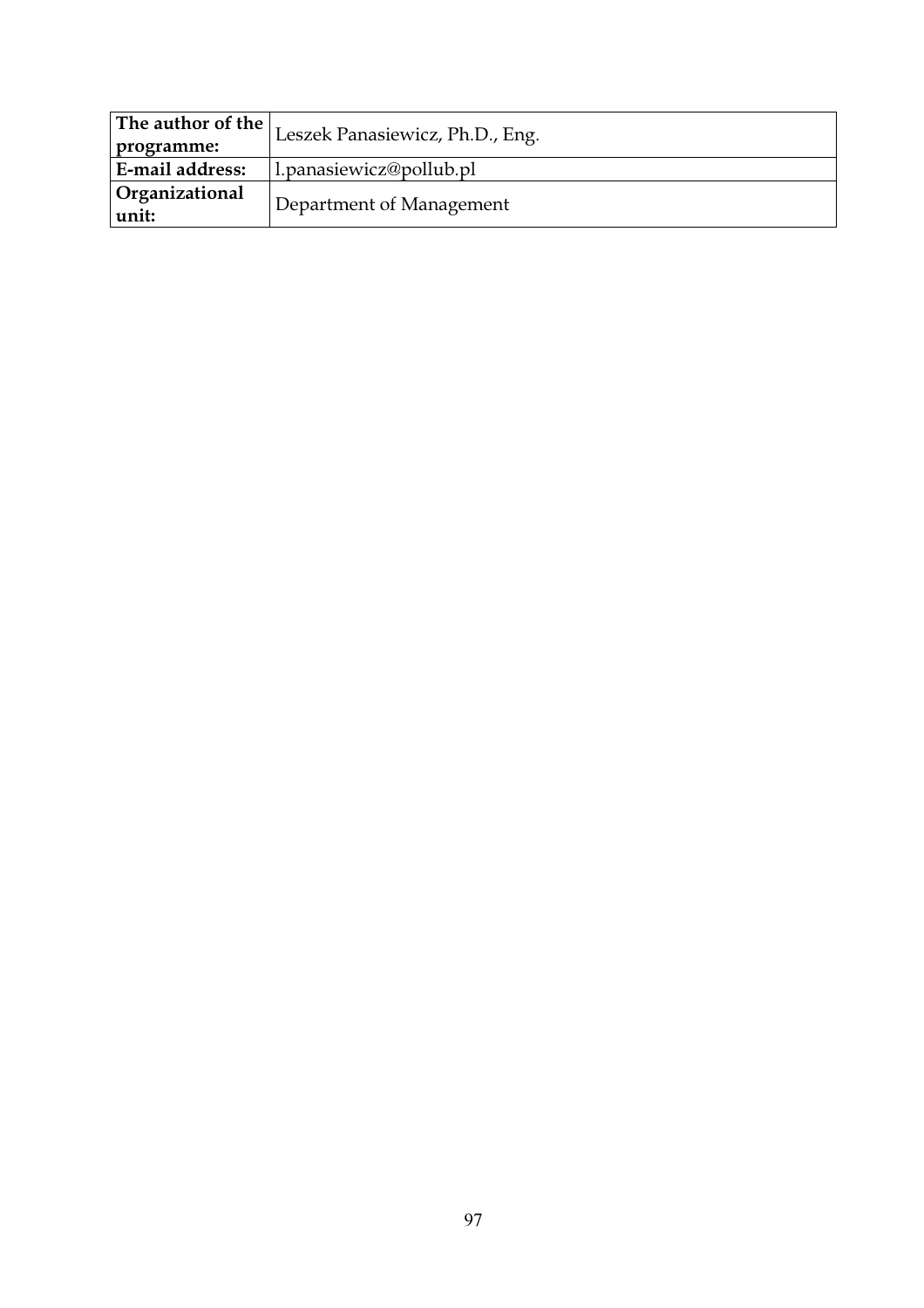



# Management

| Course:                                 | Change Management                          |
|-----------------------------------------|--------------------------------------------|
|                                         | Specialized course                         |
| Type of the course:                     | Speciality: Entrepreneurship and Marketing |
| Course code:                            | 06-15-1-2-50-0-08                          |
| Year:                                   | Н                                          |
| Semester:                               | IV                                         |
| Form of the degree programme:           | Full-time                                  |
| Form of classes and number of hours per | 60                                         |
| semester:                               |                                            |
| Lecture                                 | 30                                         |
| Classes                                 | 30                                         |
| Number of ECTS credits:                 | 3 ECTS                                     |
| Form of assessment:                     | Credit                                     |
| Course language:                        | English                                    |

| Course objective (CO) |                                                                                |  |
|-----------------------|--------------------------------------------------------------------------------|--|
| CO <sub>1</sub>       | Systematization of the conceptual issues associated with change in             |  |
|                       | organizations.                                                                 |  |
| CO <sub>2</sub>       | Develop the ability to diagnose the process of change and state of             |  |
|                       | organizations.                                                                 |  |
| CO <sub>3</sub>       | Develop skills to make changes in organizations according to models and        |  |
|                       | techniques.                                                                    |  |
| CO <sub>4</sub>       | Mastering the ability to work in a team that makes changes.                    |  |
| CO <sub>5</sub>       | Getting the knowledge about the role and rules of action of the change leader. |  |

| Prerequisites in terms of knowledge, skills and other competencies |                                                                                                  |  |
|--------------------------------------------------------------------|--------------------------------------------------------------------------------------------------|--|
|                                                                    | Knowledge of basic concepts of management with special emphasis on<br>organizational structures. |  |
|                                                                    | Ability to team working.                                                                         |  |

| Learning outcomes (LO)                                                                                                                      |                        |  |
|---------------------------------------------------------------------------------------------------------------------------------------------|------------------------|--|
|                                                                                                                                             | In terms of knowledge: |  |
| The student has a basic knowledge of the essence of organizational changes as<br>LO <sub>1</sub><br>well as the types and models of change. |                        |  |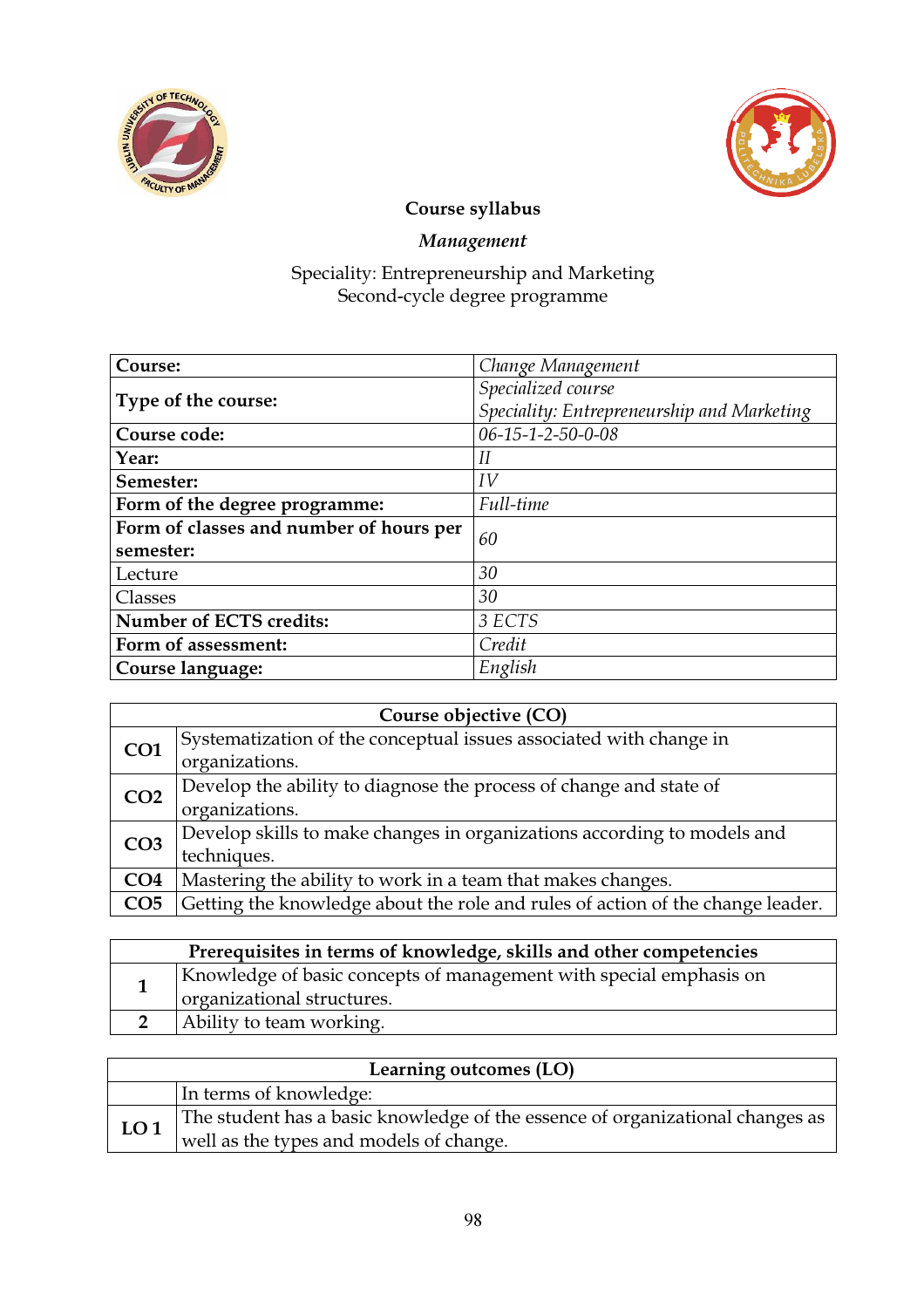| LO <sub>2</sub> | Knows the possibility of changes in the different types of organizational |  |  |
|-----------------|---------------------------------------------------------------------------|--|--|
|                 | structures.                                                               |  |  |
| LO <sub>3</sub> | Has a basic knowledge about the key skills of effective change leader.    |  |  |
|                 | In terms of skills:                                                       |  |  |
| LO <sub>4</sub> | Can plan and make changes in the organization.                            |  |  |
| LO <sub>5</sub> | Interprets human behaviour and breaks and minimizes the resistance to     |  |  |
|                 | change on this basis.                                                     |  |  |
|                 | In terms of social competence:                                            |  |  |
| LO <sub>6</sub> | Builds a climate of innovation in the group.                              |  |  |
| LO7             | Involves other people and arouses a desire to change in them.             |  |  |

| <b>Course content</b>          |                                                                             |  |  |  |
|--------------------------------|-----------------------------------------------------------------------------|--|--|--|
| Form of classes - lectures (L) |                                                                             |  |  |  |
|                                | Course content                                                              |  |  |  |
| L1                             | The essence of organizational changes - changes in management subsystem.    |  |  |  |
| L2                             | Factors causing the need for change.                                        |  |  |  |
| L3                             | The process of changes - K. Lewin survey, Grainer model.                    |  |  |  |
| L4                             | Typology of changes.                                                        |  |  |  |
| L5                             | Models of organizational changes.                                           |  |  |  |
| L <sub>6</sub>                 | The stages of planning and implementation of organizational changes.        |  |  |  |
| L7                             | The organizational structure in the process of change.                      |  |  |  |
| L8                             | Changing the organizational culture.                                        |  |  |  |
| L9                             | The role of communication in the implementation of changes.                 |  |  |  |
| L <sub>10</sub>                | Resistance to change and ways of overcoming.                                |  |  |  |
| L11                            | Trust and acceptance of organizational changes.                             |  |  |  |
| L12                            | Skills of effective leader of change.                                       |  |  |  |
| L13                            | Credit classes.                                                             |  |  |  |
|                                | Form of classes - classes (C)                                               |  |  |  |
|                                | Course content                                                              |  |  |  |
| C1                             | The nature and importance of the changes in human life in the organization. |  |  |  |
| C <sub>2</sub>                 | The man in the process of change - reactions.                               |  |  |  |
| C <sub>3</sub>                 | Determining the direction of change - vision.                               |  |  |  |
| C <sub>4</sub>                 | Stages of change - case study.                                              |  |  |  |
| C <sub>5</sub>                 | Basic models of change - a case study.                                      |  |  |  |
| C6                             | The process of change - a case study.                                       |  |  |  |
| C7                             | Changing the organizational structure - a case study.                       |  |  |  |
| C8                             | The structure and changes - a case study.                                   |  |  |  |
| C <sub>9</sub>                 | Implementation of changes - a case study.                                   |  |  |  |
| C10                            | Organizational culture in the process of change - a case study.             |  |  |  |
| C11                            | The management style and changing - role play.                              |  |  |  |
| C12                            | Creative skills of the change leader - test.                                |  |  |  |
| C13                            | Communication of the change leader - test.                                  |  |  |  |
| C14                            | Examples of the good and bad organizational changes.                        |  |  |  |
| C15                            | Summary of the classes.                                                     |  |  |  |